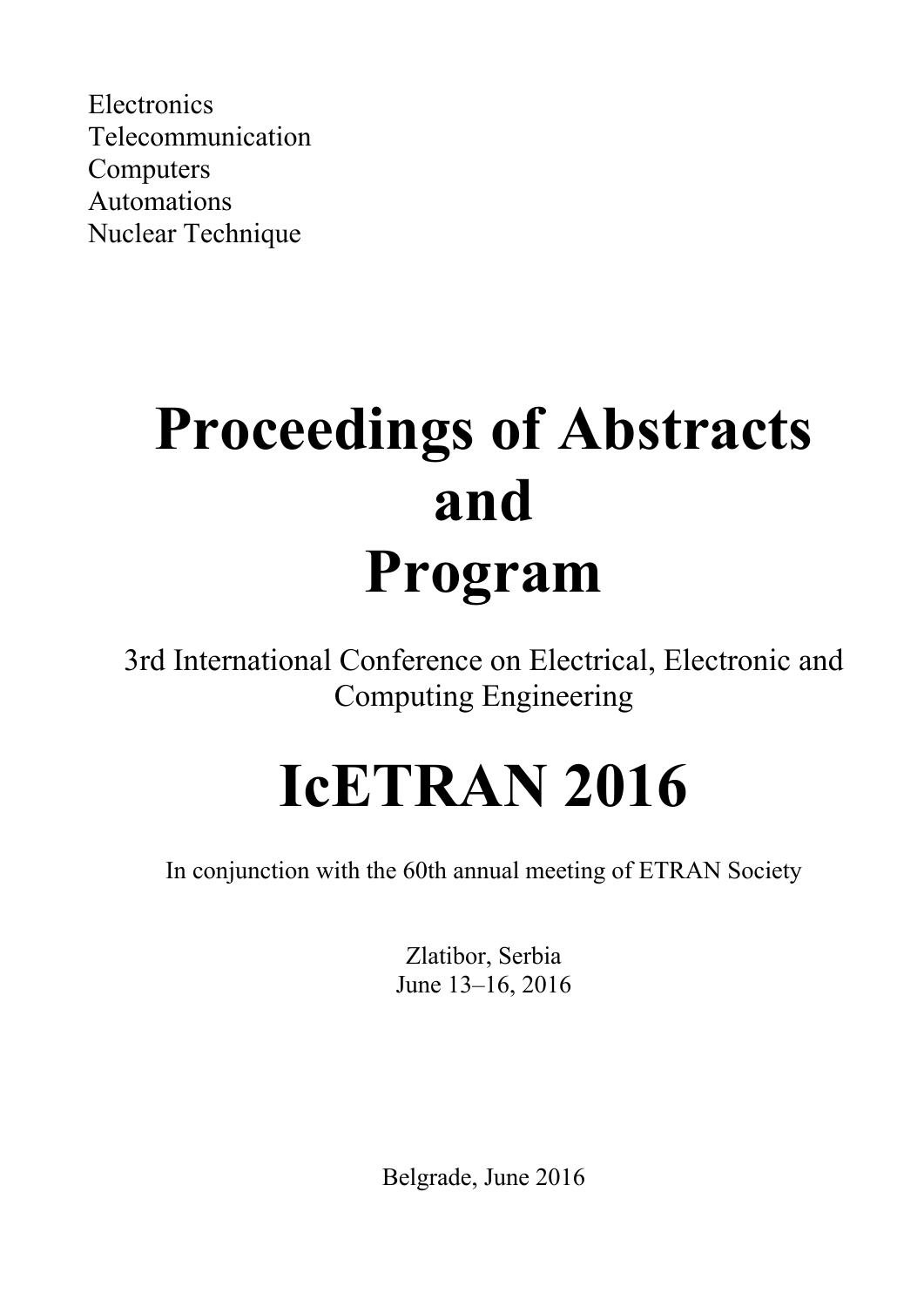ETRAN (Formerly: ETAN) is the oldest, the largest and the most prestigious Serbian professional society. It has been organizing the national conference ETRAN in continuation since 1955. Held each year, typically with 300 – 500 papers, its goal has been to gather in one place researchers from otherwise specialized and diverse fields of electrical and electronic engineering and to ensure their closer contacts and cross-pollination of ideas. The international conference IcETRAN is dedicated to the same topics and intended to extend the event to the international audience. The conference is organized with support of IEEE. The official language of the conference is English.

# **An Overview of previous ETAN/ETRAN conferences**

- **1.** Beograd, November 1955
- **2.** Beograd, November 1957
- **3.** Ljubljana, November 1958
- **4.** Zagreb, November 1959
- **5.** Beograd, November 1960
- **6.** Sarajevo, November 1961
- **7.** Novi Sad, November 1962
- **8.** Zagreb, November 1963
- **9.** Bled, November 1964
- **10.** Beograd, November 1965
- **11.** Niš, June 1967
- **12.** Rijeka, June 1968
- **13.** Subotica, June 1969
- **14.** Sarajevo, June 1970
- **15.** Split, June 1971
- **16.** Velenje, June 1972
- **17.** Novi Sad, June 1973
- **18.** Ulcinj, June 1974
- **19.** Ohrid, June 1975
- **20.** Opatija, June 1976
- **21.** Banja Luka, June 1977
- **22.** Zadar, June 1978
- **23.** Maribor, June 1979
- **24.** Priština, June 1980
- **25.** Mostar, June 1981
- **26.** Subotica, June 1982
- **27.** Struga, June 1983
- **28.** Split, June 1984
- **29.** Niš, June 1985
- **30.** Herceg Novi, June 1986
- **31.** Bled, June 1987
- **32.** Sarajevo, June 1988
- **33.** Novi Sad, June 1989
- **34.** Zagreb, June 1990
- **35.** Ohrid, June 1991
- **36.** Kopaonik, September 1992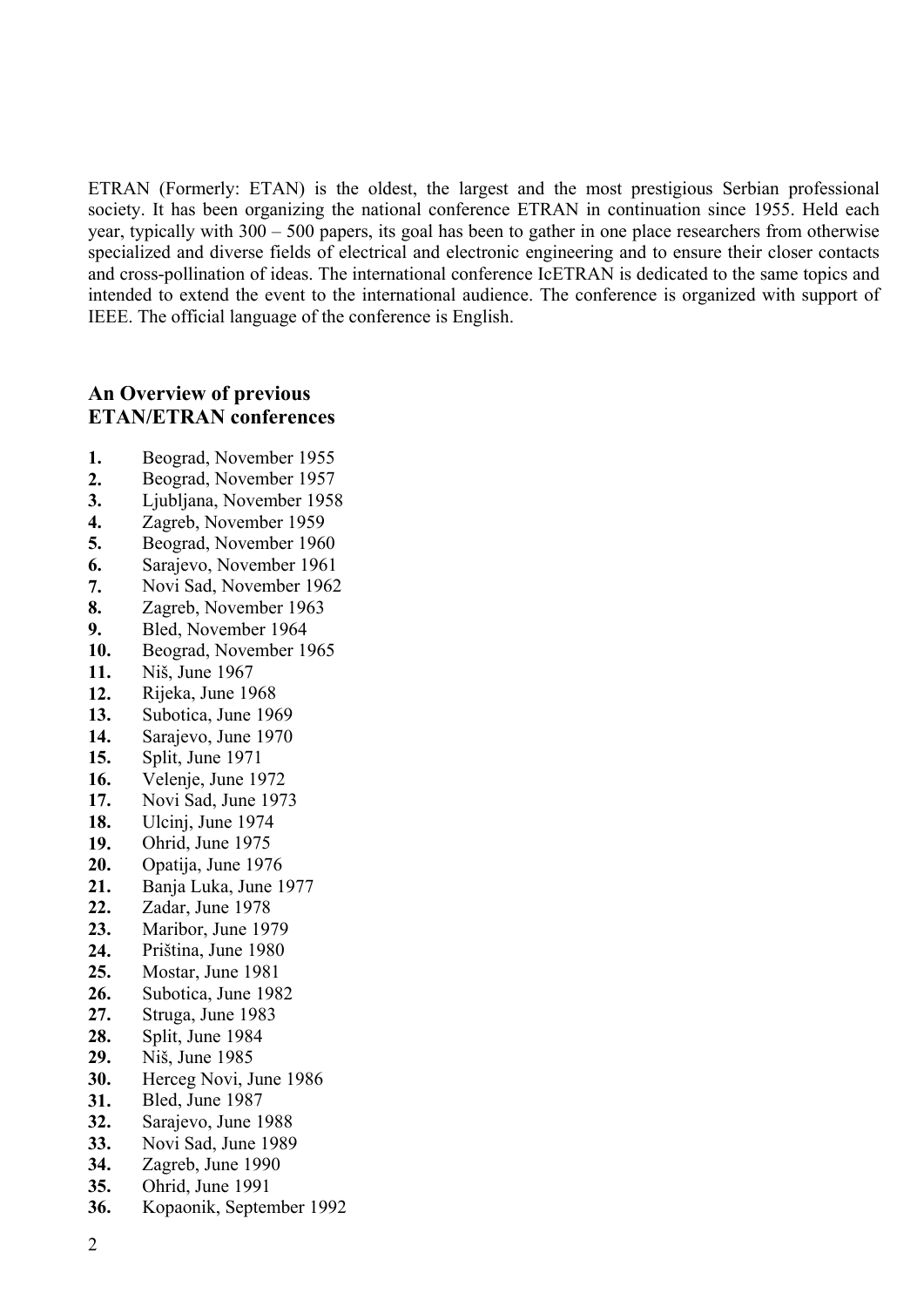- **37.** Beograd, September 1993
- **38.** Niš, June 1994
- **39.** Zlatibor, June 1995
- **40.** Budva, June 1996
- **41.** Zlatibor, June 1997
- **42.** Vrnja čka Banja, June 1998
- **43.** Zlatibor, September 1999
- **44.** Sokobanja, June 2000
- **45.** Bukovi čka Banja, June 2001
- **46.** Banja Vru ćica Tesli ć, June 2002
- **47.** Herceg Novi, June 2003
- **48.** Č a čak, June 2004
- **49.** Budva, June 2005
- **50.** Beograd, June 2006
- **51.** Herceg Novi, June 2007
- **52.** Pali ć, June 2008
- **53.** Vrnja čka Banja, June 2009
- **54.** Donji Milanovac, June 2010
- **55.** Banja Vru ćica Tesli ć, June 2011
- **56.** Zlatibor, June 2012
- **57.** Zlatibor, June 2013
- **58.** Vrnja čka Banja, June 2014
- **59.** Silver Lake, June 2015
- **60.** Zlatibor, June 2016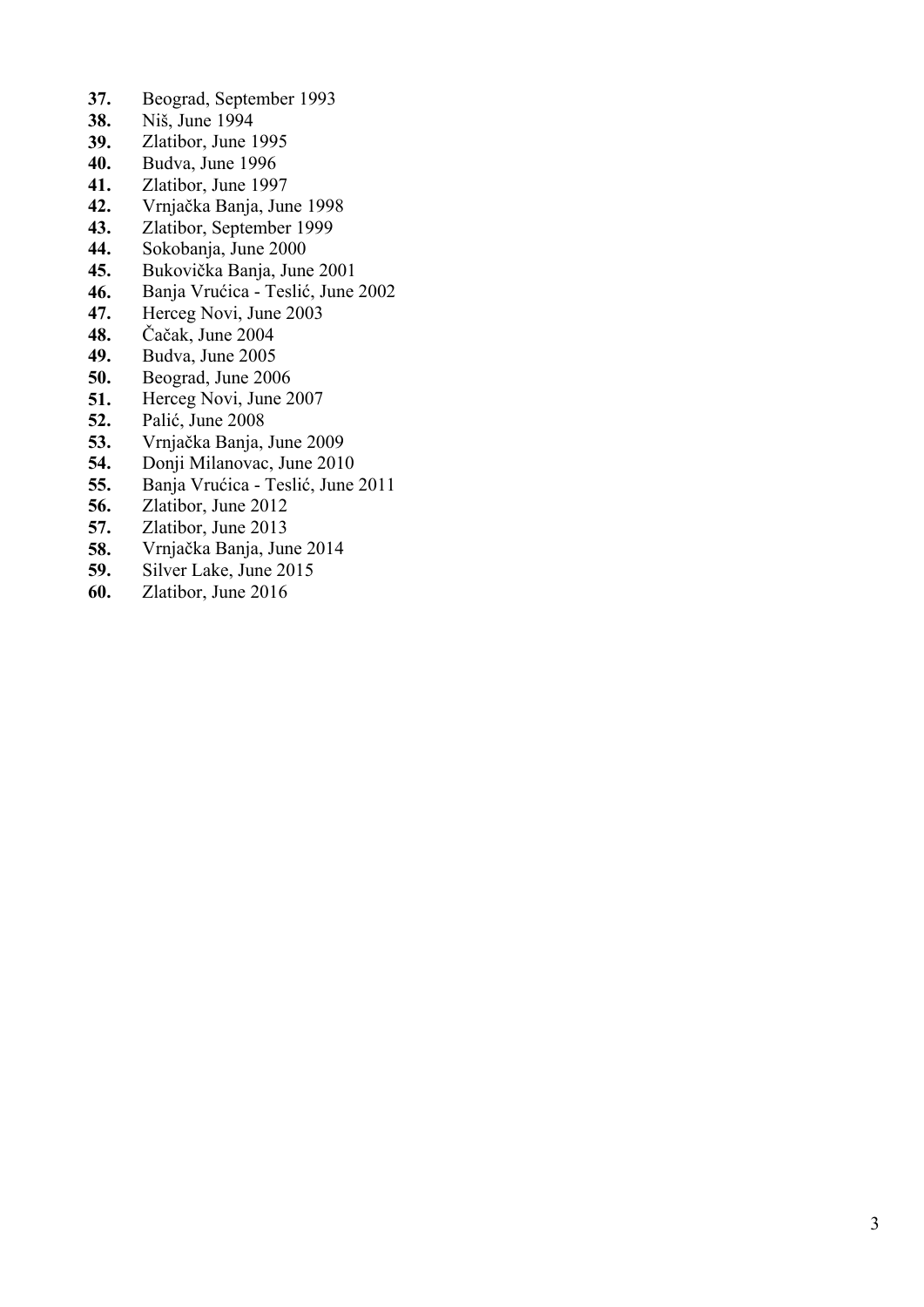# **Organizers**

ETRAN Society

Faculty of Electronic Engineering, University of Niš

Mihajlo Pupin Institute, Belgrade

# **Under the auspices of**

Ministry of Education, Science and Technological Development of the Republic of Serbia

# **With the support of**

IEEE – Institute Of Electrical And Electronics Engineers, USA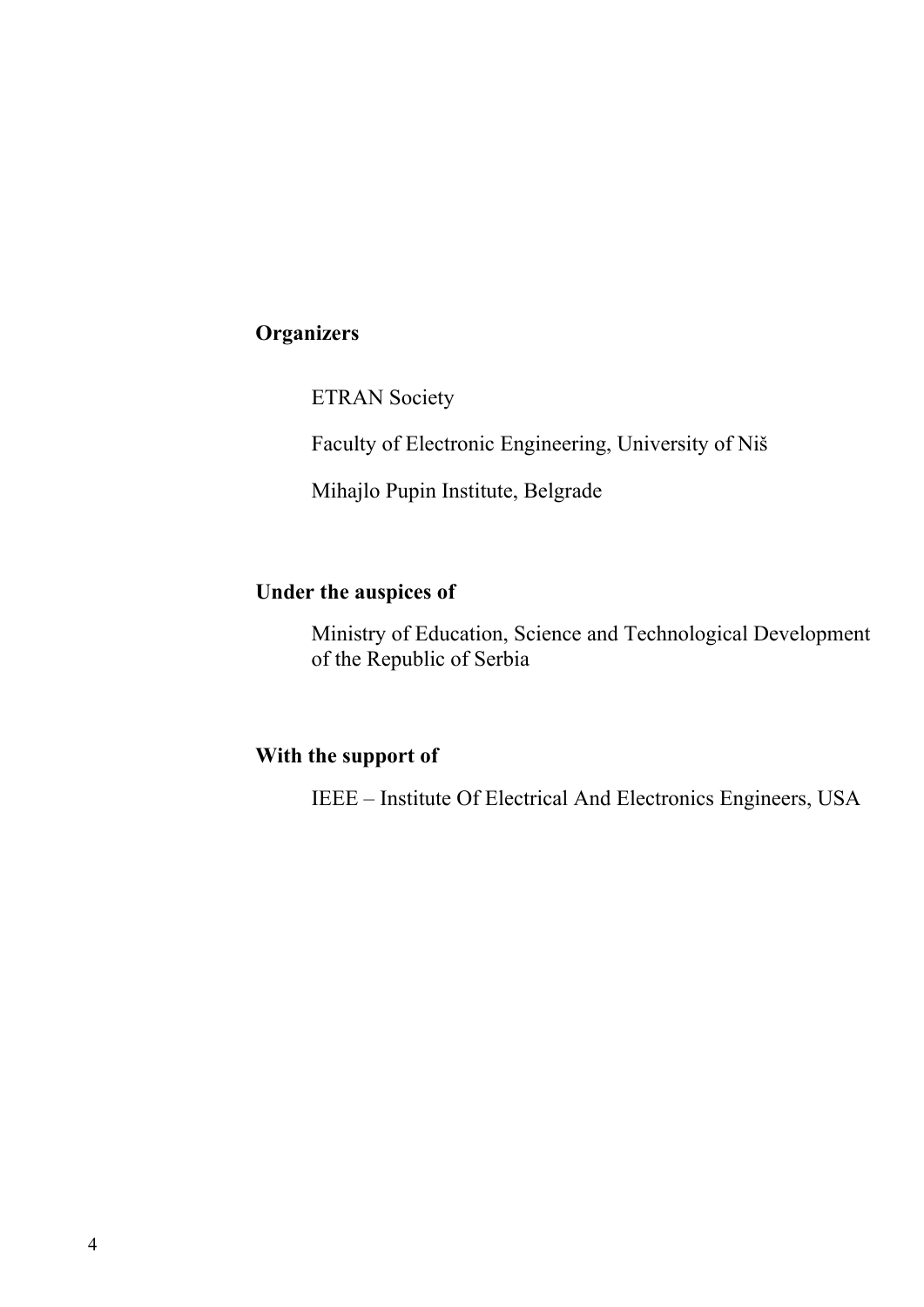# **ETRAN**

Society for Electronics, Telecommunications, Computers, Automatic Control and Nuclear Engineering Kneza Miloša 9/IV, 11000 Belgrade, Serbia

Phone. +381 11 3233 957 E-mail: etran@eunet.rs http://etran.etf.rs/index\_e.html

## **Collegiate Body of ETRAN Society**

**Chairman and Legal Representative** Prof. dr. Bratislav Milovanović, *Faculty of Electronics, Niš*

## **Vice-Chairman**

Prof. dr. Predrag Petrović, Full Research Professor, *IRITEL Institute, Belgrade*

## **Program Committee Chair**

Prof. dr. Zoran Jakšić, Full Research Professor, *Institute for Chemistry, Technology and Metallurgy, Belgrade*

## **Steering Committee of ETRAN Society**

## **Electronics**

Prof. dr. Vančo Litovski, *Faculty of Electronics, Niš*  Prof. dr. Branko Dokić*, Faculty of Electrical Engineering Banja Luka* 

## **Telecommunications**

Prof. Predrag Petrović, *IRITEL Institute, Belgrade* 

## **Computers**

Prof. dr. Dragan Janković, *Faculty of Electronics, Niš* Prof. dr. Zora Konjović, *Faculty of Technical Sciences, Novi Sad* 

## **Automatic Control**

Prof. dr. Milić Stojić, *Faculty of Electrical Engineering, Belgrade* Prof. dr. Branko Kovačević, *Faculty of Electrical Engineering, Belgrade* 

**Nuclear Engineering**  Prof. dr. Jasmina Vujić, *University of Berkeley, California* 

## **Acoustics**

Prof. dr. Miomir Mijić, *Faculty of Electrical Engineering, Belgrade*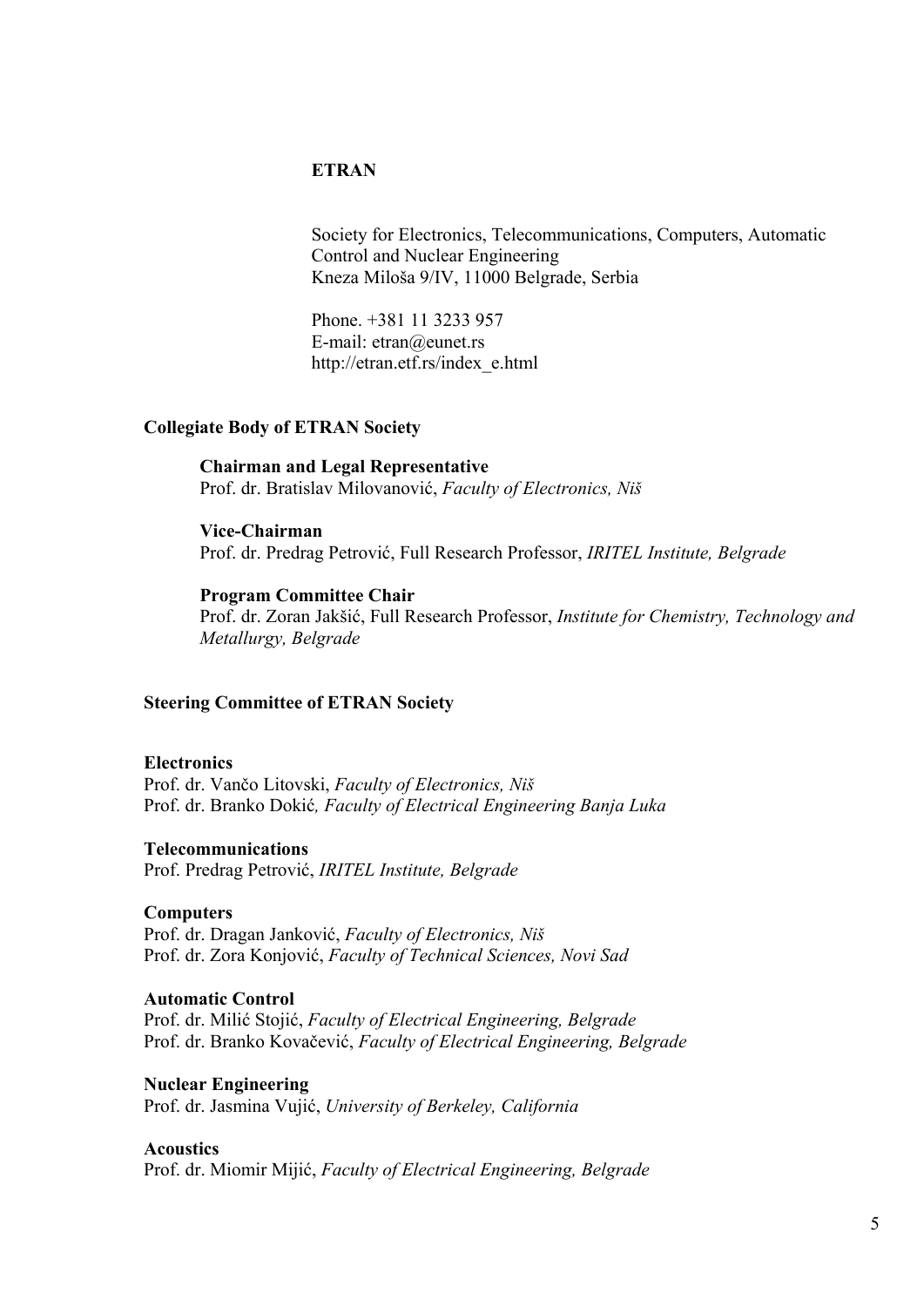## **Antennas and Propagation**

Prof. dr Branko Kolundžija, *Faculty of Electrical Engineering, Belgrade* 

## **Artificial Intelligence**

Dr. Srđan Stanković, Professor Emeritus, *Faculty of Electrical Engineering, Belgrade* 

# **Biomedicine**

Prof. dr. Dejan Popović*, Academician SASA, Faculty of Electrical Engineering, Belgrade* 

# **Electric Circuits and systems and signal processing**

Prof. dr. Branimir Reljin, *Faculty of Electrical Engineering, Belgrade* 

# **Power Engineering**

Prof. dr. Vladimir Katić, *Faculty of Technical Sciences, Novi Sad*  Prof. dr. Jeroslav Živanić*, Faculty of Technical Sciences, Čačak* 

# **Metrology**

Prof. dr. Božidar Dimitrijević, *Faculty of Electronics, Niš* 

# **Microelectronics and Optoelectronics**

Prof. dr. Miloljub Smiljanić, *Institute for Chemistry, Technology and Metallurgy, Belgrade*  Prof. dr. Ninoslav Stojadinović, *Academician SASA*, *Elektronski fakultet Niš* 

# **Microwave and Submillimeter Technique**

Prof. dr. Bratislav Milovanović, *Faculty of Electronics, Niš* 

# **Robotics and Flexible Automation**

Prof. dr. Veljko Potkonjak*, Faculty of Electrical Engineering, Belgrade*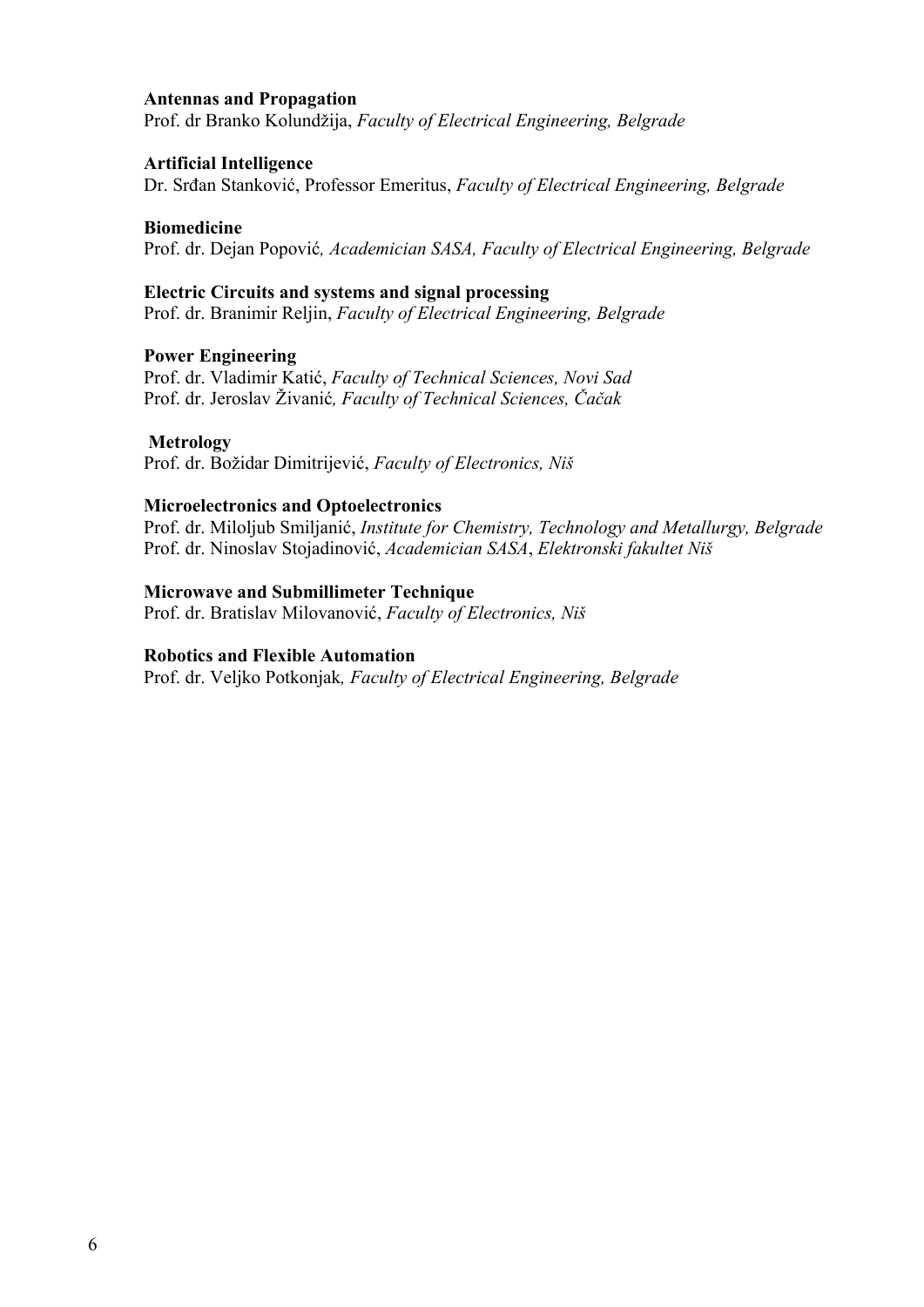# **Programme Committee of ETRAN Society**

Dr. Zoran Jakšić, Full Research Professor*, Chairman*, *Institute for Chemistry, Technology and Metallurgy, Belgrade*  Prof. dr. Zorica Nikolić*, vice-chair, Faculty of Electronics, Niš* 

# **Electronics**

Prof. dr. Predrag Petković, *Faculty of Electronics, Niš* 

# **Telecommunications**

Prof. dr. Zorica Nikolić, *Faculty of Electronics, Niš*  Prof. dr. Aleksandra Smiljanić, *Faculty of Electrical Engineering, Belgrade*

# **Computers**

Prof. dr. Ivan Milentijević, *Faculty of Electronics, Niš*  Prof. dr Miroslav Popović, *Faculty of Technical Sciences, Novi Sad* 

# **Automatic Control**

Prof. dr. Željko Djurović, *Faculty of Electrical Engineering, Belgrade* 

**Nuclear Engineering**  Dr Miodrag Milošević*, Institut Vinča, Beograd* 

# **Acoustics**

Prof. dr. Dejan Ćirić*, Faculty of Electronics*, *Niš* 

# **Antennas and Propagation**

Assist. prof. dr. Miodrag Tasić, *Faculty of Electrical Engineering, Belgrade* 

**Artificial Intelligence**  Prof. dr. Milan Milosavljević, *Faculty of Electrical Engineering, Belgrade* 

**Electric Circuits and systems and signal processing**  Prof. dr. Miroslav Lutovac, *Faculty of Electrical Engineering, Belgrade* 

**Power Engineering**  Prof. dr. Miroslav Bjekić, *Faculty of Technical Sciences, Čačak* 

**Biomedicine**  Prof. dr. Nikola Jorgovanović*, Faculty of Technical Sciences, Novi Sad* 

**Metrology**  Prof. dr. Platon Sovilj*, Faculty of Technical Sciences, Novi Sad* 

# **Microelectronics and Optoelectronics**

Prof. dr. Zoran Jakšić, *Institute of Chemistry, Technology and Metallurgy, Belgrade* Prof. dr. Aneta Prijić*, Faculty of Electronics Niš*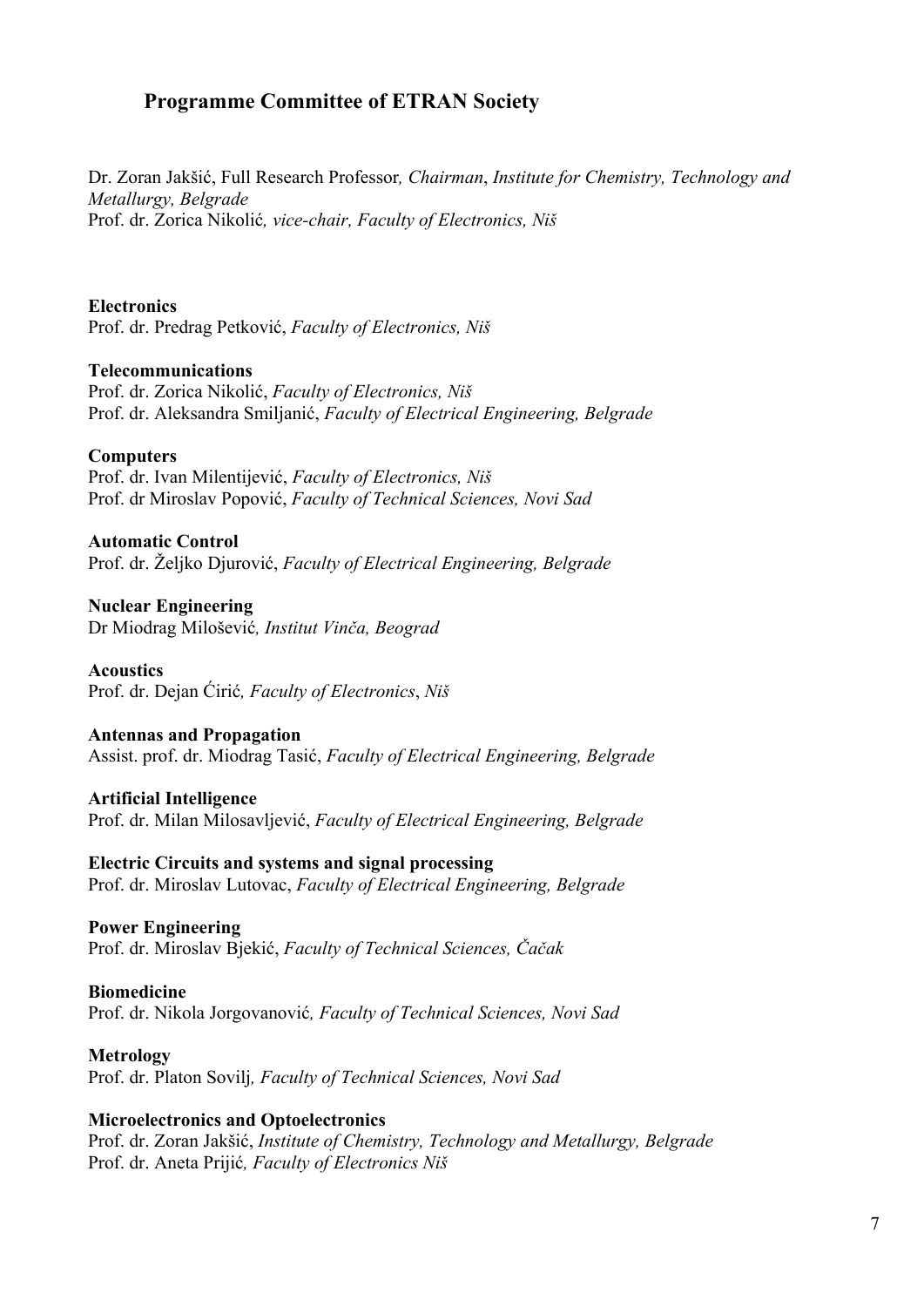# **Microwave and Submillimeter Technique**

Prof. dr Vera Marković, *Faculty of Electronics Niš* 

# **New Materials**

Prof. dr. Nebojša Mitrović, *Faculty of Technical Sciences, Čačak* 

# **Robotics and Flexible Automation**

Prof. dr. Aleksandar Rodić, *Institut Mihajlo Pupin, Beograd*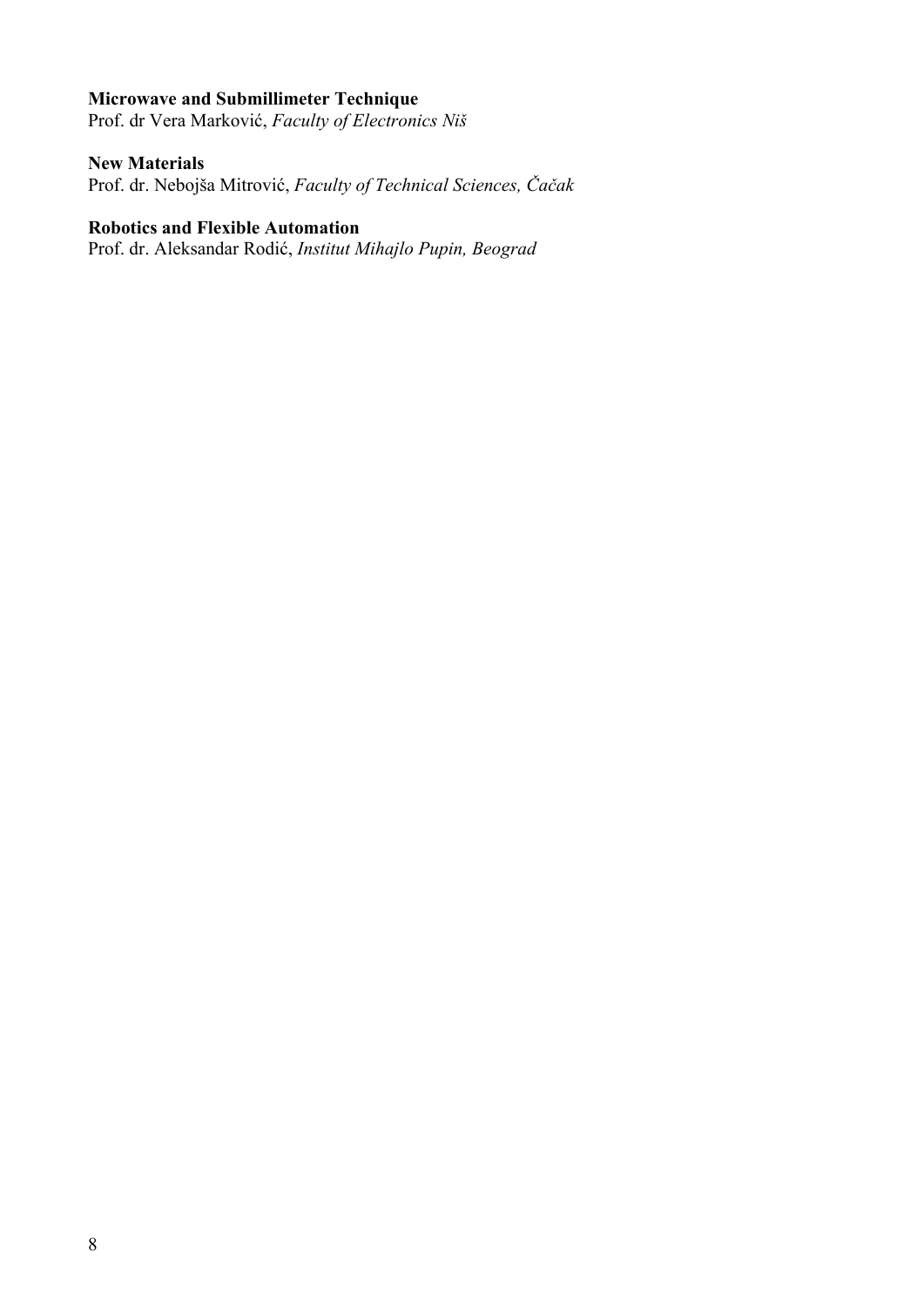# **Corporate members of ETRAN**

- 1. School of Electrical Engineering, University of Belgrade
- 2. Faculty of Electronics, University of Niš
- 3. Faculty of Technical Sciences, University of Novi Sad
- 4. Faculty of Technical Sciences, University of Kragujevac, Čačak
- 5. Faculty of Electrical Engineering, Banja Luka
- 6. Faculty of Electrical Engineering, Podgorica, Montenegro
- 7. Faculty of Technical Sciences, Kosovska Mitrovica
- 8. Faculty of Transport and Traffic Engineering, Belgrade
- 9. State University, Novi Pazar
- 10. Singidunum University, Belgrade
- 11. Metropolitan University, Belgrade
- 12. Iritel a.d., Belgrade
- 13. Mihajlo Pupin Institute, Belgrade
- 14. Nikola Tesla Institute, Belgrade
- 15. Institute of Chemistry, technology and Metallurgy, Belgrade
- 16. IMTEL Institute, Belgrade
- 17. Innovation Center of School of Electrical Engineering, Belgrade
- 18. Innovation Center of Advanced Technologies, Niš
- 19. RT-RK, Novi Sad
- 20. RATEL, Belgrade
- 21. ICT College of vocational studies, Belgrade
- 22. College of vocational studies of Electrical Engineering and Computers, Belgrade
- 23. Technical College of Vocational Studies, Niš
- 24. Business College of Vocational Studies, Blace
- 25. School of Electrical Engineering, East Sarajevo
- 26. Technical Faculty "Mihajlo Pupin", Zrenjanin
- 27. Faculty of Organisational Sciences, Belgrade
- 28. Vlatakom Innovation Centre, Belgrade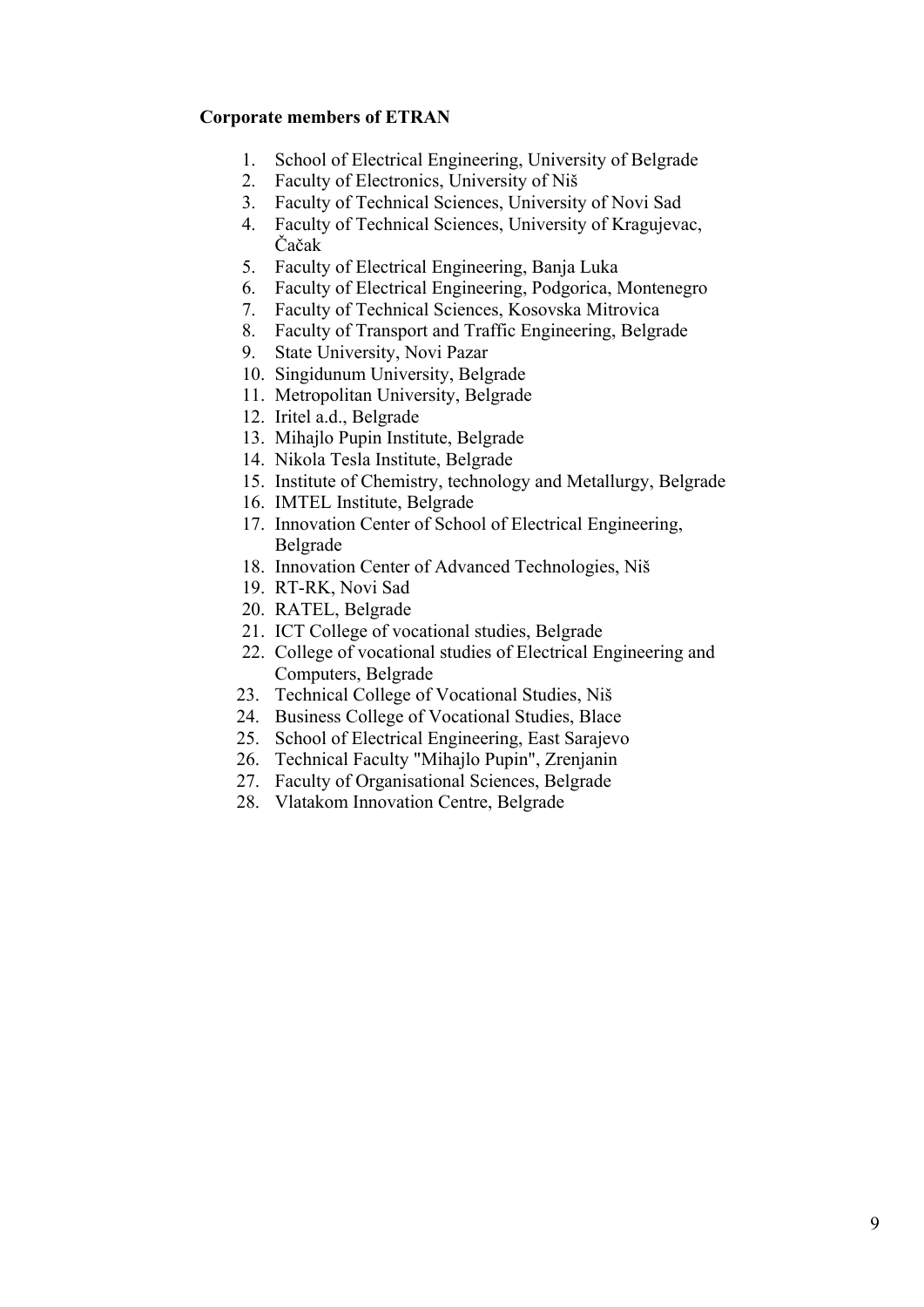## **Honorary members of ETAN/ETRAN**

*Niš, June 9, 1967.*

1. Rajko Tomović, honorary president of ETAN/ETRAN

*Zadar, June 12,. 1978.*

12 members

# *Beograd, 1999.*

- 1. Academician Jovan Surutka
- 2. Prof. Dr. Dimitrije Tjapkin
- 3. Prof. Eng. Radoslav Horvat

## *Belgrade, May 15, 2006.*

- 1. Academician Petar Miljanić
- 2. Academician Momčilo Ristić
- 3. Academician Miomir Vukobratović
- 4. Academician Aleksandar Marinčić
- 5. Academician Ilija Stojanović
- 6. Academician Pantelija Nikolić
- 7. Academician Ninoslav Stojadinović
- 8. Prof. Husnija Kurtović
- 9. Prof. Petar Pravica
- 10. Prof. Dušan Hristović
- 11. Prof. Milić Stojić
- 12. Prof. Slobodan Lazović
- 13. Prof. Vojislav Aranđelović

#### *Zlatibor, June 4, 2013.*

- 1. Prof. Srđan Stanković
- 2. Prof. Borivoj Lazić
- 3. Prof. Dušan Petrovački

## **Deceased Honorary Members of ETRAN**

Rajko Tomović, Honorary Chairman Akademik Jovan Surutka, Academician SASA Prof. dr. Radoslav Horvat Akademik Aleksandar Marinčić, Academician SASA Akademik Ilija Stojanović, Academician SASA Prof. dr. Slobodan Lazović Miomir Vukobratović, Academician SASA

## **Distinguished members of ETAN/ETRAN**

*Zadar, June 12, 1978.* 119 members

*Belgrade, May 15, 2006.*

- 1. Prof. Georgi Dimirovski
- 2. Prof. dr Branko Dokić
- 3. Prof. dr Branimir Djordjević †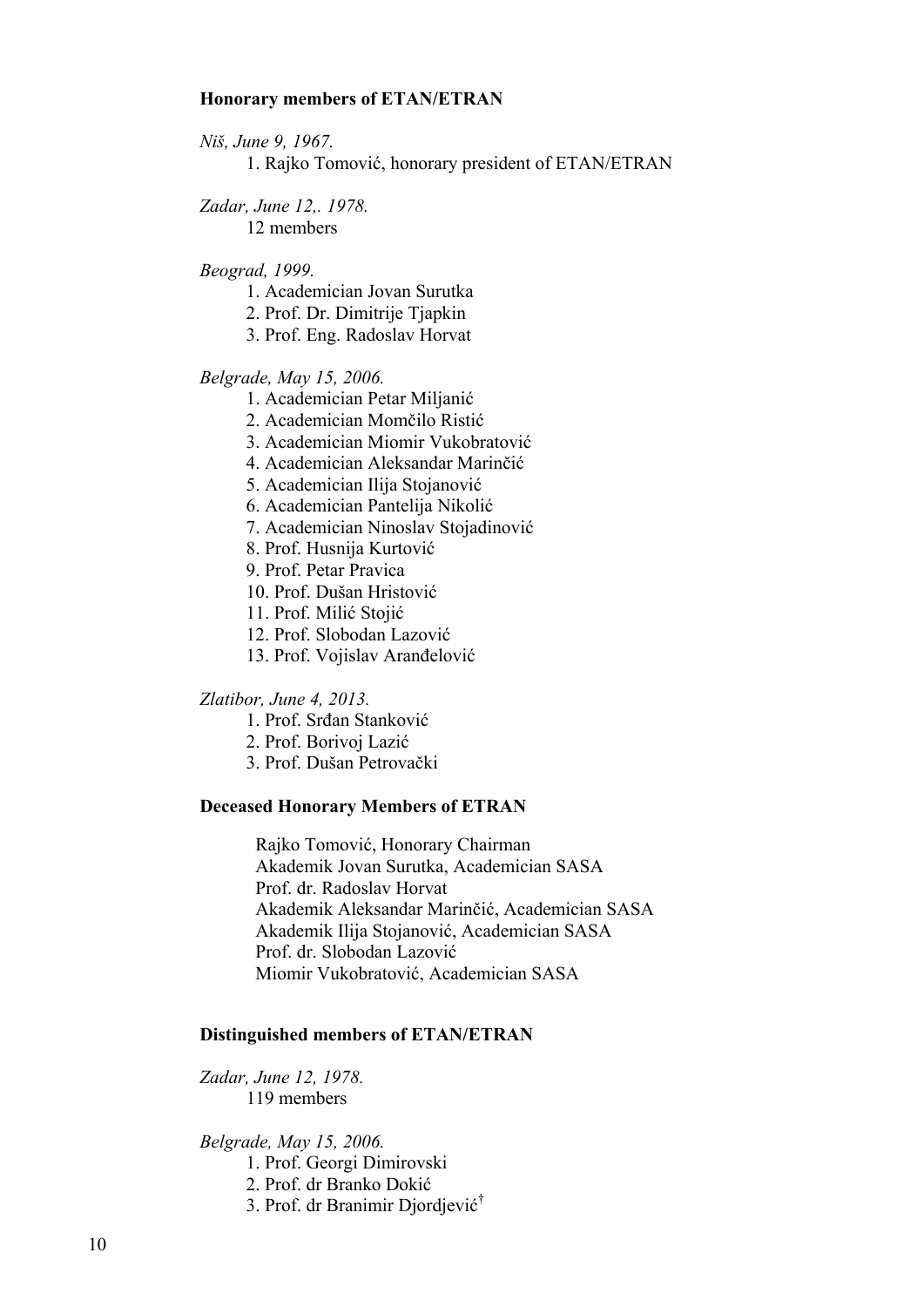- 4. Prof. Zoran Jakšić
- 5. Prof. Vladimir Katić
- 6. Prof. Branko Kovačević

7. Prof. Borivoj Lazić

- 8. Prof. Bratislav Milovanović
- 9. Prof. Djordje Paunović
- 10. Prof. Dušan Petrovački
- 11. Prof. Miloljub Smiljanić
- 12. Prof. Zdravko Uskoković
- 13. Prof. Baldomir Zajc

 *Zlatibor, June 4, 2013.*

1. Prof. Dušan Drajić

2. Prof. Aleksandar Nešić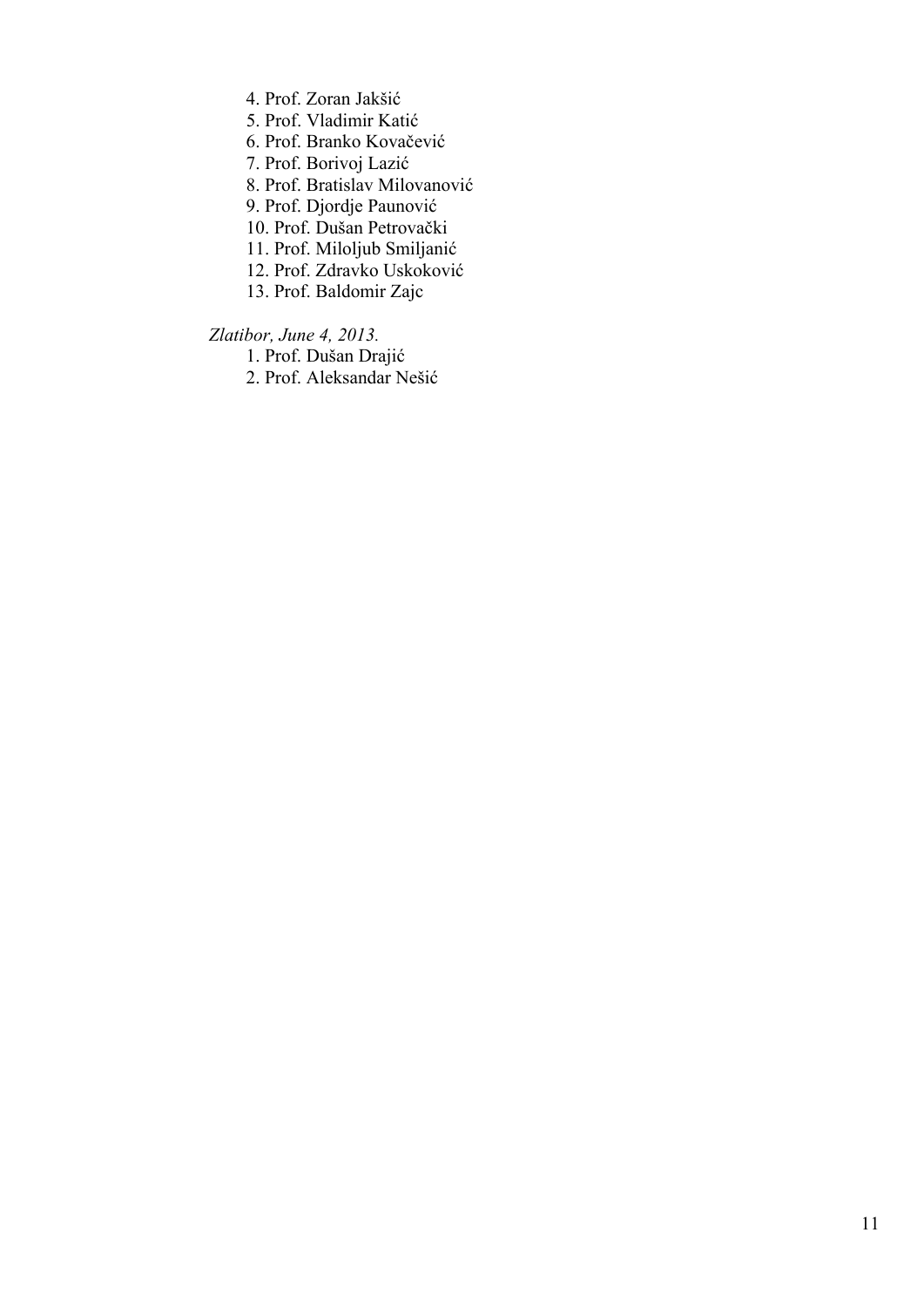- 1. Dr. Rajko Tomović
- 2. Eng. Branimir Lolić
- 3. Eng. Tihomir Aleksić
- 4. Eng. Jovan Pavlović
- 5. Eng. Bogosav Kovačević
- 6. Eng. Lazar Hranisavljević
- 7. Prof. Vladimir Muljević

# **Chairs of the professional society**

| 1. Dr. Rajko Tomović                | 1953 - 1967   |
|-------------------------------------|---------------|
| 2. Eng. Slobodan Cicko Ristić       | 1967 - 1980   |
| 3. Eng. Jovan Pavlović              | 1980          |
| 4. Eng. Paja Ciner                  | 1981          |
| 5. Eng. A. Mandžić                  | 1982 - 1985   |
| 6. Prof. dr Georgi Dimirovski       | 1985 - 1990   |
| 7. Eng. Svetozar Zimonjić           | 1991          |
| 8. Prof. Eng. Dušan Hristović       | 1992 - 1993   |
| 9. Prof. Dr. Milić Stojić           | $1994 - 2002$ |
| 10. Prof. Dr. Ninoslav Stojadinović | $2002 - 2006$ |
| 11. Prof. Dr. Bratislav Milovanović | $2006 - 2007$ |
| 12. Prof. Dr. Srđan Stanković       | $2007 - 2013$ |
| 13. Prof. Dr. Bratislav Milovanović | $2013 - 2016$ |

# **Name of the professional society**

- 1. Electronics Board, since 1953.
- 2. Federal Center for Electronics, since 1956.
- 3. Federal Center for Electronics, telecommunications and automatics, since 1957.
- 4. Yugoslav Committee for ETAN, since 1958.
- 5. Yugoslav Federation for ETAN, since 1976
- 6. ETRAN Society, since 1994.

# **Chairs of the Committee**

| 1. Dr. Rajko Tomović, Belgrade           | 1955 - 1967   |
|------------------------------------------|---------------|
| 2. Eng. Paja Ciner, Zagreb               | 1967 - 1981   |
| 3. Prof. Dr. Branko Raković, Belgrade    | 1982 - 1984   |
| 4. Prof. Dr. Milan Osredkar, Ljubljana   | 1985 - 1987   |
| 5. Prof. Dr. Svetozar Zimonjić, Belgrade | 1988 - 1991   |
| 6. Prof. Dr. Petar Pravica, Beograd      | 1992 - 1994   |
| 7. Prof. Dr. Slobodan Lazović, Belgrade  | 1995 - 2001   |
| 8. Prof. Dr. Branko Kovačević, Belgrade  | $2002 - 2006$ |
| 9. Dr. Zoran Jakšić, Belgrade            | $2006 - 2016$ |
|                                          |               |

# **Names of the Committee**

- 1. Committee for Yugoslav ETAN conferences
- 2. Committee for ETAN conferences
- 3. ETAN Committee for Science and Technical Conferences
- 4. ETRAN Committee for Science and Technical Conferences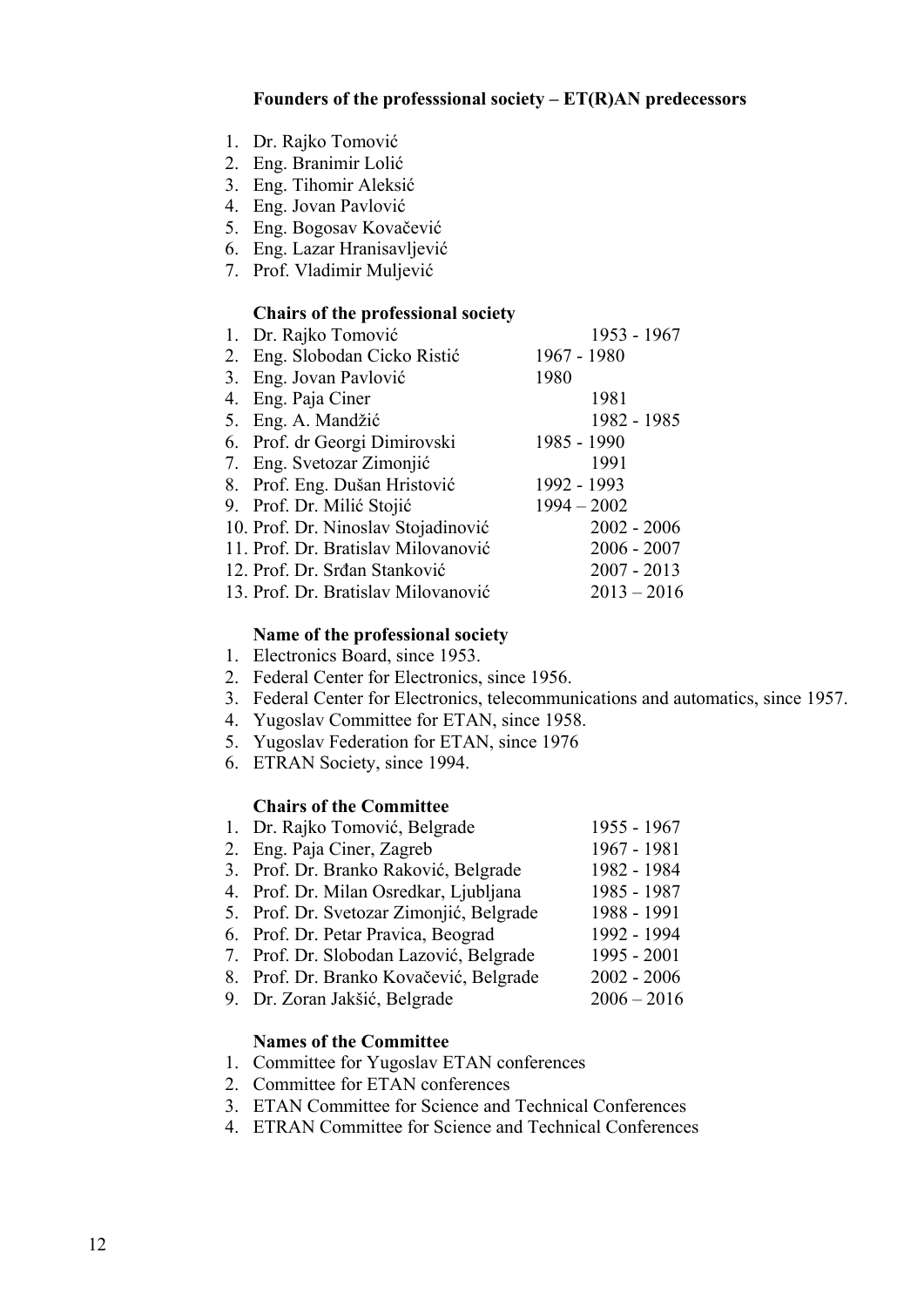# **Steering Committee of IcETRAN 2016 Conference**

## *Chair*

Bratislav Milovanović, Serbia

# *Members*

Svetlana Avramov-Zamurović, USA Vera Dondur, Serbia Mitch Gusat, Switzerland Branko Kovačević, Serbia Miroslav Krstić, USA Vera Marković, Serbia Predrag Petrović, Serbia Dejan Popović, Serbia Gordana Popović, Belgium Zoran Popović, Serbia Srđan Stanković, Serbia Ninoslav Stojadinović, Serbia Jasmina Vujić, USA Dušan S. Zrnić, USA.

# **Technical Program Committee of IcETRAN 2016 conference**

#### *Chair*

Zoran Jakšić, Serbia

# *Members*

Olga Borić-Lubecke, USA Djuradj Budimir, United Kingdom Dejan Ćirić, Serbia Vesna Crnojević Bengin, Serbia Mirko Čudina, Slovenia Branko Dokić, Bosnia and Herzegovina Željko Djurović, Serbia Dragan Filipović, Montenegro Octavian Fratu, Romania Liljana Gavrilovska, Macedonia Milan Ilić, Serbia Vesna Javor, Serbia Nikola Jorgovanović, Serbia Vladimir Katić, Serbia Tom Kazmierski, United Kingdom Zora Konjović, Serbia Roumen Kountchev, Bulgaria Vančo Litovski, Serbia Miroslav Lutovac, Serbia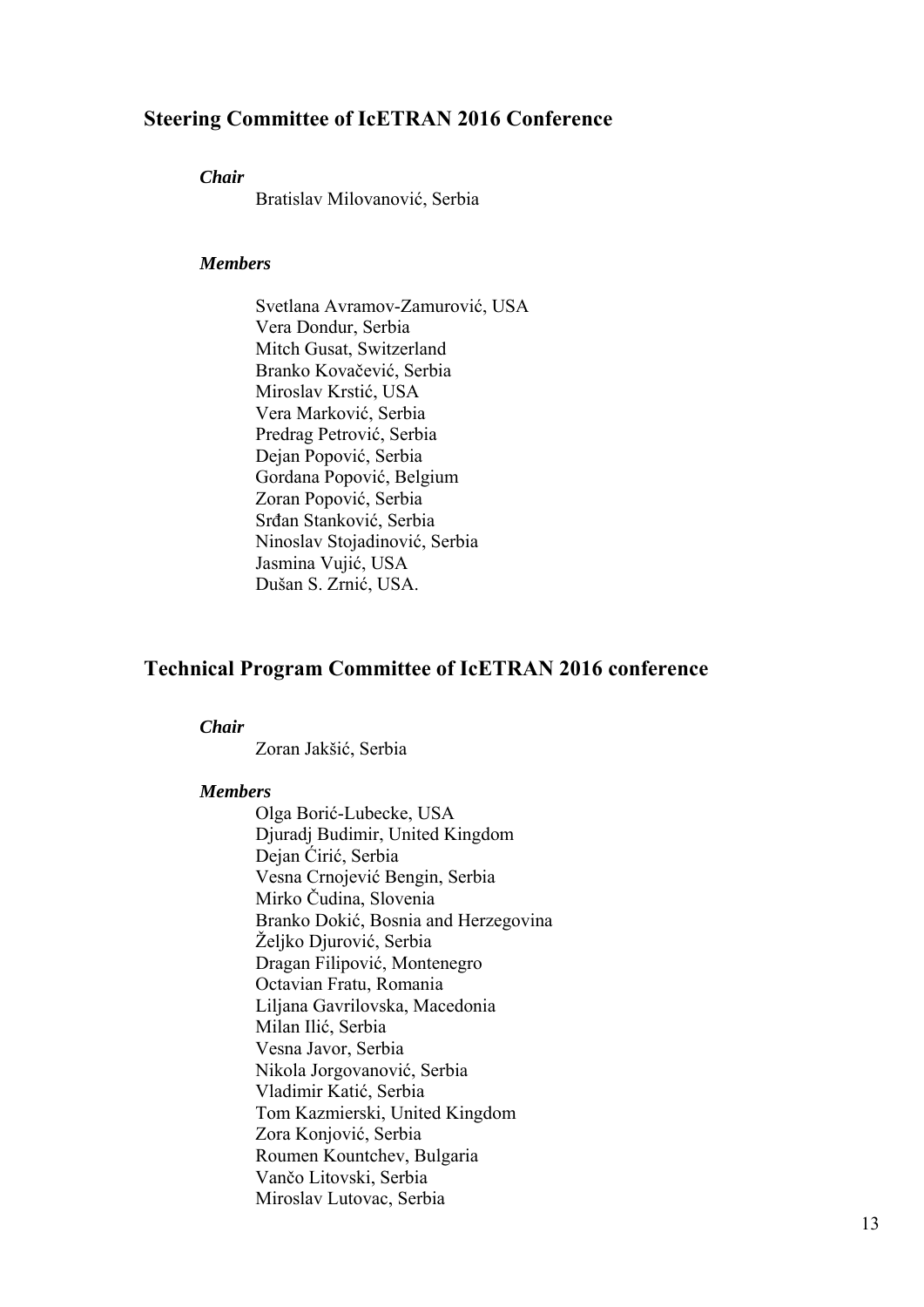Jaroslav Makal, Poland Vera Marković, Serbia Vazgen Sh. Melikyan, Armenia Miomir Mijić, Serbia Ivan Milentijević, Serbia Milan Milosavljević, Serbia Bratislav Milovanović, Serbia Nebojša Mitrović, Serbia Cvetko Mitrovski, Macedonia Vladimir Mladenović, Serbia Zorica Nikolić, Serbia Predrag Petković, Serbia Predrag Petrović, Serbia David Pokrajac, USA Veljko Potkonjak, Serbia Aneta Prijić, Serbia Aleksandra Smiljanić, Serbia Dušan Stipanović, USA Miodrag Tasić, Serbia Bane Vasić, USA Zoran Veljović, Montenegro Branka Vučetić, Australia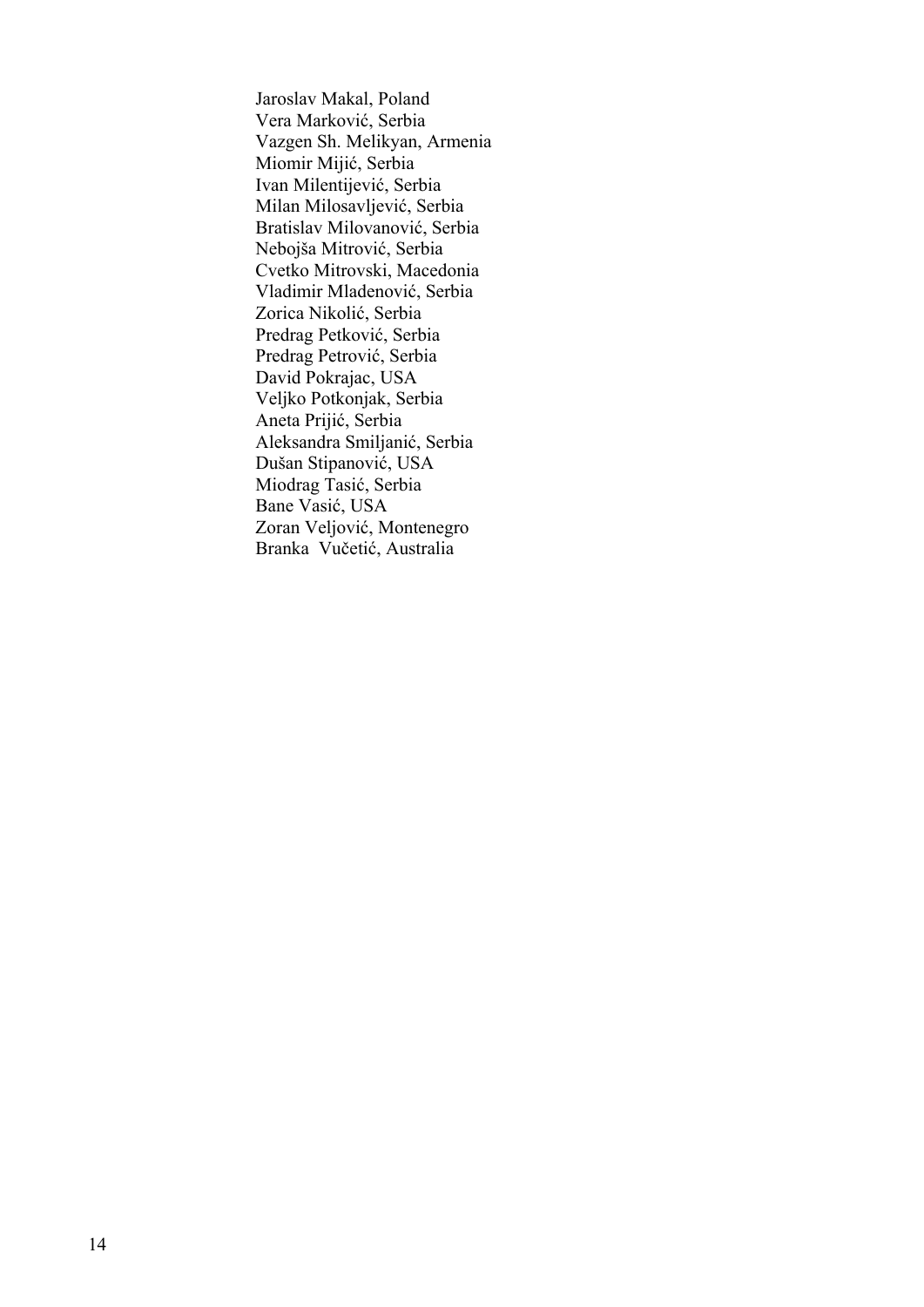# **Local Organizing Committee of IcETRAN 2016**

## **Chairs**

Prof. Dr. Dragan Janković, Faculty of Electronic Engineering, University of Niš, Serbia, Chair Prof. Dr. Sanja Vraneš, director, Institut Mihajlo Pupin, Belgrade, Serbia, Co-Chair

## **Members**

Prof. Bratislav Milovanović, Singidunum University, Belgrade Prof. Predrag Petrović, IRITEL Institute, Belgrade Prof. Zoran Jakšić, ICTM, Belgrade Mirjana Jovanić, ETRAN Society Zlatko Jarnević, ETRAN Society

# **Promotion of Awarded Papers**

Prof. Milić Djekić, Faculty of Technical Sciences Čačak

# **Program and Technical Support**

Aleksandra Đorić, ICNT, Niš Vladica Đorđević, ICNT, Niš Miloš Kostić, EF, Niš Miloš Petković, EF, Niš Zoran Đorđević, EF, Niš

# **Technical and Marketing Support**

Saša Rašković, Academic Mind, Belgrade Marko Vukadinović, Academic Mind, Belgrade

#### **Organization od Accommodation**

Miroslava Jeremić, The Best Solutions, Belgrade Mirjana Jokić, The Best Solutions, Belgrade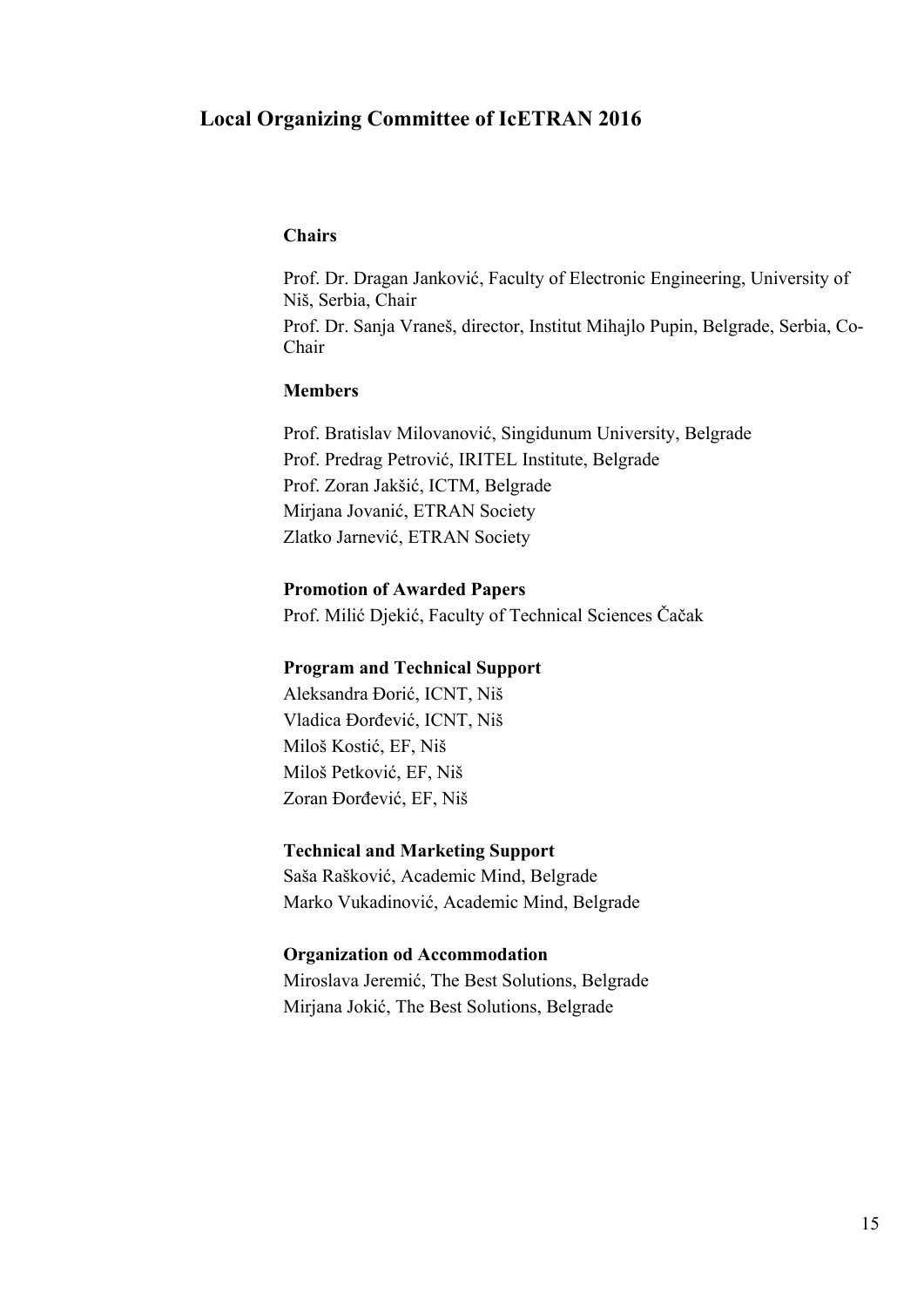# **Time and Venue**

IcETRAN 2016 conference is held in Mona Hotel, Zlatibor, Serbia, from Monday, June 13 to Thursday, June 16, 2016.

# **Registration Fee**

Each IcETRAN conference participant with a regular contribution is requested to pay the registration fee with the ETRAN Society. Registration is free for participants with keynote or invited presentations, as well as for the committee members and covers the publication cost of one presentation. IEEE members pay a discounted registration fee.

| Normal registration fee              | $180 \text{ } \in$ |
|--------------------------------------|--------------------|
| <b>IEEE</b> members                  | $150 \in$          |
| Collective members of ETRAN Society: | $120 \in$          |
| Students                             | 75 €               |
| Keynote and invited presenters and   | free               |
| committee members                    |                    |

Discounted student fee is valid for students of undergraduate studies (up to 24 years of age), master students (up to 27 years) and PhD students (up to 30 years). Proofs must be given on their status in order to enjoy a discounted fee. The 50% discount is valid for a maximum of one paper per participant.

50% discount to registration fee and free accommodation for two nights, breakfast included at the "Ratko Mitrovic" student resort, Zlatibor is valid for each young author who is the first author of an IcETRAN 2016 paper and:

- 1. Bachelor degree students: born after June 13, 1991.
- 2. Master degree students: born after June 13, 1988
- 3. Doctora students: born after June 13, 1985.
- 4. Young researchers with doctorate who received their Ph.D. degree aftern June 13, 2014: born after June 13, 1980.

A participant with a paid registration fee is eligible for the attendance of all conference events including its social programme with welcome party and conference dinner, as well as for conference materials which include printed abstracts proceedings, a disk with the full texts of proceedings (to be sent to the participant address after the conference). The prices are guaranteed for the payments received before May 31, 2016.

The conference proceedings are published after the conference and are distributed to the participants by mail. If a paper has not been presented at the conference by one of the authors or if a fee according to the above has not been paid, the paper will not be published in the proceedings.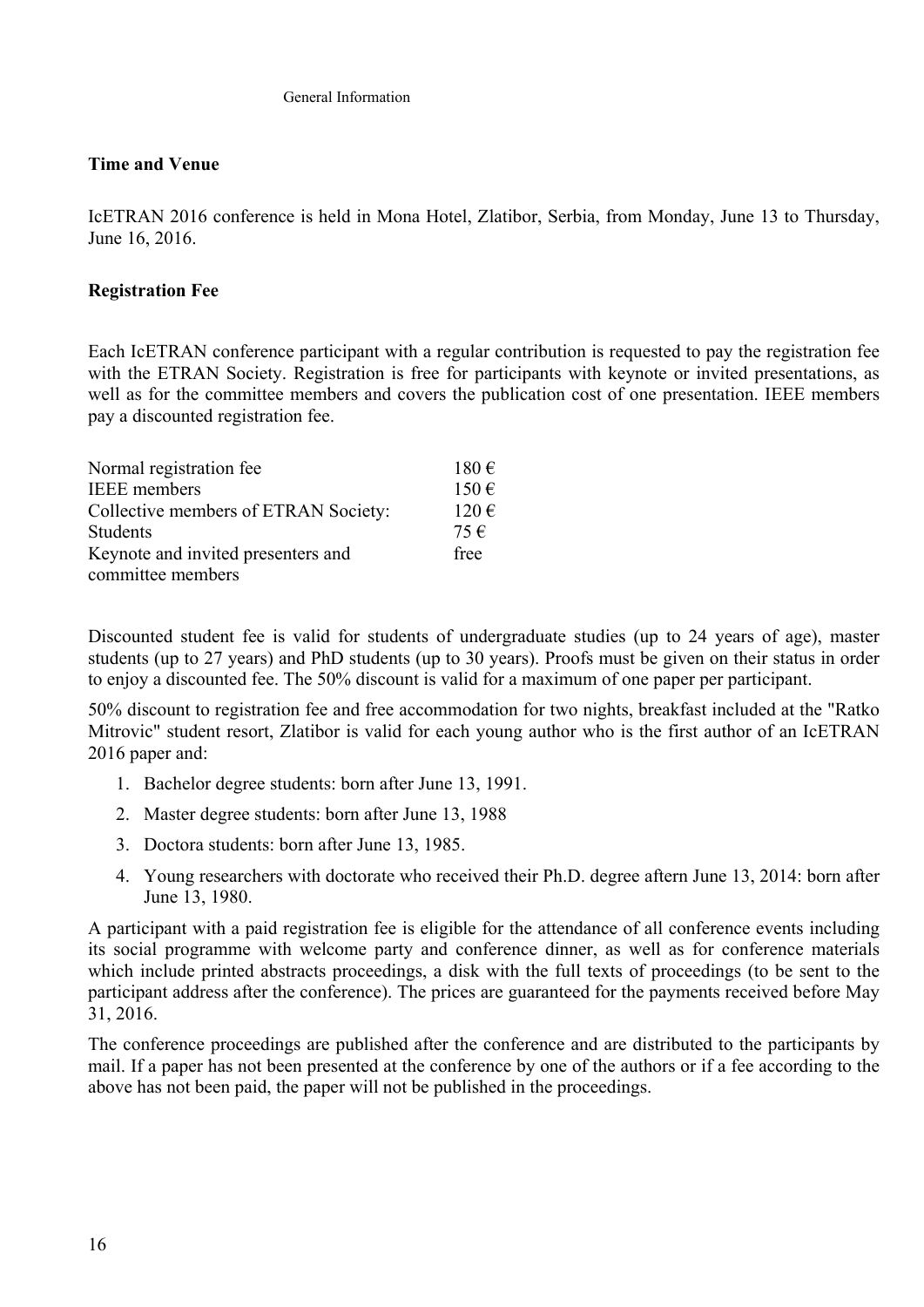# **Conference Desk**

The registration desk of the IcETRAN conference starts with the work on Monday, June 13, 2016, 10:00 h in the lobby of the Mona Hotel, Zlatibor.

The registration desk will register participants, administer conference materials, receive registration fees and offer information to participants.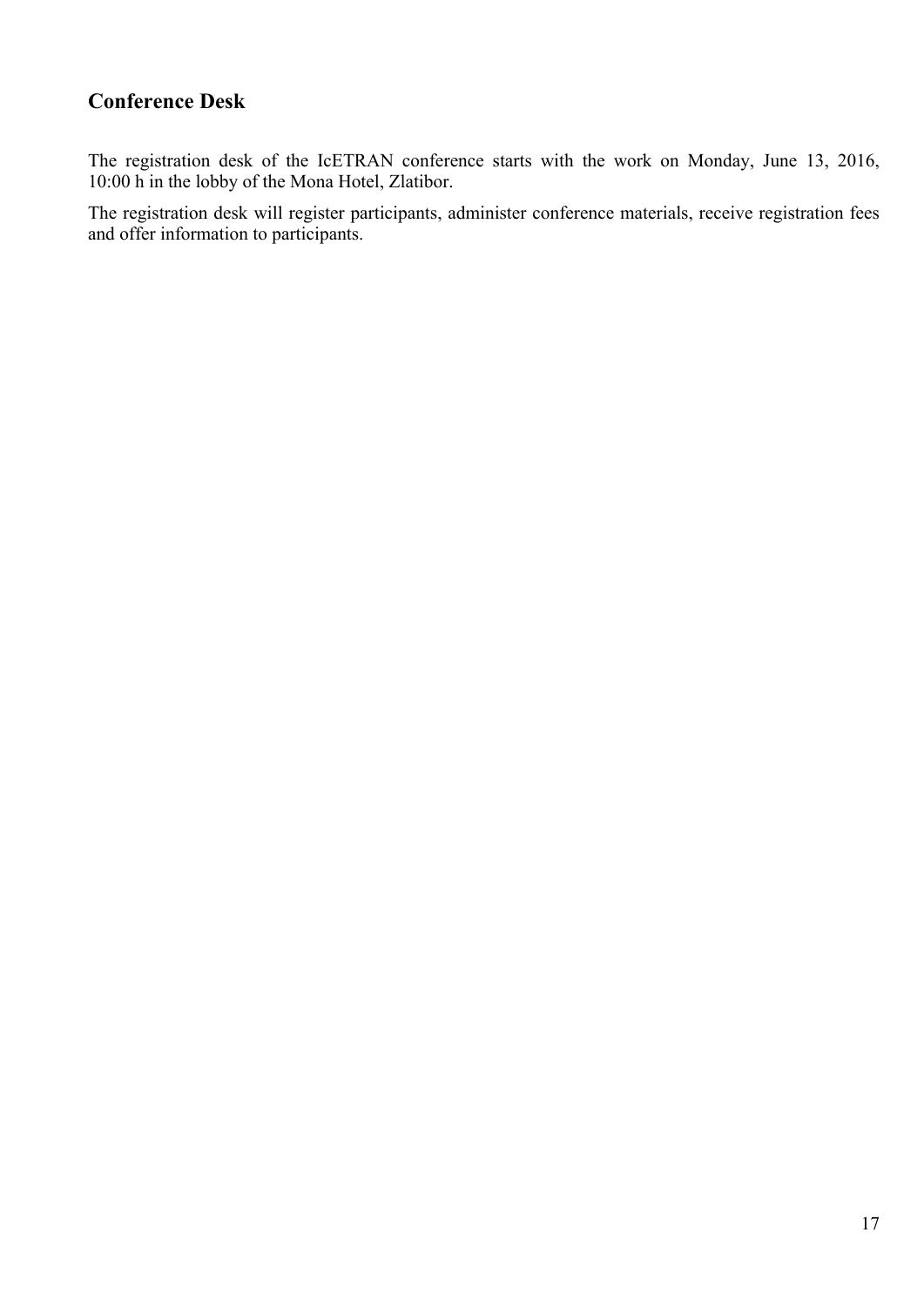# **IcETRAN Events Program**

# **Conference Opening Monday, June 13, 18:15-20:00 Room B, CC Toledo**

- a. Welcome address
- b. Introductory speech by ETRAN Society chair Bratislav Milovanović
- c. Opening of 60th ETRAN Conference
- d. Opening of IcETRAN 2016 conference
- e. Aleksandar Marinčić Award
- f. Best Papers Awards

# **Plenary Talk**

# **Radars for Probing the Atmosphere**

# **Dušan S. Zrnić, NOAA National Sever Storms Laboratory and the University of Oklahoma Tuesday, June 14, 10:00-10:45, Room B, CC Toledo**

This presentation reviews the types or radars and their applications for probing the atmosphere. The dominant scatterers causing reflections and affecting propagation guide the choice for optimum radar wavelength. This choice has led to a variety of scientific and operational applications of these instruments. Thus, for probing clouds, precipitation, and clear air, microwaves range in length between about 3 mm and 6 m. Probing at optical wavelengths is made with lidars. Primary emphasis of this talk will be on measurements of winds and precipitation but other applications such as determination of temperature and humidity will be mentioned.

Radar characteristics and signal processing to meet the objectives of specific missions are different. Moreover, similar radar types can serve weather surveillance at the ground; can be airborne for observations of all kinds of weather including hurricanes, and even spaceborne for global statistical assessment of climate effects. The differences and common grounds for these observations will be highlighted.

Dual polarization is the latest technology that has been introduced to the weather radar network of the US. Its principles and potency will be discussed. Advantages such as superior quantitative precipitation estimation and separation of meteorological scatterers from other contributors will be demonstrated.

Exploratory new technology on the horizon is the Multi-function Phased Array weather Radar (MPAR). This instrument is slated to satisfy weather observation needs, air traffic control requirements as well as detection/tracking of non-cooperative targets. A proof of concept but without polarization diversity has been tested at the National Severe Storm Laboratory. Some examples of data obtained very fast with this radar will be shown. Challenges and current research concerning this concept will also be discussed.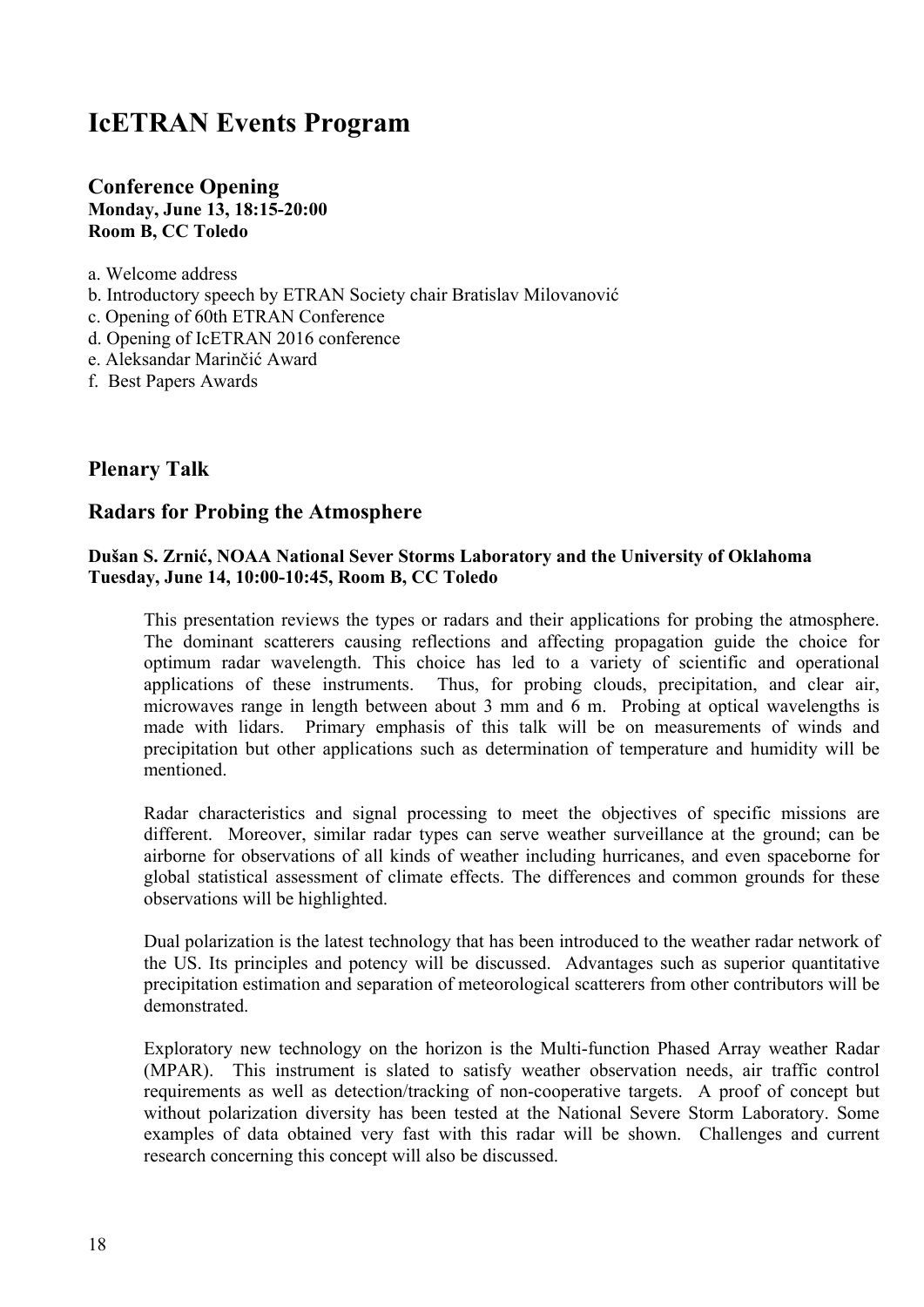# **Plenary Talk**

# **The European Research Council (ERC) and funding opportunities**

# **Gordana Popović, European Research Council Executive Agency, European Commission, Brussels, Belgium and Technical University Vienna, Austria Tuesday, June 14, 10:45-11:30, Room B, CC Toledo**

Set up in 2007, the European Research Council (ERC) is the first pan-European funding organisation for frontier research. It aims to stimulate scientific excellence by encouraging competition for funding between ambitious, creative researchers of any nationality and age. This session will explain the ERC's funding opportunities under Horizon 2020, for researchers, who are keen to develop and fast-track their careers in Europe. The model is simple: one researcher, one host institution in a European Union member state or Associated Country (including Serbia), one project, and one selection criterion.

The session will also provide answers to practical questions such as:

How does the ERC support research careers? What are the main features of ERC grants? What are the selection criteria and how long is the selection process? How does the application process work? How many researchers are funded each year? What are the chances of success?

# **Round table 1: Current Questions of Technological Development of Serbia (in Serbian) Tuesday, June 14, 11:30-13:30, Room B, CC Toledo**

**Moderators: Bratislav Milovanović, Petar Petrović, Predrag Petrović, Dragan Satarić, Milolјub Smilјanić**

# **Tutorial: Coordination of the Unlicensed Band Shared Access between LTE and WiFi Networks**

# **Zorica Nikolić, Nenad Milošević, Valentina Nejković, Filip Jelenković, Milorad Tošić, University of Niš, Faculty of Electronic Engineering, Serbia Tuesday, June 14, 14,30 h, Room 2**

As 5G is moving towards exploring new bands and access methods for wireless technologies, the coexistence of heterogeneous wireless technologies with different access methods within the same band of frequencies becomes of paramount importance. LTE in unlicensed bands (LTE-U) will play a fundamental role in maximizing the overall capacity of a cell, towards enabling novel bandwidth demanding applications (e.g. 4K video streaming) to be feasible for a wide set of users. In this tutorial, we will use real testbed infrastructure and a real LTE-U setup in order to outline the importance of coordination between heterogeneous technologies, such as LTE and WiFi. The attendees will be guided to use the testbed resources via automated tools and experiment using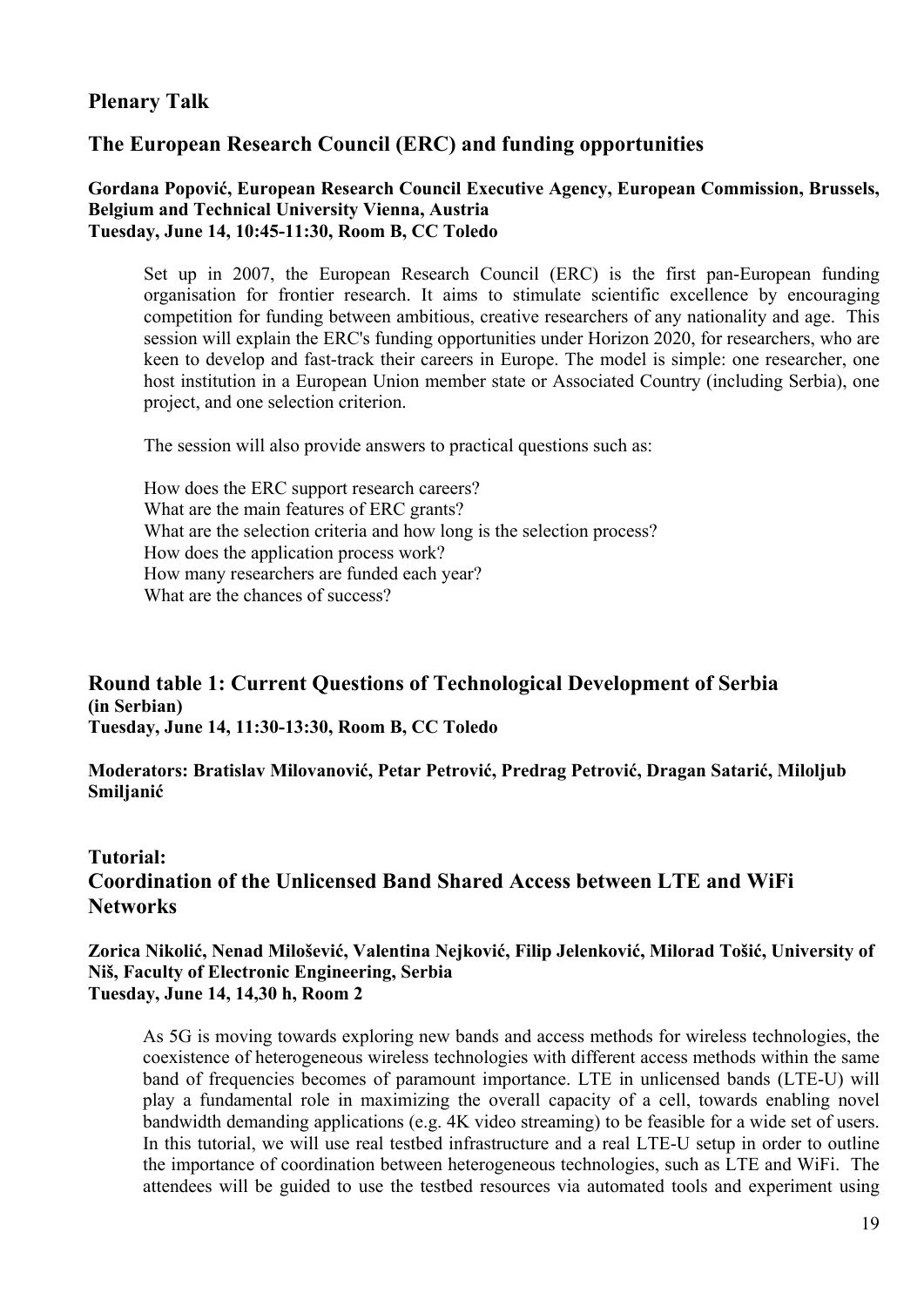different levels of WiFi and LTE mutual interference in coordinated and uncoordinated environments when WiFi and LTE operate at the same, adjacent or distant channels.

14:30-14:45: *Opening* – Zorica Nikolić, University of Niš, Faculty of Electronic Engineering, Serbia 14:45-15:00: *Introduction to the Experiments –* Nenad Milošević, University of Niš, Faculty of Electronic Engineering, Serbia

15:00-15:45: *Coordination Scenario 1 –* Nenad Milošević, Valentina Nejković, University of Niš, Faculty of Electronic Engineering, Serbia

This session will demonstrate the spectrum usage coordination between WiFi and LTE-U networks in 2.4 GHz unlicensed band. The following scenario is used in the experiment. There are nine nodes involved. Six nodes are WiFi stations (three pairs of two stations in ad-hoc mode), two nodes are LTE-U base and mobile stations, and one node is used for spectrum sensing (SS). Two WiFi networks are coordinated (CN) and one WiFi network is uncoordinated (UN). LTE-U network may be either coordinated or uncoordinated. At the beginning, UNs are turned on, then the SS is performed. Based on the SS, the coordination server assigns channels to the CNs. CNs are now turned on and SS is performed.

15:45-16:30: *Coordination Scenario 2 –* Nenad Milošević, Valentina Nejković, University of Niš, Faculty of Electronic Engineering, Serbia

Session 2 will demonstrate more complex scenario than Session 1, but the same equipment will be used. At first, both CNs and UNs are off. SS is performed and the coordination server assigns channels to CNs. CNs are turned on. UNs are turned on and may interfere with some of the CNs. In order to find out what channels are occupied by UNs, CNs are turned off and SS is performed. The coordination server now assigns new channels to CNs and they are turned on. Finally, SS is performed and the coordinated spectrum may be observed.

**Annual meeting of Serbian Society for Microwave Technique, Technologies and Systems (in Serbian) Tuesday, June 14, 16:30, Room 3 Chair: Bratislav Milovanović**

**General Assembly of ETRAN Society (in Serbian) Tuesday, June 14, 18:30-20:00, Room B, CC Toledo**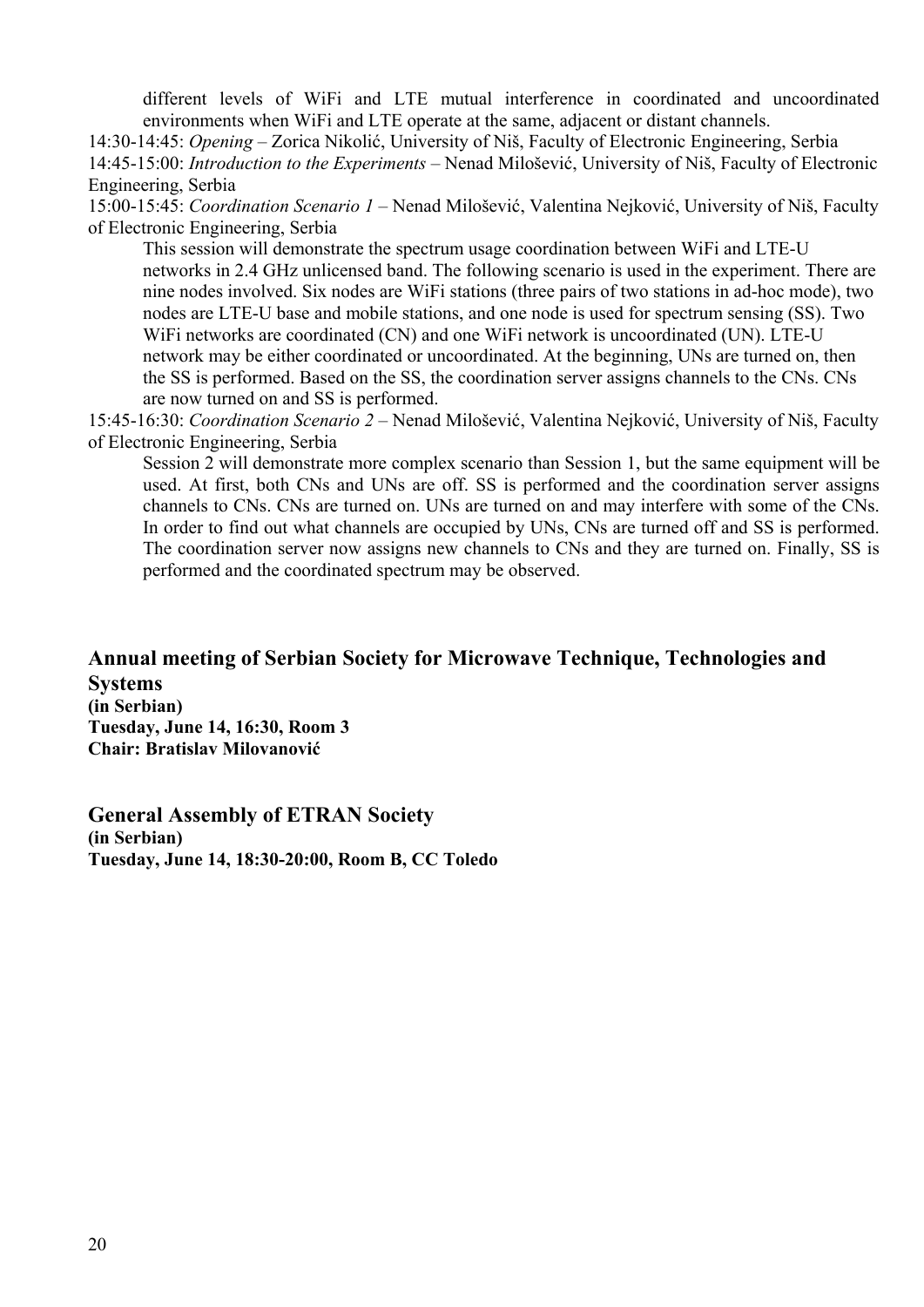# **Twelfth Annual Workshop nanoETRAN (in English) (within the section for Microelectronic and Optoelectronics) Chair: Zoran Jakšić Wednesday, June 15, 8:00-10:00, Room 4**

The nanoETRAN workshop is dedicated to all aspects of nanoscience and nanotechnology related to electronics and electrical engineering, micro and nanoelectronics, micro and nanosystems, photonics and nanophotonics, as well as the aspects of fundamental science related to it. The papers are published in full in IcETRAN conference proceedings.

# **Discussion Table "Networking Online Experimentation" Chair: Željko Đurović, School of Electrical Engineering, University of Belgrade, Serbia Wednesday, June 15, 10.00 h, Room 2**

*Maria Teresa Restivo, Faculty of Engineering, University of Porto, Portugal Radojka Krneta, Faculty of Technical Sciences, University of Kragujevac, Serbia Dragan Šešlija, Faculty of Technical Sciences, University of Novi Sad, Serbia Diana Urbano, Faculty of Engineering, University of Porto, Portugal Javier Zubia, Faculty of Engineering, University of Deusto, Spain* 

# **Round table 2**

**Power Industry of Serbia and Telekom Srbija (in Serbian) Wednesday, June 15, 10:00-12:00, Room B, CC Toledo**

**Moderators**: **Boško Buha, Slobodan Vukosavić, Branko Kovačević, Predrag Petrović, Nikola Rajaković, Aleksandra Smilјanić**

# **Plenary Talk**

# **The Rise of the Super-Datacenter: From Lossless Elasticity, thru Cognitive Analytics, toward the Next Gen. HPC (High Performance Cloud)**

# **Mitch Gusat, IBM Research, Zurich Laboratory, Switzerland Wednessday, June 14, 12:00-12:45, Room B, CC Toledo**

We gaze into a cloudy crystall ball to identify the Top 5 trends likely to shape the next generation cloud/datacenter designs. Why now? Recently a number of remarkable events and big data platforms have 'perturbed' and are already re-shaping the IT landscape. Hence we conjecture that a 'perfect' storm is brewing in the Cloud, driven by: (a) Increasingly latency-sensitive hyperscale analytics, i.e., interactive and/or stream processing workloads; (b) Explosively emerging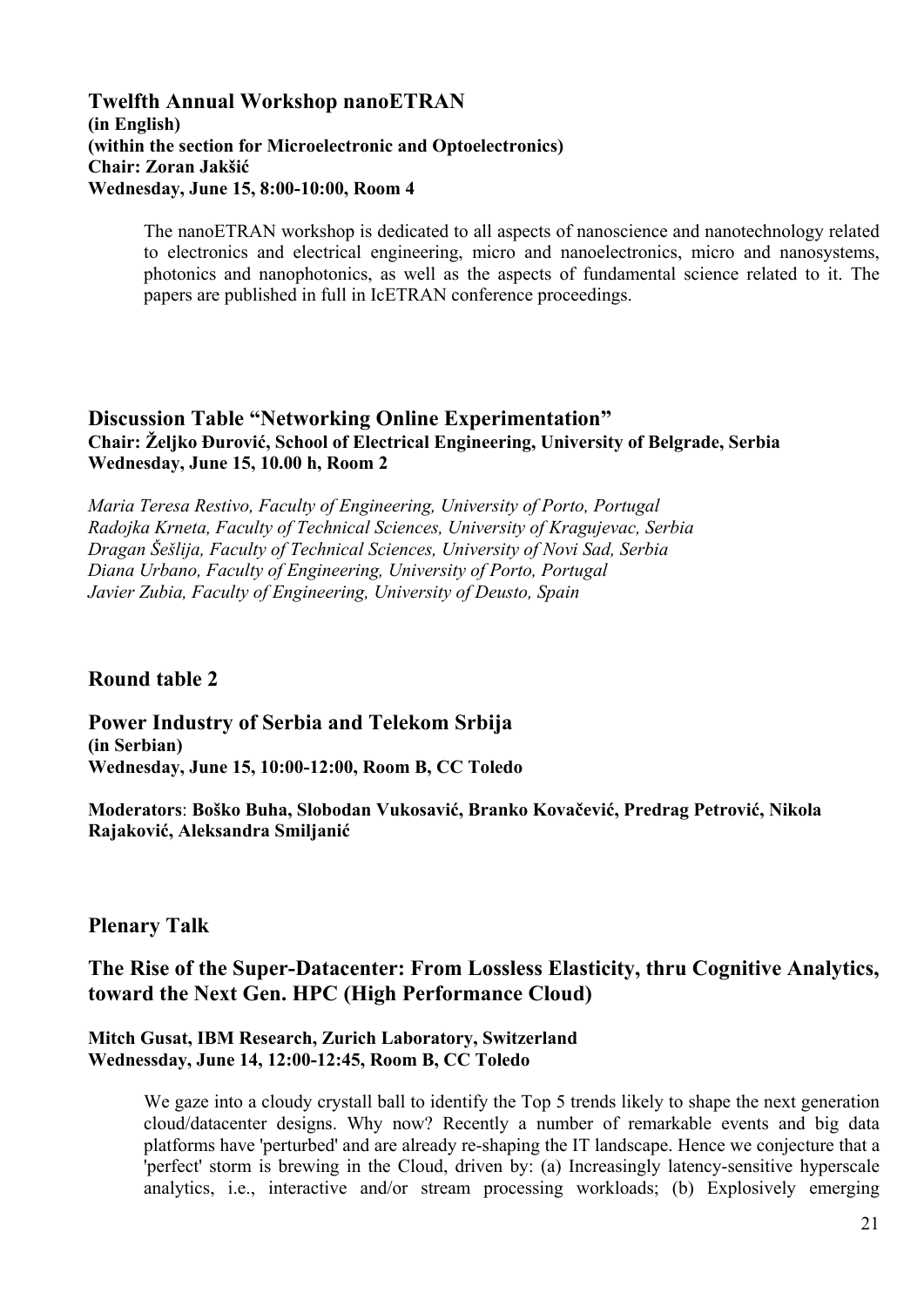distributed 'cognitive', i.e., Deep ML and Neural Networks; (c) Efficient and ubiquitous virtualization/SDN; (d) Sustainable Exascale supercomputing, and, (e) IoT and mobile computing. Accordingly, new networking and processing architectures are competing to address these opportunities for the upcoming heterogenous/hybrid datacenters, while posing new challenges to the data scientist and the Cloud research community.

# **Plenary Talk**

**Tesla's discovery of the rotating magnetic field (in Serbian) Slobodan Vukosavić, School of Electrical Engineering, University of Belgrade, Serbia Wednesday, June 15, 12:45-13:30, Room B, CC Toledo**

**Conference Excursion. Visit to Andrić Grad and Drvengrad Wednesday, June 15, 14:30**

**Science Books Exhibition: Academic Mind Publisher Conference Lobby, throughout the conference** 

**Conference closing Thursday, June 16, 14:00, Room B, CC Toledo**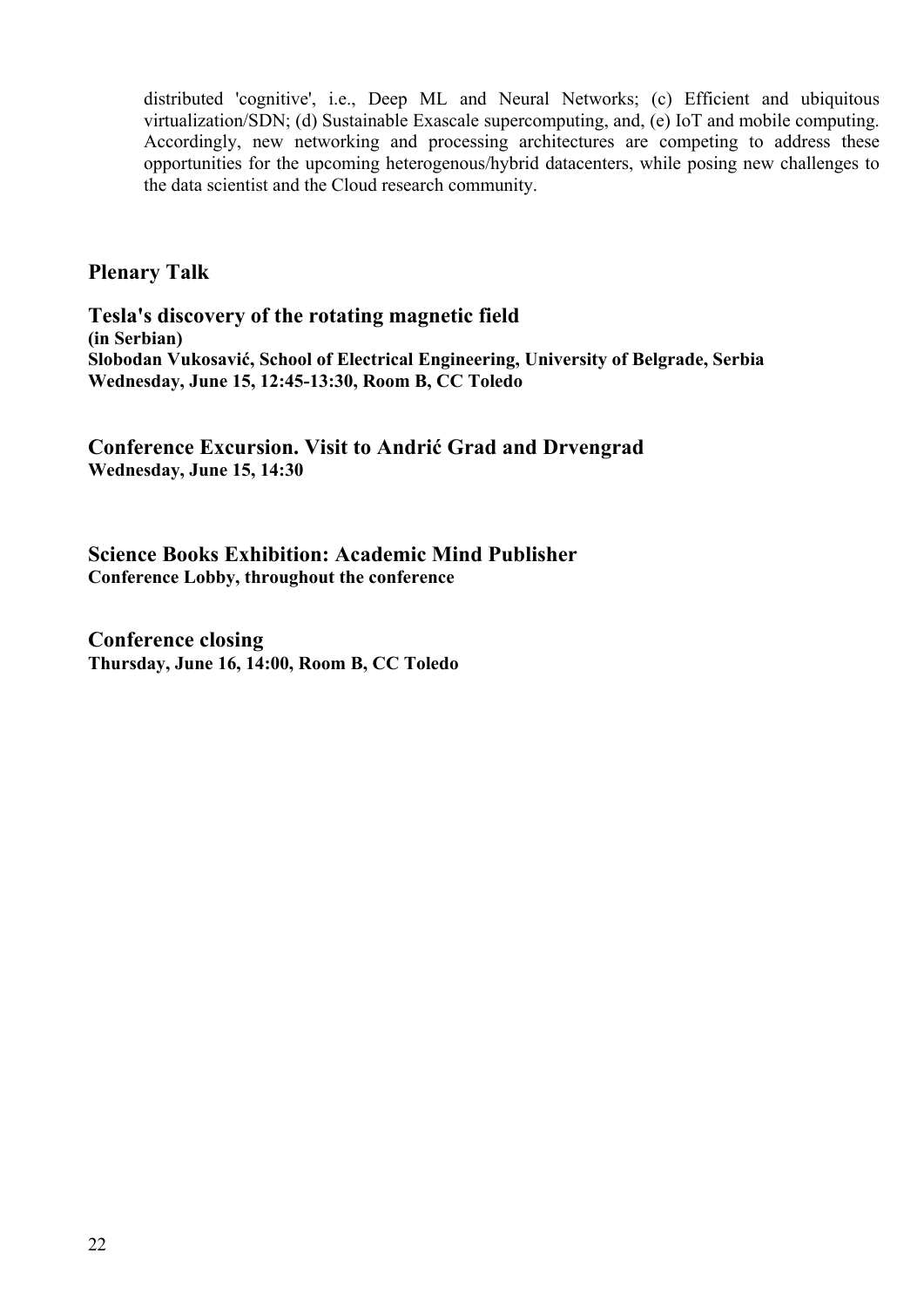# **IcETRAN Sections**

A total of 302 contributions has been accepted for oral presentation at the 60th annual meeting of the ETRAN Society.

175 papers have been accepted for presentation at the IcETRAN 2016 International Conference within 30 sessions of 17 sections:

- **PLEN** Plenary Talks (3) **AKI** Acoustics (5) **API** Antennas and Propagation (4) **AUI** Automatic Control (26) **EEI** Power Engineering (3) **EKI** Electric Circuits and systems and signal processing (17) **ELI** Electronics (13) **MEI** Biomedicine (17) **MLI** Metrology (11) **MOI** Microelectronics and Optoelectronics (8) **MTI** Microwave and Submillimeter Technique (16) **NMI** New Materials (2) **NTI** Nuclear Engineering (5) **ROI** Robotics and Flexible Automation (12) **RTI** Computing (18)
- 
- **TEI** Telecommunications (14)
- **VII** Artificial Intelligence (12)

Besides that, 127 papers have been accepted for 60th national conference ETRAN, to be presented within 25 sessions of 16 sections.

Full papers presented at the conference will be published in CD proceedings. In order to be included in the proceedings, a paper accepted for the Conference must be presented by one of the authors and a registration fee must be paid.

Professional Boards may nominate one award each for the best junior researcher paper (graduate or doctoral student). To be eligible for the Award, a junior researcher must be the first author of the paper and must personaly present the paper at the Conference.

Professional Boards may also propose one paper for the Best Paper Award.

A digital projector is available for presentation and a PC computer with Windows XP or Windows 7 operating system, with MS Power Point. It is advised to use lettering of minimum 18 pt in slides.

The talk duration is 30 minutes for keynote presentations and 20 minutes for invited presentations, while regular papers are presented in 12 minutes, followed by max. 3 minutes of discussion.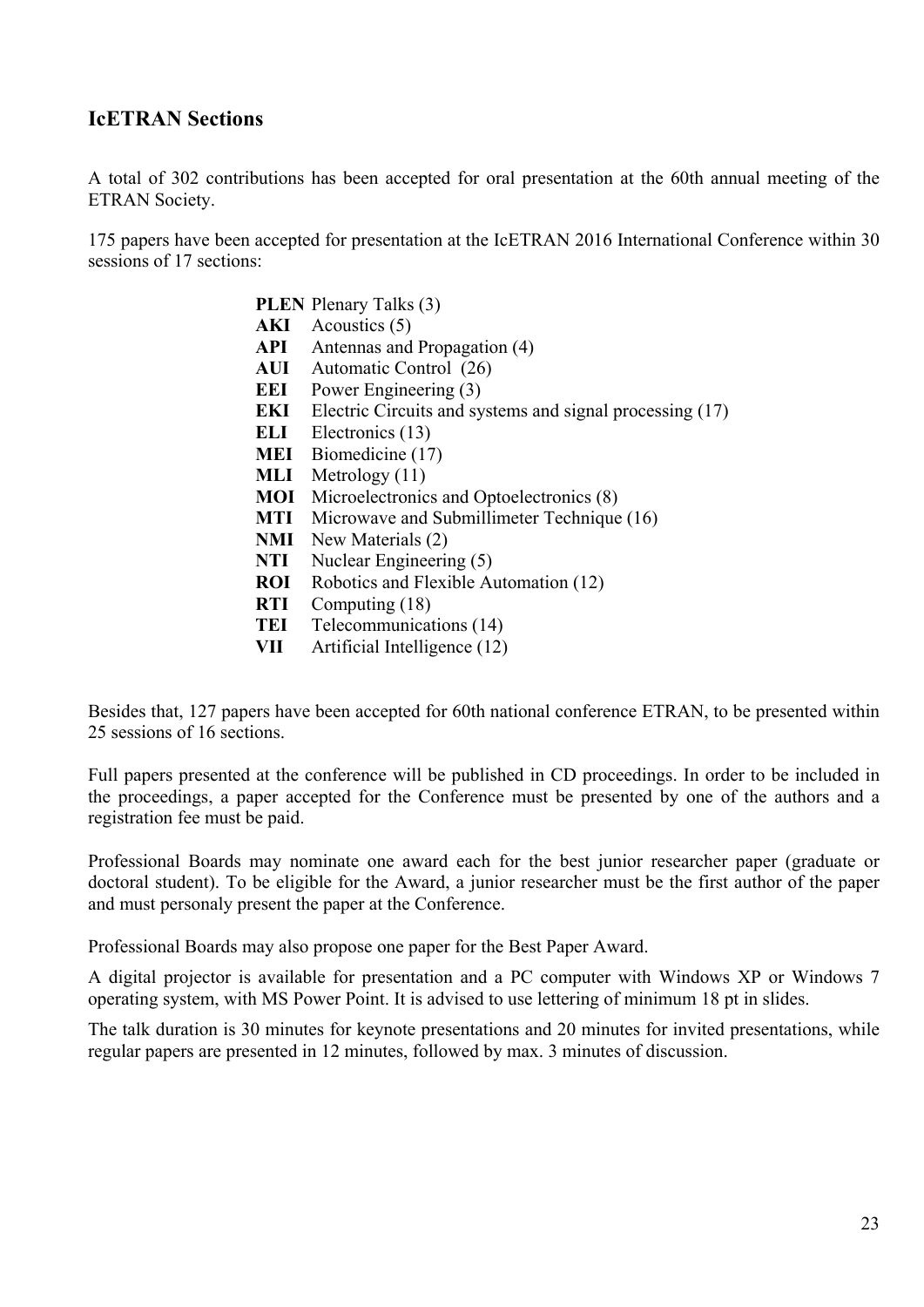# **Session Chairs**

# **Plenary Sessions**

| PLEN1             | Zoran Jakšić         |
|-------------------|----------------------|
| PLEN <sub>2</sub> | Aleksandra Smiljanić |

# **Contributed Sessions**

|              | AKI1 Mirko Čudina, Miomir Mijić                                                                                |
|--------------|----------------------------------------------------------------------------------------------------------------|
| API1         | <b>Miodrag Tasić</b>                                                                                           |
| AUI1<br>RT   | Radojka Krneta<br>Željko Đurović<br>AUI2 Branko Kovačević<br>AUI3 Stevica Graovac<br><b>AUI4 Vera Petrović</b> |
| EEI1         | Vladimir Katić                                                                                                 |
| EKI1<br>EKI1 | Jelena Ćertić<br>EKI1 Milorad Paskaš<br>Djordje Babić                                                          |
| ELI1<br>ELI1 | Vazgen Melikyan, Predrag Petković<br>Branko Dokić, Duško Lukač                                                 |
| MEI3         | MEI1 Dejan B. Popović<br>MEI2 Mirjana Popović<br>Nikola Jorgovanović                                           |
| MLI1         | MLI1 Svetlana Avramov-Zamurović<br><b>Jaroslaw Makal</b>                                                       |
|              | MOI1 Miloljub Smiljanić<br>nanoETRAN Zoran Jakšić                                                              |
| MTI1<br>MTI2 | Aleksandar Nešić, Bratislav Milovanović<br><b>Đurađ Budimir, Vera Marković</b>                                 |
|              | NMI1 Nebojša Mitrović                                                                                          |
| NTI1         | <b>Marko Ninković</b>                                                                                          |
| ROI1         | <b>Aleksandar Rodić</b><br>ROI2 Veljko Potkonjak                                                               |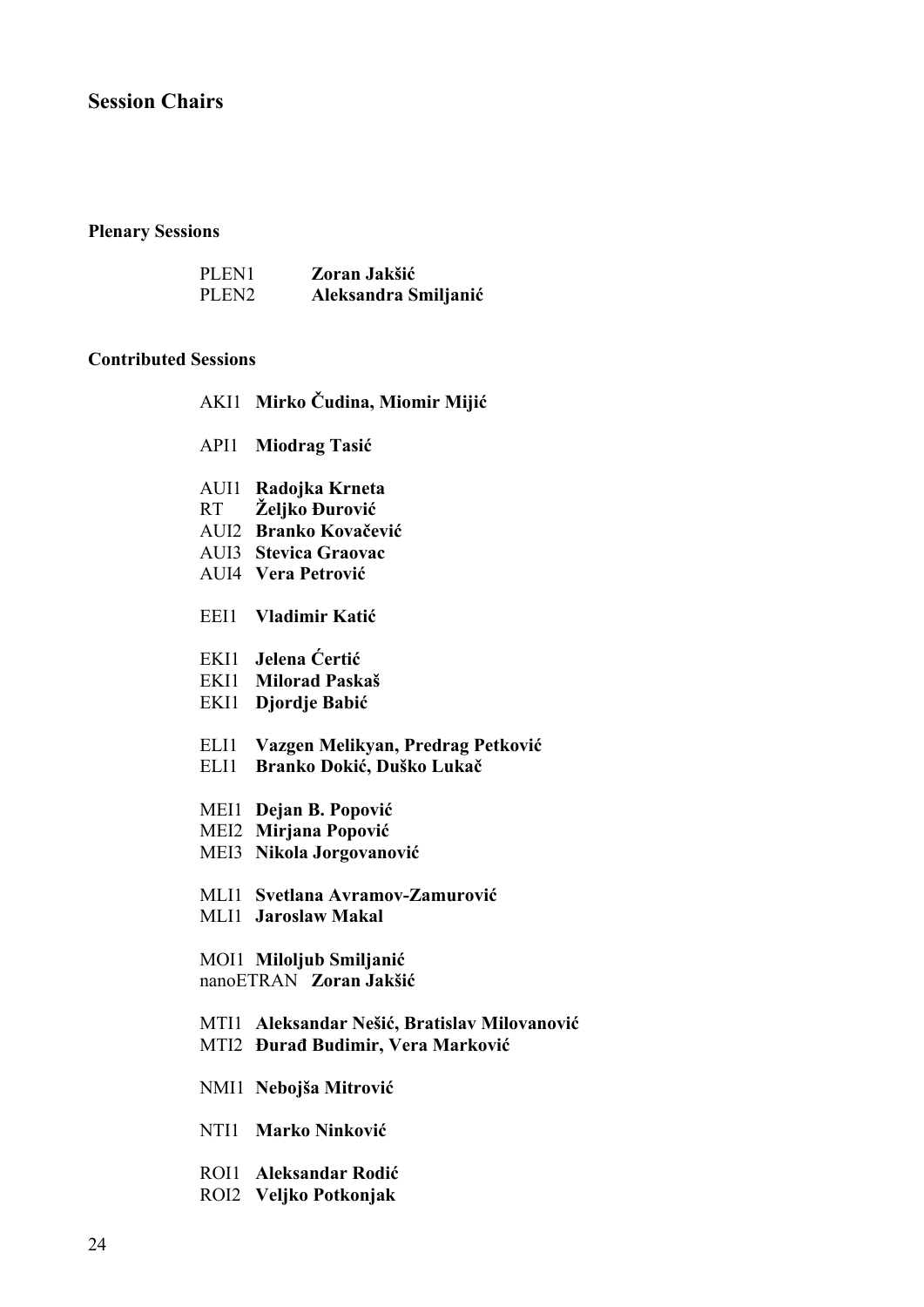- ROI3 **Giuseppe Carbone, Petar Petrović**
- ROI4 **Bojan Nemec, Mirjana Popović**
- RTI1 **Miroslav Popović, Ivan Milentijević**
- RTI2 **Ivan Milentijević, Ilija Bašičević**
- RTI3 **Dragan Janković, Jelica Protić**
- TEI1 **Zorica Nikolić**
- TEI2 **Milan Bjelica**
- VII1 **Milan Milosavljević**
- VII2 **Saša Adamović**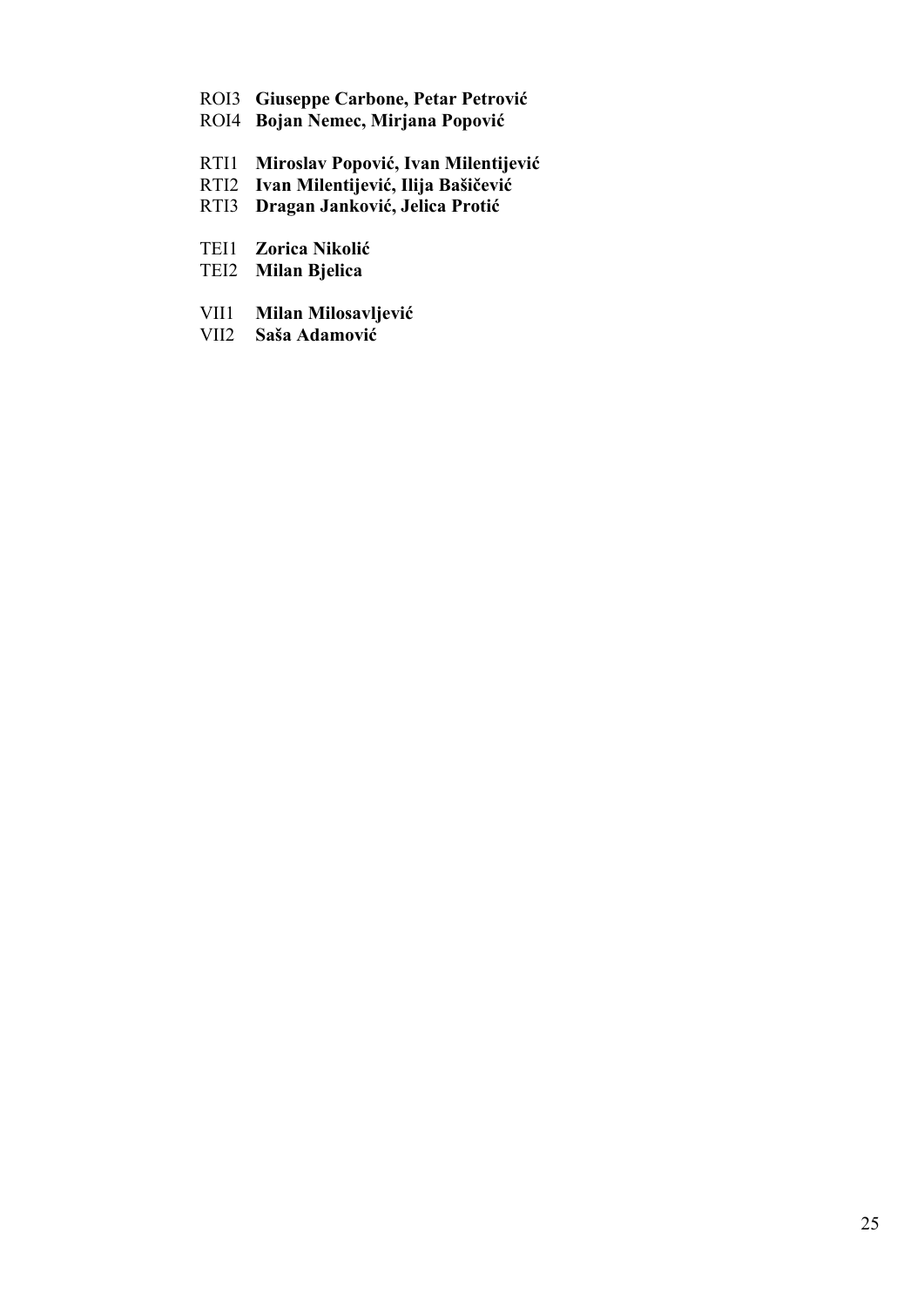# **Invited and Contributed Papers**

# **PLENARY TALKS**

#### **PLENARY 1.**

#### **Chair: Zoran Jakšić, Institute for Chemistry, Technology and Metallurgy, University of Belgrade, Serbia Tuesday, June 14, 10.00 h, Room B, CC Toledo**

#### RADARS FOR PROBING THE ATMOSPHERE

#### *Dušan S. Zrnić, NOAA National Sever Storms Laboratory and the University of Oklahoma*

This presentation reviews the types or radars and their applications for probing the atmosphere. The dominant scatterers causing reflections and affecting propagation guide the choice for optimum radar wavelength. This choice has led to a variety of scientific and operational applications of these instruments. Thus, for probing clouds, precipitation, and clear air, microwaves range in length between about 3 mm and 6 m. Probing at optical wavelengths is made with lidars. Primary emphasis of this talk will be on measurements of winds and precipitation but other applications such as determination of temperature and humidity will be mentioned.

Radar characteristics and signal processing to meet the objectives of specific missions are different. Moreover, similar radar types can serve weather surveillance at the ground; can be airborne for observations of all kinds of weather including hurricanes, and even spaceborne for global statistical assessment of climate effects. The differences and common grounds for these observations will be highlighted.

Dual polarization is the latest technology that has been introduced to the weather radar network of the US. Its principles and potency will be discussed. Advantages such as superior quantitative precipitation estimation and separation of meteorological scatterers from other contributors will be demonstrated.

Exploratory new technology on the horizon is the Multifunction Phased Array weather Radar (MPAR). This instrument is slated to satisfy weather observation needs, air traffic control requirements as well as detection/tracking of non-cooperative targets. A proof of concept but without polarization diversity has been tested at the National Severe Storm Laboratory. Some examples of data obtained very fast with this radar will be shown. Challenges and current research concerning this concept will also be discussed.

#### THE EUROPEAN RESEARCH COUNCIL (ERC) AND FUNDING OPPORTUNITIES

#### *Gordana Popović, European Research Council Executive Agency, European Commission, Brussels, Belgium and Technical University Vienna, Austria*

Set up in 2007, the European Research Council (ERC) is the first pan-European funding organisation for frontier research. It aims to stimulate scientific excellence by encouraging competition for funding between ambitious, creative researchers of any nationality and age. This session will explain the ERC's funding opportunities under Horizon 2020, for researchers, who are keen to develop and fast-track their careers in Europe. The model is simple: one researcher, one host institution in a European Union member state or Associated Country (including Serbia), one project, and one selection criterion.

The session will also provide answers to practical questions such as:

How does the ERC support research careers?

What are the main features of ERC grants?

 What are the selection criteria and how long is the selection process?

How does the application process work?

How many researchers are funded each year?

What are the chances of success?

#### **PLENARY 2**

**Chair: Aleksandra Smiljanić, School of Electrical Engineering, University of Belgrade, Serbia Wednesday, June 15, 12.00, Room B, CC Toledo**

#### THE RISE OF THE SUPER-DATACENTER: FROM LOSSLESS ELASTICITY, THRU COGNITIVE ANALYTICS, TOWARD THE NEXT GEN. HPC (HIGH PERFORMANCE CLOUD)

#### *Mitch Gusat, IBM Research, Zurich Laboratory, Switzerland*

We gaze into a cloudy crystall ball to identify the Top 5 trends likely to shape the next generation cloud/datacenter designs. Why now? Recently a number of remarkable events and big data platforms have 'perturbed' and are already re-shaping the IT landscape. Hence we conjecture that a 'perfect' storm is brewing in the Cloud, driven by: (a) Increasingly latency-sensitive hyperscale analytics, i.e., interactive and/or stream processing workloads; (b)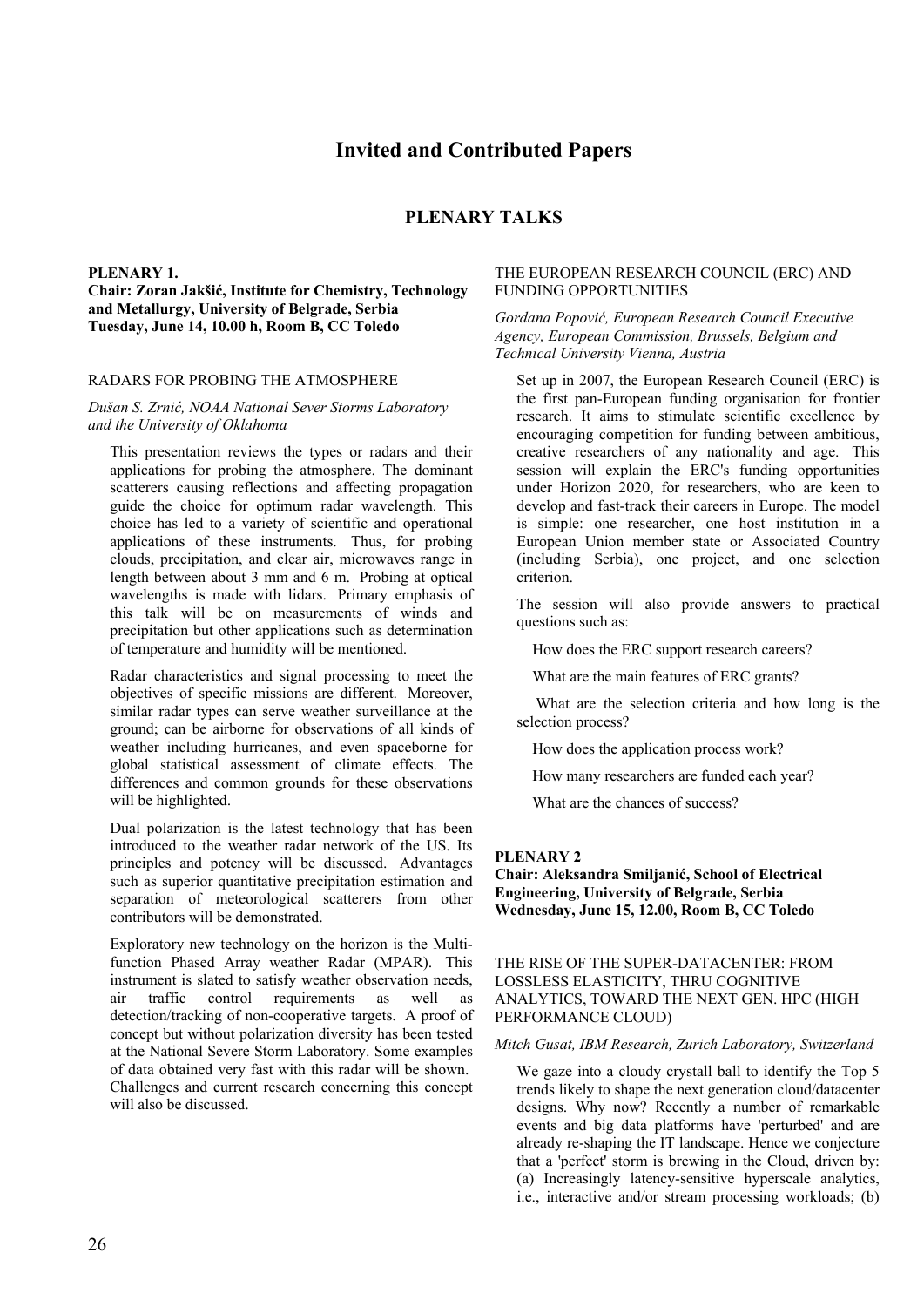Explosively emerging distributed 'cognitive', i.e., Deep ML and Neural Networks; (c) Efficient and ubiquitous<br>virtualization/SDN; (d) Sustainable Exascale virtualization/SDN; (d) Sustainable Exascale supercomputing, and, (e) IoT and mobile computing.<br>Accordingly, new networking and processing  $Accordingly,$ architectures are competing to address these opportunities for the upcoming heterogenous/hybrid datacenters, while posing new challenges to the data scientist and the Cloud research community.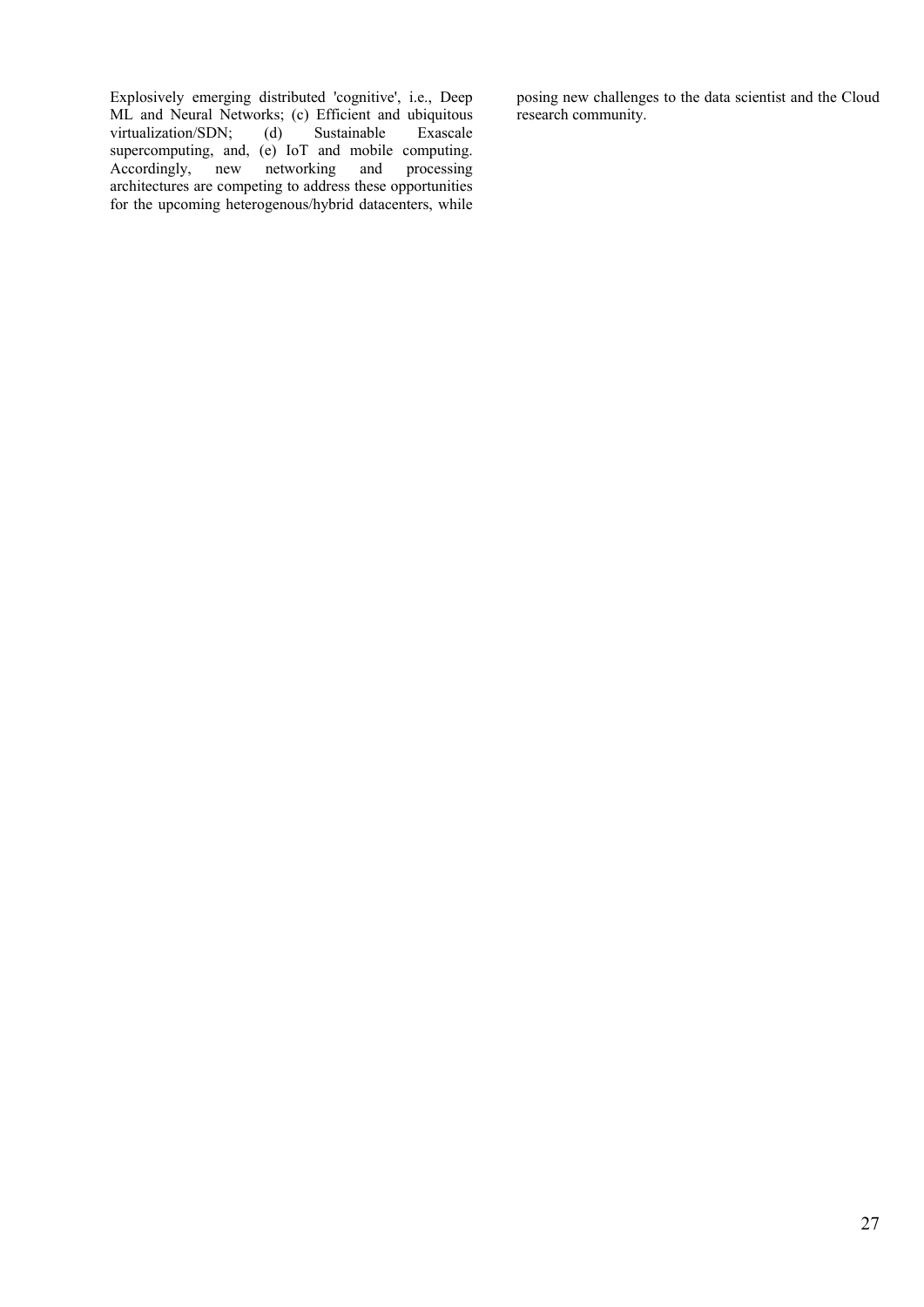#### **AKI1. Noise monitoring, Speech, Room acoustics Chairs: Mirko Čudina, Faculty of Mechanical Engineering, University of Ljubljana, Slovenia Miomir Mijić, School of Electrical Engineering, University of Belgrade, Belgrade, Serbia Tuesday, June 14, 8.00 h, Room 1**

#### AKI1.1 *Invited talk*

#### USE OF AUDIBLE SOUND FOR MONITORING OF TRANSIENT PHENOMENA IN MECHANICAL ENGINEERING

#### *Mirko Čudina, Faculty of Mechanical Engineering, University of Ljubljana, Slovenia*

In mechanical engineering there are different phenomena, which have to be tested and monitored to control undesirable effects. Where these phenomena are connected with the emitted noise like in power and process engineering, and working and machine-tools, audible sound is very useful tool for effective testing and monitoring. In this paper, our findings connected with transient phenomena in turbomachinery (pumps, fans and compressors) and welding processes will be presented. The use of audible sound will be demonstrated:

- in detection of rotating stall and surge at axial and centrifugal turbo machines (fans, compressors and pumps),

- in detection of the cavitation process in centrifugal pumps and for determination of the net positive suction head (NPSH) critical value and

- in quality control of the gas metal arc welding (GMAW) process.

All these phenomena are also theoretical demonstrated. In comparison with other methods, the method based on the use of audible sound is cheap, easy and user-friendly. Instead of a special test stand or boring a hole in the machine wall to mount a sensor, only a microphone placed nearby and a computer with a sound card is needed.

#### **AKI12**

#### CIRCULAR MICROPHONE ARRAY FOR ENVIRONMENTAL NOISE MONITORING

*Jurij Prezelj, Faculty of Mechanical Engineering, University of Ljubljana, Slovenia* 

*Mirko Čudina, Faculty of Mechanical Engineering, University of Ljubljana, Slovenia* 

State of the art noise monitoring systems (NMS) are based on digital signal processing. In general, NMS systems enable computation and storage of noise levels (*L*eq), one-third-octave spectral analysis, wave recordings, detection of noise events based on thresholds, or evaluation of statistical indices, and other similar functions. Since the computational power of signal processors keeps increasing, it is likely that NMSs will become capable of more sophisticated processing of the sound data they record in the near future. Consequently, research has been undertaken to develop three new measurement features; automatic exclusion of noise which is not correlated with measured noise source (automatic back erase), automatic identification of dominant noise source location and automatic noise classification, based on the sound recognition algorithms. Application of circular microphone array enables synergy between these three features, leading to a significant reduction of the environmental noise monitoring costs.

#### AKI1.3

#### RECOGNITION OF WHISPERED SPEECH BASED ON PLP FEATURES AND DTW ALGORITHM

*Branko R. Marković, School of Electrical Engineering, University of Belgrade, Belgrade, Serbia and Technical College, Computing and Information Technology Department, Čačak, Serbia Slobodan T. Jovičić, School of Electrical Engineering, University of Belgrade, Belgrade, Serbia Miomir Mijić, School of Electrical Engineering, University of Belgrade, Belgrade, Serbia Jovan Galić, Faculty of Electrical Engineering, University of Banja Luka, Banja Luka, Bosnia and Herzegovina Đorđe T. Grozdić, School of Electrical Engineering, University of Belgrade, Belgrade, Serbia* 

In this paper the results of normal and whispered speech recognition using the PLP (Perceptual Linear Prediction) features for front-end and DTW (Dynamic Time Warping) algorithm for back-end are presented. The isolated words used for these experiments are from the Whi-Spe database. The experiments captured four training/test scenarios: normal/normal speech, whispered/whispered speech and their combinations (normal/whispered and whispered/normal) in speaker dependent mode. The results confirm important improvement in recognition after application of the CMS (Cepstral Mean Subtraction) normalization, especially in the mismatch scenarios.

#### AKI1.4

#### APPLYING OF WAVELETS IN DE-NOISING OF ROOM IMPULSE RESPONSES

*Đorđe Damnjanović, Faculty of Technical Sciences Čačak, University of Kragujevac, Čačak, Serbia* 

#### *Dejan Ćirić, Faculty of Electronic Engineering, University of Niš, Niš, Serbia*

Wavelet transforms can easily be used in the signal denoising, especially for audio, speech and image signals. However, wavelets are hardly applied for de-noising of room impulse responses (RIRs). Since noise represents one of the most important disturbances of these responses, possibilities for reducing the noise effects by different wavelets are explored here. In that regard, the Daubechies, Haar, Coiflets, Symlet, Biorthogonal, Reverse biorthogonal and Mayer wavelet functions are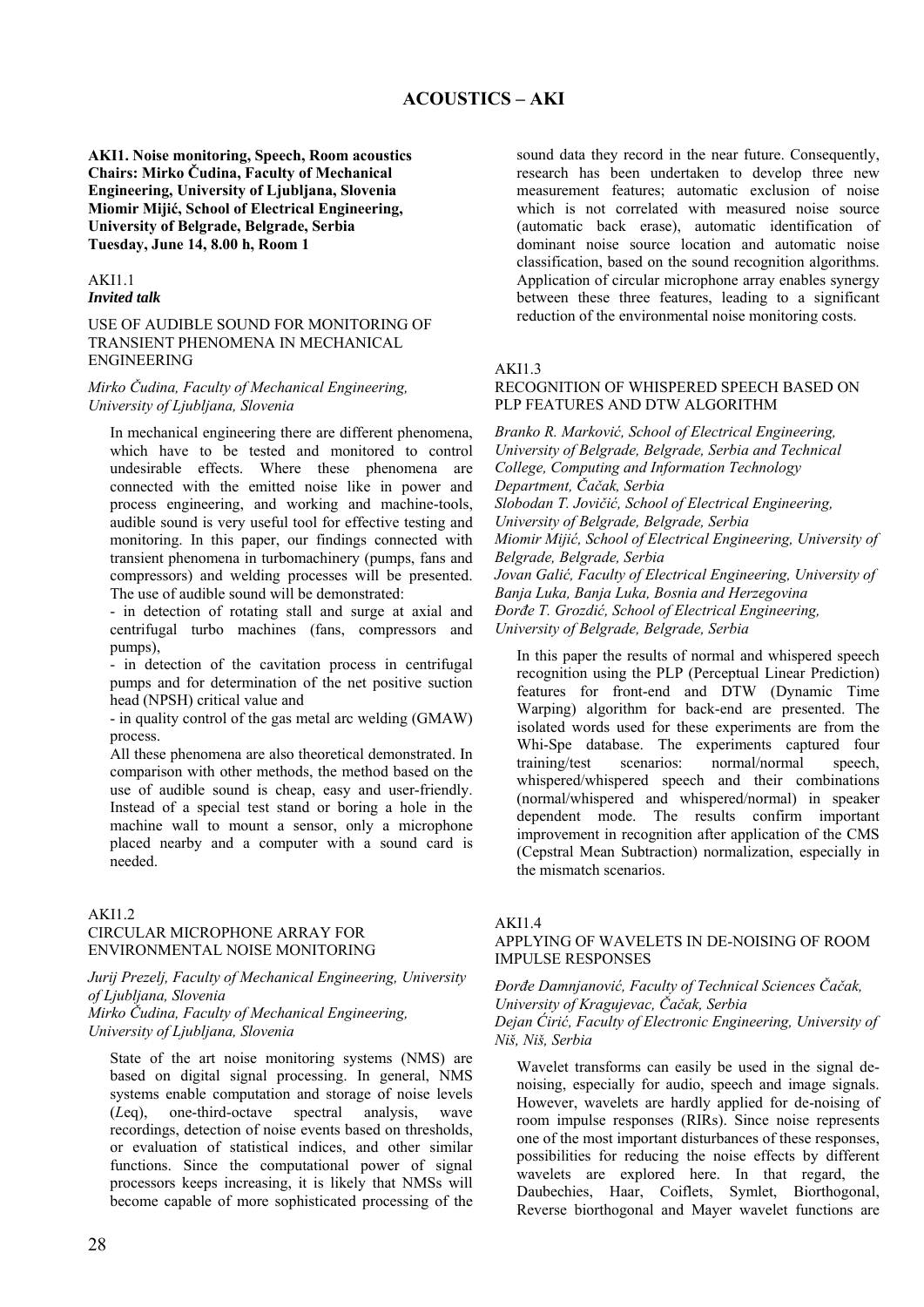applied either to responses to the excitation signal or directly to the extracted RIRs. Both synthesized as well as measured RIRs are used for that purpose. Time and frequency analysis are done in order to compare the RIRs obtained after the wavelets with corresponding noiseless or reference RIRs. In addition, the increase of dynamic range of the backward integrated decay curves obtained by the wavelet application is also analyzed. The results show that this increase can be even more than 20 dB if adequate parameters of wavelets are chosen.

#### AKI1.5

#### EVALUATION OF SPHERICAL MICROPHONE ARRAY AND APPLIED BEAMFORMING TECHNIQUES

*Ana Đorđević, Faculty of Electronic Engineering, University of Niš, Niš, Serbia* 

*Dejan Ćirić, Faculty of Electronic Engineering, University of Niš, Niš, Serbia* 

*Marko Ličanin, Faculty of Electronic Engineering, University of Niš, Niš, Serbia* 

Visual technologies have largely advanced especially the in past decade, while the comfort of good sound stands somewhat behind. Microphone arrays are excellent tools that can be used to precisely capture the spatial information of the sound, thus increasing the quality of sound image in recording itself. By applying numerous algorithms in the spatial domain, microphone arrays can be used for many acoustical analyses. They still represent relatively young technology and although there are papers about their design, each of the arrays is rather unique. Recently, a spherical microphone array with 32 microphones in an open sphere has been built. In this paper, the repeatability of latency of the measurement system, repeatability of the amplitude waveform and frequency response are evaluated. Besides, suitability of applying different types of beamforming techniques on the realized array is investigated. For comparison and assessment of these methods, directivity, directivity index and white noise gain are studied.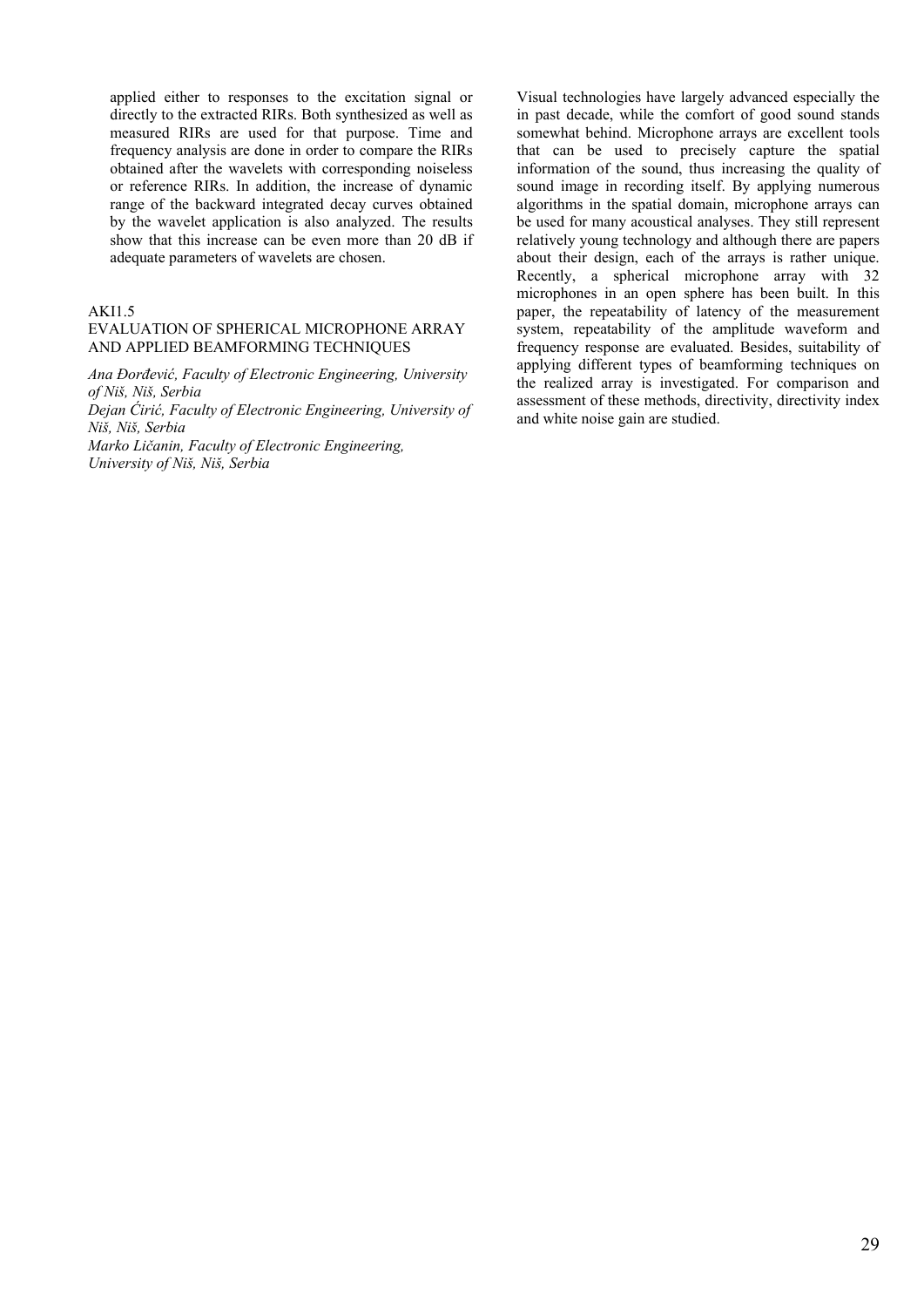### **ANTENNAS AND PROPAGATION – API**

#### **API1. Antennas and Propagation Chair: Miodrag Tasić, University of Belgrade, School of Electrical Engineering, Serbia Monday, June 13, 11.00 h, Room 3**

#### API1.1 *Invited talk*

#### INTERNAL MATCHING OF UHF HELICAL ANTENNA EXCITERS FOR MAGNETIC RESONANCE IMAGING

*Milan Ilić, University of Belgrade, School of Electrical Engineering, Serbia*

*Slobodan Savić, University of Belgrade, School of Electrical Engineering, Serbia*

*Pavle Djondović, University of Belgrade, School of Electrical Engineering, Serbia* 

We investigate applicability of simple metallic plate inserts as devices for efficient internal matching of helical antennas. A vertically-profiled metallic plate is attached to the first turn of a helix antenna, thus constituting an impedance transformer with the ground plane. Position and size of the matching plate are systematically varied and optimized through extensive numerical simulations. Comparative computational electromagnetic (CEM) modeling of antennas with matching plates is performed using both the finite element method (FEM) and the method of moments (MoM) for rigorous verification of obtained results. A prototype of a helical antenna is built, matched, and the matching performance is experimentally validated by measurements. Considered antennas are intended for utilization in the ultra high frequency (UHF) band as RF exciters of the circularly polarized magnetic field in modern pre-clinical experimental high-field magnetic resonance imaging (MRI) machines.

#### API1.2

#### E-PLANE JUNCTION OF TWO RECTANGULAR WAVEGUIDES WITH HEIGHT RATIO OF 2:1

*Dragan Filipović, University of Montenegro, Faculty of Electrical Engineering, Montenegro Tatijana Dlabač, University of Montenegro, Maritime Faculty, Montenegro* 

In this paper we investigate symmetrical and asymmetrical E-plane junctions of two rectangular waveguides of equal width and height ratio of 2:1. A very simple formula for the junction susceptance in an equivalent circuit is obtained by solving a relevant singular integral equation in a closed form. Some numerical results are given and compared to the results obtained by other methods.

API1.3

#### OPTIMIZATION OF RECEIVED SIGNAL IN DETERMINING DIRECTION OF ARRIVAL USING THE MUSIC ALGORITHM

*Veljko Nikolić, Technical Test Center, Serbian General Staff, Serbia* 

*Vera Marković, University of Nis, Faculty of Electronic Engineering, Serbia* 

*Aleksandar Kovačević, Technical Test Center, Serbian General Staff, Serbia* 

This paper presents one of the possible ways of automated acquisition, digital signal processing and multistage optimization of signal pairs, received with linear two element antenna array, as well as further digital signal processing of optimized signal pairs using MUSIC algorithm (MUSIC - Multiple Signal Classification), in order to obtain the value of estimated angle of arrival of the signal from the radiation source. For this purpose, a program was made and implemented in Matlab. The analysis of the obtained results shows that with increasing number of samples of the received signal pairs, the accuracy of the estimated directions of arrival of incoming signals also increases, which means that proposed software solution, for optimally selected number of samples of the received signal pairs, is applicable in practice.

#### API1.4

OPTIMAL USE OF GAUSS-LEGENDRE INTEGRATION FORMULA FOR EVALUATION OF POTENTIAL INTEGRALS IN ANALYSIS OF AXIALLY SYMMETRICAL WIRE ANTENNAS

#### *Branko Kolundžija, University of Belgrade, School of Electrical Engineering, Serbia Aleksandra Krneta, University of Belgrade, School of Electrical Engineering, Serbia*

Potential integral of exact kernel of the electric field integral equation is a twofold (surface) integral and implies integration along the generatrix of the element and along azimuth angle  $\varphi$  (i.e. along the circumference of axially symmetrical element). In this paper four integration methods for precise evaluation of the second integration (along the azimuth angle) of potential integral are considered on the example of an arbitrary truncatedcone element. In the first of these methods the Gauss-Legendre integration formula is directly applied, while in other three methods it is combined with singularity cancellation techniques that preserve symmetry of integrand. This symmetry is used to reduce the numerical effort in two ways: 1) using integration formula of order *n* on half-interval, and 2) using integration formula of order 2*n* on the full interval, but calculating integrand only in *n* points. The second way is shown to be significantly more accurate than the first way, and when combined with properly chosen singularity cancellation technique it enables very efficient calculation of potential integrals.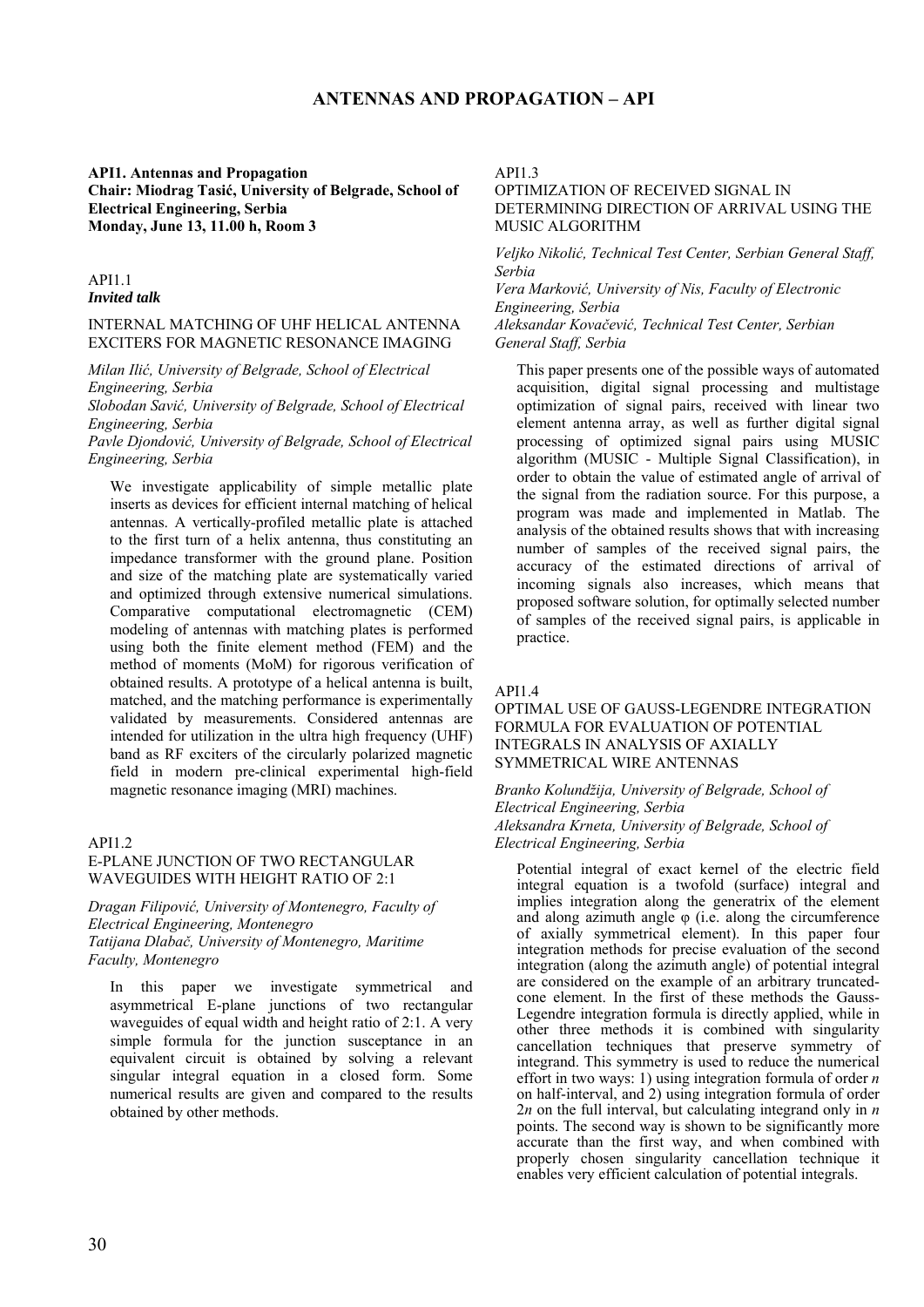## **AUTOMATIC CONTROL – AUI**

#### **Session AUI1. Theory And Practice Of Remote Experimentation In Engineering Chair: Radojka Krneta, Faculty of Technical Sciences, University of Kragujevac, Serbia Wednesday, June 15, 8.00 h, Room 2**

A<sub>II1</sub>1

#### *Invited talk*

#### PDE CONTROL: DESIGNS AND APPLICATIONS

*Miroslav Krstić, University of California San Diego, La Jolla, California, USA* 

Classical physical applications are often modeled by partial differential equations: electromagnetic devices and systems, fluid flows and combustion in engines, thermal dynamics in buildings, flexible wings of aircraft, electrochemistry in batteries, and plasmas in lasers and tokamaks. In its early period PDE control focused on replicating linear control methods (pole placement, LQG, H-infinity, etc) in infinite dimension. This "template" based approach to research, lasting through the 1960s-1990s, has had limited theoretical achievement (being based on linear templates) and even less engineering impact. Over the last 15 years, a continuum version of the "backstepping" method has given rise to control design tools for nonlinear PDEs, for PDEs with unknown functional coefficients, for each of the major PDE classes, and for compensating delays of arbitrary length. I will present a few design ideas and several applications, including deep oil drilling (where a large uncertainty occurs at the drill-rock interface), extruders in 3D printing (where a large delay is a nonlinear function of the melting location), and estimation in Lithium-ion batteries (with the goal of reducing the automotive battery charge time to 15 minutes).

#### AUI1.2

#### REMOTE EXPERIMENT: SERIAL AND PARALLEL RLC CIRCUIT

*Miroslav Bjekić, Faculty of Technical Sciences, University of Kragujevac, Serbia* 

*Miloš Božić, Faculty of Technical Sciences, University of Kragujevac, Serbia* 

*Marko Rosić, Faculty of Technical Sciences, University of Kragujevac, Serbia* 

*Sanja Antić, Faculty of Technical Sciences, University of Kragujevac, Serbia* 

This paper presents the remote experiment "Serial and parallel RLC circuit". Using 12 switches, different connections between a resistor, an inductor and a capacitor, canbe made. There is also a possibility to choose a predefined connection from the list. The remote experiment enables monitoring of: voltages at 8 nods, voltage and current at each element, impedance of each element. Formed phasor diagrams of voltage and current can be monitored and also correlation between the phasors and time values of the voltage and current at the each element can be observed. Measured values and expected values using Ohm's law and Kirchhoff's laws can be compared, as well.

#### AUI1.3

#### STEM EDUCATION: CURRENT AND FUTURE TRENDS IN LABORATORY-BASED EDUCATION

*Ilona-Elefterya Lasica, European University of Cyprus, Cyprus Konstantinos Katzis, European University of Cyprus, Cyprus Maria Meletiou-Mavrotheris, European University of Cyprus, Cyprus Christos Dimopoulos, European University of Cyprus, Cyprus* 

Laboratory experiments constitute a significant educational tool in the area of Science, Technology, Engineering and Mathematics (STEM) Education. During the past two decades, a considerable number of published research papers have been devoted to Virtual and Remote Labs (VRLs), the use of which is currently spreading across STEM domains and educational levels. Lately, Augmented Reality Remote Labs (ARRLs) have entered the research field. In this paper, some current trends and challenges are identified and discussed, after a brief overview of the state-of-the-art concerning the different types of labs related to STEM in secondary education and lifelong learning.

#### AUI1.4

LEARNING BITWISE OPERATIONS IN C USING REMOTE EXPERIMENT ON FLOATING LED'S BLINKING

*Vanja Luković, Faculty of Technical Sciences, University of Kragujevac, Serbia* 

*Radojka Krneta, Faculty of Technical Sciences, University of Kragujevac, Serbia* 

*Aleksandar Peulić, Faculty of Technical Sciences, University of Kragujevac, Serbia* 

*Željko Jovanović, Faculty of Technical Sciences, University of Kragujevac, Serbia* 

*Đorđe Damnjanović, Faculty of Technical Sciences, University of Kragujevac, Serbia* 

The application of remote experiment on floating LEDs blinking in learning bitwise operations in C is described in the paper. The experiment on floating LEDs blinking is realized using Microchip PIC microcontroller placed on the *BIGPIC 5* platform. Lab module with remote access to this experiment is created with the aim of learning programming techniques from the beginning of engineering studies through creation of simple engineering application - program control of LEDs on / off switching. The application is realized using the software tool *MicroC PRO for PIC*. This lab module with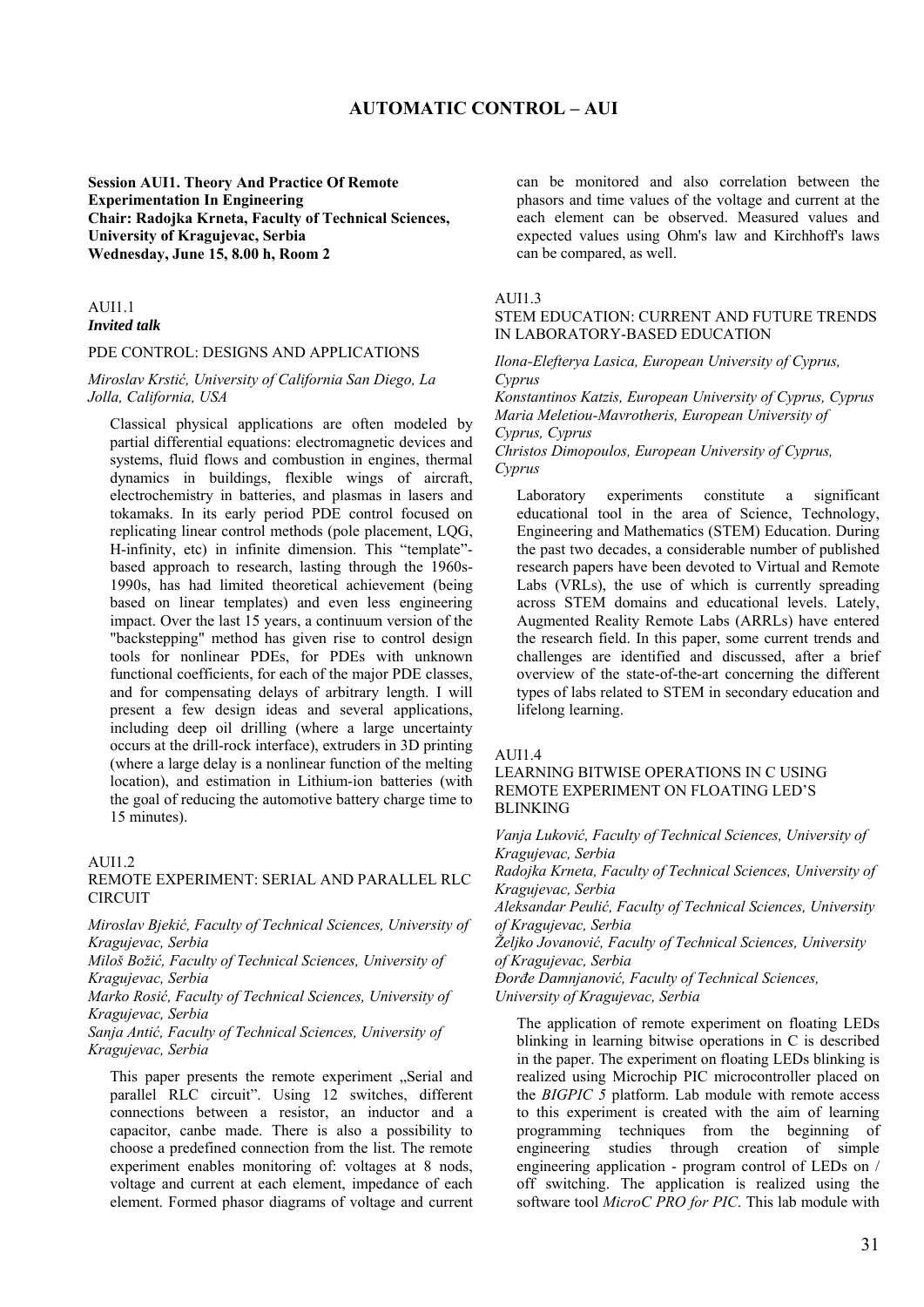remote experiment was used by students within their first course of C programming language in second year of Electrical, Computer and Mechatronics Engineering study programs at Faculty of Technical Sciences Čačak, University of Kragujevac. Results of student evaluation of this lab module is also presented and discussed.

#### AUI1.5

#### USING LOGISIM EDUCATIONAL SOFTWARE IN LEARNING DIGITAL CIRCUITS DESIGN

*Vanja Luković, Faculty of Technical Sciences, University of Kragujevac, Serbia* 

*Radojka Krneta, Faculty of Technical Sciences, University of Kragujevac, Serbia* 

*Ana Vulović, Faculty of Technical Sciences, University of Kragujevac, Serbia* 

*Christos Dimopoulos, European University of Cyprus, Cyprus* 

*Konstantinos Katzis, European University of Cyprus, Cyprus Maria Meletiou-Mavrotheris, European University of Cyprus, Cyprus* 

The use of Logisim open-source software for learning digital circuits design by students of first and second-year of Electrical, Computer and Mechatronics Engineering study programs of undergraduate studies at the Faculty of Technical Science Čačak, University of Kragujevac, is described in the paper. Because of the simplicity and flexibility of Logisim, this software is utilized as an educational tool in introductory undergraduate courses related to digital circuits design and computer architecture. Logisim provides an easy-to-use graphical environment, enabling students to solve their homework assignments related to designing and simulating digital circuits. For the purpose of measuring effectiveness of this educational software tool, a survey study was conducted among students who used Logisim in learning digital circuits design within the course Foundations in Computer Technics 1. After providing an overview of the Logisim software environment and an example of the process followed in the design of a digital circuit, the paper presents and discusses the student evaluation survey results.

#### AUI1.6

#### IMAGE ANALYSIS AS A METHOD OF QUANTIFYING THE EFFECTIVNESS OF PNEUMATIC NOZZLES

*Vladimir Srndaljčević, Faculty of Technical Sciences, University of Novi Sad, Serbia* 

*Brajan Bajči, Faculty of Technical Sciences, University of Novi Sad, Serbia* 

*Dragan Šešlija, Faculty of Technical Sciences, University of Novi Sad, Serbia* 

*Jovan Šulc, Faculty of Technical Sciences, University of Novi Sad, Serbia* 

*Vule Reljić, Faculty of Technical Sciences, University of Novi Sad, Serbia* 

*Slobodan Dudić, Faculty of Technical Sciences, University of Novi Sad, Serbia* 

#### *Ivana Milenković, Faculty of Technical Sciences, University of Novi Sad, Serbia*

In addition to all the benefits that compressed air provides, due to improper and inefficient use it could become the most expensive form of energy in the control of industrial processes. This paper deals with the problem of improving energy efficiency of one of the significant consumer of compressed air – pneumatic nozzles. In a scope of development of device for the analysis of energy efficiency of pneumatic systems with nozzles that should be able for remote access a special problem is quantification of pneumatic nozzles effectivness. In this paper is shown how is it possible to use image analysis for solving that kind of a problem. For this purpose an image processing software is developed through which it is possible to determine the amount of blown powder on which the nozzle acts. By using the aforementioned software multiple nozzles, with different constructions, were analyzed and the obtained results are shown.

#### AUI1.7

### EVALUATION OF REMOTE EXPERIMENTS IN TEACHING OF CONTROL THEORY

*Aleksandra Marjanović, School of Electrical Engineering, University of Belgrade, Serbia* 

*Darko Hercog, Institute of Robotics, Faculty of Electrical Engineering and Computer Science, University of Maribor, Slovenia* 

*Sanja Vujnović, School of Electrical Engineering, University of Belgrade, Serbia* 

*Predrag Todorov, School of Electrical Engineering, University of Belgrade, Serbia* 

Todays level of connectedness via internet and the availability of appropriate applications offer new possibilities in the area of electrical engineering education. In particular, regarding teaching of control theory, internet based remote experiment enables the availability of expensive and complex experimental equipment to a wide community of electrical engineering students. However, the question is if this type of nonphysical contact is effective in conveying the underlying control principles. This paper analyses the results obtained from questionnaires filled out by students at the School of Electrical Engineering in Belgrade, aiming to improve the effectiveness of this type of education.

#### **Round Table**

**Chair: Željko Đurović, School of Electrical Engineering, University of Belgrade, Serbia Wednesday, June 15, 10.00 h, Room 2**

#### AUI1.8

DISCUSSION TABLE "NETWORKING ONLINE EXPERIMENTATION"

*Maria Teresa Restivo, Faculty of Engineering, University of Porto, Portugal Radojka Krneta, Faculty of Technical Sciences, University of Kragujevac, Serbia*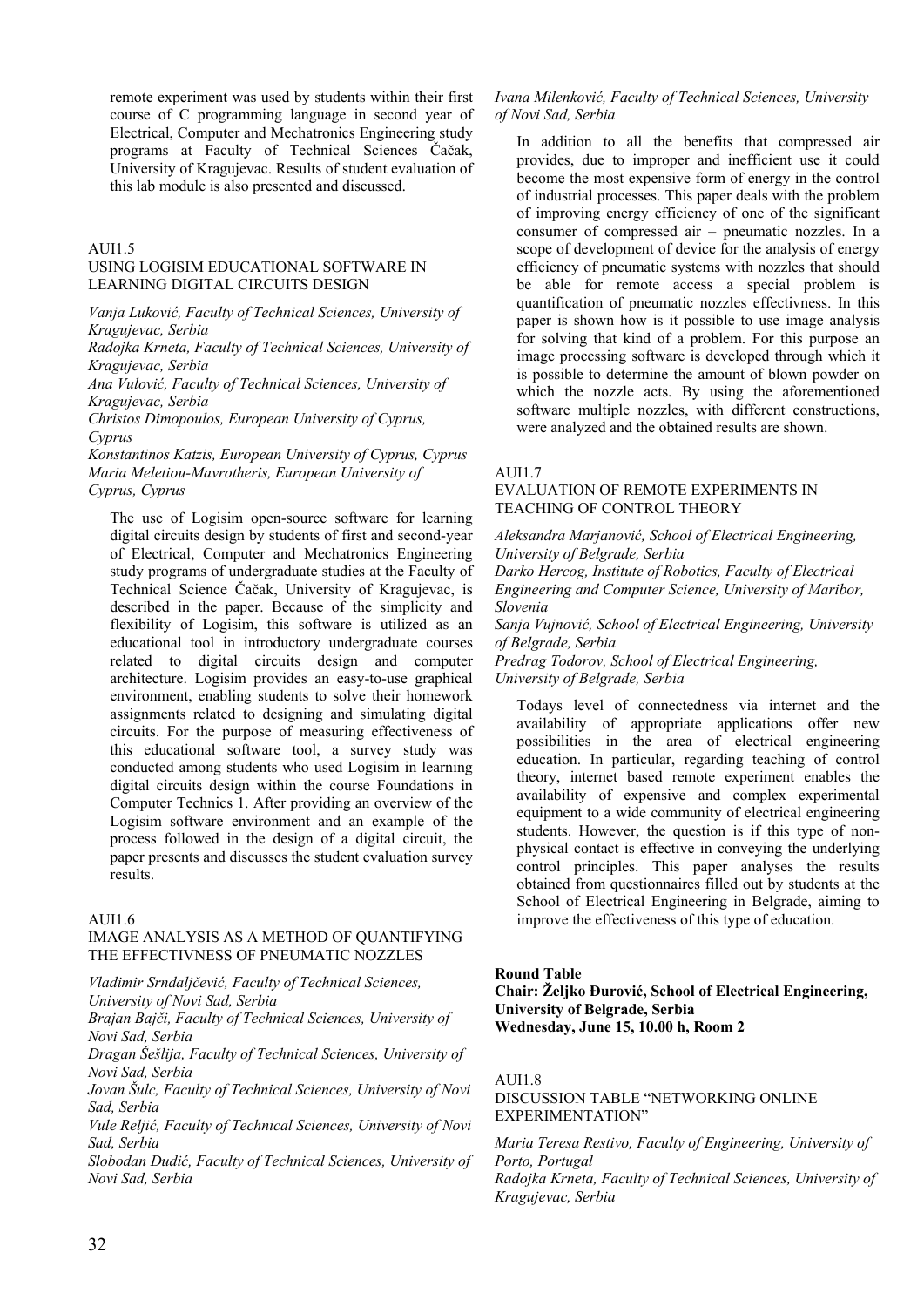*Dragan Šešlija, Faculty of Technical Sciences, University of Novi Sad, Serbia* 

*Diana Urbano, Faculty of Engineering, University of Porto, Portugal* 

*Javier Zubia, Faculty of Engineering, University of Deusto, Spain* 

In the Networking Online Experimentation Discussion Table the promoters, all members of NeReLa Network, will address different topics aiming to promote discussion among all the participants. Under the topic of Online Experimentation for All, the meaning will be explored, the respective ontology, its diversity of resources based in distinct technologies and different examples will be also shortly presented. In particular, the NeReLa Network Consortium will be presented as well as its objectives and examples of its real networking. Some of NeReLa resources based in interesting technologies and examples of a worthy effort for complementing and sharing online experiments at international level will be shown within the topic Complementing Online Experiments. The need of Assessing Online Experiments is now relevant. What should we need to assess efficiently and based in a scientific methodology? Due to the particular characteristics of online experimentation which kind of tool should we use? Finally, in Resources and Sharing Online Experiments some ongoing actions will be referred and some comments to the traditional attitudes among academics should provide some reflexion. Based in these topics the discussion table expects to open a fruitful debate.

**Session AUI2. New ideas and solutions for intelligent system maintenance and control Chair: Branko Kovačević, School of Electrical Engineering, University of Belgrade, Serbia Wednesday, June 15, 10.30 h, Room 2**

#### AUI2.1

#### ADAPTIVE INTERNAL MODEL-BASED NEURAL CONTROLLERS WITH THE SGD LEARNING ALGORITHM

*Milorad Božić, Faculty of Electrical Engineering, University of Banja Luka, Bosnia and Herzegovina* 

*Jasmin Igić, Faculty of Electrical Engineering, University of Banja Luka, Bosnia and Herzegovina* 

*Igor Krčmar, Faculty of Electrical Engineering, University of Banja Luka, Bosnia and Herzegovina* 

In this paper we present a Fully Adaptive Internal Modelbased Neural Control (FAIMNC) design aimed to control unknown nonlinear industrial processes with stable dynamics. The internal model of the controlled plant is implemented by the NN provided with a Stochastic Gradient Descent (SGD) learning algorithm. To cope with a high variability of process gain at different operational points and possible high errors in estimation of the corresponding sensitivities of nonlinear process model we proposed one practical solution to eliminate offset in a steady state at constant system inputs. Based on the SGD learning algorithm, a variant of an Adaptive Approximate Internal Model-based Neural Control (AAIMNC) is also presented. Some illustrations and performance testing of the proposed adaptive NN controllers are given by examples.

#### $ATII2.2$

#### HARDWARE IN THE LOOP SIMULATION FOR TENSION LEVELER

*Aleksandar Bukvić, MIKA Project Servis, Belgrade, Serbia Nikola Tošić, MIKA Project Servis, Belgrade, Serbia Vladan Dimitrijević, MIKA Project Servis, Belgrade, Serbia Milan Bebić, School of Electrical Engineering, University of Belgrade, Serbia* 

In a metal web processing applications one of the main part of the production line is tension leveler. It contains unwinder, tension bridles and winder. Parameters identification of regulators which control the production line and their testing are needed. The paper presents a simulation and 3D visualization model of tension leveler, for purpose of testing the control strategy. Complete hardware which is installed on the production line (drives, motors, etc.) is emulated by Simulation Unit hardware and is connected with mathematical model of the tension leveler. Visualization model is also represented in 3D and control strategy is tested on hardware-in-the-loop real time simulation. Main goal of this project is to design and test control strategy for the simulated process of web tension leveling, and to represent it as a 3D animation.

#### AUI2.3

#### A NEW COMBINED PERFORMANCE CRITERION FOR OPTIMIZATION OF PI CONTROLLER

*Marko Bošković, Faculty of Electrical Engineering, University of East Sarajevo, Bosnia and Herzegovina Tomislav Šekara, School of Electrical Engineering, University of Belgrade, Serbia Milan R. Rapaić, Faculty of Technical Science, University of Novi Sad, Serbia Boris Jakovljević, Faculty of Technical Science, University of Novi Sad, Serbia* 

This paper addresses the problem of optimal tuning of PI controller under constraints to robustness defined in the form of maximum sensitivity function *M*s. The optimization procedure is based on the maximization of the combined performance criterion  $J_c = \alpha k_i + (1 - \alpha)k$ , where  $k_i$  and  $k$  are integral and proportional gain, respectively, and  $\alpha$  is user-defined parameter in the range of 0≤ $\alpha$  ≤1. Effectiveness of the proposed method is verified via numerical simulation on typical representatives of stable, integrating and oscillating processes including dead-time. Obtained results are compared with Åström, Panagopoulos and Hägglund (APH) tuning method of PI controller based on non-convex optimization. It is shown that application of the proposed tuning method results in better performance and robustness indices of the closed loop system compared to those obtained with the APH method.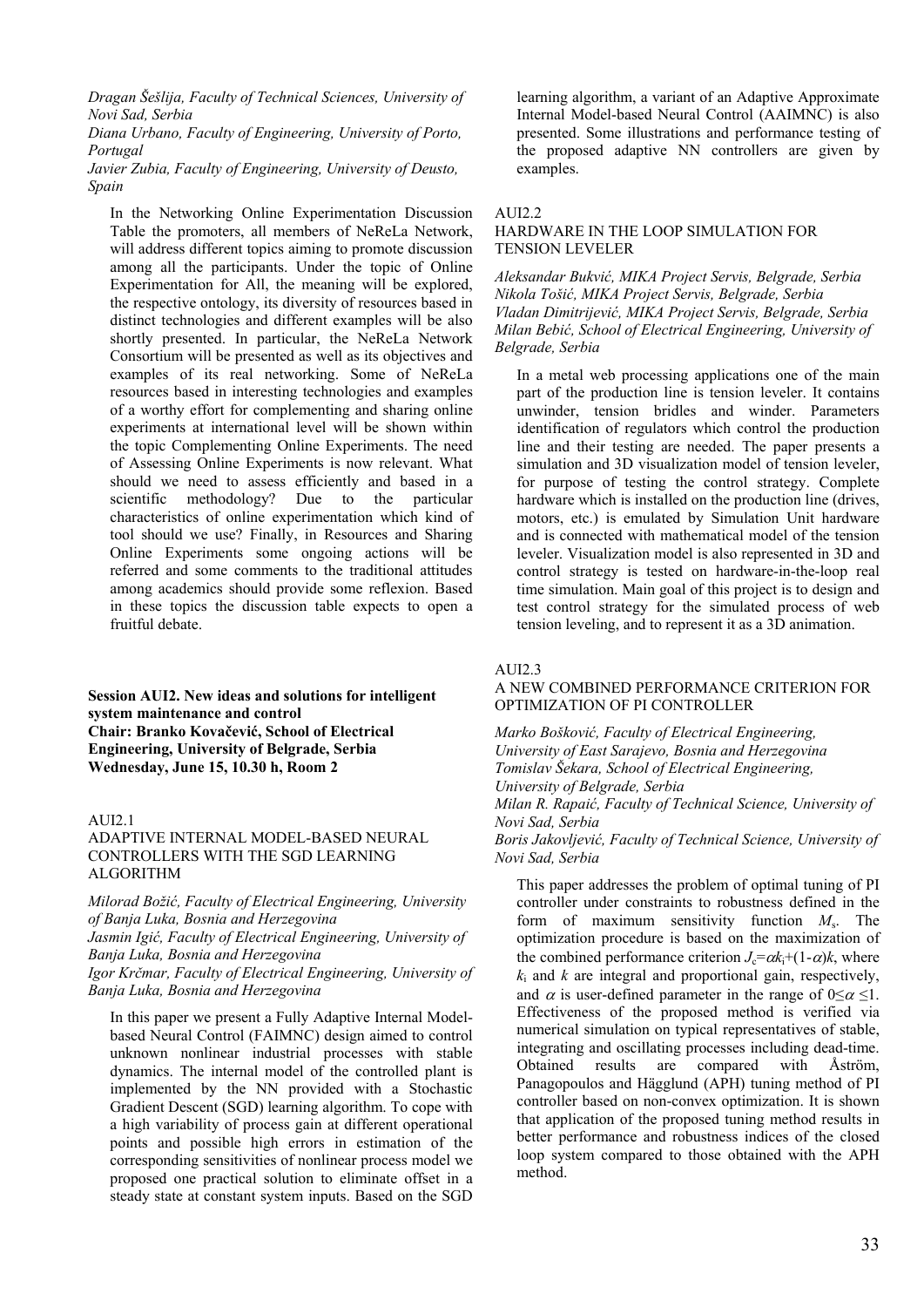## $AIII2.4$

#### MODELING OF SOLAR HEAT GAIN OF THERMAL ZONE

*Slađana Lazarević, Faculty of Technical Sciences, University of Novi Sad, Serbia* 

*Velimir Čongradac, Faculty of Technical Sciences,* 

*University of Novi Sad, Serbia* 

*Dubravka Bojanić, Faculty of Technical Sciences, University of Novi Sad, Serbia* 

*Luka Mejić, Faculty of Technical Sciences, University of Novi Sad, Serbia* 

*Igor Tomić, Faculty of Technical Sciences, University of Novi Sad, Serbia* 

This paper presents development of a mathematical model for solar heat gains in one thermal zone of a building based on estimation of Sun altitude on the horizon and incidence angle of solar rays on the window surface for every day of the year. Calculations use a great number of relevant parameters such as geographical longitude and latitude, time zone, dimensions of room and window, albedo of the building surrounding etc. The model is created and tested separately for clear and overcast days in seasonal climate transition periods showing that solar heat gains have significant impact on the room temperature during the day. A comprehensive model described in this paper could be used proper sizing and control of heating/cooling systems.

#### $ATII2.5$

#### APPLICATION OF  $T^2$  CONTROL CHARTS ON ACOUSTIC SIGNALS OF INTERNAL COMBUSTION ENGINES FOR FAULT DETECTION

*Emilija Kisić, School of Electrical and Computer Engineering of Applied Studies, Belgrade, Serbia Dejan Matijević, School of Electrical and Computer Engineering of Applied Studies, Belgrade, Serbia Vera Petrović, School of Electrical and Computer Engineering of Applied Studies, Belgrade, Serbia* 

In this paper analysis of recorded acoustic signals of internal combustion engine is performed. Acoustic signals are presented with spectrogram, in order to analyze energy of the signal in time-frequency domain for better detection of fault patterns. For feature extraction in timefrequency domain characteristic fault frequencies are taken. These characteristic frequencies are used for further analysis with  $T^2$  control charts. Obtained results confirmed that  $T^2$  statistic is changed for fault signals, so it is concluded that proposed method could be used for fault detection perspectives of internal combustion engine.

#### $AIII2.6$

#### TORSIONAL RESONANCE COMPENSATION IN AN ELECTRO-MECHANICAL SYSTEM

*Sanja Antić, Faculty of Technical Sciences Cacak, University of Kragujevac, Serbia Miroslav Bjekić, Faculty of Technical Sciences Cacak, University of Kragujevac, Serbia* 

#### *Milos Božić, Faculty of Technical Sciences Cacak, University of Kragujevac, Serbia Milentije Lukovic, Faculty of Technical Sciences Cacak, University of Kragujevac, Serbia*

The paper discusses the detection and elimination of the torsional resonance effect by designing a notch filter in a real, electro-mechanical system, consisting of a dc motor which is through a final rigidity shaft coupled with a load. To achieve satisfactory closed loop system performance a PI controller was synthesized applying the compensation method. The paper is a useful educational material for the students training and laboratory exercises performance.

#### **Session AUI3. Signal processing in surveillance and tracking systems Chair: Stevica Graovac, School of Electrical Engineering, University of Belgrade, Serbia Thursday, June 16, 8.00 h, Room 2**

#### AUI3.1

SOFTWARE-BASED SLIDING WINDOW PLOT EXTRACTOR FOR SECONDARY SURVEILLANCE RADARS, PART 1: OVERVIEW

*Miloš Jevtić, University of Belgrade, Institute Mihailo Pupin, Serbia* 

*Ksenija Marković, University of Belgrade, Institute Mihailo Pupin, Serbia* 

*Tanja Pajić, University of Belgrade, Institute Mihailo Pupin, Serbia* 

*Nikola Zogović, University of Belgrade, Institute Mihailo Pupin, Serbia* 

*Stevica Graovac, University of Belgrade, School of Electrical Engineering, Serbia* 

This paper is first in a series of three papers which present Secondary Extractor (SE), a contemporary software solution for the problem of real-time plot extraction from raw secondary surveillance radar (SSR) signals. SE employs sliding window plot extraction, which makes it applicable with non-monopulse SSR. SE is designed and implemented following the object-oriented paradigm. While this paper is focused on the higher level architecture and overall performance of SE, the two companion papers give more detailed views on two key elements of SE – the reply decoder and the target detector. Performance evaluation conducted in this paper using a software-based simulator shows that in moderate conditions (1000 targets, 2000 Hz false reply rate, and 0.95 reply probability), probability of detection is above 0.92, probabilities of correct code extraction are above 0.97, false alarm rate is below 8 per scan, and that the probabilities of declaring false identification and emergency signals and X pulses are below 0.0075. Companion papers explore how SE performance is influenced by particular system problems.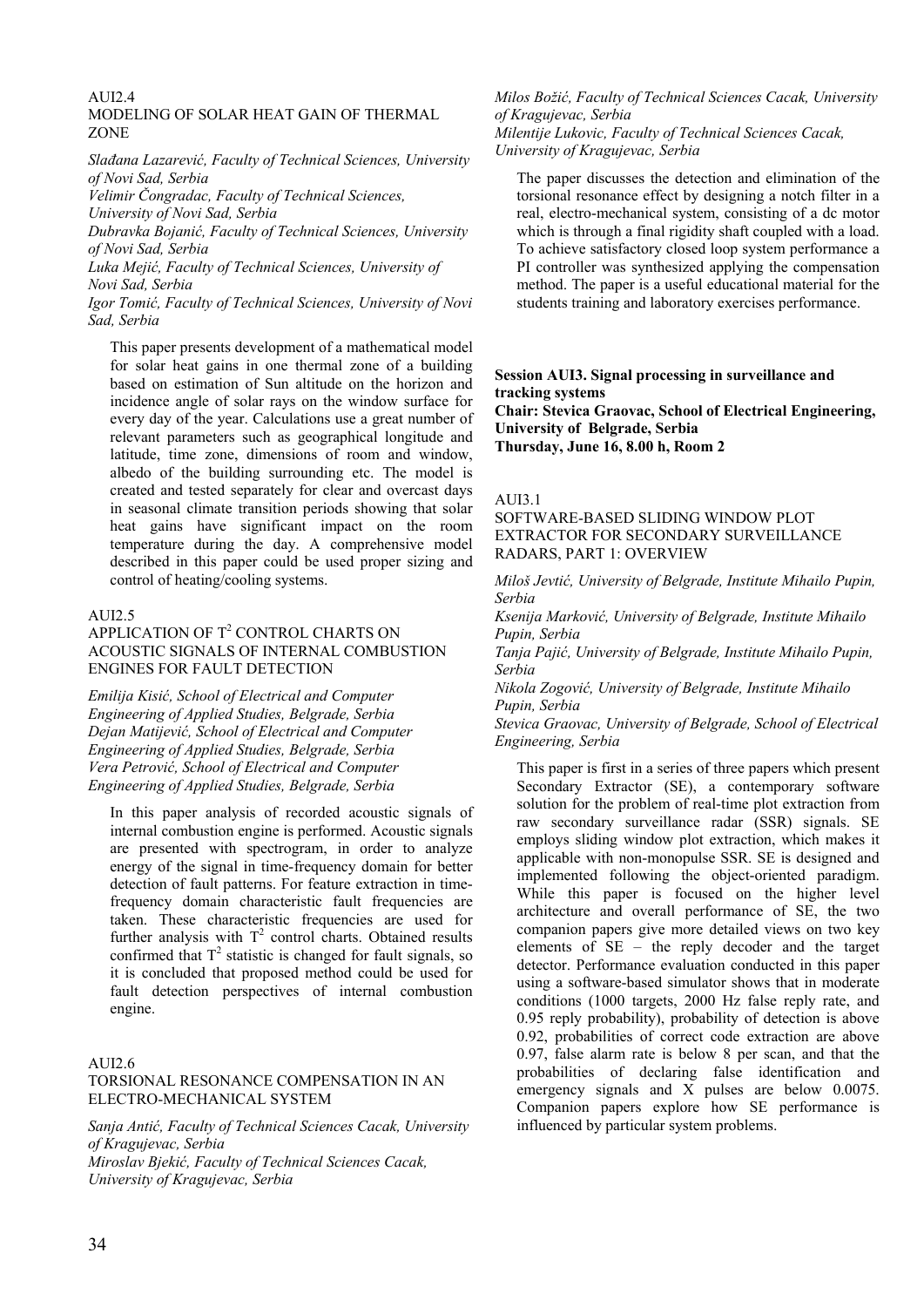#### AUI3.2

#### SOFTWARE-BASED SLIDING WINDOW PLOT EXTRACTOR FOR SECONDARY SURVEILLANCE RADARS, PART 2: REPLY DECODER

*Tanja Pajić, University of Belgrade, Institute Mihailo Pupin, Serbia* 

*Miloš Jevtić, University of Belgrade, Institute Mihailo Pupin, Serbia* 

*Ksenija Marković, University of Belgrade, Institute Mihailo Pupin, Serbia* 

*Stevica Graovac, University of Belgrade, School of Electrical Engineering, Serbia* 

Reply Decoder is a part of Secondary Extractor which performs processing on video line – segment of raw radar video signal received between two consecutive interrogations. Video line contains series of pulses. The function of Reply Decoder is to detect replies from these pulses and then to determine the code contained in the replies. During this process we performed video line preprocessing, bracket detection, phantom removal, code extraction and detection of special military replies. In this paper we described these algorithms and evaluated their performance on typical scenarios using software-based simulator. Emphasis is placed on scenarios consisting of two close targets which are in some cases interleaved and in some garbled. Experiment has shown that for interleaved targets results are better than for garbled targets, in terms of probability of detection, probability of correct code extraction, number of false alarms, number of false SPI pulses and number of false X pulses.

#### AUI3.3

#### SOFTWARE-BASED SLIDING WINDOW PLOT EXTRACTOR FOR SECONDARY SURVEILLANCE RADARS, PART 3: TARGET DETECTOR

*Ksenija Marković, University of Belgrade, Institute Mihailo Pupin, Serbia* 

*Miloš Jevtić, University of Belgrade, Institute Mihailo Pupin, Serbia* 

*Tanja Pajić, University of Belgrade, Institute Mihailo Pupin, Serbia* 

*Stevica Graovac, University of Belgrade, School of Electrical Engineering, Serbia* 

Target detector is the part of secondary plot extractor whose purpose is to detect sequences of replies which originate from real targets based on consecutive video lines. It extracts plots and eliminates false replies unsynchronized in time (FRUIT). We used the approach that slightly differs from the one proposed in literature and it is based on the principles of object tracking. Replies are the equivalent of observations and target "echoes" are the equivalent of tracks and their kinematic state consists of only one variable - range, which is estimated with Kalman filter. Every "echo" has a sliding window where it stores last assigned replies. In each scan sliding windows are analyzed and it is decided whether an "echo" belongs to real target or FRUIT. In this paper we evaluated the performance of the algorithm using software-based simulator while variating FRUIT rate, reply probability and single pulse detection probability.

First two caused errors in position and azimuth, while the last one had influence both on these errors, but also on target detection and code extraction.

#### AUI3.4

#### A TRACKING OF ON-ROAD OBSTACLES AND CLASSIFICATION REGARDING TO THEIR RELATIVE **VELOCITIES**

*Mourad Bendjaballah, Ministry of National Defense, Algeria, and University of Defense, Belgrade, Serbia Stevica Graovac, School of Electrical Engineering, University of Belgrade, Belgrade, Serbia* 

The systems based on processing of sequence of TV images acquired by a camera mounted onboard the moving road vehicle, have a number of applications either as driver-assisting devices or as a part of the autonomous guidance systems. The problem of tracking of road obstacles from frame to frame as well as the calculations related to the estimation of distances between the camera and obstacles and their rates of change (relative velocities), is considered in this paper. The Speeded-up Robust Features Method (SURF) is used in tracking part of the algorithm while classical calculations based on projective geometry have been used in order to determine the distances to the obstacles. Verification of the algorithm steps is made using the real road-traffic images as well as the synthesized sequences of images.

#### AUI3.5

#### INTEGRATED PARTICLE FILTER – AN EFFICIENT SINGLE TARGET TRACKING ALGORITHM

*Zvonko Radosavljević, Military Technical Institute Belgrade Taek Lyul Song, Department of Electronic Systems Engineering, Hanyang University, Ansan, Republic of Korea Branko Kovačević, School of Electrical Engineering, University of Belgrade* 

In a typical surveillance situation the number and the trajectory of targets are a priori unknown. Each measurement has an unknown source; either clutter, a target being tracked, or a new target. False track discrimination and data association are tools for automatic target tracking in heavy clutter environment. Instead of standard Particle filter, a new particle filter approach which recursively calculates the probability of target existence for the false track discrimination is present. The posterior data association probabilities are calculated to discriminate clutter measurements when updating trajectory probability density function. Through the extended simulations showed the effectiveness of this approach in a number of different single target scenarios.

**Session AUI4. Signal processing applications Chair: Vera Petrović, School of Electrical and Computer Engineering of Applied Studies, Belgrade, Serbia Thursday, June 16, 10.00 h, Room 2**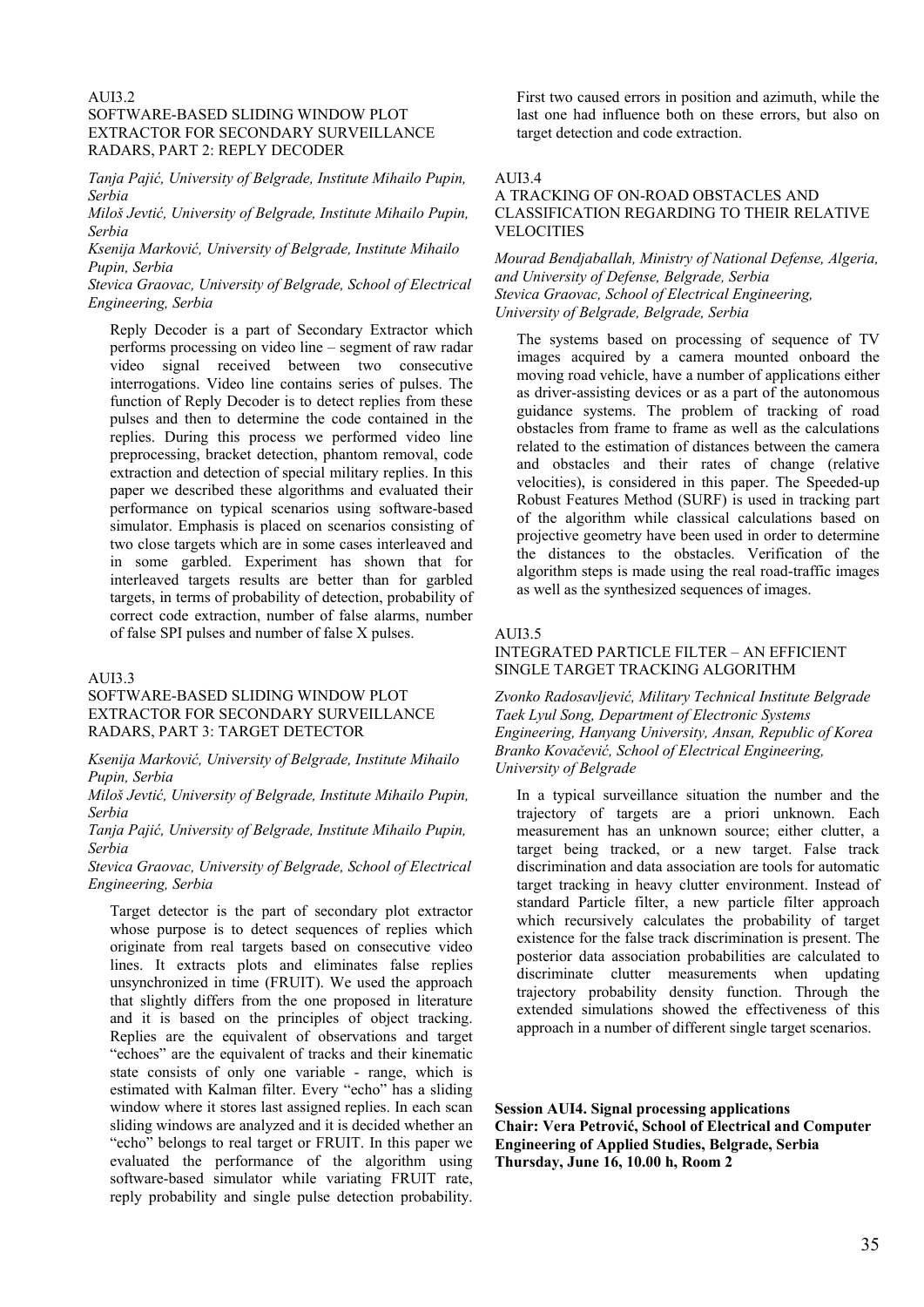#### **AUI4.1** SVM CLASSIFIER FOR EMOTIONAL SPEECH RECOGNITION IN SOFTWARE ENVIRONMENT SEBAS

*Milana Milošević, School of Electrical Engineering,* 

*University of Belgrade, Serbia* 

*Željko Nedeljković, School of Electrical Engineering,* 

*University of Belgrade, Serbia* 

*Željko Đurović, School of Electrical Engineering, University of Belgrade, Serbia* 

Emotional speech recognition as search area is finding more and more applications in everyday life. In aim to systematically compare fundamental features in combination with different classifiers and different databases we developed software SEBAS. In this paper we present comparison of two methods for using data in Serbian Emotional Speech Database GEES for Support Vector Machines (SVM) classifier testing using Mel Frequency Cepstral Coefficients (MFCC) as features – speaker independent and speaker dependent method. First method is closer to real life scenario, but in-vitro gives poorer result for total recognition rate - 62.78%. The second method performs much better with 88.0% for total recognition rate.

#### AUI4.2

#### ADAPTIVE CONSENSUS BASED DISTRIBUTED TARGET TRACKING IN CAMERA NETWORKS

*Nemanja Ilić, College of Technics and Technology, Kruševac, Serbia and Vlatacom Institute, Belgrade, Serbia Khaled Obaid Al Ali, Etimad, Abu Dhabi, UAE and Vlatacom Institute, Serbia* 

*Miloš Stanković, Innovation Center, Faculty of Electrical Engineering, University of Belgrade, Serbia Srđan Stanković, School of Electrical Engineering, University of Belgrade, Serbia and Vlatacom Institute, Serbia* 

In this paper consensus based algorithms for distributed target tracking in large scale camera networks are discussed and a new algorithm is proposed. The considered networks are typically characterized by sparse communication and coverage topologies - the restrictions that motivate modification of the existing widely adopted consensus based distributed estimation frameworks. We inspect several state of the art algorithms that take into account these restrictions and propose an alternative algorithm that has much weaker requirements for the communication load. The proposed algorithm is based on a subtle adaptation of the communication weights to the problem at hand and achieves performance very close to the optimal centralized algorithm based on the maximum a posteriori principle.

## AUI4.3

#### STOCHASTIC PERTURBATION-DEMODULATION BASED EXTREMUM SEEKING: ALMOST SURE CONVERGENCE USING ADAPTIVE STEP SIZE

*Miloje Radenković, College of Engineering and Applied Science, University of Colorado, Denver, USA Miloš Stanković, Innovation Center, Faculty of Electrical Engineering, University of Belgrade, Serbia* 

### *Srđan Stanković, School of Electrical Engineering, University of Belgrade, Serbia and Vlatacom Institute, Serbia*

In this paper we propose a novel stochastic approximation algorithm for extremum seeking using stochastic perturbation and demodulation sequences with adaptive diminishing step size. Under mild constraints on the perturbation demodulation sequences and measurement disturbance, and without assuming a priori boundedness of the approximations, we prove that the algorithm almost surely converge to an extremum of the measured criterion function. We allow the measurement disturbance to contain a stochastic and a mean-square bounded deterministic component. The stochastic component can be a nonstationary colored noise, as well as a state dependent random sequence.

#### AUI4.4

#### STATISTICS OF ABSOLUTE FINITE DIFFERENCES: AUTOREGRESSIVE MODEL CASE

*Slobodan Drašković, School of Electrical Engineering, University of Belgrade and School of Electrical and Computer Engineering of Applied Studies, Belgrade, Serbia Željko Đurović, Electrical Engineering, University of Belgrade, Serbia* 

*Branko Kovačević, Electrical Engineering, University of Belgrade, Serbia* 

*Vera Petrović, School of Electrical and Computer Engineering of Applied Studies, Belgrade, Serbia* 

Analysis of non-stationary signals is of great importance in many engineering fields such as speech processing, failure detection, measurement and systems control, etc. Paper considers the problem of non-stationary signal behavior detection and theoretical analysis of absolute finite differences (AFD) in that sense is presented. The first and the second order statistics of AFD are analyzed and their correlation to AR (Auto-Regressive) model parameters is established. The research focuses on the possibility to use AFD statistics as the indicators for signal non-stationarity.

## AUI4.5

#### ADAPTIVE FILTERING USING M-ROBUST VARIABLE FORGETTING FACTOR

*Zoran Banjac, School of Electrical and Computer Engineering of Applied Studies, Belgrade, Serbia Ivana Kostić Kovačević, Faculty of Informatics and Computing, Singidunum University, Belgrade, Serbia Branko Kovačević, School of Electrical Engineering, University of Belgrade, Serbia* 

A new robust adaptive finite impulse response (FIR) filter algorithm with variable forgetting factor is proposed in this paper. A method for an adaptive and robust estimation of time-varying filter parameters is presented. To make the effect of non-stationarity and impulsive noise less severe, we extend the concept of an approximate maximum likelihood robust (M robust) estimation, to adaptive M robust algorithm. The robustified extended prediction error is used to define a suitable robust discrimination function, as a normalized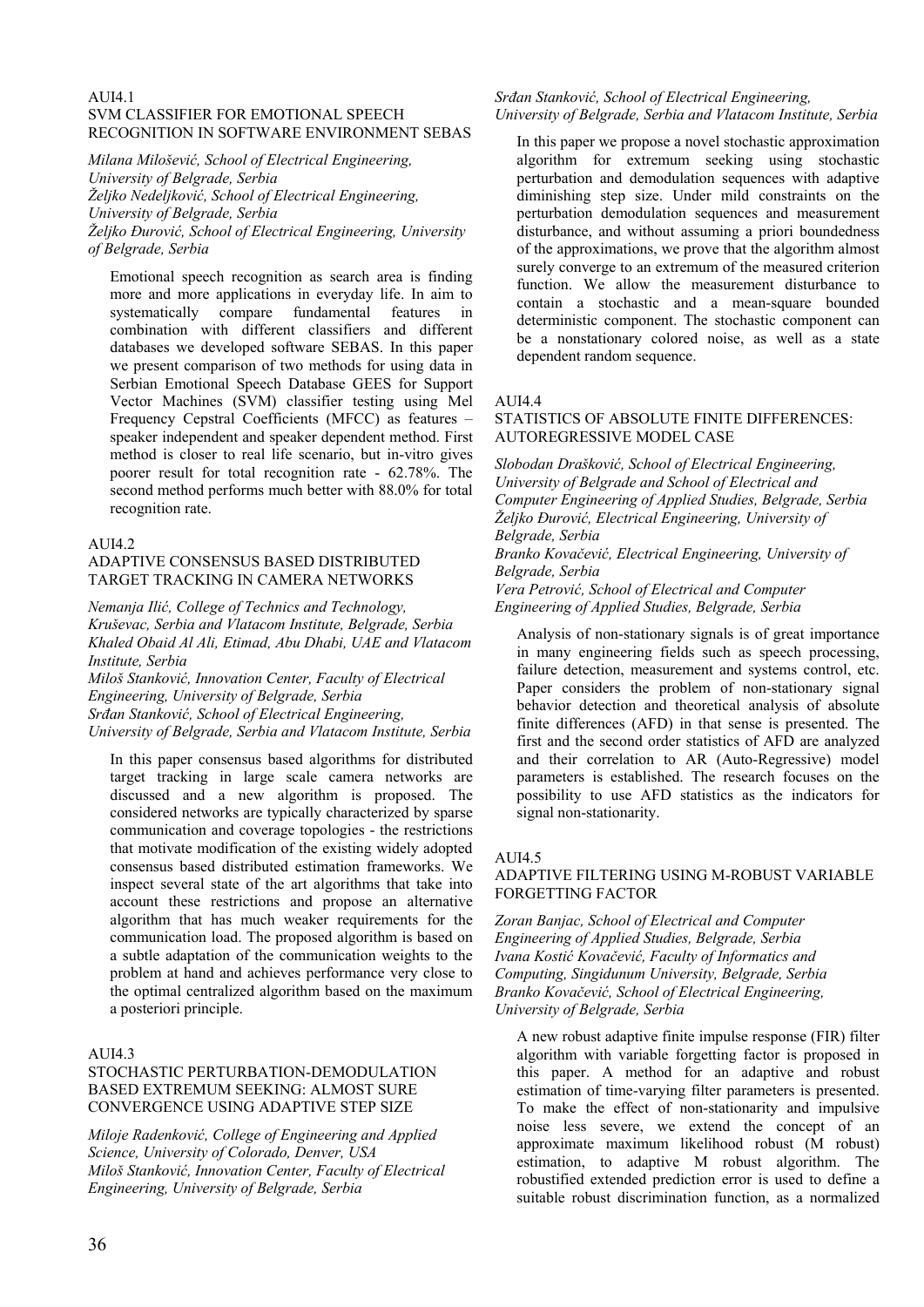measure of signal non-stationarity. Finally, the variable forgetting factor is introduced by linear mapping of robust discrimination function, which enables the tracking of time-varying filter parameters in the presence of impulsive noise. The feasibility of the approach is demonstrated in a system identification simulation using a FIR filter application.

#### AUI4.6

#### ACOUSTIC NOISE DETECTION FOR STATE **ESTIMATION**

*Sanja Vujnović, School of Electrical Engineering, University of Belgrade, Serbia* 

*Asem Al-Hasaeri, School of Electrical Engineering,* 

*University of Belgrade, Serbia* 

*Predrag Tadić, School of Electrical Engineering, University of Belgrade, Serbia* 

*Goran Kvaščev, School of Electrical Engineering, University of Belgrade, Serbia* 

Machine state estimation using acoustic recordings is a procedure which is highly influenced by the surrounding noise. In this paper a noise detection algorithm is implemented which can identify the periods in which recorded acoustic signal is influenced by different types of noise in the form of impulse disturbance or unwanted speech contamination. This algorithm conducts a windowed signal distribution examination by generating a series of QQ plots and appropriate stochastic signal analysis. The purpose of this algorithm is to generate a set of noise free recordings which can later be used for state estimation. The usage of these techniques in an industrial environment is extremely complex due to the intense and nonstationary nature of sound contamination. The proposed solution has been tested on a specific problem of acoustic signal isolation of coal grinding mill in thermal power plant in the presence of intense contaminating sound disturbance from different sources.

#### AUI4.7

#### IRIS TEXTURE CLASSIFICATION BASED ON ITS STATISTICIAL CHARACTERISTICS

# *Jelena Krmar, School of Electrical Engineering, University of Belgrade, Serbia*

#### *Veljko Papić, School of Electrical Engineering, University of Belgrade, Serbia*

Iris representation and recognition of humans based on characteristic eye features have taken a significant place in security and identification systems in the past two decades. The first steps in this field were made in the early 90's of the last century by John Daugman. Using the iris for identification is one of the most reliable biometric methods. Texture of the iris is completely stochastic and very complex, with high level of detail.This paper will analyze statistical characteristics of iris texture with an attempt to classify irides into separate groups, as well as the impact of this classification on the performance of the Daugman's identification process.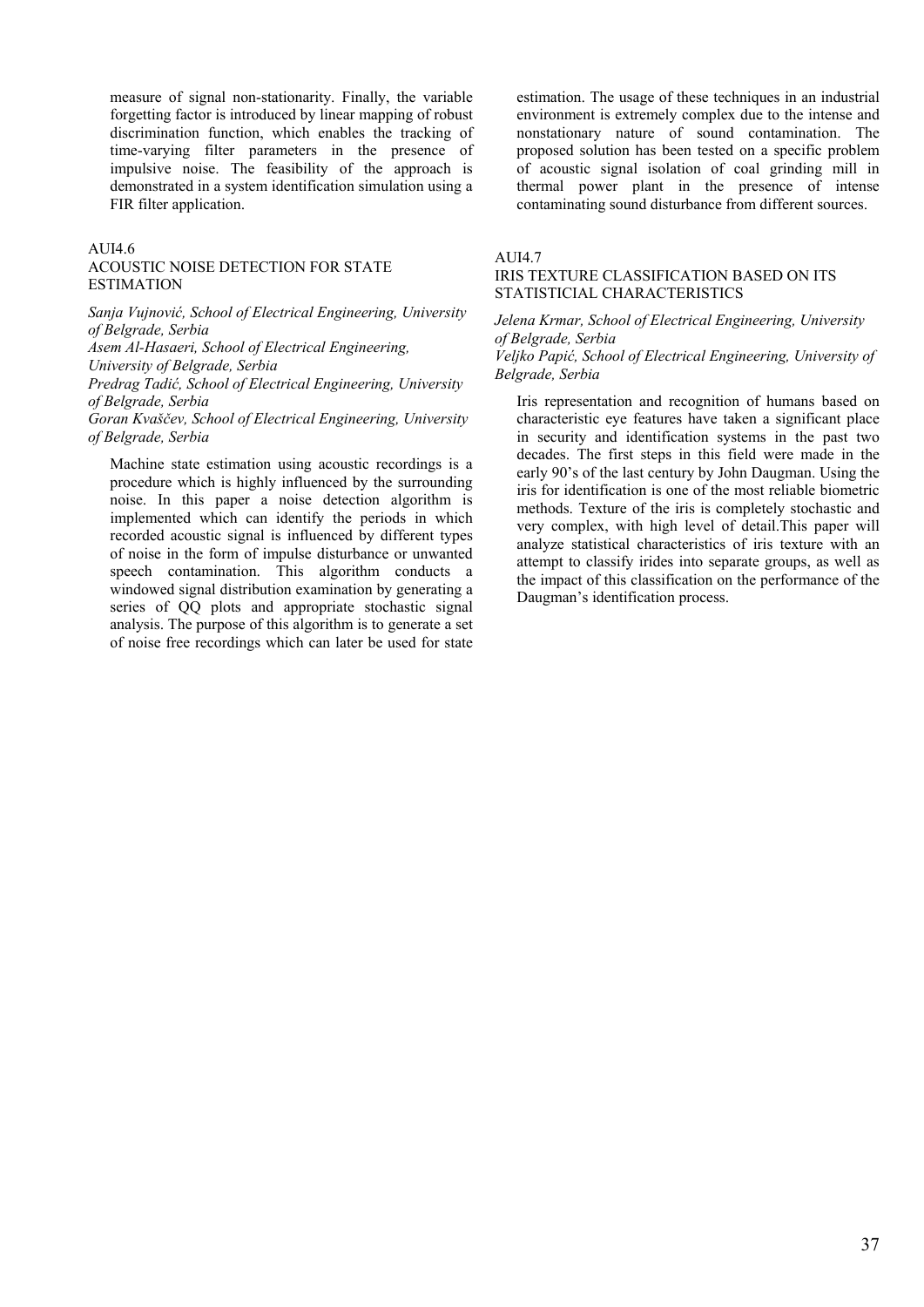# **POWER ENGINEERING – EEI**

**EEI1. Power Engineering Chair: Vladimir Katić, Faculty of Technical Sciences, University of Novi Sad, Serbia Tuesday, June 14, 8.00 h, Room C, CC Toledo**

#### EEI1.1

# CHARACTERISTICS OF SWITCHED RELUCTANCE GENERATOR OPERATING WITH DERISHZADEH CONVERTER

*Martin Ćalasan, Faculty of Electrical Engineering, University of Montenegro, Podgorica, Montenegro Vladan Vujičić, Faculty of Electrical Engineering, University of Montenegro, Podgorica, Montenegro* 

This paper presents output characteristics of Switched Reluctance Generator (SRG) operating with Derishzadeh converter. Derishzadeh converter enables continuous current flow through machine phase i.e. Continuous Conduction Mode (CCM). In order to maximize the output power of SRG operating with this converter the optimization of its control parameters was performed, such that the peak and RMS values of the current do not exceed the predefined values. The optimal control parameters vs. rotation speed, as well as the corresponding characteristics of power and efficiency are presented. It is shown that output characteristics depend on the magnetizing inductance and on the coupled inductors turn ratio of the Derishzadeh converter. Furthermore, it is shown that optimal characteristics of SRG operating with Derishzadeh converter, but with high magnetization inductance and with unitary coupled inductors turn ratio, are the same as those with classic converter

#### **EEI1.2**

#### BATTERY CHARGING METHODOLOGIES WITH THE REFERENCE TO THE POWER QUALITY CHARACTERISTICS

*Bane Popadić, Faculty of Technical Sciences, University of Novi Sad, Novi Sad, Serbia* 

*Vladimir Katić, Faculty of Technical Sciences, University of Novi Sad, Novi Sad, Serbia* 

*Boris Dumnić, Faculty of Technical Sciences, University of Novi Sad, Novi Sad, Serbia* 

# *Dragan Milićević, Faculty of Technical Sciences, University of Novi Sad, Novi Sad, Serbia*

*Zoltan Čorba, Faculty of Technical Sciences, University of Novi Sad, Novi Sad, Serbia* 

With the impending integration of the battery storage systems in the power grid, the research in this area has been approached from two sides. One dealing with charging methodologies, and the other with the influence of the former on grid power quality. This paper looks to present several basic charging methodologies for leadacid batteries, with the reference to the power quality in the experimental results. For this purpose, a Matlab/Simulink based model for testing battery charging techniques has been developed. This model has been used to obtain the behaviour of the battery current, voltage and SOC during the charging process. In addition, an experimental setup, using commercially available battery charger has been used to investigate the influence of the charging process on power quality.

#### EEI1.3

# OVERVIEW OF THE FACTS CONTROLLERS – DEVICES AND CONTROL OF APPLIED POWER **CONVERTERS**

*Nemanja Savić, Faculty of Technical Sciences, University of Novi Sad, Novi Sad, Serbia* 

*Vladimir Katić, Faculty of Technical Sciences, University of Novi Sad, Novi Sad, Serbia* 

In this paper is being described the bond between the power electronics and Flexible AC Transmission Systems. There were being described and stated different elements of power electronics which are being used in new FACTS technologies, as well as the motifs for their introduction, benefits of using and fields of application. The basic division of FACTS devices, analysis of the most frequently used devices for series and shunt compensation – Thyristor Controlled Series Capacitor (TCSC), and Static VAR Compensator (SVC), as well as the device for the power quality improvement – Universal Power Conditioning System (UPQS), are the subject of this paper as well.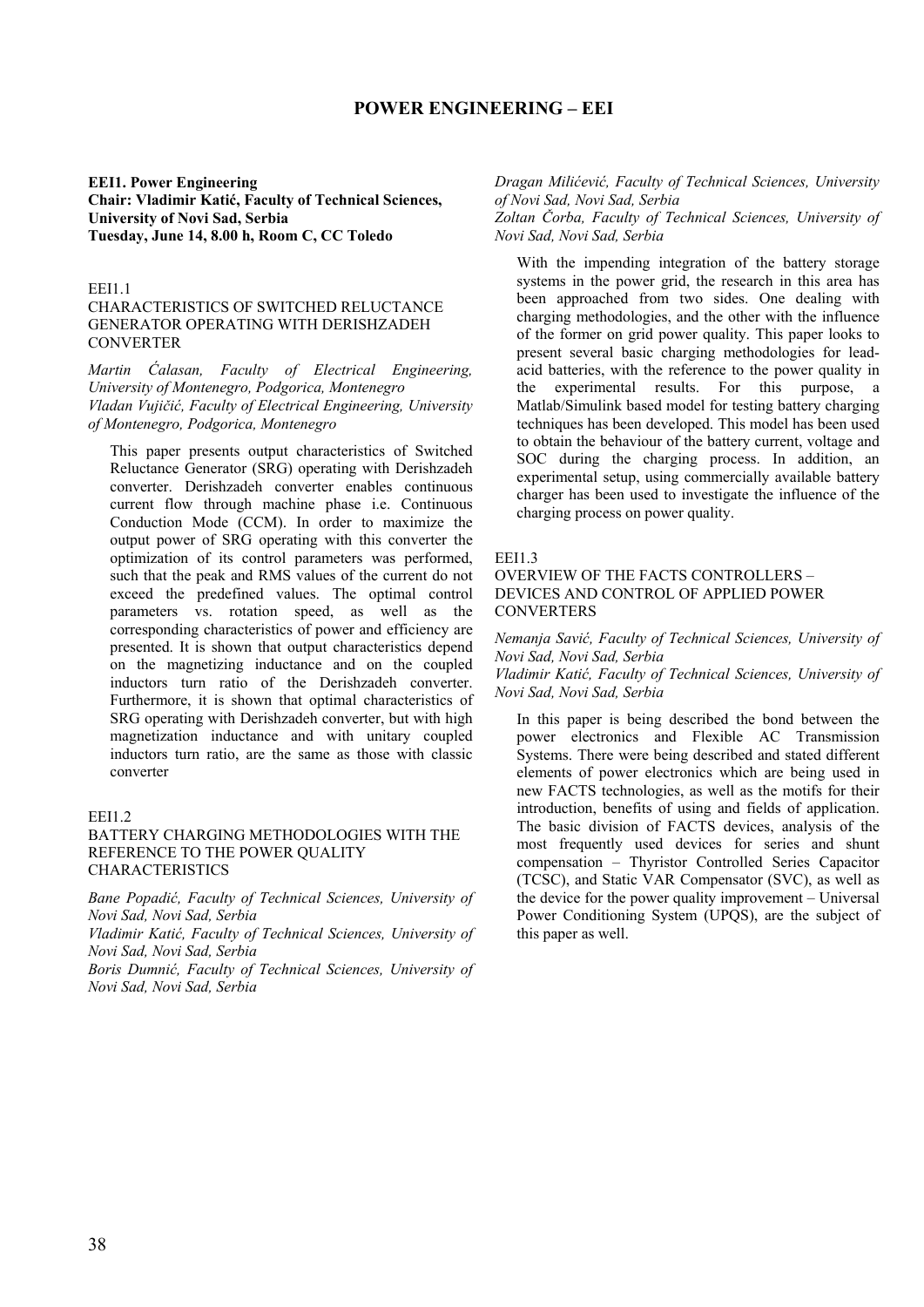# **ELECTRIC CIRCUITS AND SYSTEMS AND SIGNAL PROCESSING – EKI**

**EKI1. Trends in Electrical Engineering, Circuit Theory, Digital Filters, and Signal Processing Chair: Jelena Ćertić, School of Electrical Engineering, University of Belgrade, Serbia Monday, June 13, 11.00 h, Room 2**

# EKI1.1

*Invited Talk* CONTEMPORARY SYMBOLIC MODELING AND ANALYSIS OF ANALOG INTEGRATED CIRCUITS AND ELECTRICAL ENGINEERING EDUCATION WITH WOLFRAM LANGUAGE AND RASPBERRY PI

## *Vladimir Mladenović, Faculty of Technical Sciences, Čačak, University of Kragujevac, Serbia*

Overview of a new concept of teaching analog and digital electronics courses to electrical engineering students that use a computer algebra system and numeric solvers is presented. For solving electrical engineering problem, the first step is to understand many topics such as electronics. communications, signal and systems, control theory, and power electric systems. The next step is to transfer this knowledge into proper software where the most of time consuming procedures can be carried out by computer. Students and engineers have not always the appropriate mathematical knowledge. They can solve simple problems but can often make mistakes performing by hand. They can obtain the desired result in closed form in the shape of the transfer function, input impedance, voltage gain, current gain, response time or calculation of elements, etc, using symbolic calculation with Wolfram language. Another issue is how to link the theoretical result with implementation or practice. Computer algebra system (CAS) is used to formulate circuit equations and prepare for symbolic solving and thus completely specify an electrical circuit by using Mathematica as CAS. The Raspberry Pi is used as a low cost computer with free software and computer algebra systems.

#### **EKI1.2**

# TEACHING LOGIC CIRCUITS USING WOLFRAM LANGUAGE

## *Miroslav Lutovac, Singidunum University, Belgrade, Serbia, Serbia*

*Maja Lutovac-Banduka, Lola Institute, Belgrade, Serbia* 

The undergraduate engineering degree programs usually require good mathematical knowledge because the electrical courses, such as Electrical Engineering, and Digital and Analog Electronics, heavily rely on school and advanced basic and discrete mathematics. On the other hand, in order to start with exercises and experiments, appropriate tools and support will benefit for success. In this paper is shown a new approach that describes usage of Wolfram language. It is presented that basic expressions and logic circuit analysis procedures can be transformed into the code for immediate visualization of basic formulas and properties, and expand the logical functions into the form that can be realized with appropriate logic circuits.

#### **EKI1.3**

## GUI FOR DRAWING ELECTRICAL ENGINEERING SCHEMATICS IN FREE AND OPEN SOURCE SOFTWARE

#### *Miroslav Lutovac, Singidunum University, Belgrade, Serbia, Serbia*

*Maja Lutovac-Banduka, Lola Institute, Belgrade, Serbia* 

It is of great importance to use the free and open source software so that each member of virtual groups can follow research results of the whole team. Paper presents graphical user interface (originally written in MATLAB) and its new version in MATLAB based open source software. This way, free and open source software can be used for smooth design upgrade and testability to new software environments.

#### **EKI1.4**

## FORMATION OF A SERBIAN ENF DATABASE USING AN ADAPTIVE APPROACH TO ELECTRICAL NETWORK FREQUENCY (ENF) EXTRACTION

*Milivoje Knežević, Faculty of Technical Sciences, University of Novi Sad, Novi Sad, Serbia Tijana Zrnić, Faculty of Technical Sciences, University of Novi Sad, Novi Sad,Serbia Danica Despotović, Faculty of Technical Sciences, University of Novi Sad, Novi Sad,Serbia Anastazia Žunić, Faculty of Technical Sciences, University of Novi Sad, Novi Sad,Serbia Željana Šarić, Faculty of Technical Sciences, University of Novi Sad, Novi Sad,Serbia Tijana Delić, Faculty of Technical Sciences, University of Novi Sad, Novi Sad,Serbia* 

Electric Network Frequency (ENF) is a distinct characteristic of power distribution networks, which has found its application in forensic authentication. Although usually considered an unwanted background noise, it can be used in multimedia forensics to determine the time and place of the creation of a recording. The database for Serbian grid is formed recording 10 hours of power grid using circuit based on Hall effect sensor, thus collecting ground-truth signals. An adaptive approach to ENF extraction from power and audio recordings is presented. The described algorithm employs the simple and efficient fast Fourier transform (FFT) as its core idea, as it can mainly be used for signals with a low signal-to-noise ratio. The ENF signals extracted from both power and audio recordings have low signal-to-noise ratio and high resolution.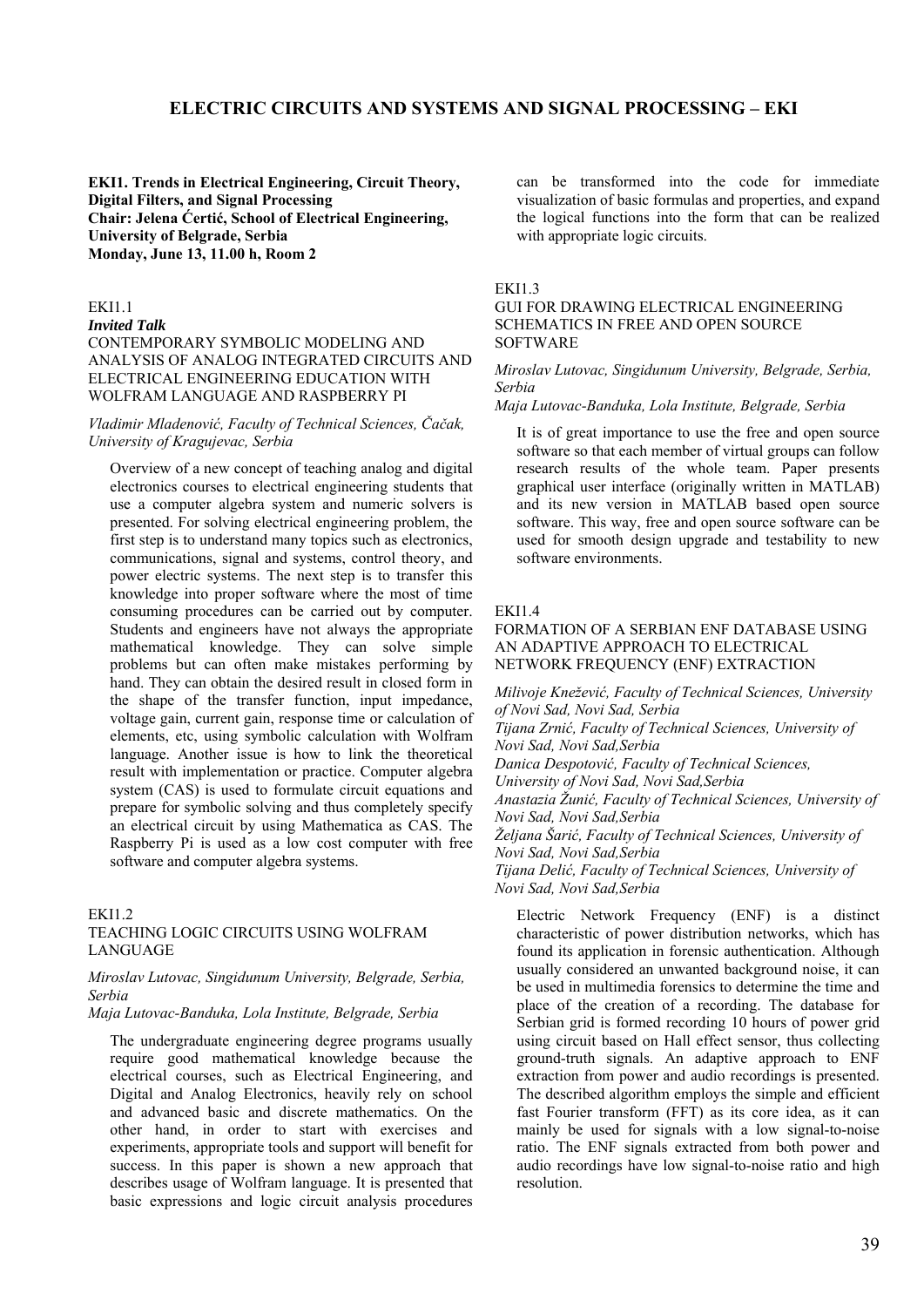#### **EKI1.5** HYBRID ALGORITHM FOR INDOOR/OUTDOOR POSITIONING IN EMERGENCY SITUATIONS

*Lazar Berbakov, Mihailo Pupin Institute, Belgrade, Serbia Bogdan Pavković, Faculty of Technical Sciences, University of Novi Sad, Novi Sad,Serbia* 

*Sanja Vraneš, Faculty of Technical Sciences, University of Novi Sad, Novi Sad,Serbia* 

In this paper, we propose and develop a positioning system for first responders in emergency situations suitable for indoor and outdoor environments. In particular, we develop an algorithm based on satellite signal quality metric, that is able to rapidly detect indoor environments and switch to the appropriate indoor positioning method. Indoor positioning algorithm is based on step detection along with other data obtained by internal MEMS sensors. Experimental results where user traverses outdoor and indoor path have shown that the proposed algorithm provides positioning accuracy on the order of few meters..

# **EKI2. Image and Video Processing Chair: Milorad Paskaš, Innovation Center of School of Electrical Engineering, University of Belgrade, Serbia Monday, June 13, 13.00 h, Room 2**

#### $FKI21$

# DENOISING OF MAMMOGRAPHIC IMAGES USING FRACTAL FEATURES

*Milorad Paskaš, Innovation Center of School of Electrical Engineering, University of Belgrade* 

*Marjana Hrašovec, School of Electrical Engineering, University of Belgrade* 

*Ana Gavrovska, School of Electrical Engineering, University of Belgrade* 

*Irini Reljin, School of Electrical Engineering, University of Belgrade* 

This paper proposes an implementation of adaptive filter based on fractal control on mammograms. Fractal parameters are based on various multifractal measures where each measure emphasizes distinct quality of the texture of the mammographic images. Performed qualitative and quantitative evaluation for different scenarios illustrate advantages and limitations of used model in mammography.

#### EKI2.2

# TOWARDS REAL-TIME BLOB DETECTION IN LARGE IMAGES WITH REDUCED MEMORY COST

*Vladimir Petrović, School of Electrical Engineering, University of Belgrade, Serbia Jelena Popović-Božović, School of Electrical Engineering, University of Belgrade* 

We propose a method for real-time blob detection in large images by exploiting parallelism in computation which can be easily obtained in a specialized hardware (multicore platforms, FPGA, ASIC). In this method, image is divided into blocks of equal size to which a maximally stable extremal regions (MSER) blob detector is applied in parallel. Parallelism provides a great speed-up of the algorithm, but the system is then unable to detect all blobs detected by original MSER detection algorithm. Our approach is over 20 times more memory efficient than original algorithm if large images are processed due to processing of smaller image blocks. Although it has some limitations, this method can find its place in many applications like medical imaging if the real time performance is needed, as well as in the video surveillance or in wide area motion imagery (WAMI). Since there is often need for image registration and alignment in these applications, we explored possibilities to use detected blobs for feature-based image alignment as well.

### EKI2.3

## HOMOMORPHIC EMD ANTI-SCATTER GRID ARTEFACT REMOVAL

*Vladimir Ostojić, Faculty of technical sciences, University of Novi Sad, Serbia* 

*Đorđe Starčević, Faculty of technical sciences, University of Novi Sad, Serbia* 

*Vladimir Petrović, Faculty of technical sciences, University of Novi Sad, Serbia* 

In this paper we propose an algorithm for removal of the artefact in digital x-ray images created by anti-scatter grid. Anti-scatter grid is employed to reduce the scattered radiation, but creates an artefact in the form of stripes in the image. Due to the high frequency nature of the artefact, we utilize Empirical Mode Decomposition (EMD) and its ability to automatically adapt to signal form to remove the artefact. Pairing the EMD with homomorphic approach and multiplicative grid model, we derive a homomorphic EMD. We evaluated the performance of the proposed algorithm both on phantom and real clinical images and observed grid artefact reduction.

#### EKI2.4

## INVESTIGATION OF STRUCTURAL SIMILARITY FOR MEASUREMENT OF DETECTOR LAG ARTEFACTS IN DIGITAL RADIOGRAPHY

*Đorđe Starčević, Faculty of technical sciences, University of Novi Sad, Serbia* 

*Vladimir Ostojić, Faculty of technical sciences, University of Novi Sad, Serbia* 

*Vladimir Petrović, Faculty of technical sciences, University of Novi Sad, Serbia* 

We present initial results of an investigation into the use of structural similarity for identification and quantification of detector lag artefacts in digital radiography. Caused by delayed energy release properties of digital radiography detectors, detector lag results in superposition of anatomical and other structures over subsequently acquired images. These ghosting artefacts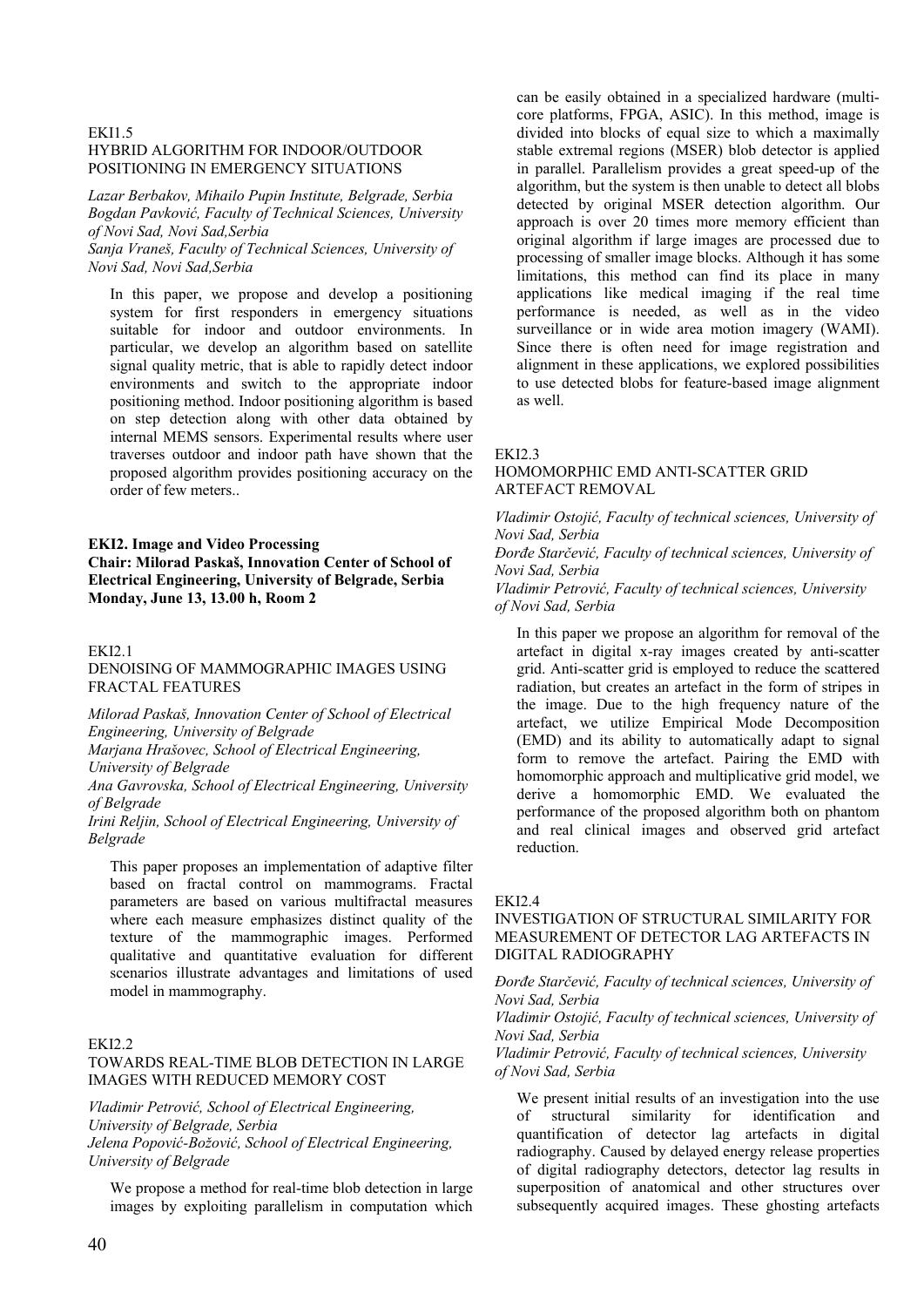reduce the diagnostic value of images and can, if undetected, cause incorrect radiology findings. We adopt structural similarity concepts developed for image similarity and quality estimation to investigate a specific approach. This approach includes explicit models for candidate structure selection and visibility to identify ghost structures in digital radiographs. Suggested method identifies the potential ghosting locations and uses a simple pooling to derive a single measure that can be used to alert diagnostic radiologists of ghosting presence. While our approach is shown to work well on phantom images, investigation into real clinical images shows that considerable unintended structural similarities exist between subsequent clinical images. We conclude that additional structural analysis is required to separate out and measure true ghosting effects.

#### EKI2.5

# THE IMPACT OF SALT & PEPPER NOISE ON WATERMARKING SCHEME BASED ON AMBTC COMPRESSION TECHNIQUE

*Nikola Simić, Faculty of Electronic Engineering, University of Nis, Serbia* 

*Daniela Milović, Faculty of Electronic Engineering, University of Nis, Serbia* 

This paper discusses the robustness of watermarking scheme based on absolute moment block truncation coding compression technique to Salt & Pepper noise attacks. The paper is part of wider research that has a goal to design a novel watermarking scheme based on modified block truncation coding algorithms in order to provide higher security to attacks as well as higher data hiding capacity.

## EKI2.6

# VIDEO QUALITY ASSESSMENT FOR DIFFERENT LEVELS OF TRANSMISSION ARTIFACTS

*Ana Gavrovska, School of Electrical Engineering, University of Belgrade, Serbia* 

*Marjana Hrašovec, School of Electrical Engineering,* 

*University of Belgrade, Serbia* 

*Irini Reljin, School of Electrical Engineering, University of Belgrade, Serbia* 

There has been a sustained effort in the research community over the years for improving the video delivery, where mobile video services fueled the expectations. This paper analyzes recently available MPEG video content designed for the quality of service and experience (QoS/QoE) assessment. The transport stream sequences are examined for different levels of transmission artifacts. For the experimental purposes, onscreen display (OSD) statistics is used to compare the effects of the artifacts, such as the jitter and packet-loss rate. Statistical analysis is performed for the fixed emulated transmission parameter values to explore the effects on the video sequences characterized by different content, where self-similarity property of the data has been considered. The obtained results are compared to the mean opinion score (MOS) data.

**EKI3. Electric Filters and Data Processing Chair: Djordje Babic, School of Computing, University Union, Belgrade, Serbia Monday, June 13, 16.30 h, Room 2**

#### EKI3.1

#### DESIGN OF POLYNOMIAL-BASED INTERPOLATION FILTERS WITH MODIFIED BASIS FUNCTIONS

#### *Djordje Babic, School of Computing, University Union, Belgrade, Serbia*

The impulse response of polynomial-based interpolation filters is generated as a piecewise polynomial of the given low order M. The length of polynomial segments T can be selected to be equal to the input or output sampling interval, a fraction of the input or output sampling interval, or an integer multiple of the input or output sampling interval. The advantage of the above system lies in the fact that the actual implementation can be efficiently performed by using the Farrow structure or its modifications. The idea of this paper is to use new basis functions which would result in simpler implementation structure. Here, we introduce two new types of basis functions. With these two new types of basis functions, the coefficients sensitivity to finite wordlengths can be reduced.

#### $FKI3.2$

# MATHEMATICA*®* BASED ANALYSIS OF A CRYSTAL FILTER WITH EIGHT CRYSTAL UNITS

*Milan Milivojević, School of Electrical Engineering,* 

*University of Belgrade, Serbia* 

*Marjana Hrašovec, School of Electrical Engineering,* 

*University of Belgrade, Serbia* 

*Snežana Dedić-Nešić, Mihajlo Pupin Institute, University of Belgrade* 

*Marijeta Slavković-Ilić, Innovation Center of School of Electrical Engineering, University of Belgrade Branimir Reljin, School of Electrical Engineering, University of Belgrade* 

This paper presents a computer simulation of crystal filter composed by four crystal units. The graphical user interface is implemented in Mathematica® symbolic language environment. The interface provides easy manipulation with the filter components that is followed by automatic calculation of transfer function of the filter. This further leads to adaptation of crystal filter according to particular application.

#### EKI3.3

# IMPLEMENTATION OF LOW COST WIRELESS ACOUSTIC SENSOR BASED ON ESP8266 MODULE

*Davor Doder, RT-RK Institute for Computer Based Systems, Novi Sad, Serbia Nenad Četić, RT-RK Institute for Computer Based Systems, Novi Sad, Serbia*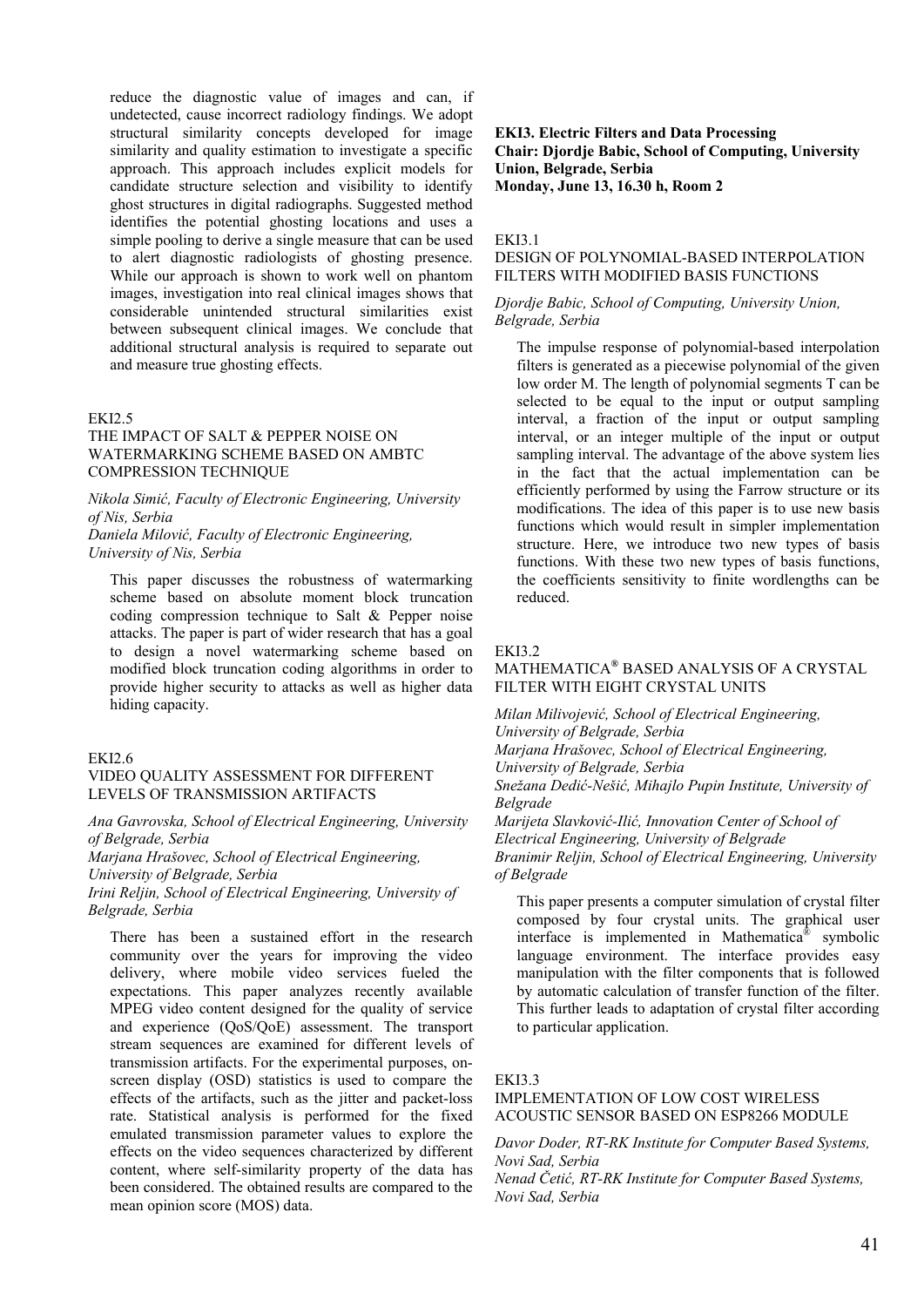### *Jelena Kovačević, RT-RK Institute for Computer Based Systems, Novi Sad, Serbia Miroslav Popović, RT-RK Institute for Computer Based Systems, Novi Sad, Serbia*

This paper presents an implementation of a low cost wireless acoustic sensor. Sensor is based on Espressif ESP8266 module for Wi-Fi (IEEE 802.11) communication, PCM4201 analog-digital converter and additional electronics for microphone and power management. We try to create low cost solution that can be used in large number of units. In our case this sensors are used for collecting acoustic events from environment and further processing and analysis of collected audio data on more powerful processing node or in the cloud.

#### EKI3.4

### ACCELERATING CYCLOSTATIONARY ANALYSIS BY DFSM ALGORITHM ON A GPU

*Nadica Kozić, School of Electrical Engineering, University of Belgrade and Military Technical Institute, Department for electronic systems, Belgrade, Serbia* 

*Mirjana Simić, School of Electrical Engineering, University of Belgrade, Belgrade, Serbia* 

*Ivan Pokrajac, Military Technical Institute, Department for electronic systems, Belgrade, Serbia* 

*Predrag Okiljević, Military Technical Institute, Department for electronic systems, Belgrade, Serbia* 

Estimation of cyclic spectrum is very important in many applications of signal processing and analysis. The computational efficient algorithms for the estimation of cyclic spectrum are based on frequency smoothing or on time smoothing. In this paper performances of frequency smoothing algorithm – Direct/Digital Frequency Smoothing algorithm (DFSM) are analized. We present some practical results obtained implementing DFSM algorithm on the different processors, CPUs and GPUs.

#### EKI3.5

## ELECTRONIC DENTAL PATIENT RECORD

*Marijeta Slavković-Ilić, Innovation Center of School of Electrical Engineering, University of Belgrade Milan Milivojević, School of Electrical Engineering, University of Belgrade, Serbia Marjana Hrašovec, School of Electrical Engineering, University of Belgrade, Serbia Branimir Reljin, School of Electrical Engineering, University of Belgrade, Serbia* 

Electronic medical record is a generic name of the systematized collection of patient and population electronically-stored health information in a digital format. Usually, this document contains real-time uploaded information about the patient and its health state which is available to authorized users. In this paper an example of electronic dental patient record is described. The input and overview of data is simple which significantly facilitates the service and improves its quality to the mutual satisfaction of patients and medical doctors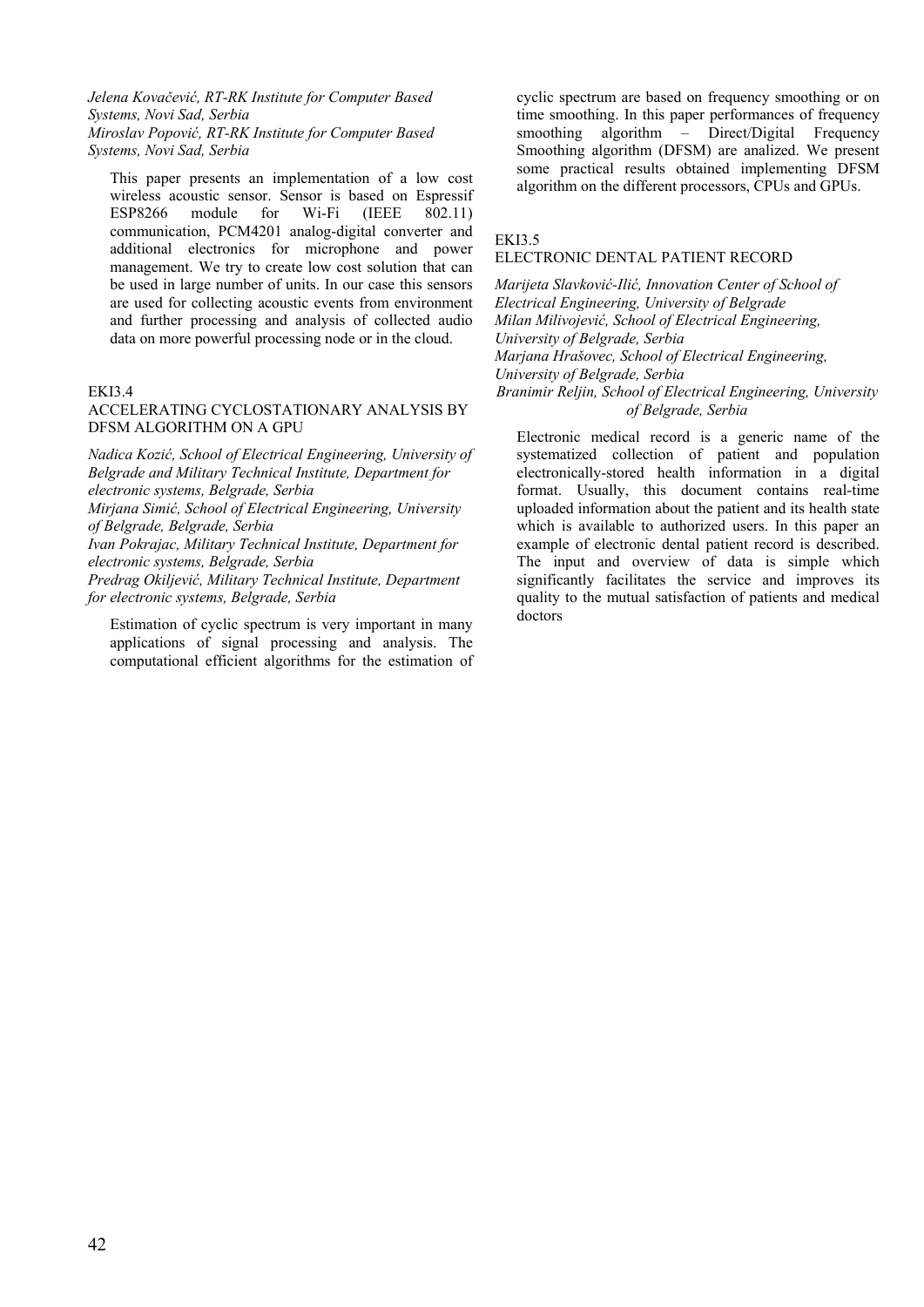# **ELECTRONICS – ELI**

**ELI1. Electronic Circuits Chairs: Vazgen Melikyan, Department of Microelectronics Circuits and Systems, State Engineering University of Armenia, Synopsys Armenia CJSC, Armenia Predrag Petković, Faculty of Electronic Engineering, University of Niš, Serbia Monday, June 13, 11.00 h, Room 4**

ELI1.1 *Invited paper* IC DESIGN WITH FINFET TRANSISTORS: CHALLENGES AND SOLUTIONS

# *Vazgen Melikyan, Department of Microelectronics Circuits and Systems, State Engineering University of Armenia, Synopsys Armenia CJSC, ARMENIA*

During the past decades shrinking of MOSFET transistors and decreasing future sizes of CMOS technology were driving increasing IC complexity. However physical phenomenon occurring in MOS transistors shrunk below 28nm gate size such as increasing leakage currents, decreasing short channel effects, etc. significantly affect circuit operation making usage of MOS transistor of such sizes ineffective. The solution for further decreasing of future size is switching to new kind of devices that could be used as a replacement for MOSFETs while avoiding negative impact of downsizing. FinFET transistors are one of the options that are used as a solution for these issues. Basics of FinFET transistors, their variants and advantages are presented. Novel circuit topologies using FinFETs are presented also covering specifics of physical design implementation of FinFET-based circuits. In addition current works implemented in Synopsys Armenia Education Department for creating Educational Design Kit using 14nm FinFET transistors are covered.

#### EL<sub>11.2</sub>

# 60 GHZ CMOS RF/DC POWER HARVESTER WITH CONSTANT ON/OFF TIME BUCK CONTROLLER

Marko Ninić, School of the Electrical Engineering, University of Belgrade, Serbia *Radivoje Djurić, School of the Electrical Engineering, University of Belgrade, Serbia*

In this paper we present a novel 60 GHz RF/DC powerharvesting system. The system consist of RF to DC rectifier andDC/DC Buck converter with constant on/off time (COOT) control.The rectifier has a structure of voltage doubler but with such diodesthat have lower parasitic capacitances compared to the standarddiodes resulting in improved power conversion efficiency. The peakefficiency of the rectifier with the extracted parasitics for the outputpower of 1mW is about 24 %. The COOT control system in Buckconverter is implemented in order to stabilize the output voltageat 1.2V. Also, compared to the PWM control system, the COOTcontrol has an improved efficiency at the output power as low as1mW. The maximum switching frequency in Buck converter isabout 310MHz and a whole control system has very low staticpower consumption. The power harvesting system is designed in65nm CMOS technology.

#### ELI1.3

### ON THE APPLICATION OF FREE CAD SOFTWARE TO ELECTRONIC CIRCUIT CURRICULA

#### *Aleksandar Pajkanović, Faculty of Electrical Engineering, University of Banja Luka, Republic of Srpska*

In this paper, a set of free software tools developed and available under GNU/GPL license is reviewed to the purpose of proposing an analog circuit design toolchain intended for educational purposes at the university level courses in the field of electronics. These tools cover schematic capture software (XCircuit), simulator (ngspice) and a basic waveform viewer in the form of a SPICE post-processing tool (ngnutmeg). This topic is of great importance especially for institutions that mainly focus on education, as the implementation of this solution can reduce costs severely.

#### ELI1.4

### AN FPGA IMPLEMENTATION OF DDR3 SDRAM-BASED VIRTUAL FIFO CONTROLLER WITH SELECTABLE DATA WIDTH

*Vladimir Milovanović, Faculty of Engineering, University of Kragujevac, Serbia* 

*Darko Tasovac, NovelIC Microsystems, New Belgrade, Serbia* 

Data acquisition systems sometimes require offline data processing as the throughputs are too large to do it in real time. Therefore, large first-in-first-out (FIFO) data buffers are necessary for data storage. It is ideal to use DRAMbased FIFOs for medium storages as they are fairly quick and inexpensive. Due to necessary refresh, memory controller is needed to deal with SDRAM physical layer communication. As memory controllers are by the rule random-access (RAM) based, a FIFO-based access wrapper has to be made. This paper is presenting a DDR3 SDRAM-based input/output virtual FIFO controller wrapper that supports independent read and write clock domains and preselectable data widths up to 1024 bits. The measurements verify the predicted joint data throughputs of nearly 50 Gb/s.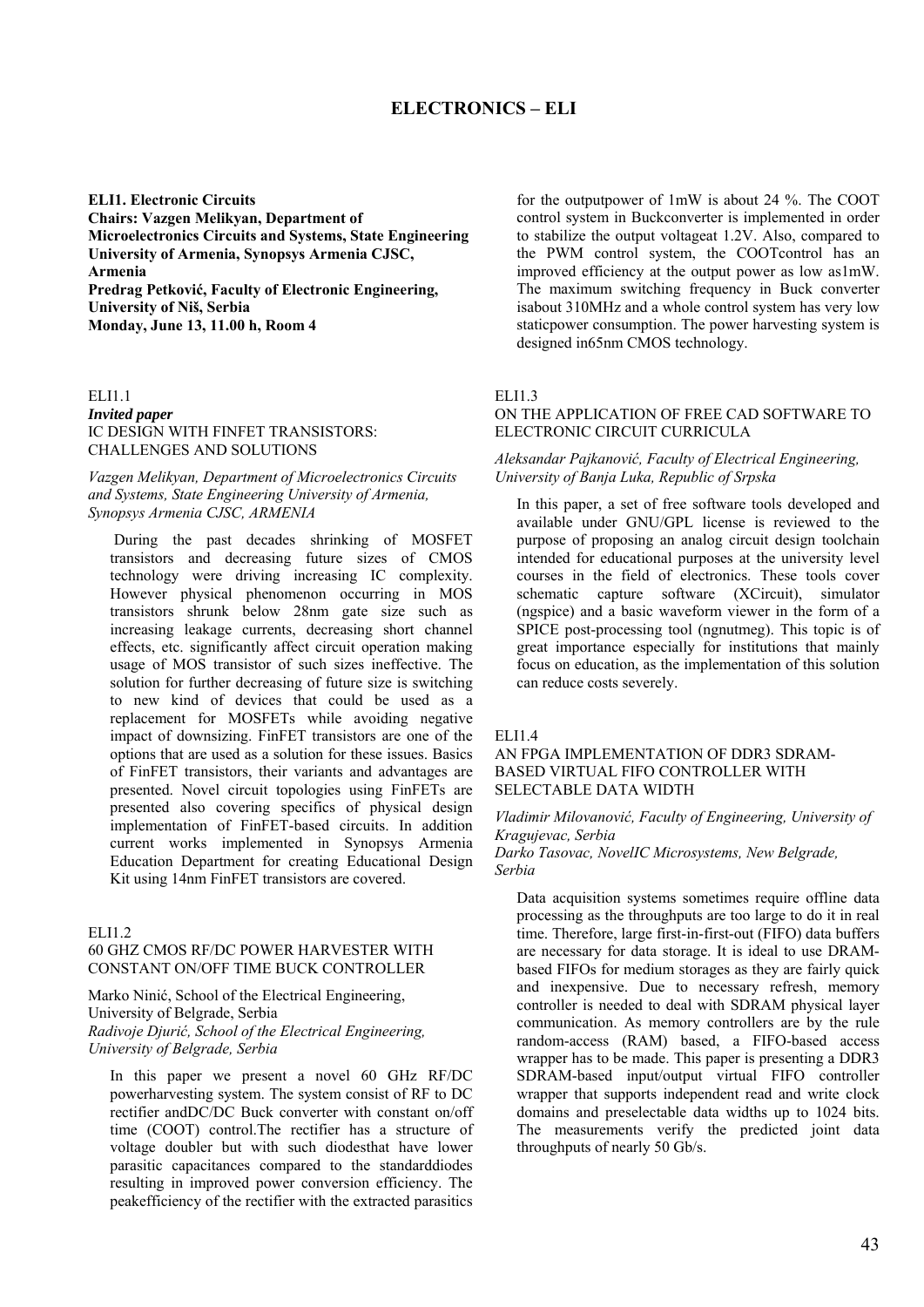### ELI1.5 A NETWORK FOR LOW-PASS FIR FILTERS REALIZATION WITH SHORT WORDLENGTH

*Miljan Petrović, Faculty of Electronic Engineering, University of Niš, Serbia Branislav Petrović, Faculty of Electronic Engineering, University of Niš, Serbia*

This paper presents a design method for low-pass digital filters with finite impulse response (FIR). Although many design procedures have been invented, a problem of filter sensitivity is still present. Acceptable system behaviour at short wordlengths for transfer function coefficients representation requires a different design approach. Here, a method based on a transform of FIR filters is examined. Namely, an endomorphism of vector space of polynomials is used to derive a structure, which, as opposed to standard realizations, yields in greater minimal attenuation in the filter stopband at short wordlengths. A slight change of the cutoff frequency of the described realization network is negligible. The described procedure was applied on design of low-pass Hamming window-based FIR filters. However, it is emphasized that it can be generalized to other filter types and design methods

### ELI1.6

# COMPLEXITY ANALYSIS OF THE QUADRATIC PHASE IIR DIGITAL FILTERS

*Goran Stančić, Faculty of Electronic Engineering, University of Niš, Serbia* 

*Bojan Jovanović, Faculty of Electronic Engineering, University of Niš, Serbia Miljan Petrović, Faculty of Electronic Engineering, University of Niš, Serbia*

This paper gives complexity analysis of different structures suitable for the implementation of the quadratic phase IIR digital filters. More precisely, an elliptic filter in cascade with the group delay corrector (phase corrector) is compared with the parallel connection of two all-pass filters. Proposed parallel all-pass structure gives opportunity to realize digital filter with arbitrary phase characteristic. Design of all-pass filters is based on solving phase approximation problem, taking into account the fact that magnitude characteristic of the resulting filter exhibits straightforward dependence with all-pass filters phase difference. Equiripple phase approximation is adopted. Such filters with quadratic phase could be used for chirp signal compression or expansion in radar systems. According to the fact that phases of both all-pass filters approximates ideal quadratic phase in min-max sense, resulting selective filter has elliptic-like magnitude characteristic. Given examples indicate that the parallel all-pass structure has lower complexity compared to the elliptic filter with the same attenuation followed by the phase (group delay) corrector which provides approximately the same group delay error.

**Session ELI2. Electronic Circuits Chairs: Branko Dokić, Faculty of Electrical Engineering, University of Banja Luka, Bosnia and Herzegovina Duško Lukač, University of Applied Sciences Cologne, Köln, Germany Monday, June 13, 13.00 h, Room 4**

#### ELI2.1 *Invited paper* DESIGN OF ENERGY EFFICIENT CMOS DIGITAL SYSTEMS

### *Branko Dokić, Faculty of Electrical Engineering, University of Banja Luka, Bosnia and Herzegovina*

Generally, energy efficiency of a digital system depends on the energy consumption and the speed of signal processing. Therefore, the design of such systems is based on two strategies: minimal consumption in proposed speed scale and maximum speed in allowed level consumption. CMOS technology is, without doubt, absolutely dominant in the areas of low consumption. The energy efficiency of CMOS digital systems depends on many factors, such as: CMOS regime, system architecture, parameters of MOS transistors and basic cells topology. In the last 15 years, beside standard CMOS regime, in systems with ultra low consumption (sensor and medical systems), sub-threshold and hybrid (mixed) CMOS regimes are highly actual. The compared characteristics of digital logic for all three CMOS regimes are presented. It is shown that the minimal power-delay product is in hybrid regime. The overview of the impact of technologic parameters on consumption and logic delay is given. The techniques of optimization of energy efficiency systems with multiple level power supply voltage and MOS transistor threshold voltage (multi Vdd/ Vt techniques), including the power and clock gating techniques, as well as variable threshold voltages method. Also, the gate leakage current reduction using transistor stacking is shown. A part of the paper is dedicated to alternative CMOS logics, such as: Pass-transistor Logic, Non Threshold Logic, Complementary Pass-transistor Logic, Push-pull Pass-transistor Logic, Differential Cascode Voltage Switch Logic, and Adiabatic Logic.

#### ELI2.2

# HIGHER EDUCATION ACCORDING TO INDUSTRIAL REQUIREMENTS - ECS AS A SUCCESSFUL EXAMPLE

### *Duško Lukač, University of Applied Sciences Cologne, Köln, Germany*

### *Miljana Milić, Faculty of Electronic Engineering, University of Niš, Serbia*

Universities' Curricula and especially those of Applied Sciences should be, in the best case, developed in such way, that graduates' knowledge reflects contemporary requirements of the industry, without compromising the assertion of the knowledge universality as the central perspective of the higher education. This awareness is often identified, but in a real case, the organization of the courses and lectures at the university according to the industrial requirements, often does not function efficiently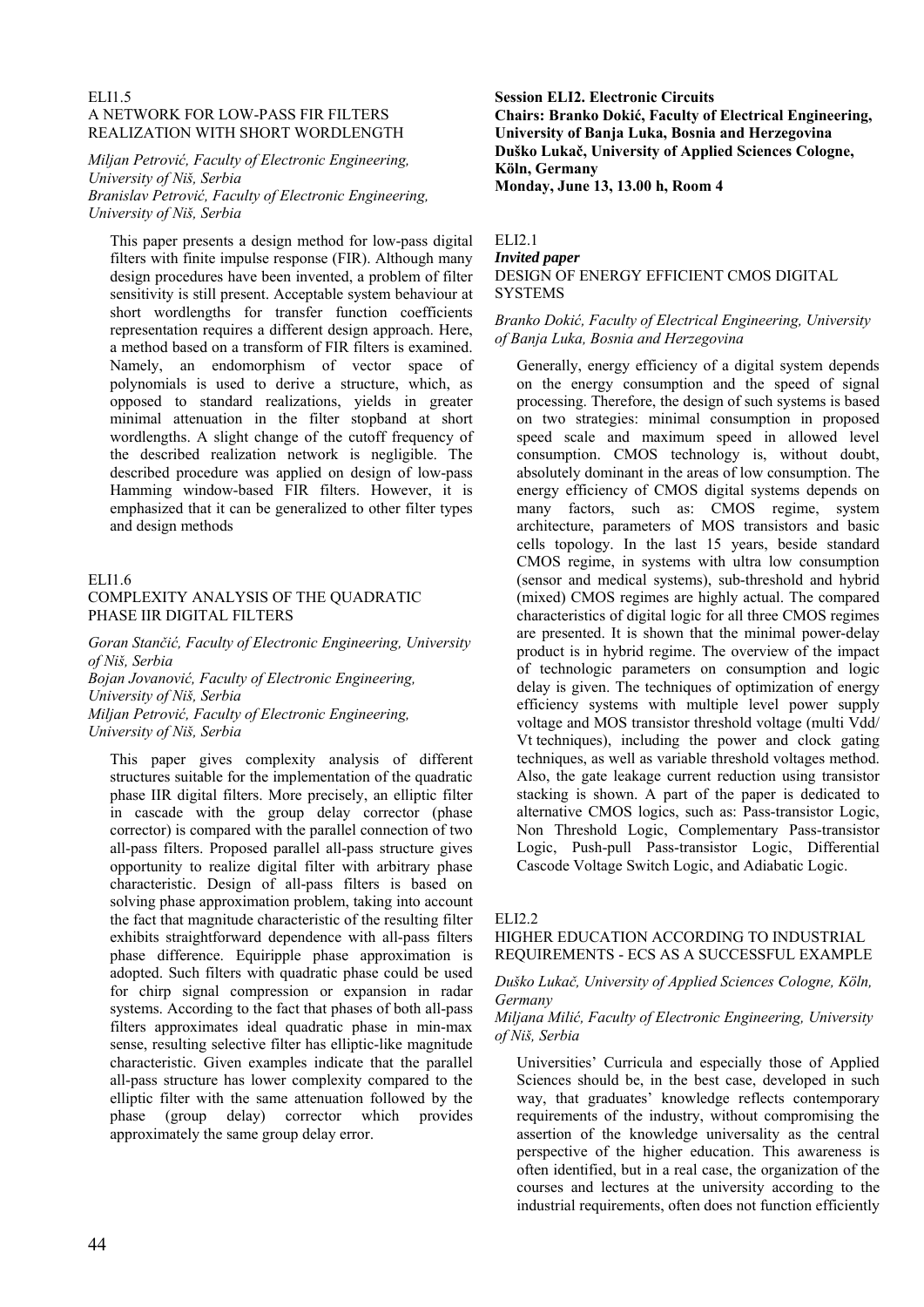enough. The key reason for this is the dynamic and rapid progression of the industrial and technological development, which can't adequately be followed at the university side. This paper presents one solution for this problem. The collaboration between EPLAN Software and Services GmbH & Co.KG, as one of the worldwide key industrial company working in the domain of development of Electro-CAD software applications and the University of Applied Sciences from Cologne, Germany, is described in this paper. Special attention is given to development of the certification program called EPLAN Certified Student (ECS).

#### ELI2.3

# SELECTION OF PRIMARY SOURCE OF ENERGY FOR ORGANIZATION OF UNINTERRUPTIBLE POWER **SUPPLY**

### *Miroslav Lazić, IRITEL doo Beograd, Serbia Milan Pajnić, IRITEL doo Beograd, Serbia Dragana Petrović, IRITEL doo Beograd, Serbia Zoran Cvejić, IRITEL doo Beograd, Serbia*

Precondition for reliable work of telecommunications centers is uninterruptible power supply. It is widely accepted that primarily source of energy is electrodistributive network and as back-up fossil fuel generators are considered. Energy from battery sources are usually used during transient's period. In systems of power supply located in rural areas designed for users with special needs, this kind of realization is not acceptable. In rural areas, energy from electric distribution network is considered unreliable and fossil fuels are difficult to manage. Only energy source that is under user control is battery, which is considered as primarily source of energy. Owing to the fact that voltage in a single battery cell is inherently low, battery cells connected in series are usually employed in this kind of systems. Cell voltage imbalance within a series string can be attributed to the differences of cell internal resistance, imbalanced stateof-charge (SOC) between cell, degradation, and the gradients of ambient temperature of the battery pack during charging and discharging. Therefore, maintaining cell voltage at an equalized charging/discharging level is significant for enhancing battery life. In this paper one realization of telecommunication center uninterruptible power supply, located in rural area is presented. Also, concept of using bidirectional dc–dc converter for battery equalization is presented.

## ELI2.4

# COMPARATIVE ANALYSIS OF THE ERROR PREDICTION OF ELECTRICITY CONSUMPTION ON A MONTHLY AND WEEKLY LEVEL

#### *Jelena Milojković, Innovation centre of advanced technologies, Niš, Serbia Vančo Litovski, Retired*

One month and one week ahead predictions of suburban average electricity load are presented. Although we have a lot of data available for our work, only the most recent of it may be of importance. Consequently, we managed with limited amount of data, and we proposed two independent mutually supporting solutions of artificial neural networks (ANN). ANN have been proven as very reliable in real time system such is electricity consumption. Prediction with ANN is the topic of our previous work where we obtained small prediction errors. In this paper it will be shown a comparative analysis of the prediction error in the cases of monthly and weekly forecasting of the electricity load. In this way, we will try to emphasize importance to undertake these predictions in order to reduce the cost of production, transmission, consumption and other, of electricity load.

#### ELI2.5

#### PROGRAMMABLE PHASE SHIFT CIRCUIT FOR AN INTEGRATED POWER-METER

*Miljana Milić, Faculty of Electronic Engineering, University of Niš, Serbia Nikola Stojanović, Faculty of Electronic Engineering, University of Niš, Serbia Nemanja Mišić, Faculty of Electronic Engineering, University of Niš, Serbia Jelena Milojković, Innovation centre of advanced technologies, Niš, Serbia Predrag Petković, Faculty of Electronic Engineering, University of Niš, Serbia*

An architecture of the digital phase shift circuit implemented as a Programmable Delay Line (PDL) is presented in this paper. This block represents an important part of the Decimation filter block, for a particular Power-meter integrated circuit. The chosen architecture is very simple for implementation and uses logic blocks such as multiplexers and buffers. The circuit is described and verified using VHDL language and simulator, and is satisfying the needed requirements.

# ELI2.6

#### ROBUST INDOOR METHOD FOR ROBOT LOCALISATION

*Miloš Petković, Faculty of Electronic Engineering, University of Niš, Serbia Vladimir Mitić, Faculty of Electronic Engineering, University of Niš, Serbia Vladimir Sibinović, Faculty of Electronic Engineering, University of Niš, Serbia Goran S. Đorđević, Faculty of Electronic Engineering,* 

*University of Niš, Serbia*

Paper presents a version of trilateration indoor localisation method using beacon on robot and anchors on the walls. Anchors are positioned on strategic places within a room and with fixed and known positions. Distances are measured in 3D, with cost-effective tools. We combined data redundancy and previous robot positions to increase accuracy and remove occlusion problems. Robot localisation is determined as a solution to the optimization problem. We found Nelder-Mead algorithm satisfactory for finding optimal solution for 5 cm range of positioning error. For practical implementation we used Gnu Scientific Library.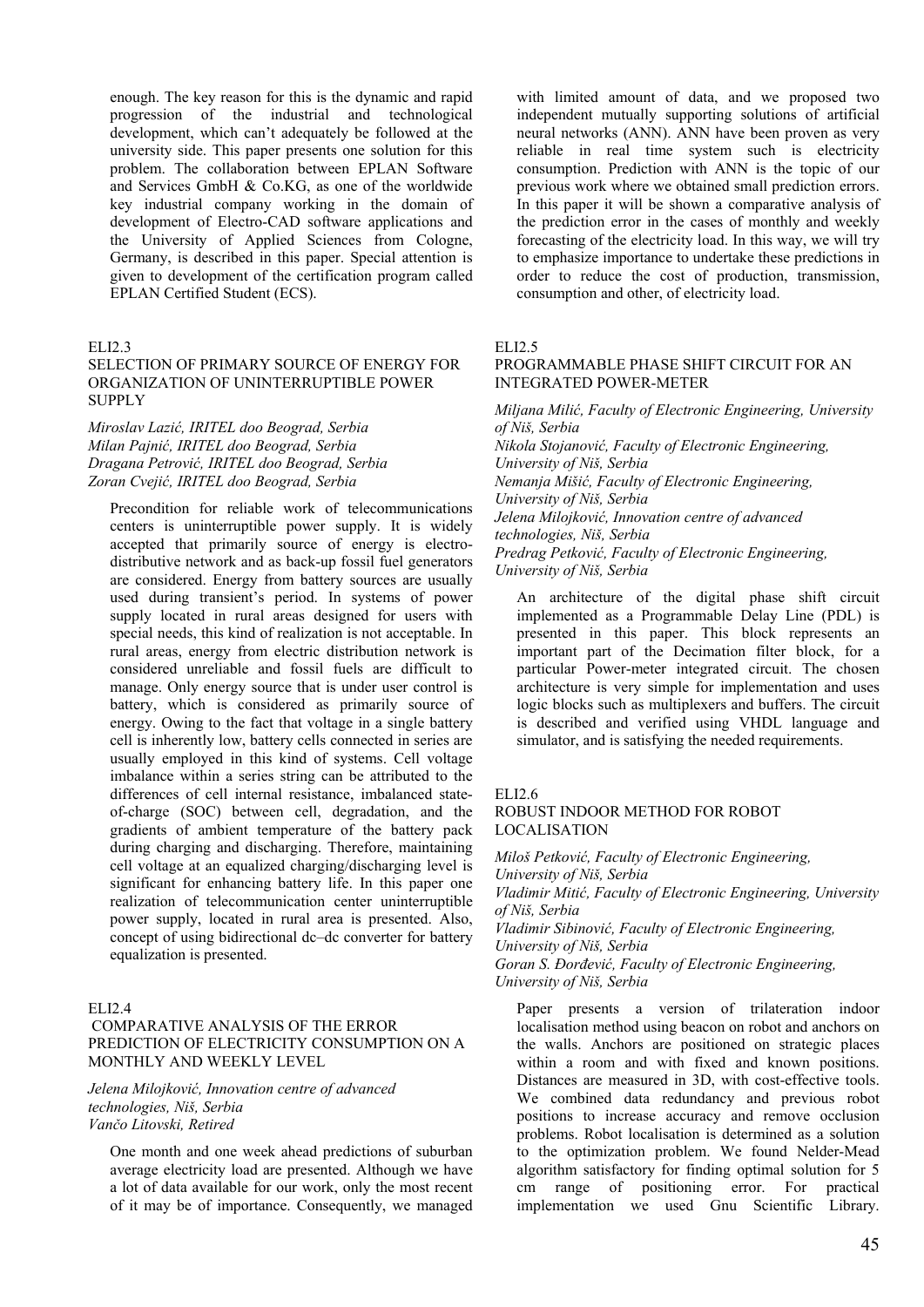Algorithm has been tested on Intel based embedded computer. It passed as quick and reliable, at least for navigation of small mobile robotic platform. Further increase in performance is expected in improvement of the distance measuring system and increased bandwidth and quality of data collection.

# ELI2.7

# CAMERA BASED POSITIONING SYSTEM USING A WIDE ANGLE USB CAMERA AND OPENCV LIBRARY

*Dragiša Popović, Faculty of Electronic Engineering, University of Niš, Serbia Vladimir Sibinović, Faculty of Electronic Engineering, University of Niš, Serbia Darko Todorović, Faculty of Electronic Engineering, University of Niš, Serbia* 

## *Goran S. Đorđević, Faculty of Electronic Engineering, University of Niš, Serbia*

Tracking a position of the object can be done with different approaches, one of the easiest way is using optical feedback. A cheap USB camera and free software library can be used to track different color markers in space. To maximize the space covered we used a camera with a 120 degrees' view angle, and to remove distortion from the wide angle lens we calibrate the system. Height difference between camera and the target is a crucial variable and is taken in to account during calibration. Once calibrated we can use the system for that height difference, if we change the height we must do the calibration again. The whole system has a latency of around 260mS, and a small error. Using two markers we are able to get even the orientation of the target.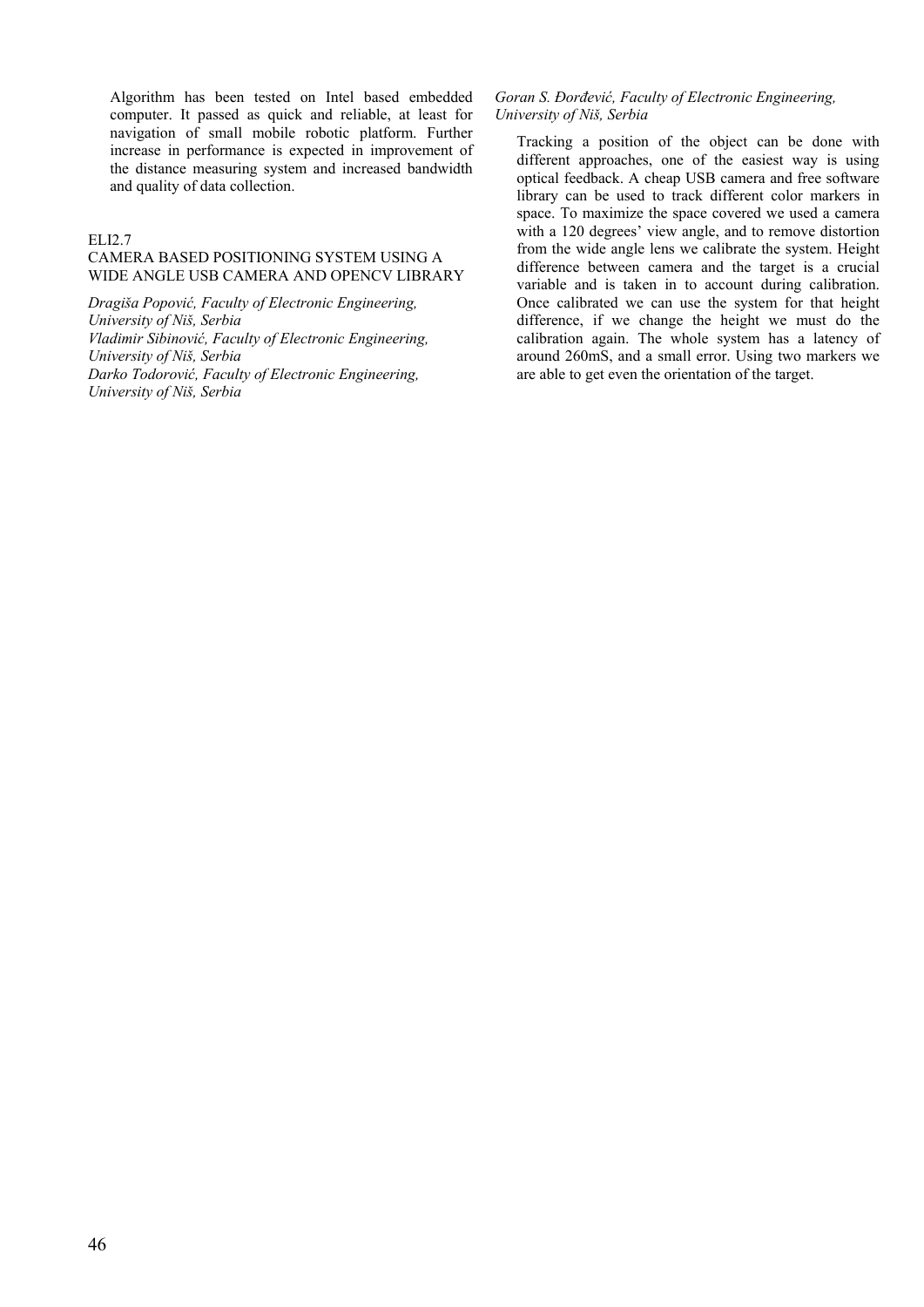# **BIOMEDICINE – MEI**

### **MEI1. Biomedical Technique Chair: Dejan B. Popović, Institute of Technical Sciences, Serbian Academy of Sciences and Arts, Serbia Wednesday, June 15, 8.00 h, Room 3**

# **MEI1.1**

#### *Invited talk*

#### QUANTITATIVE APPROACHES FOR PARAMETRIC NUCLEAR MEDICINE IMAGING

*Milica M. Janković, University of Belgrade, School of Electrical Engineering, Serbia Milorad Paskaš, University of Belgrade, Innovation Center of School of Electrical Engineering, Serbia Vera Miler-Jerković, University of Belgrade, School of Electrical Engineering, Serbia Ana Koljević-Marković, Institute of Oncology and Radiology of Serbia* 

The importance of dynamic nuclear medicine imaging lies in obtaining of temporal component of tracer distribution that could not be available from static images. Tracer kinetics models include compartmental and noncompartmental approaches. Compartmental models provide precise results of estimated parameters, but they are time-consuming and usually based on a priori knowledge. Non-compartmental approaches are computationally fast, no a priori knowledge is required, and visualization of calculated parameters gives valuable information about the spatiotemporal distribution of tracers. This paper is a review of compartmental and noncompartmental methods for interpretation of time activity curves and topographic presentation of estimated quantitative indices. Parametric imaging has an important diagnostic impact in nuclear medical imaging and is recommended to be included in daily clinical practice, especially in nuclear neurology, cardiology, endocrinology and oncology.

#### **MEI1.2**

# EMG MAPS FOR ESTIMATION OF MUSCLE ACTIVITIES DURING THE GRASPING

*Ivan Topalović, Institute of Technical Sciences, Serbian Academy of Sciences and Arts, Serbia Dejan B. Popović, Institute of Technical Sciences, Serbian Academy of Sciences and Arts, Serbia* 

The electromyography (EMG) and mechanomyography (MMG) are indirect noninvasive methods which provide the information that is correlated with the muscle force and the level of recruitment. EMG is accepted as a standard clinical method for diagnostics related to the status of the sensory-motor system. EMG is often used as an interface for control of prosthetic and orthotic devices and the biofeedback. Conventional surface EMG is the time course of the voltage between two points on the skin. The map presenting the electrical potentials at the skin provides precious information comprising many more details about the muscle activity compared with the conventional bipolar recordings. We show the system that is convenient for the recording of the EMG map. The system comprises the electrode-array and the multichannel digital amplifier which wirelessly send signals to a PC. This new system with two electrodearrays and two Smarting was tested for defining the grasping synergies of the forearm muscles during the grasp movements. Results show that the system provides the spatial and temporal representation of the course of particular muscles being activated during the motor act.

#### MEI<sub>13</sub>

# MUSCULAR SYNERGIES DURING THE GRASPING ESTIMATED FROM SURFACE EMG RECORDINGS

*Antonina Aleksić, School of Electrical Engineering, University of Belgrade, Serbia Ivan Topalović, Institute of Technical Sciences, Serbian Academy of Sciences and Arts, Serbia Dejan B. Popović, Institute of Technical Sciences, Serbian Academy of Sciences and Arts, Serbia* 

Electrical activity of muscles (EMG) recorded at the surface of the body is the method most often used for estimation of the force and the muscle recruitment. EMG is a medical routine for diagnostics related to the status of the sensory-motor system; but, also a tool for the biofeedback, and interface for control of prosthetic and orthotic devices. To obtain reliable and reproducible information about the muscle activity multi-channel EMG recordings are favorable. The multichannel activity relies on the application of electrode-arrays and multichannel signal conditioners. The new system with two electrode-arrays and two Smarting $\delta$  units for defining the grasping synergies of the forearm muscles during the grasp movements is described in this paper. We show that the system provides spatial and temporal representations of the course of particular muscles being activated during the motor act.

#### **MEI1.4**

# SURFACE ARRAY ELECTRODES FOR INTERFACING MOTOR SYSTEMS: A REVIEW AND NEW SOLUTIONS

*Lana Popović-Maneski, Institute of Technical Sciences, Serbian Academy of Sciences and Arts, Serbia* 

The recordings of electrical activity and external activation of muscles by surface array electrodes are of interest for diagnostics and treatment. The array electrodes save time for finding the optimal position for recording or stimulation. These electrodes are positioned on the skin only once, and each active area can be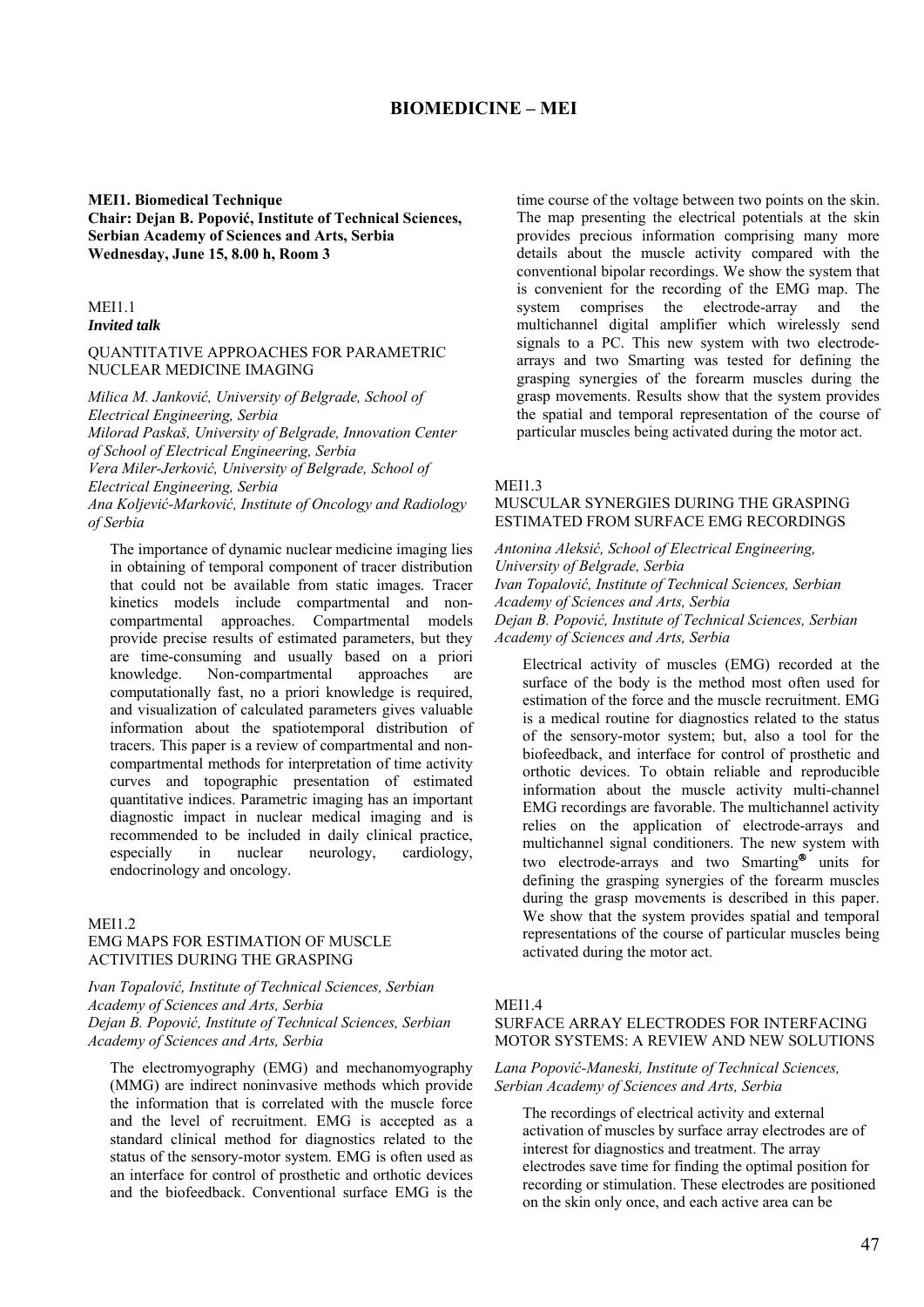addressed manually or remotely based on the current static or dynamic requirements. Relative movement of the skin with respect the underlying tissues can also be resolved with arrays electrodes. The interface provided by surface array electrodes with small contact pads spatially arranged to cover the skin area over a large muscle or muscle group allows the estimation of many muscle activity characteristics. Multicontact arrays with the pads sized to secure safe stimulation are convenient for selective and less fatigable stimulation. Here we review the state-of-the-art and describe novel solutions for the research and clinical applications**.**

# MEI1.5

# THE USE OF INERTIAL MEASUREMENTS UNITS FOR THE EVALUATION OF SPASTICITY: PENDULUM TEST

*Marija M. Petrović, School of Electrical Engineering, University of Belgrade, Serbia*

*Radoje Čobeljić, Clinic for rehabilitation "Dr Miroslav Zotović", Serbia*

*Dejan B. Popović, Institute of Technical Sciences, Serbian Academy of Sciences and Arts, Serbia* 

The reduction of spasticity is significant for the rehabilitation of patients with an injury/disease of the central nervous system. One method for objective quantification of the spasticity is the pendulum test. We present an instrument based on a single inertial measurement unit (IMU) which wirelessly sends digital signals to a computer. We developed the software in MatLab which based on the recordings generates numbers that are characterizing the spasticity. Results show that the IMU provides reproducible and precise enough information. The validation of the results was performed by comparing the results with the results obtained from the experienced clinician.

# **MEI1.6**

## ELECTROMYOGRAPHY-BASED GESTURE RECOGNITION: FUZZY CLASSIFICATION EVALUATION

*Aleksandar Gogić, School of Electrical Engineering, University of Belgrade, Serbia Nadica Miljković, School of Electrical Engineering, University of Belgrade, Serbia Đorđe Đurđević, School of Electrical Engineering, University of Belgrade, Serbia* 

We designed electromyography–based system for online recognition of hand gestures. The system encompasses of dual-channel electromyography recordings, preprocessing techniques, and Fuzzy logic classification. Online performance of the system was evaluated on five ablebodied subjects. Forearm flexor and extensor muscles were measured in each subject. The obtained classification accuracies were compared to the commercial Myo Armband operation that uses 8 channel electromyography recordings from forearm muscles. The presented results showed that averaged classification accuracy of designed system was 94.6% and the commercial system had averaged classification accuracy of 82.8% in all subjects. These results indicate the potential application of the system in various humancomputer interface applications.

### **MEI1.7**

# NOVEL ESTIMATION OF THE GAIT RESTORATION BASED ON STEP-BY-STEP VARIABILITY ANALYSIS

*Jovana Malešević, Tecnalia Serbia, Serbia Suzana Dedijer, Clinic for Rehabilitation "Dr Miroslav Zotović", University of Belgrade, Serbia Aleksandra Vidaković, Faculty of Medicine, University of Belgrade, Serbia Nebojša Malešević, School of Electrical Engineering, University of Belgrade, Serbia Thierry Keller, Tecnalia, Spain*

Foot drop is a common cause of gait impairment in stroke survivors. The aim of this study was to evaluate change of gait parameters linked to walking balance and risk of falls as a result of functional electrical stimulation (FES) therapy based on multi-pad FES system for correcting foot drop during gait. Four patients with foot drop who were at least 3 months post-stroke participated in the study. Stride time variability and stride length were determined during 10 m walking test at baseline, after 2 and after 4 weeks of the FES therapy. Both observed gait parameters showed orthotic and therapeutic effects of the FES system.

#### **MEI2. Biomedical Technique**

**Chair: Mirjana Popović, School of Electrical Engineering, University of Belgrade, Serbia Wednesday, June 15, 10.00 h, Room 3**

#### MEI2.1

IMPLEMENTATION OF DISCRETE WAVELET TRANSFORMATION IN REPETITIVE FINGER TAPPING ANALYSIS FOR PATIENTS WITH PARKINSON'S DISEASE

*Minja Belić, University of Belgrade, Serbia Milica Djurić-Jovičić, Innovation Center, School of Electrical Engineering, University of Belgrade, Serbia Milica Ječmenica Lukić, Neurology clinic, Clinical Center of Serbia, Medical faculty, University of Belgrade, Serbia Igor Petrović, Neurology clinic, Clinical Center of Serbia, Medical faculty, University of Belgrade, Serbia Saša Radovanović, Institute for Medical Research, University of Belgrade, Serbia Mirjana Popović, School of Electrical Engineering, University of Belgrade, Serbia Vladimir Kostić, Neurology clinic, Clinical Center of Serbia, Medical faculty, University of Belgrade, Serbia*

Finger tapping is one of the standard tests in diagnostics of Parkinson's disease. The motor performance on this test is in clinical practice assessed through visual observation, which makes it susceptible to subjectivity and challenging for detection of small changes in tapping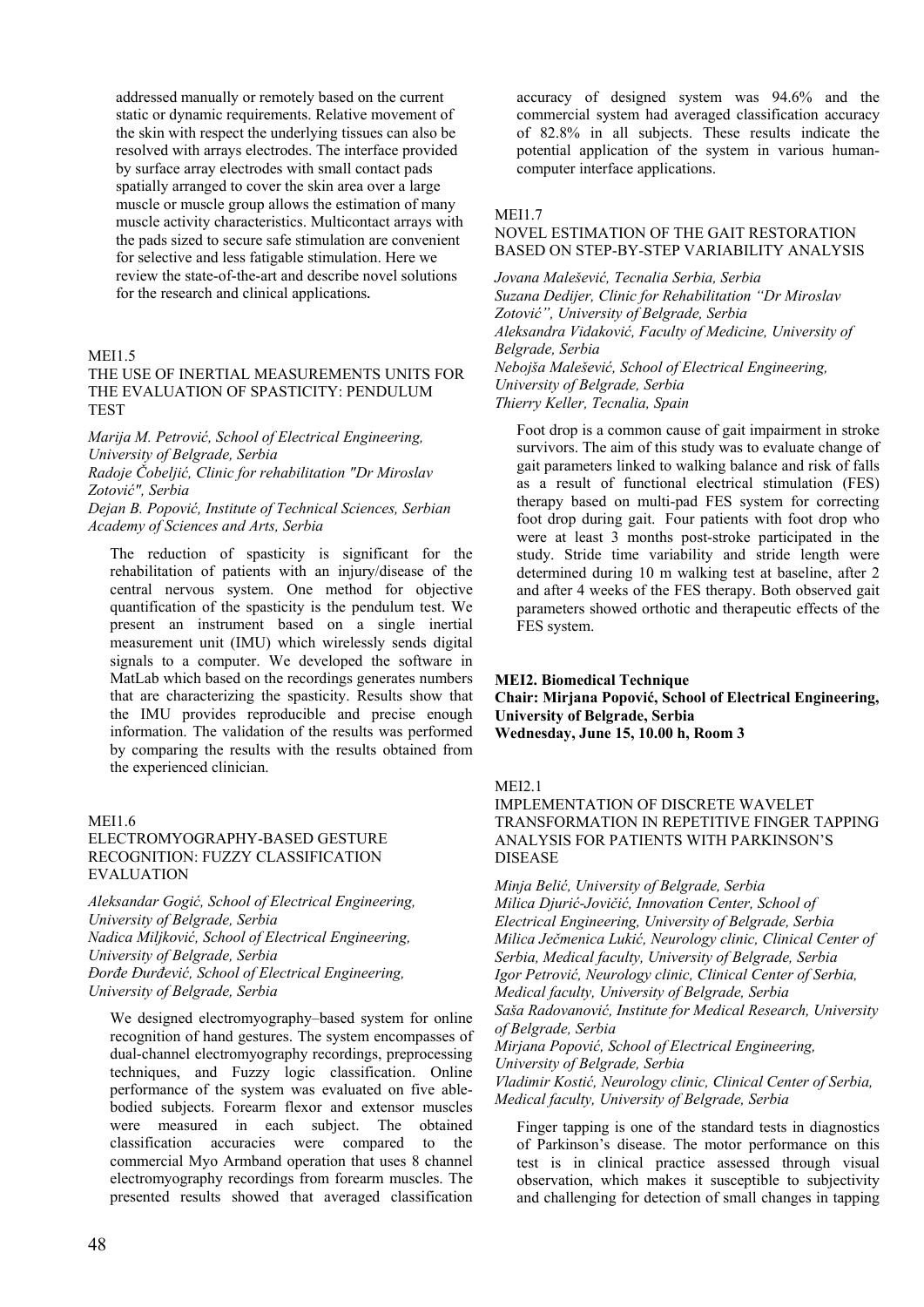pattern. To help increase the reproducibility and reliability of the test, in this paper we present a simple, inexpensive and lightweight assessment system based on a single inertial sensor which, combined with signal processing based on discrete wavelet transformation (DWT) discriminates healthy persons from those with Parkinson's disease. The study included 12 patients with Parkinson's disease and 12 age and gender matched healthy controls. The signals were gathered from a gyrosensor mounted on the subjects' fingertip of the index finger during the 15 s long assessment of repetitive finger tapping. The signals were decomposed to the  $7<sup>th</sup>$ order of DWT, and subsequently extracted features used as input to a support vector machine classifier. High success rate of 92% in classification suggests the presented system could be used as assistance in diagnostics for Parkinson's disease.

### MEI2.2

#### FREQUENCY ANALYSIS OF REPETITIVE FINGER TAPPING – EXTRACTING PARAMETERS FOR MOVEMENT QUANTIFICATION

*Vladislava N. Bobić, School of Electrical Engineering, University of Belgrade, Serbia Milica Djurić-Jovičić, Innovation Center, School of Electrical Engineering, University of Belgrade, Serbia Nathanael Jarrasse, Inst itut des Syst emes Int elligent s et de Robot ique, Universit é Pierre et Marie Curie, Paris, France* 

*Milica Ječmenica-Lukić, Neurology clinic, Clinical Center of Serbia, Medical faculty, University of Belgrade, Serbia Igor N.Petrović, Neurology clinic, Clinical Center of Serbia, Medical faculty, University of Belgrade, Serbia Saša M. Radovanović, Institute for Medical Research, University of Belgrade, Serbia Nataša Dragašević, Neurology clinic, Clinical Center of Serbia, Medical faculty, University of Belgrade, Serbia*

*Vladimir Kostić, Neurology clinic, Clinical Center of Serbia, Medical faculty, University of Belgrade, Serbia*

In clinical practice, the finger tapping movement is often validated visually, thus resulting in a coarse diagnostic resolution. However, by using miniature inertial sensor mounted on fingertip of index finger, finger tapping performance can be quantified, allowing objective assessment of specific characteristics or changes in the finger tapping pattern over time. Various parameters such as cadence, tappi ng duration, speed, and tapping angle can be extracted for detailed analysis of pati ent's motor performance. However, the l i ste d paramete rs, although intuitive and simple to interpret, do not always carry all necessary i nformation regardi ng subje ct's motor performance. Here we present kinematic parameters extracted from spectral analysis that are significant for finger tapping assessment. With these paramete rs, tappi ng's i ntravari abi l i ty, movement smoothness and anomalies that occur within the tapping performance can be identified and observed, providing significant information for further diagnostics and monitoring progress of the disease of response to therapy.

#### MEI2.3

# A COMPARISON OF CLASSIFIERS FOR DAILY ACTIVITY RECOGNITION USING MOBILE DEVICES

*Zoran Ćirović, School of Electrical and Computer Engineering of Applied Studies, Belgrade, Serbia Aleksandar Simović, School of Electrical and Computer Engineering of Applied Studies, Belgrade, Serbia Nataša A. Ćirović, School of Electrical Engineering, University of Belgrade, Serbia* 

In this paper we present a part of the research regarding several classifiers for recognition of daily physical activities using sensors on mobile devices. The results of recognition using the HART sample database are presented and the analysis based on the applied classifiers and selection features is done. The features of the signals from accelerometer and gyroscope sensors are considered.

#### MEI2.4

### IS THE N170 EVENT-RELATED COMPONENT SENSITIVE TO RED EYE COLOR CHANGE IN FACE STIMULI?

*Milica S. Isaković, School of Electrical Engineering, University of Belgrade, Serbia Vladimir R. Kojić, Innovation Center, School of Electrical Engineering, University of Belgrade, Serbia Milica M. Janković, School of Electrical Engineering, University of Belgrade, Serbia Andrej M. Savić, School of Electrical Engineering, University of Belgrade, Serbia* 

Face perception is a neurological mechanism that plays an important role in the social interaction. The N170 event-related potential (ERP) component is linked to face recognition, and can be evoked by visual stimuli of face images. We have developed a platform for image presentation and EEG data acquisition based on EMOTIV EPOC+, a wireless, portable, high-resolution, multi-channel EEG system. Various studies showed that important information for face recognition is principally extracted from the eyes. The aim of this study was to determine to what extent is the N170 component affected by minimal image manipulation (changing eyes' iris color to red) that significantly changes the perception of stimuli. In order to assess the sensitivity of N170 component, we analyzed the differences in processing faces, faces with red eyes and non-face objects.

#### MEI2.5

# WHAT IS HIDDEN BEHIND HANDWRITING OF CHILDREN WITH ADHD? – KINEMATIC ANALYSIS –

*Nikola Ivančević, Clinic of neurology and psychiatry for children and youth, Belgrade, Serbia Vera Miler-Jerković, School of Electrical Engineering, University of Belgrade, Serbia Vladimir Kojić, School of Electrical Engineering, University of Belgrade, Serbia*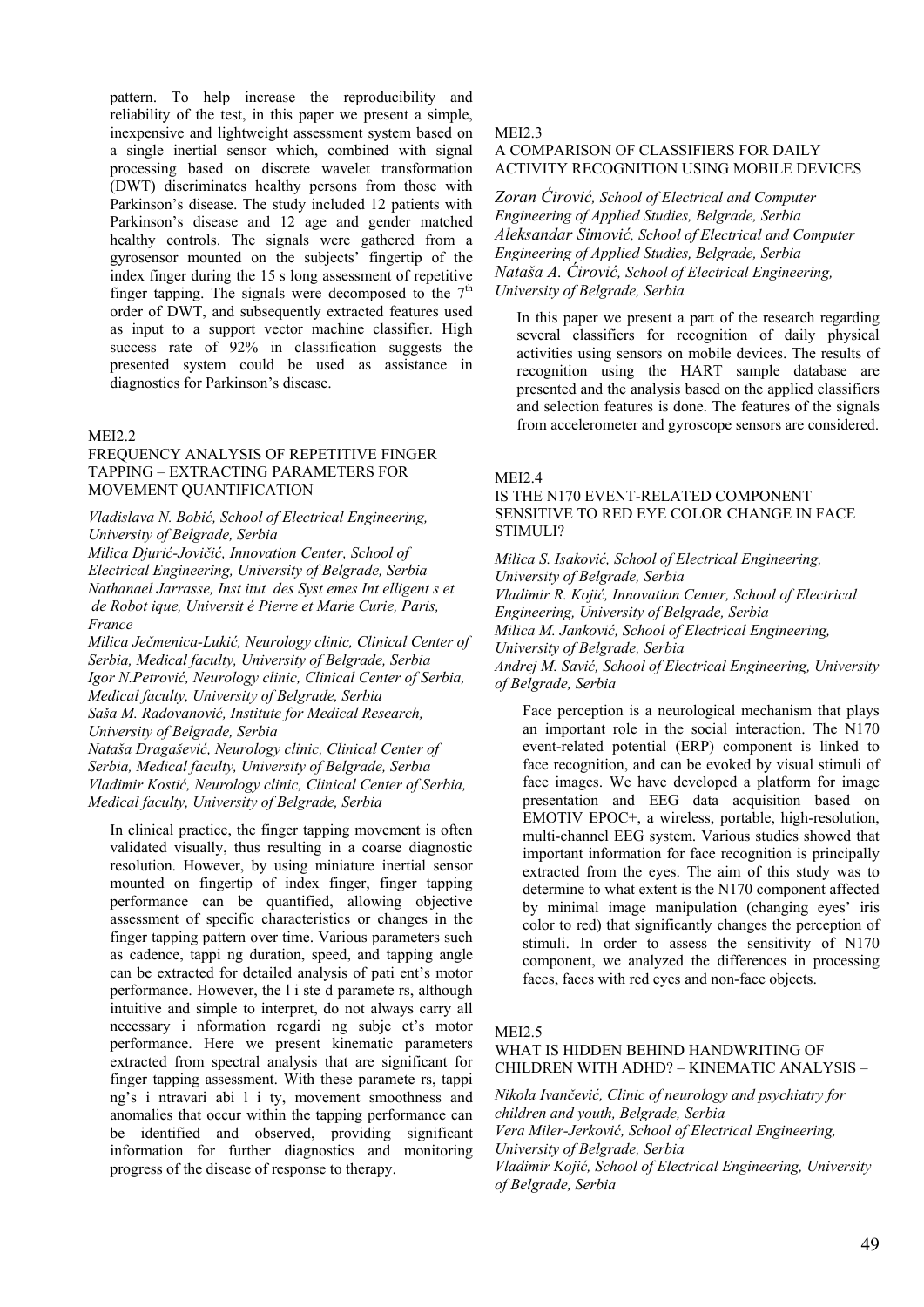*Dejan Stevanović, Clinic of neurology and psychiatry for children and youth, Belgrade, Serbia Blažo Nikolić, Clinic of neurology and psychiatry for children and youth, Belgrade, Serbia Jasna Jančić, Clinic of neurology and psychiatry for children and youth, Belgrade, Serbia Mirjana B. Popović, School of Electrical Engineering, University of Belgrade, Serbia* 

Handwriting analysis can be used to study function and organization of structures from the brain cortex all way down to the fingers. Graphic rules and kinematic parameters are suitable for assessing handwriting features in many disorders including attention deficit/hyperactivity disorder (ADHD).

# MEI2.6

# HUMAN BRAINWAVE SONIFICATION BASED ON DATA MODULATION

*Nebojša Malešević, School of Electrical Engineering, University of Belgrade, Serbia Jelena Ćertić, School of Electrical Engineering, University of Belgrade, Serbia Milica M. Janković, School of Electrical Engineering,* 

*University of Belgrade, Serbia* 

Conversion of EEG waves into audible sounds (EEG sonification) has been in focus of many researchers in recent years. Systems that allow this conversion have one of the following purposes: EEG monitoring or neurofeedback (Brain Computer Music Interface systems). The aim of this paper is to present an algorithm for EEG sonification. The methodology is based on the transformation between characteristic features of EEG signal (alpha, beta, gamma and theta waves) and the desired human hearing spectrum ("target spectrum") based on data modulation. Frequency band of the "target spectrum" is selected according to the subjective criterion of "relaxation effect" produced by a sound. By the suggested EEG spectrum transformation we are able to generate audio signals of desired spectral characteristics that can be used in open loop or closed loop applications**.**

# **MEI3. Biomedical Technique Chair: Nikola Jorgovanović, Faculty of Technical Sciences, University of Novi Sad, Serbia Thursday, June 16, 8.00 h, Room 3**

#### MEI3.1

CLINICAL EFFECTS OF LOW LEVEL LASER THERAPY IN PATIENTS WITH LOW BACK PAIN IN RELATION WITH APPLIED DOSE

*Suzana Dedijer, Clinic for Rehabilitation "Dr Miroslav Zotović", University of Belgrade, Serbia Jovana Malešević, Tecnalia Serbia, Serbia Ljubica Konstantinović, Faculty of Medicine, University of Belgrade, Serbia* 

Low level laser therapy (LLLT) with different dose has been widely used to relieve pain caused by different musculoskeletal disorders, because of different antiinflammatory effects. The aim of this study was to assess the effectiveness of different dose of LLLT on pain and functional recovery in patients with low back pain. Results show statistically significant improvement in both groups, although, better in all outcome measures in Group 2. Low level laser therapy can modulate inflammatory processes in a dose-dependent manner and can be titrated to significantly reduce acute inflammatory pain in clinical settings.

#### MEI3.2

## ANALYSIS OF THE MYOELECTRIC SIGNAL FEATURES DURING GRASPING

*Luka Mejić, Faculty of Technical Sciences, University of Novi Sad, Serbia* 

*Nikola Jorgovanović, Faculty of Technical Sciences, University of Novi Sad, Serbia* 

*Strahinja Došen, Dept. of Neurorehabilitation Engineering, Georg August University Goettingen, Germany* 

*Vojin Ilić, Faculty of Technical Sciences, University of Novi Sad, Serbia* 

*Željko Tepić, Faculty of Technical Sciences, University of Novi Sad, Serbia* 

Electromyography (EMG) is a well-known technique used for recording of the electrical activity produced by human muscles. EMG signals are mainly used to determine if the muscle is in a good condition. In the last few decades it is also used as a control signal for prosthetic hand. There are several multifunctional myoelectric prosthetic hands for amputees on the market, but so forth, none of these devices permits the natural control of more than two degrees of freedom. In this paper we examine differences in EMG signals during some commonly used hand grips. This differences lead us to the possible improvement of the natural control of the hand movement to more than two degrees of freedom at amputees.

#### MEI3.3

# BURST MODULATED ALTERNATING CURRENT AFFERENT STIMULATION

*Nikola Popov, Faculty of Technical Sciences, University of Novi Sad, Serbia* 

*Predrag Vukov, Faculty of Technical Sciences, University of Novi Sad, Serbia* 

*Goran Krajoski, Faculty of Technical Sciences, University of Novi Sad, Serbia* 

*Darko Stanišić, Faculty of Technical Sciences, University of Novi Sad, Serbia* 

*Dubravka Bojanić, Faculty of Technical Sciences, University of Novi Sad, Serbia* 

The aim of this study was to introduce the burst modulated alternating current (BMAC) stimulation of afferent neural pathways. Electro-tactile sensation, produced by this type of stimulation, can be used as feedback communication channel in different man-machine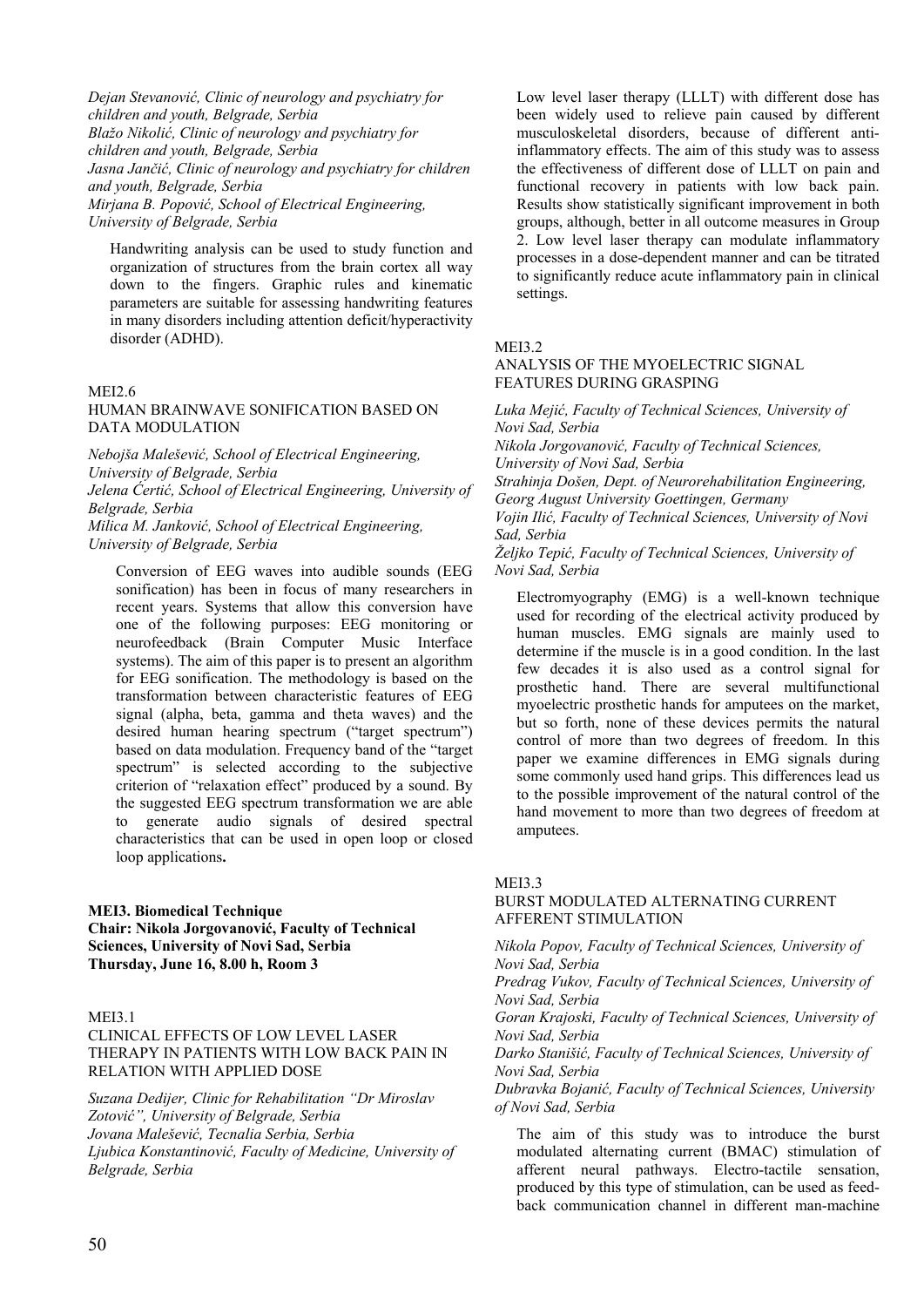interface applications. The custom made electrical stimulator was developed to generate BMAC stimulation waveform. Properties of the BMAC stimulation can be adjusted by four parameters: signal amplitude, burst duration, burst frequency and carrier frequency. In this paper, connection between intensity of the electro-tactile sensation and burst duration was analyzed, while other parameters keep unchanged. Pilot test conducted on four healthy subjects suggests that the sensation intensity is highly correlated to burst duration and that this type of stimulation can be used to transmit information from machine to human.

# MEI3.4

# HEART FAILURE DETECTION USING MULTIPARAMETRIC CARDIAC MEASUREMENT **SYSTEM**

*Marjan Miletić, Vinca Institute of Nuclear Sciences, University of Belgrade, Serbia Marija D. Ivanović, Vinca Institute of Nuclear Sciences, University of Belgrade, Serbia Boško Bojović, Vinca Institute of Nuclear Sciences, University of Belgrade, Serbia* 

Heart failure (HF) is the single most expensive diagnosis in medicine and it is reaching 'epidemic' proportions. 2– 3% of adult population in developed countries have HF diagnosis. It is not detectable by ECG test and it is commonly detected in a late stage, when the process is irreversible. Ejection fraction (EF) is the most used parameter for characterisation of HF condition. EF is commonly calculated using echocardiography, which is an expensive method and not used in primary healthcare. Systolic time intervals (STI) represent a non-invasive and inexpensive method for determination of EF. In this paper, a multiparametric cardiac measurement system for determination of STI is presented. Measurement system consists of sensors for simultaneous acquisition of electrocardiographic (ECG), phonocardiographic (PCG), photopletysmographic (PPG) and cardiovascular (CV) pulsation signals. CV pulsation signals are measured by long period grating (LPG) fiber-optic sensors. Using ECG, PCG and CV pulsation signals, measured on carotide arthery with PPG and LPG sensors , obtained on a set of 6 healthy volunteers, two non-invasive methods for measuring systolic time intervals (STI) are constructed. EF calculated from obtained STI with the first method, which include measuring CV carotide pulsations with PPG sensor, is in range from 0.60 to 0.68, with maximal standard deviation 0.05 per volunteer. Also, EF calculated from obtained STI with second method, which include measuring CV carotide pulsations with LPG sensor, is in range from 0.60 to 0.66, with maximal standard deviation 0.06 per volunteer. Calculated value of EF with both methods is in 0.55 to 0.75 range which corresponds to healthy individuals.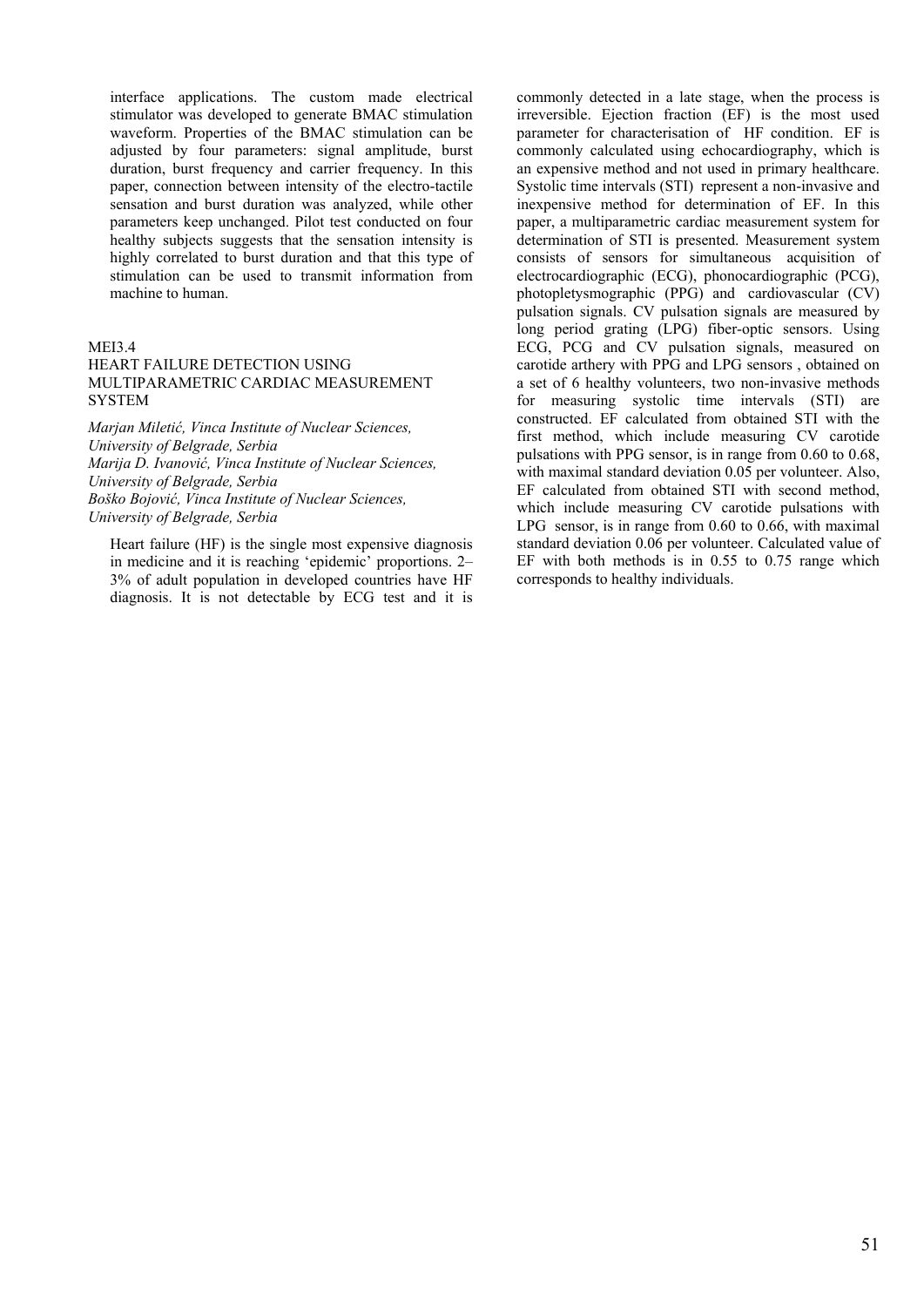**MLI1. METROLOGY Chair: Svetlana Avramov-Zamurović, United States Naval Academy, USA Thursday, June 16, 8.00 h, Room 1**

# MLI1.1 *Invited Talk* PARTIALLY COHERENT LASER BEAMS

*Svetlana Avramov-Zamurović, United States Naval Academy, USA* 

One of the defining properties of a laser beam it is its coherence. Temporally and spatially coherent He-Ne laser beam exits the source aperture with the Gaussian beam profile, with all of the photons oscillating at the same frequency and perfectly in-phase. When the laser beam encounters the atmosphere, the paths of the photons are altered through refraction, scattering, etc. The beam observed at the receiver has fluctuating intensity due to the interference. This phenomenon is called beam scintillation. Laser beam scintillation is detrimental for various applications, including the free space optical communication systems. The promising benefit of the laser beam bandwidth could be diminished due the signal fading caused by the atmospheric turbulence. Mitigation of the scintillation effects is one of the crucial tasks for improving reliability of laser communication systems. Theory shows that perfectly coherent laser beam is deteriorated by propagation through random medium far more than spatially partially coherent laser beam. Partially coherent beams are created by spatially distributed beamlets with prescribed varying phase that change over time. Each beamlet propagates via different path through the atmosphere, but overall spatially partially coherent beam is less degraded on atmospheric propagation and has better scintillation at the receiver. This talk will introduce spatially partially coherent laser beams and will demonstrate experiments that confirm the scintillation reduction up to 50%, on propagation in weak turbulence.

# MI $11.2$

# SOFTWARE SUPPORTED EXPERIMENTAL SYSTEM FOR POWER QUALITY MEASUREMENT BASED ON WIRELESS SENSOR NETWORK

*Milan Simić, University of Niš, Faculty of Electronic Engineering, Serbia*

*Dragan Denić, University of Niš, Faculty of Electronic Engineering, Serbia*

*Dragan Živanović, University of Niš, Faculty of Electronic Engineering, Serbia*

*Peter Planinšič, University of Maribor, Faculty of Electrical Engineering and Computer Science, Slovenia*

*Marko Malajner, University of Maribor, Faculty of Electrical Engineering and Computer Science, Slovenia Dušan Gleic, University of Maribor, Faculty of Electrical* 

*Engineering and Computer Science, Slovenia*

Software supported experimental system based on wireless sensor network (WSN), applicable in measurement of electrical power quality (PQ) parameters and disturbances, is presented in this paper. System includes PC based generator of standard voltage signals, software application for measurement of power quality parameters and two microcontroller based wireless sensor modules for transmitting and receiving of measurement results. Reference voltage signals for testing are provided using generator of standard three-phase waveforms, with possibility for simulation of typical network disturbances, presented and described in previously published papers. This signal generator is functionally supported by virtual instrumentation software and data acquisition board. Measurements of basic power quality parameters for reference test waveforms are performed using the software application in LabVIEW environment. Time interval for each measurement cycle is 1 sec. For communication is used wireless sensor network based on communication standard IEEE 802.15.4 (Zigbee). It includes three segments: hardware, software and simulation software. Hardware part includes two wireless sensor modules SPaRCMosquito v.2, based on microcontroller with Cortex M3 architecture Communication and transfer of measurement data, between computer and microcontroller based wireless sensor modules on transmitter and receiver points of experimental system, are provided using standard USB interface.

#### MI 11.3

# AMPLITUDE RESPONSE MEASUREMENT USING PULSE TRAIN SIGNAL

*Milos Subotic, RT-RK Computer based systems, Novi Sad, Serbia*

*Nebojsa Pjevalica, University of Novi Sad, Faculty of Technical Sciences, Serbia*

*Laszlo Palfi, University of Novi Sad, Faculty of Technical Sciences, Serbia*

*Milos Nikolic, RT-RK Computer based systems, Novi Sad, Serbia*

Measurement of the impulse response of the system is a classical problem in electronic, acoustic and control theory. This paper presents a novel method for amplitude response measurement, using pulse train as excitation signal. Theory of operation is presented. Simulation of proposed method is presented along with experimental measurement of the simple electronic filters. Comparison with existing methods from the literature is presented as well. Simplicity makes this method easy to implement.

#### MLI1.4

A NOVEL METHOD FOR GIBBS PHENOMENON REDUCTION IN STOCHASTIC MEASUREMENT OF EOG SIGNAL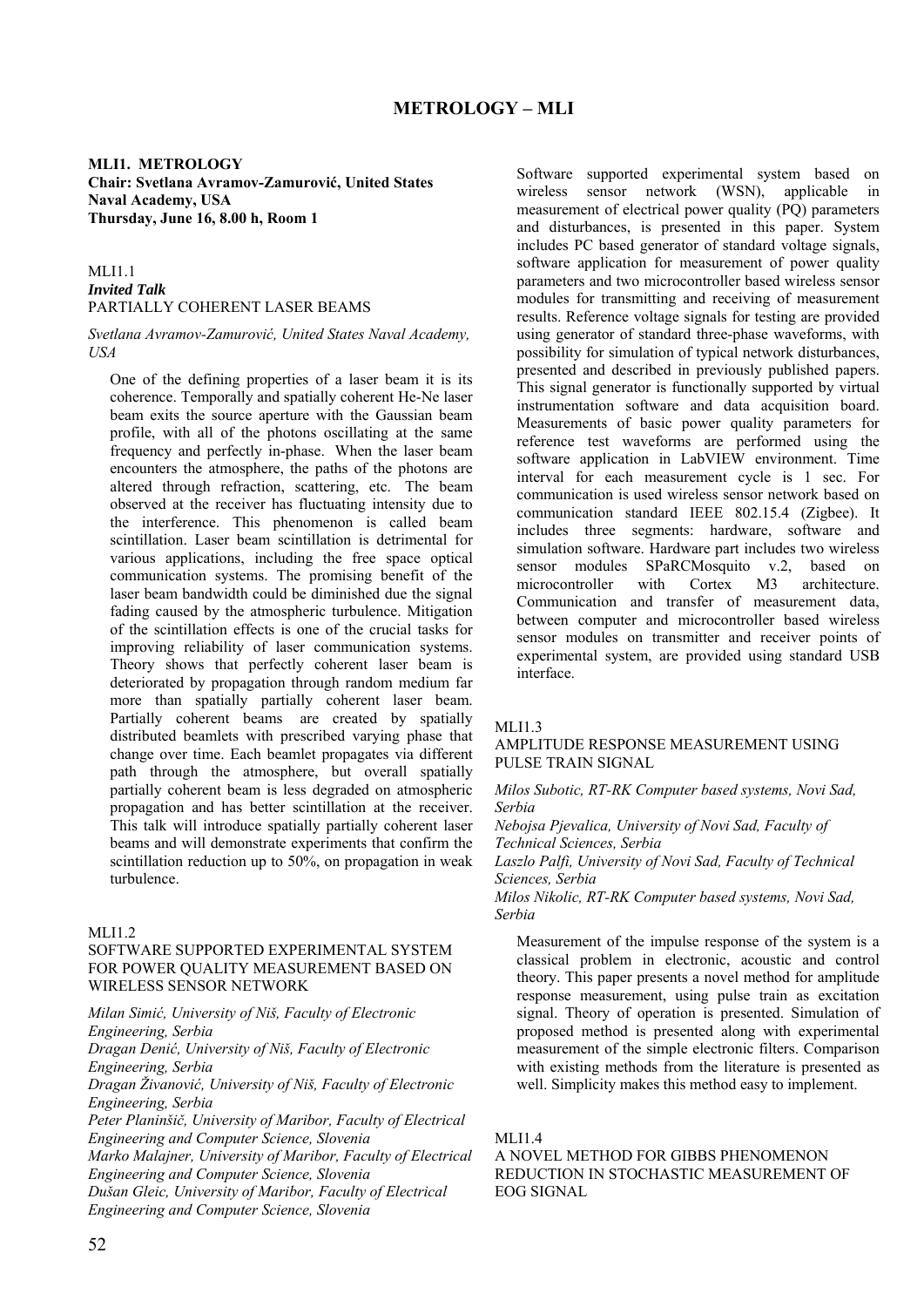*Jelena Đorđević-Kozarov, University of Niš, Faculty of Electronic Engineering, Serbia Platon Sovilj, University of Novi Sad, Faculty of Technical Sciences, Serbia Vladimir Vujičić, University of Novi Sad, Faculty of Technical Sciences, Serbia Dejan Mitić, University of Niš, Faculty of Electronic Engineering, Serbia Dragan Radenković, University of Niš, Faculty of Electronic Engineering, Serbia*

Well-known method of digital stochastic measurement (DSM) is based on stochastic analog-to-digital conversion, with a low-resolution analog-to-digital converters (ADCs) and accumulation. This method has been tested and used for the measurement of stationary signals, and also was applied for measurement of nonstationary signals. This paper presents a model development for an example of electrooculography (EOG) signal measurement in the time domain. Analysis of the obtained results shows that the great influence in the measurement errors has the Gibbs phenomenon. In order to eliminate Gibbs phenomenon and decrease measurement error, a method with overlapping measurement intervals has been developed. This novel method can be named as modified stochastic digital measurement method (MDSMM). The obtained measurement errors are decreased.

### MLI1.5

### ANALYSIS OF THE DVB-C SIGNAL GRABBER/GENERATOR SYSTEM IMPLEMENTATION MEASUREMENT PROBLEMS

*Laszlo Palfi, University of Novi Sad, Faculty of Technical Sciences, Serbia*

*Milos Subotic, RT-RK Computer based systems, Novi Sad, Serbia*

*Nebojsa Pjevalica, University of Novi Sad, Faculty of Technical Sciences, Serbia*

*Milos Nikolic, RT-RK Computer based systems, Novi Sad, Serbia*

During the hardware and software development of the set top boxes and television sets supporting DVB-C streams it is necessary to have proper test equipment. Specialpurpose signal generators and signal grabbers are needed for testing DVB-C devices. This equipment is very expensive, because it is not ubiquitous. Signal generators usually cannot be used as signal grabbers too. In this paper, a cheap system for DVB-C signal generating and grabbing is presented. The presented solution does not have a demodulator, only a modulator. The presented solution does not work with transport streams. This solution works with IF instead. The system's architecture is presented. The development process is presented with focus on signal measurement and generation problems. The functionality of the grabber is verified. The verification of the generator and the system PCB is in progress.

#### **MLI2. METROLOGY**

**Chair: Jaroslaw Makal, Byalistok University of Technology, Faculty of Electrical Engineering, Poland Thursday, June 16, 10.00 h, Room 1**

# MLI2.1

# *Invited Talk* HOLISTIC APPROACH TO METROLOGY TEACHING ON UNDERGRADUATE STUDIES FOR ELECTRICAL ENGINEERS

#### *Jaroslaw Makal, Byalistok University of Technology, Faculty of Electrical Engineering, Poland*

This paper briefly presents metrology teaching based on the classical model of lecture and laboratory, which includes a set of exercises. Students should learn the content of the lecture and pass a theory test, while the assignment of laboratory work relies on demonstrating knowledge of each issue, providing the measurements and elaborating the final results. This manner works as long as students are motivated to explore and acquire new engineering skills. However, today's young people, raised on smartphones, tablets, not conceiving of a world without computers and using the unlimited Internet resources, are not interested in the activities impossible to perform only by clicking a mouse or shifting an image on the screen. A more and more pervasive lack of willingness is observed among young people to make handwritten notes and to read academic books. The use of Power Point presentation during a lecture does not contribute to a better understanding of the lectured content, and on the contrary, it causes a kind of mental laziness. To maintain good quality of education in the field of metrology, the author proposed to a team of academic teachers some modifications in teaching and in assigning laboratory works. During some debates the teachers' team has developed for each measurement the learning outcomes and scenarios for practical tests. These tests enable to assess the ability of each student to perform specific measurement in a limited time. Examples of these tests are described in this paper. Students may replace the lab work by a project. A team of 2-3 students can realize a simple engineering project such as for example assembling a measuring device. The way of selecting team members, the implementation of the entire project and the results are mentioned in this work as well. To make the subject more attractive for students, a part of the lecture has been developed in the form of elearning course on the university educational platform. Students from anywhere and at any time can familiarize themselves with the theory and can make self-evaluation tests after each topic. The teacher notices the student's activity and also consults them at the chat-room. Some of the harder problems can be addressed at the lecture. All these activities were introduced progressively for the last few years in metrology teaching on the Faculty of Electrical Engineering at Bialystok University of Technology. In this paper the author explains also the advantage of the examination way with the use of notes and books so as to create the conditions as in a professional environment.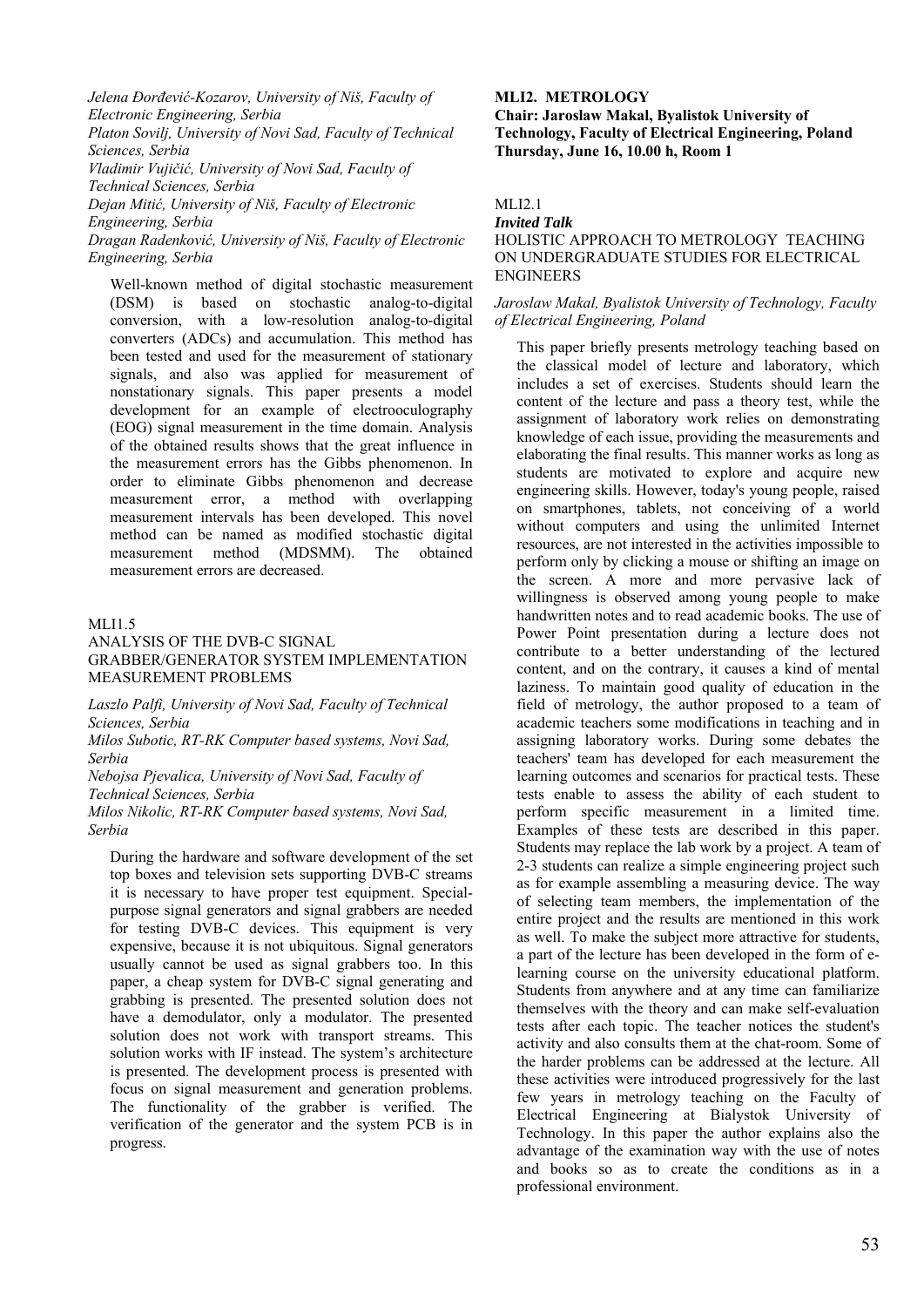### MLI2.2 HUMAN-MACHINE INTERFACE BASED ON MEASUREMENT OF EYE MOVEMENTS

*Jovan Mitrović, University of Novi Sad, Faculty of Technical Sciences, Serbia*

*Miloš Glogovac, University of Novi Sad, Faculty of Technical Sciences, Serbia*

*Platon Sovilj, University of Novi Sad, Faculty of Technical Sciences, Serbia*

*Zoran Mitrović', University of Novi Sad, Faculty of Technical Sciences, Serbia*

This paper presents one of the practical applications of electrooculography (EOG) measurement by using a stepper motor as an actuator. In this application cup electrodes (primarily intended for use in electroencephalography) were chosen. The developed system implements basic filtering of measured signal (by BrainBay software), communicates with an external hardware where the stepper motor is located, and enables a real-time response to eye movement, thus moving the stepper motor clockwise or counterclockwise and changing its speed.

### MLI2.3

# MEASUREMENT OF DEFINITE INTEGRAL OF SINUSOIDAL SIGNAL ABSOLUTE VALUE THIRD POWER BY USING DIGITAL STOCHASTIC METHOD

*Željko Beljić, University of Novi Sad, Faculty of Technical Sciences, Serbia*

*Boris Ličina, University of Novi Sad, Faculty of Technical Sciences, Serbia*

*Platon Sovilj, University of Novi Sad, Faculty of Technical Sciences, Serbia*

*Dragan Pejić, University of Novi Sad, Faculty of Technical Sciences, Serbia*

*Vladimir Vujičić', University of Novi Sad, Faculty of Technical Sciences, Serbia*

This paper presents special case of digital stochastic measurement of the definite integral of sinusoidal signal absolute value third power by using 2-bit AD converters. This special case of digital stochastic method had emerged from a need to measure power and energy of the wind which are proportional to the third power of wind speed. Because the integral of the third power of sinusoidal signal is 0, two approaches are proposed for the third power calculation. One approach is to calculate absolute value of sinusoidal signal before AD conversion. Another approach is to calculate absolute value of the result after AD conversion.

#### MLI2.4

## INTELLIGENT ENERGY MANAGEMENT FOR A SMART HOME WITH AN EXAMPLE OF MEASUREMENT RESULTS

*Josif Tomić, University of Novi Sad, Faculty of Technical Sciences, Serbia*

*Vladimir Katić, University of Novi Sad, Faculty of Technical Sciences, Serbia*

*Miodrag Kušljević, Termoelektro Enel AD, Belgrade, Serbia Zoltan Čorba, University of Novi Sad, Faculty of Technical Sciences, Serbia*

*Nemanja Gazivoda, University of Novi Sad, Faculty of Technical Sciences, Serbia*

Grid voltage and frequency are the most important factors in an electrical energy system. A mismatch between the produced and consumed energy within a system can lead to significant deviations from the nominal voltage and frequency within a grid. This problem becomes particularly actualized in small power systems that can operate in an island regime and which are not permanently connected to large systems, which is most often the case with renewable sources of energy, which can include: photovoltaic power plants, wind generators or bio-fuel power plants. This is a particularly interesting topic when it comes to Smart Home systems that are powered by photovoltaic collectors. When the produced power is less than the consumed, a decline in voltage and frequency occurs. On the other hand, if a given load is suddenly disconnected from the network, then an increase in the voltage and frequency of the network occurs. In both of these cases it is necessary to react intelligently and quickly in order to prevent any adverse effects on the electrical devices that are connected to the energy system.

### MLI2.5

# RANDOMIZING OF PSEUDORANDOM NOISE SOURCE

*Dragan Pejić, University of Novi Sad, Faculty of Technical Sciences, Serbia*

*Marjan Urekar, University of Novi Sad, Faculty of Technical Sciences, Serbia*

*Marina Bulat, University of Novi Sad, Faculty of Technical Sciences, Serbia*

The paper describes different types of generating noise with uniform probability density function values. Two main groups are compared: true random and pseudorandom noise sources. Combination of these two types of sources is described for generating composite noise signal with best features from both types of sources. A novel method for generating composite noise is given, with simulation results that confirm theoretical values.

### MLI2.6

### EEG NOISE FLOOR MEASUREMENT USING STOCHASTIC A/D CONVERTER

*Marjan Urekar, University of Novi Sad, Faculty of Technical Sciences, Serbia Platon Sovilj, University of Novi Sad, Faculty of Technical Sciences, Serbia*

Measuring level of self-induced noise in an EEG system is essential for it's calibration and obtaining valid results when measuring biopotential signals in microvolt range. Those signals range to sub-hertz range, so for valid results long time measurements with large quantity of data must be performed. An novel idea is given for using stochastic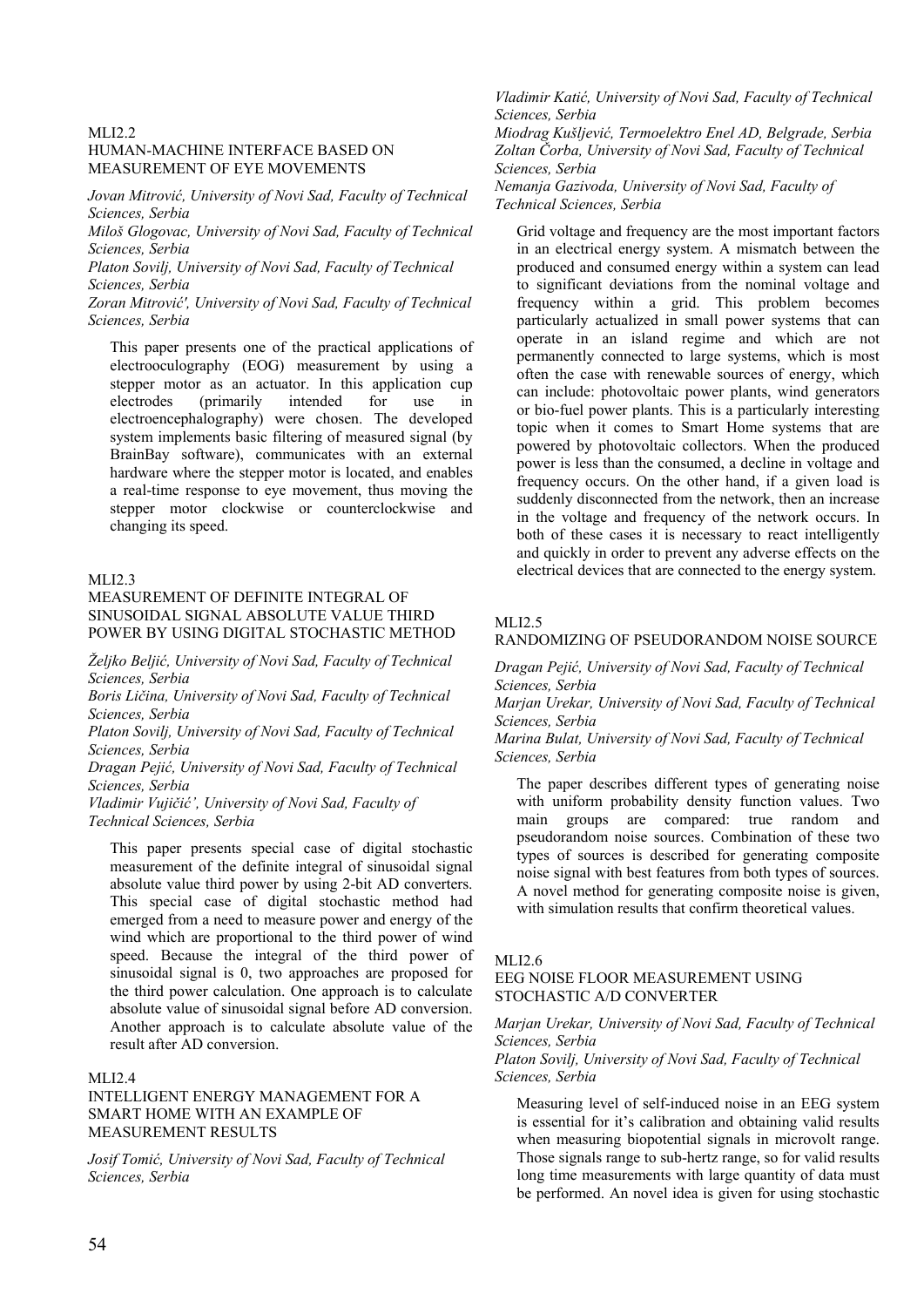method of measuring over a long interval for this purposes. 4-bit Stochastic Flash A/D Converter is used for fast processing of recorded data, and when measured over 100 seconds interval, it's error falls below 50 parts-permillion. Example of measurements for self-contained EEG Analog Front End chip ADS1299 is given. Overview of benefits and possible further development is given in order to incorporate this converter in EEG system for regular self-calibration process.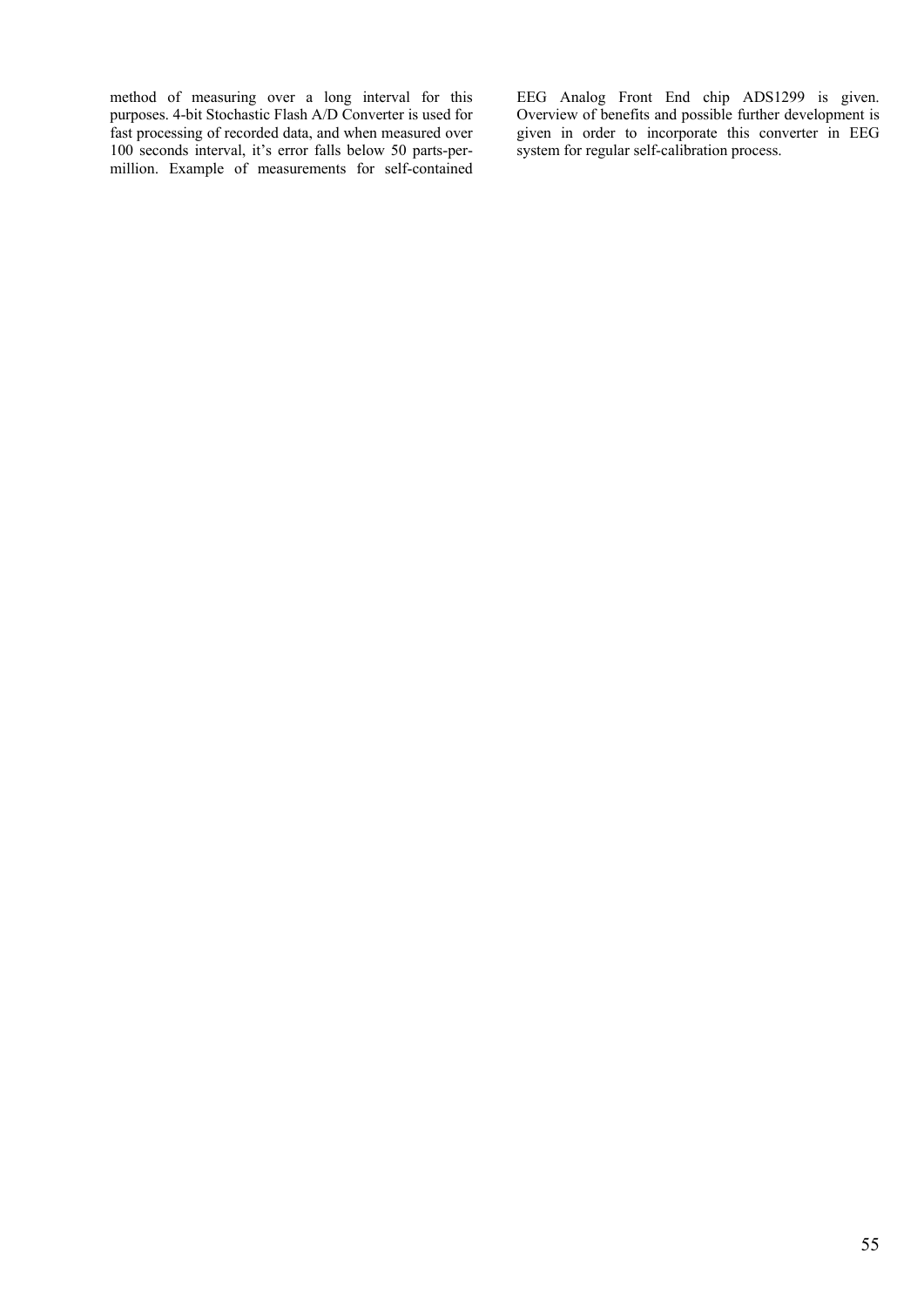# **MICROELECTRONICS AND OPTOELECTRONICS – MOI**

### **MOI1. Optoelektronics and Microsystems Chair: Miloljub Smiljanić, Academy of Engineering Sciences of Serbia, Serbia Tuesday, June 14, 16.30 h, Room 4**

## **MOI1.1**

# A COMPARISON OF DIFFERENT LIGHT SOURCES FOR USE IN FIBER OPTIC INTERFEROMETRIC SENSORS

*Miloš Tomić, School of Electrical Engineering, University of Belgrade, Belgrade, Serbia Zoran Djinović, Austrian Center for Medical Innovation and Technology, ACMIT Gmbh, Wiener Neustadt, Austria*

In this paper we investigated different light sources regrading to their suitability for employment in various fiber-optic interferometric sensors. We considered the influence of source characteristics such as coherence length, relative intensity noise, phase noise and optical power, on dynamic range, sensitivity, accuracy and overall power consumption of a fiber-optic sensors. It was shown that a low coherence sources such as a superluminescent diode is the most suitable for high sensitivity measurement, but in a limited dynamic range. On the other hand, the high coherence sources, like DBF, FBG and VCSEL laser diodes, offer a much wider measuring range, unfortunately accompanied by a reduced sensitivity and accuracy, especially in the measuring range below half of wavelength.

#### MOI1.2

# THE THERMOGRAPHIC ANALYSIS OF PHOTONIC CHARACTERISTICS OF *ROSALIA ALPINA* SURFACES

*Goran Dikić, Military Academy, University of Defence, Belgrade, Serbia*

*Danica Pavlović, Photonics Center Institute of Physics, University of Belgrade, Belgrade, Serbia*

*Ljubiša Tomić, Military Technical Institute, Belgrade, Serbia Dejan Pantelić, Photonics Center Institute of Physics,* 

*University of Belgrade, Belgrade, Serbia*

*Darko Vasiljević, Photonics Center Institute of Physics,* 

*University of Belgrade, Belgrade, Serbia* 

*Dejan Stojanović, Fruška Gora National Park, Sremska Kamenica, Serbia*

Materials developed by nature during the evolution, have a significant impact in search for artificial materials having useful absorptive properties, especially for solar energy collection, thermal energy dissipation and camouflage. Four prominent black spots on the elytra of *Rosalia alpina* have attracted our attention. We have found that the light absorption is not the sole consequence of dark pigments, but that it is strongly influenced by the underlying structure. We decided to perform thermophysical investigations of the optical mechanism responsible for the absorption of light in *Rosalia alpina*. This paper presents the results obtained using testing procedure applied in pulsed thermography.

#### MOI1.3

### PSPICE MODELING OF IONIZING RADIATION EFFECTS IN p-CHANNEL POWER VDMOS **TRANSISTORS**

*Miloš Marjanović, Faculty of Electronic Engineering, University of Niš, Niš, Serbia Aneta Prijić, Faculty of Electronic Engineering, University of Niš, Niš, Serbia Danijel Danković, Faculty of Electronic Engineering, University of Niš, Niš, Serbia Zoran Prijić, Faculty of Electronic Engineering, University of Niš, Niš, Serbia Vojkan Davidović, Faculty of Electronic Engineering, University of Niš, Niš, Serbia*

In this paper the results of modeling and PSPICE simulation of ionizing radiation effects in p-channel power VDMOS transistor have been presented. Based on the experimental results, the threshold voltage shifts induced by the radiation under different gate voltages have been modeled. Dependencies of the threshold voltage shift and mobility changes with radiation dose have been defined and implemented in the PSPICE model of the IRF9520 transistor. Transfer characteristics of the transistor are simulated on the basis of the threshold voltage value before stressing, and radiation dose and gate voltage values during the radiation stress. These characteristics are within 11.84% limits in respect to the measured ones, which represents a good agreement.

#### MOI1.4

# A SYSTEM FOR MEASUREMENT OF A PHOTODIODE RELATIVE SPECTRAL SENSITIVITY

*Miloš Mitić, Faculty of Electronic Engineering, University of Niš, Niš, Serbia Aleksandar Ilić, Faculty of Electronic Engineering,* 

*University of Niš, Niš, Serbia*

*Emilija Živanović, Faculty of Electronic Engineering, University of Niš, Niš, Serbia*

The method for determination of photodiode spectral response using a microcontroller and several light emitting diodes is proposed in this paper. To evaluate the spectral response, the current induced when the photodiode is illuminated by the light of different wavelengths, is measured. Current measurement method can be implemented using only a microcontroller. The proposed method is implemented in a system used to determine spectral sensitivity of several different photodiodes. Obtained results are compared with the data from technical documentation. Scope of the system's applicability is determined based on this comparison.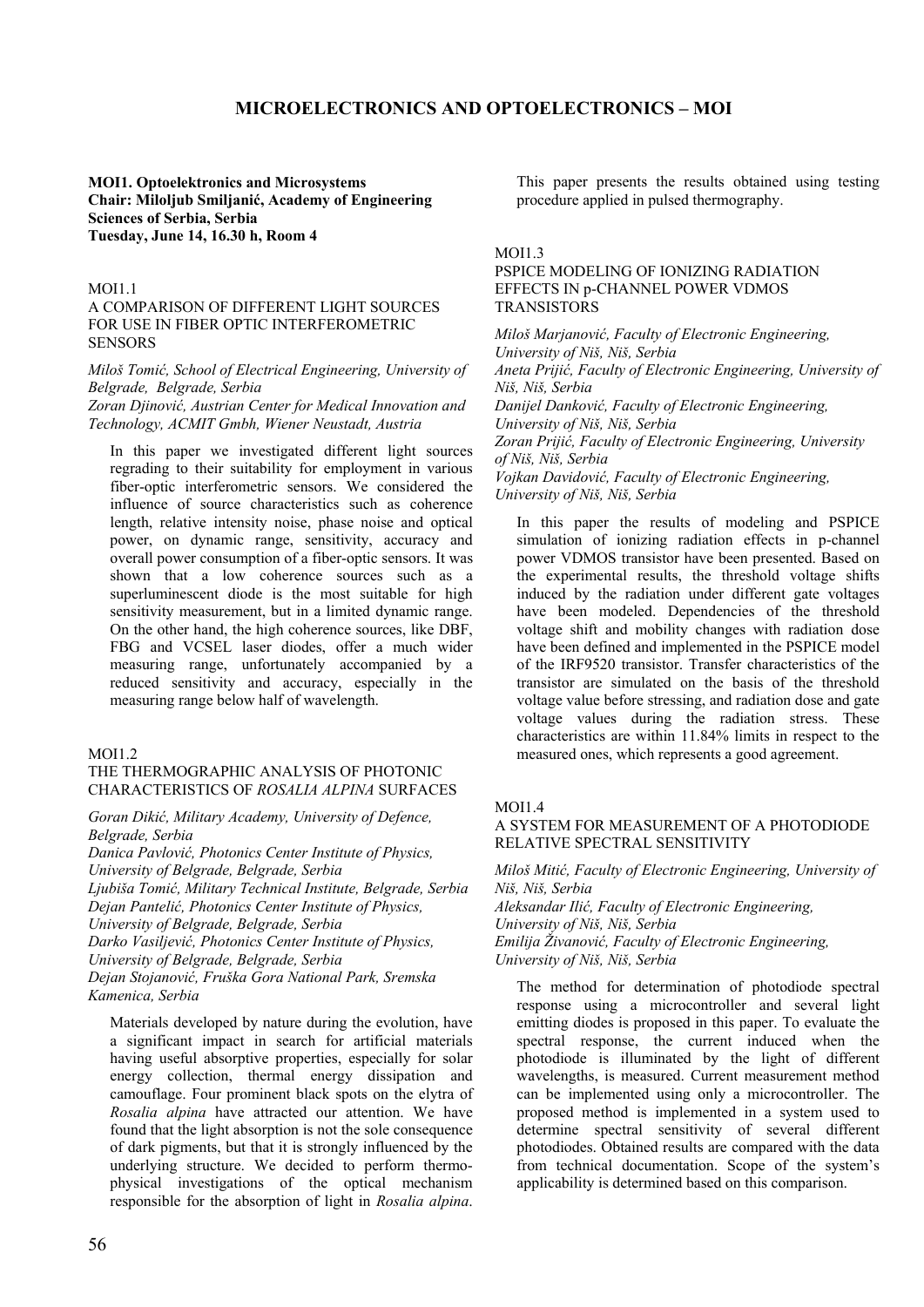#### **MOI2. nanoETRAN**

**Chair: Zoran Jakšić, Centre of Microelectronic Technologies, Institute of Chemistry, Technology and Metallurgy, University of Belgrade, Belgrade, Serbia Wednesday, June 15, 8.00 h, Room 4**

### MOI2.1

TEMPERATURE DEPENDENCE OF THE REFRACTIVE INDEX FLUCTUATIONS DUE TO STOCHASTIC ADSORPTION-DESORPTION PROCESS IN PLASMONIC SENSORS

*Olga Jakšić, Centre of Microelectronic Technologies, Institute of Chemistry, Technology and Metallurgy, University of Belgrade, Belgrade, Serbia Ivana Jokić, Centre of Microelectronic Technologies, Institute of Chemistry, Technology and Metallurgy, University of Belgrade, Belgrade, Serbia Miloš Frantlović, Centre of Microelectronic Technologies, Institute of Chemistry, Technology and Metallurgy, University of Belgrade, Belgrade, Serbia Zoran Jakšić, Centre of Microelectronic Technologies, Institute of Chemistry, Technology and Metallurgy, University of Belgrade, Belgrade, Serbia*

Adsorption-desorption (AD) process of gas particles from the surrounding medium occurs on the plasmonic sensor surface and causes an effective refractive index change at the gas-solid interface. This is used as a very sensitive sensing mechanism in adsorption-based chemical plasmonic sensors. Due to its stochastic nature, AD process is known as a source of AD noise which manifests itself in the form of refractive index fluctuations, and influences plasmonic sensor performance. In this paper we investigate the temperature dependence of these fluctuations in equilibrium, where the measurement of the sensor output signal is performed. We analyze the case of monolayer adsorption, first by using the linear adsorption model (which is widely used in a majority of practical situations in closed volume sensor systems). Then we expand the analysis by using a more detailed and more complex nonlinear second-order adsorption model, which is necessary at low gas pressures.

#### MOI2.2

ENHANCEMENT OF SEMICONDUCTOR DETECTORS FOR FAR INFRARED RANGE BY OPTICAL VORTICES IN EXTRAORDINARY OPTICAL TRANSMISSION ARRAYS

*Marko Obradov, Centre of Microelectronic Technologies, Institute of Chemistry, Technology and Metallurgy, University of Belgrade, Belgrade, Serbia Zoran Jakšić, Centre of Microelectronic Technologies, Institute of Chemistry, Technology and Metallurgy, University of Belgrade, Belgrade, Serbia Dragan Tanasković, Centre of Microelectronic Technologies, Institute of Chemistry, Technology and Metallurgy, University of Belgrade, Belgrade, Serbia*

# *Dana Vasiljević Radović, Centre of Microelectronic Technologies, Institute of Chemistry, Technology and Metallurgy, University of Belgrade, Belgrade, Serbia*

A very broad class of plasmonic metamaterials are perforated thin laminated films composed of alternating metal and dielectric layers. The simplest case is a single thin metallic film surrounded by dielectric with arrays of subwavelength holes. These thin perforated metallic films are known as extraordinary optical transmission arrays (EOT). EOTs act as impedance-matching structures between dielectric materials and their resonant frequency can be tailored by design. Since EOT spectral properties are highly sensitive to minute changes of material composition in subwavelength openings they have an important place in chemical and biological sensing. EOT arrays are also used in transformation optics as light concentrators. Optical vortices have been used for enhancement of solar cells utilizing plasmonic nanoparticles. The main problem with this approach is that nanoparticles need to be incorporated in the active region and at the same time arranged in an orderly fashion to form a diffractive structure to achieve spots of destructive interference which act as centers of circulating energy flow. In this paper we show a possibility of utilizing EOT arrays, diffractive structures by a default, to form optical vortices in a detector active area by simply depositing them onto the detector surface. We simulated the optical response of our EOT arrays utilizing finite element method. The spectral properties are tuned specifically to be used for detector enhancement in far infrared. We demonstrate circulation of optical energy in detector active area caused by destructive interferance with possibility of tuning spectral and spatial positioning of vortices by changing the structure geometry. The obtained increase in density of optical states within the photodetector active area due to optical vortices leads to increased photodetector responsivity and specific detectivity.

#### MOI2.3

CORRUGATED THIN METAL FILMS AS COUPLERS BETWEEN PROPAGATING AND SURFACE MODES FOR PLASMONIC ENHANCEMENT OF PHOTOCATALYTIC OPTOFLUIDIC MICROREACTORS

*Milena Rašljić, Centre of Microelectronic Technologies, Institute of Chemistry, Technology and Metallurgy, University of Belgrade, Belgrade, Serbia Zoran Jakšić, Centre of Microelectronic Technologies, Institute of Chemistry, Technology and Metallurgy, University of Belgrade, Belgrade, Serbia Milče M. Smiljanić, Centre of Microelectronic Technologies, Institute of Chemistry, Technology and Metallurgy, University of Belgrade, Belgrade, Serbia Žarko Lazić, Centre of Microelectronic Technologies, Institute of Chemistry, Technology and Metallurgy, University of Belgrade, Belgrade, Serbia Katarina Cvetanović, Centre of Microelectronic Technologies, Institute of Chemistry, Technology and Metallurgy, University of Belgrade, Belgrade, Serbia*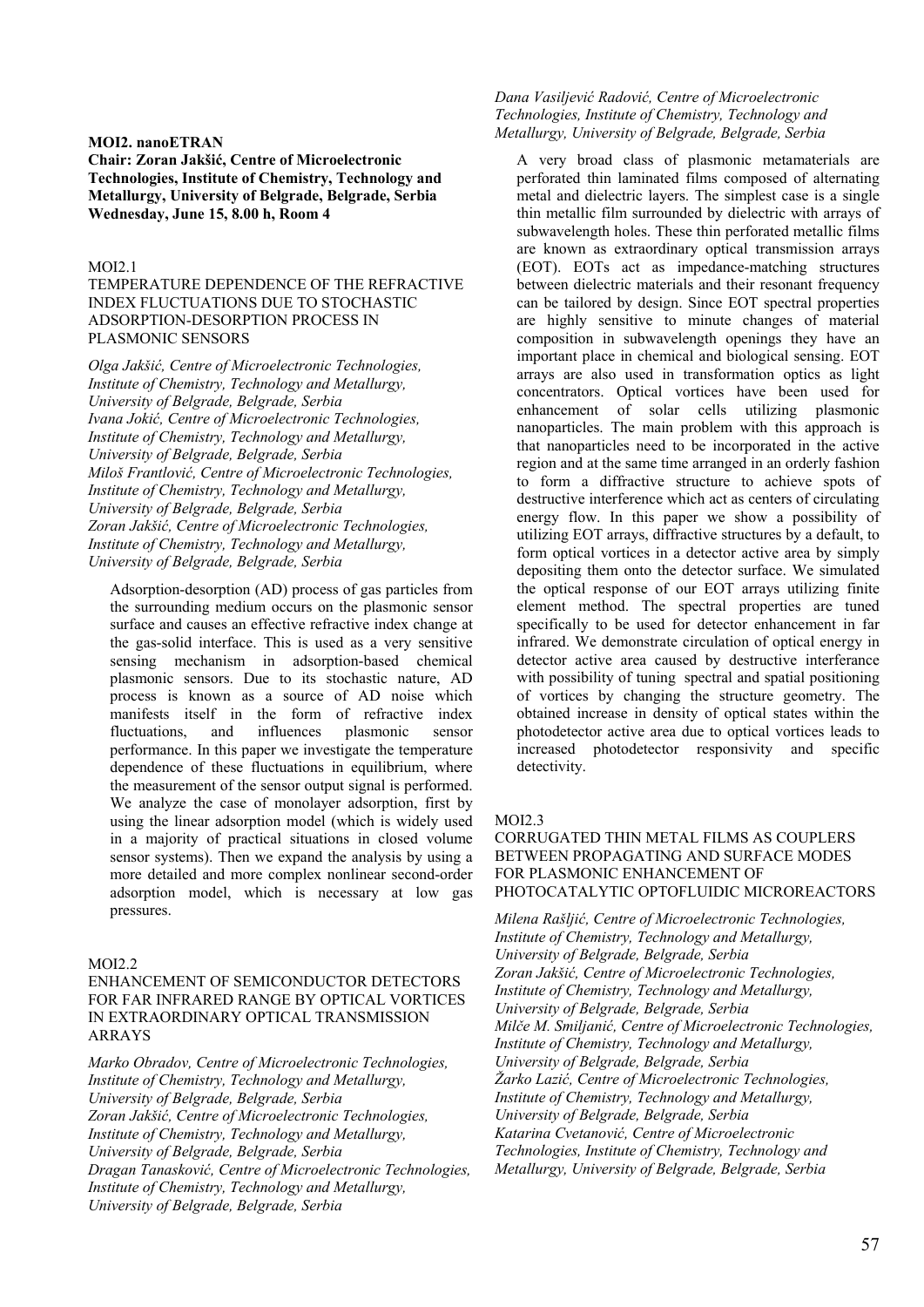# *Dana Vasiljević Radović, Centre of Microelectronic Technologies, Institute of Chemistry, Technology and Metallurgy, University of Belgrade, Belgrade, Serbia*

Surface plasmons polaritons (SPP) ensure extreme concentrations of electromagnetic near fields at interfaces between materials with negative and positive dielectric permittivity (i.e. between metals and dielectrics), usually several orders of magnitude compared to fields in free space. This is useful for a number of practical applications, including chemical and biological sensing, enhancement of photodetectors and improvement of photocatalytical reactions. One of the problem to be solved with plasmonic field localization is that wavevectors of SPPs may vastly exceed those of propagating waves, so that a coupler is mandatory between them. In photocatalytic microreactors one often uses nanoparticles with localized SPP as both couplers and field enhancers. In this contribution we consider the possibility to utilize surface corrugation of thin gold films to simultaneously ensure coupling between propagating and plasmon modes and enlarge effective catalytic surface. To this purpose we utilize wet chemical etching (chemical micromachining). Different surface corrugations are obtained by varying etching conditions. A combination of gold thin film over corrugated surface and titanium dioxide nanoparticles is used. The setup can be used for different photocatalytic processes.

# MOI2.4

## SPIN-POLARIZED TRANSPORT THROUGH FERROMAGNETIC AND ANTI-FERROMAGNETIC BARRIERS IN MoS<sub>2</sub>

*Predrag M Krstajić, Centre of Microelectronic Technologies, Institute of Chemistry, Technology and Metallurgy, University of Belgrade, Belgrade, Serbia*

In this work ballistic electron transport through a double barrier made of one ferromagnetic (FM) barrier and one antiferromagnetic (AFM) barrier on monolayer  $MoS<sub>2</sub>$  is investigated. Both barriers have the same width *d* and are separated by a usual monolayer of  $MoS<sub>2</sub>$  of width *b*. The total conductance *gc*, its spin up and spin down components both oscillate with *d* or distance between the barriers *b*. The corresponding oscillation periods are different. There is a irregularity in the oscillations due to the fact that the double barrier is heterogeneous, i.e. made of one FM and one AFM barrier.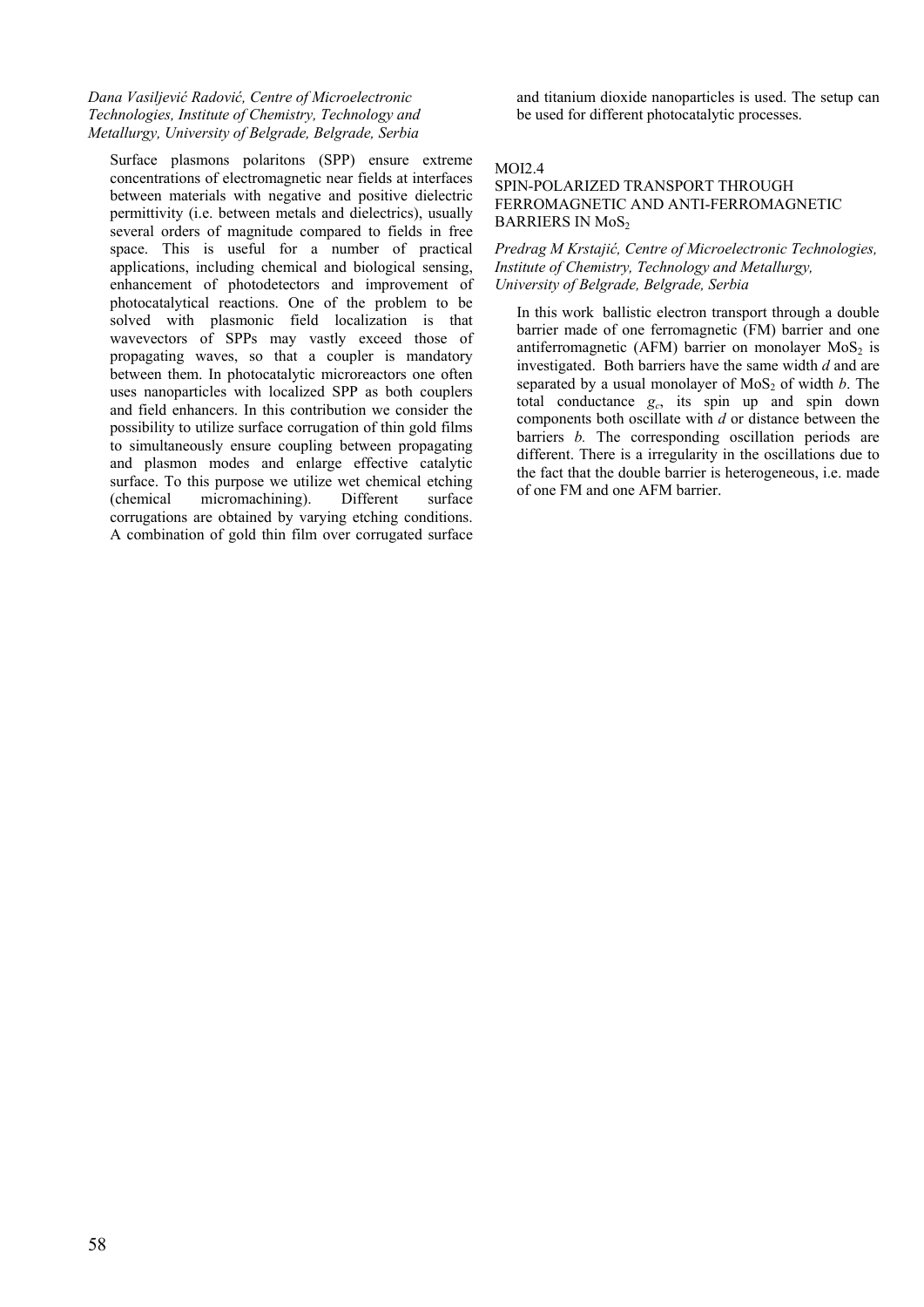# **MICROWAVE TECHNIQUE, TECHNOLOGIES AND SYSTEMS – MTI**

**MTI1. Microwave Antennas and Propagation Chairs: Aleksandar Nešić, Company for Microwave and Millimeter-Wave Techniques and Electronics IMTEL-Komunikacije Joint-Stock Company Belgrade, Belgrade, Serbia**

**Bratislav Milovanović, University Singidunum, Belgrade, Serbia**

**Monday, June 13, 16.30 h, Room 3**

#### MTI<sub>1</sub>1

## THE INVESTIGATION OF REFLECTOR INFLUENCE ON THE WIDEBAND OF SYMMETRICAL PRINTED ANTENNA STRUCTURES

*Marija Milijić, Faculty of Electronic Engineering, University of Niš, Niš, Serbia* 

*Aleksandar Nešić, Company for Microwave and Millimeter-Wave Techniques and Electronics IMTEL-Komunikacije Joint-Stock Company Belgrade, Novi Beograd, Serbia Bratislav Milovanović, University Singidunum, Belgrade, Serbia* 

The influence of various reflector plates on the wideband characteristics of symmetrical printed antenna structures is examined. Besides plane reflector plate, the corner reflector with different angles is also researched. The symmetrical pentagonal dipole as single element and its arrays are investigated. All considered antennas are intended for X frequency range. The other antenna parameters as gain and side lobe suppression are inspected as well.

#### $MTI1.2$

# EFFICIENCY OF OF CIRCULAR MICROSTRIP ANTENNA MODELLING IN CYLINDRICAL TLM MESH

*Jugoslav J. Joković, Faculty of Electronic Engineering, University of Niš, Niš, Serbia Tijana Z. Dimitrijević, Faculty of Electronic Engineering, University of Niš, Niš, Serbia Nebojša S. Dončov, Faculty of Electronic Engineering, University of Niš, Niš, Serbia* 

The goal of this paper is to investigate possibilities and efficiency of the TLM (Transmission Line Matrix) method for modelling of up-to-date microstrip antennas with circular geometry that have significant application in modern wireless communication systems. The coaxially fed microstrip antenna configurations with conventional and inverted circular patch are modelled by using the inhouse 3DTLMcyl cw solver based on computational electromagnetic TLM method adapted to the cylindrical grid and enhanced with the compact wire model. To provide accuracy of simulated results that is dependent on a relevantly created model, investigations related to appropriate mesh resolution and a relevant extension of a mesh around the considered antennas is conducted. The resonances obtained using TLM cylindrical model are compared with results reached by the corresponding model in a rectangular grid as well as with experimental ones.

#### MTI1.3

#### ULTRA-WIDEBAND ARRAY COMPOSED OF LTCC CHIP ANTENNAS

*Siniša Jovanović, Company for Microwave and Millimeter-Wave Techniques and Electronics IMTEL-Komunikacije Joint-Stock Company Belgrade, Novi Beograd, Serbia Marko Paraušić, NovelIC Microsystems, Belgrade, Serbia* 

This paper explores employing LTCC chip antennas as elements of antenna arrays to achieve higher antenna gain over a broad frequency range. The paper presents the analysis, practical realization and measuring results of several antenna prototypes. A partial 3D model of the radiating element is developed based on the accessible data of commercially available chip antennas. The antennas' maximum gains and matching are simultaneously acquired over a wide frequency range from two port S-parameters obtained by measuring the free space loss of antenna pairs on a network analyzer. The obtained results are in accordance with theoretical predictions.

#### MTI1.4

# LOW COST TEM HORN ANTENNA WITH MIXED CANTILEVER-CIRCULAR TAPER

*Miloš Radovanović, Institute of Physics Belgrade, Belgrade, Serbia* 

*Branka Jokanović, Institute of Physics Belgrade, Belgrade, Serbia* 

*Radomir Žikić, Institute of Physics Belgrade, Belgrade, Serbia* 

Here we present a variation of TEM horn antenna based on the mixed cantilever-circular taper. This taper is based on inherent substrate bending curve that is described by the principle of a thin, point loaded, uniform, rectangular section cantilever, which is the simplest type of the mechanical beam bending model. Printed taper pattern is based on the circular sections. This design enables a very good antenna characteristics in C and X band and extreme reduction in the antenna fabrication cost.

#### MTI<sub>1.5</sub>

#### ANALYSIS OF ANTENNA IMPACT ON RF POWER AMPLIFIER PERFORMANCES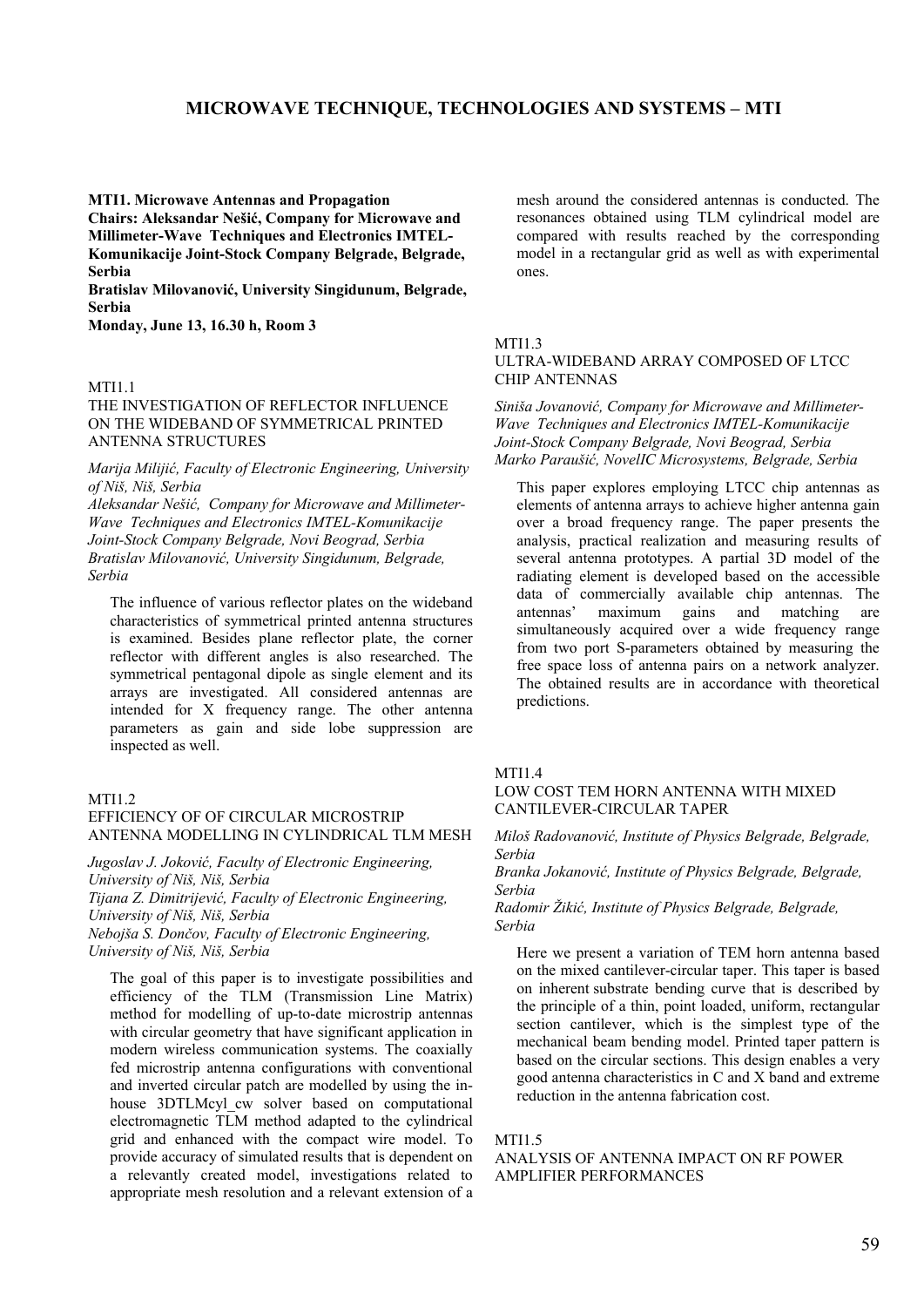*Aleksandra Đorić, Innovation Centre of Advanced Technology Niš, Serbia Tijana Dimitrijević, Faculty of Electronic Engineering, University of Niš, Niš, Serbia Marija Milijić, Faculty of Electronic Engineering, University of Niš, Niš, Serbia Nataša Maleš-Ilić, Faculty of Electronic Engineering, University of Niš, Niš, Serbia Aleksandar Atanasković, Faculty of Electronic Engineering, University of Niš, Niš, Serbia* 

In this paper, the analysis of the amplifier performances loaded by a real antenna instead of 50  $\Omega$  termination is considered. The influence of two antennas, circular microstrip patch antenna that is narrowband and pentagonal dipole that is type of broadband antenna, is examined. Additionally, we analyzed the effects of the linearization approach that uses the second- and fourthorder nonlinear signals for suppression of the third- and fifth-order intermodulation products on the amplifierantenna chain for both cases. The linearization of the system is carried out for two-tone test characterized by different frequency interval between signals for the various signal power levels.

# MTI1.6

## ANALYSIS OF INCIDENT PLANE WAVE POSITION ON SHIELDING EFFECTIVENESS USING TLM AIR-VENT MODEL

*Nataša J. Nešić, College of Applied Technical Sciences Niš, Niš, Serbia* 

*Nebojša S. Dončov, Faculty of Electronic Engineering, University of Nis, Nis, Serbia* 

*Slavko M. Rupčić, Faculty of Electrical Engineering Osijek, Osijek, Croatia* 

In this paper, a numerical Transmission-Line Matrix (TLM) model for the metal enclosure with an airflow aperture array is created to analyse the effect of incident plane wave position on the shielding effectiveness (SE) of the enclosure. To conduct numerical simulations, a compact air-vent model incorporated into the TLM algorithm is used. In the SE measurement process, an imprecise set up of transmitting antenna may occur, and thus resulting in a direction change of the incident plane wave. Therefore, the SE level may change even with a small azimuth and elevation angles shifts of the plane wave propagation direction. Due to this, some additional resonant modes inside the enclosure may appear. It is of interest to perform an accurate assessment the enclosure's shielding properties.

# MTI1.7

# RECEIVER AND TRANSMITTER FRONT-ENDS IN HIGHER MILLIMETER RANGES – MOUNTING METHODS AND INTEGRATION WITH ANTENNA

*Ivana Radnović, Company for Microwave and Millimeter-Wave Techniques and Electronics IMTEL-Komunikacije Joint-Stock Company Belgrade, Novi Beograd, Serbia Aleksandar Nešić, Company for Microwave and Millimeter-Wave Techniques and Electronics IMTEL-Komunikacije Joint-Stock Company Belgrade, Novi Beograd, Serbia* 

# *Bratislav Milovanović, University Singidunum, Belgrade, Serbia*

The paper presents design and integration solution for the millimeter-wave link receiver and transmitter front-ends operating in frequency ranges around 50 GHz to 90 GHz. Both front-ends are realized on the deaurate brass plate and integrated with the antennas on the common dielectric substrate. All used active and passive ICs are in open chip package in order to prevent degradation of electrical characteristics due to parasitic effects that occur at high millimeter frequencies and are caused by chip encapsulation. Both receiver's and transmitter's antennas are realized as axial arrays of 16 printed pentagonal dipoles placed in the cylindrical-parabolic reflector. Differing from conventional solutions for mounting open chips where chip pads are connected to the next chip pads through a microstrip line between them, in presented solution all contacts are realized by connecting chips directly one to another by bonding, which results in higher compactness, lower number of contacts to bond and lesser losses due to absence of connecting microstrip lines. Presented concept can be applied to even higher frequency ranges that are also suitable for ultra high capacity digital radio transmission.

# MTI1.8

# CONCEPT AND REALIZATION OF THE HIGH CAPACITY LINK IN HIGHER MILLIMETER-WAVE RANGES

*Aleksandar Nešić, Company for Microwave and Millimeter-Wave Techniques and Electronics IMTEL-Komunikacije Joint-Stock Company Belgrade, Novi Beograd, Serbia Ivana Radnović, Company for Microwave and Millimeter-Wave Techniques and Electronics IMTEL-Komunikacije Joint-Stock Company Belgrade, Novi Beograd, Serbia* 

The paper presents concept of the millimeter-wave link which can be applied in frequency ranges from 50 GHz to 90 GHz, especially in outdoor high-capacity communication networks (1-2 Gb/s), as weel as in radars and radiometric devices. Receiver and transmitter frontends are separated and have antennas with mutually crossed polarizations in order to obtain isolation of around 50 dB between the receiver and the transmitter. Since the requirement for  $Rx/Tx$  isolation is 70 dB, there is a band-stop filter at the receiver's input providing additional 20 dB of isolation. With respect to the frequency range (high millimeter waves), particular problem is mounting of passive and active semiconductor chips that are in open packages. Intermediate frequency ranges are around 15 GHz depending on the RF signal. Local oscillator signal, after being generated in the synthesizer is multiplied by four. Two versions of the mm-wave links are presented: for (1) ASK (OOK) and FSK or (2) BPSK, QPSK and 16 QAM modulations.

# **MTI2. Microwave Electronics**

**Chairs: Djuradj Budimir – Wireless Communications Research Group, University of Westminster, London,**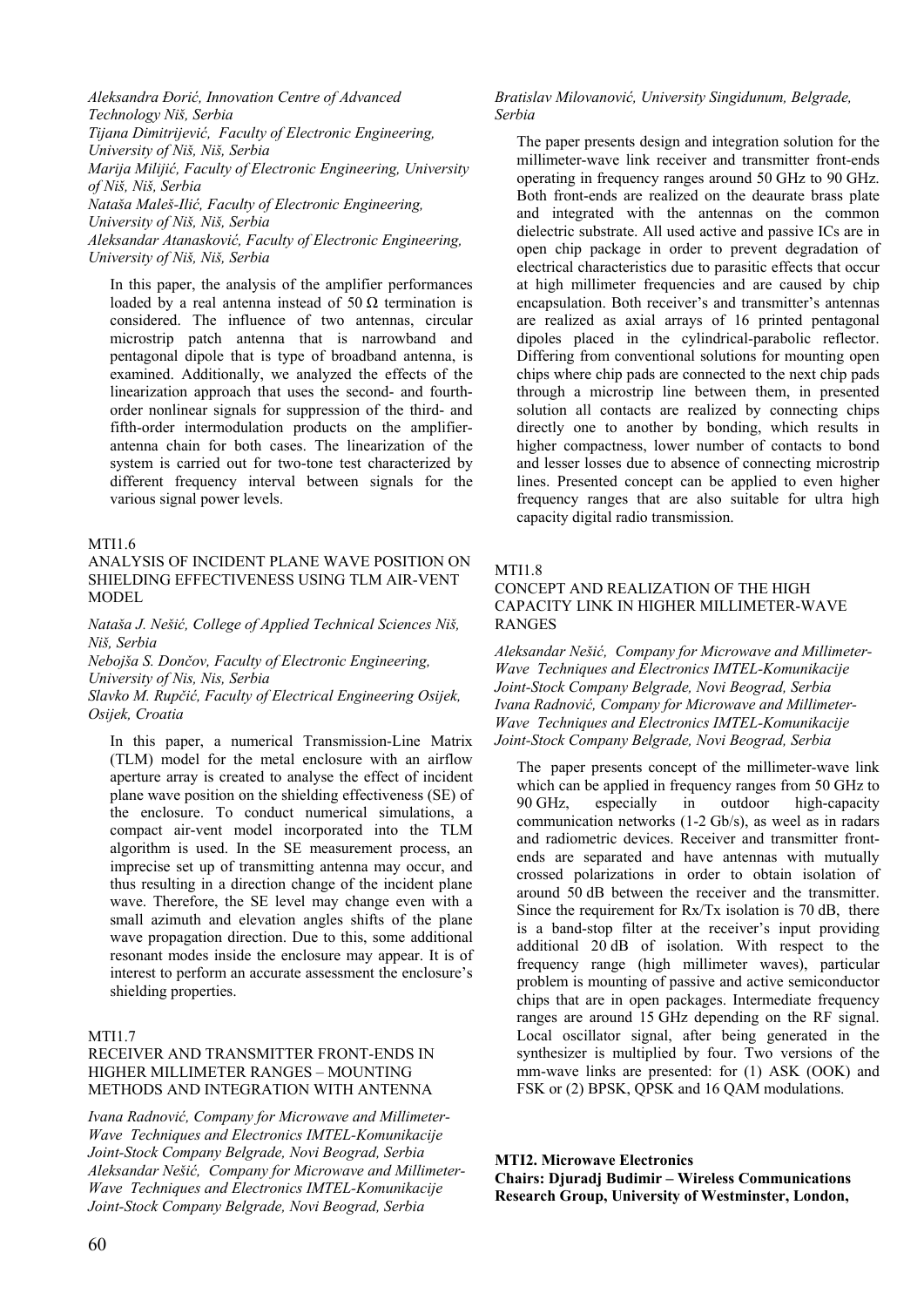### **UK; Vera Marković, Faculty of Electronic Engineering, University of Niš, Serbia Tuesday, June 14, 8.00 h, Room 3**

#### MTI2.1 INKJET-PRINTED DUAL BAND BRANCH LINE **COUPLERS**

*Branko Bukvić, School of Electrical Engineering, University of Belgrade, Belgrade, Serbia and Company for Microwave and Millimeter-Wave Techniques and Electronics IMTEL-Komunikacije Joint-Stock Company Belgrade, Serbia Djuradj Budimir, Wireless Communications Research Group, University of Westminster, London, UK* 

In this paper, a fully inkjet-printed microstrip dual band branch line coupler is designed. The design and flexibility characterization of an inkjet-printed coupler on flexible 50 μm thick Kapton polyimide ( $ε<sub>r</sub> = 3.4$ ) substrate are presented. Kapton is chosen due to its good balance of physical, chemical and electrical properties with a low loss factor of 0.0021.The dual band branch line coupler is designed to operate at 0.9 GHz and 1.9 GHz. The circuit was simulated and the simulation results are presented.

# MTI2.2

### VHF QUADRATURE HYBRID COUPLER

*Veljko Crnadak, Company for Microwave and Millimeter-Wave Techniques and Electronics IMTEL-Komunikacije Joint-Stock Company Belgrade, Novi Beograd, Serbia Siniša Tasić, Company for Microwave and Millimeter-Wave Techniques and Electronics IMTEL-Komunikacije Joint-Stock Company Belgrade, Novi Beograd, Serbia* 

In this paper the improved design of the VHF quadrature hybrid coupler is presented. It is a continuation of the prior work of the same authors, about the design of VHF quadrature hybrid coupler. Knowing, before the production, what are the conditions that coupler has to satisfy, has enabled us to acquire, through computer simulation, the dimensions of the coupler that was later produced. Values of the s-parameters of the simulated coupler are being compared, to values of the s-parameters of the produced coupler to validate the design process. Coupler is designed as a broadside-coupled strip-line coupler, for frequency range from 150 MHz to 200 MHz, with central frequency at 175 MHz. It consists of two overlapping brass strips of equal widths, placed on the top and bottom surface of a Teflon substrate, which is sandwiched between the top and bottom of an aluminum casing and separated from them by air layers of equal thickness. Purpose of the coupler is to combine two input signals in quadrature, who each have 16 KW of power, in to an output signal of 32 KW.

## MTI2.3

OPEN AND SHORT STUB-LOADED RESONATORS: INVERTER-BASED MODELING AND FREQUENCY **BEHAVIOUR** 

*Biljana P. Stošić, Faculty of Electronic Engineering, University of Nis, Nis, Serbia Nebojša Dončov, Faculty of Electronic Engineering, University of Nis, Nis, Serbia* 

The frequency-dependent behavior of microstrip circuits with stub-loaded resonators is studied through the newly developed methodology for their modeling and analyzing. Inverter-based models of open and short stub-loaded resonators are developed based on their equivalent circuits with impedance inverters.

#### MTI2.4

# A NEW TYPE OF MICROSTRIP RESONATOR FOR PERMITTIVITY MEASUREMENT

*Dušan Nešić, Centre of Microelectronic Technologies, Institute of Chemistry, Technology and Metallurgy, University of Belgrade, Belgrade, Serbia* 

In this paper a new type of microstrip resonant sensor is introduced. It is a T-junction with an open stub as a sensing part. The sensing part is a pair of two metal strips in the form of balanced microstrip without substrate. According to lack of substrate, all fields around the stub strips are inside the measured material. The proposed sensor is designed, fabricated and tested.

#### MTI<sub>2.5</sub>

# ANALYSIS OF RF MEMS OHMIC SWITCHES BASED ON THEIR NEURAL MODELS

*Tomislav Ćirić, Faculty of Electronic Engineering, University of Nis, Nis, Serbia Zlatica Marinković, Faculty of Electronic Engineering, University of Nis, Nis, Serbia Marija Milijić, Faculty of Electronic Engineering, University of Nis, Nis, Serbia Olivera Pronić-Rančić, Faculty of Electronic Engineering, University of Nis, Nis, Serbia Vera Marković, Faculty of Electronic Engineering, University of Nis, Nis, Serbia Larissa Vietzorrreck, Lehrstuhl für Hochfrequenztechnik, TU München, München, Germany* 

This paper illustrates an efficient approach for analysis of RF MEMS ohmic switch behavior against the small deviations of the switch dimensions originating from the switch fabrication process. The analysis is done by using a previously developed switch neural model relating switch dimensions and the its S-parameters. Due to its simulation speed, the switch neural model provides performing a number of simulations in relatively short time, allowing efficient analysis of differently sized devices. The most illustrative analysis results are presented and corresponding conclusions are derived.

#### MTI2.6

#### ANALYTICAL PROCEDURE FOR EXTRACTION OF HEMT NOISE WAVE TEMPERATURES

*Vladica Đorđević, Innovation Centre of Advanced Technology Niš, Serbia*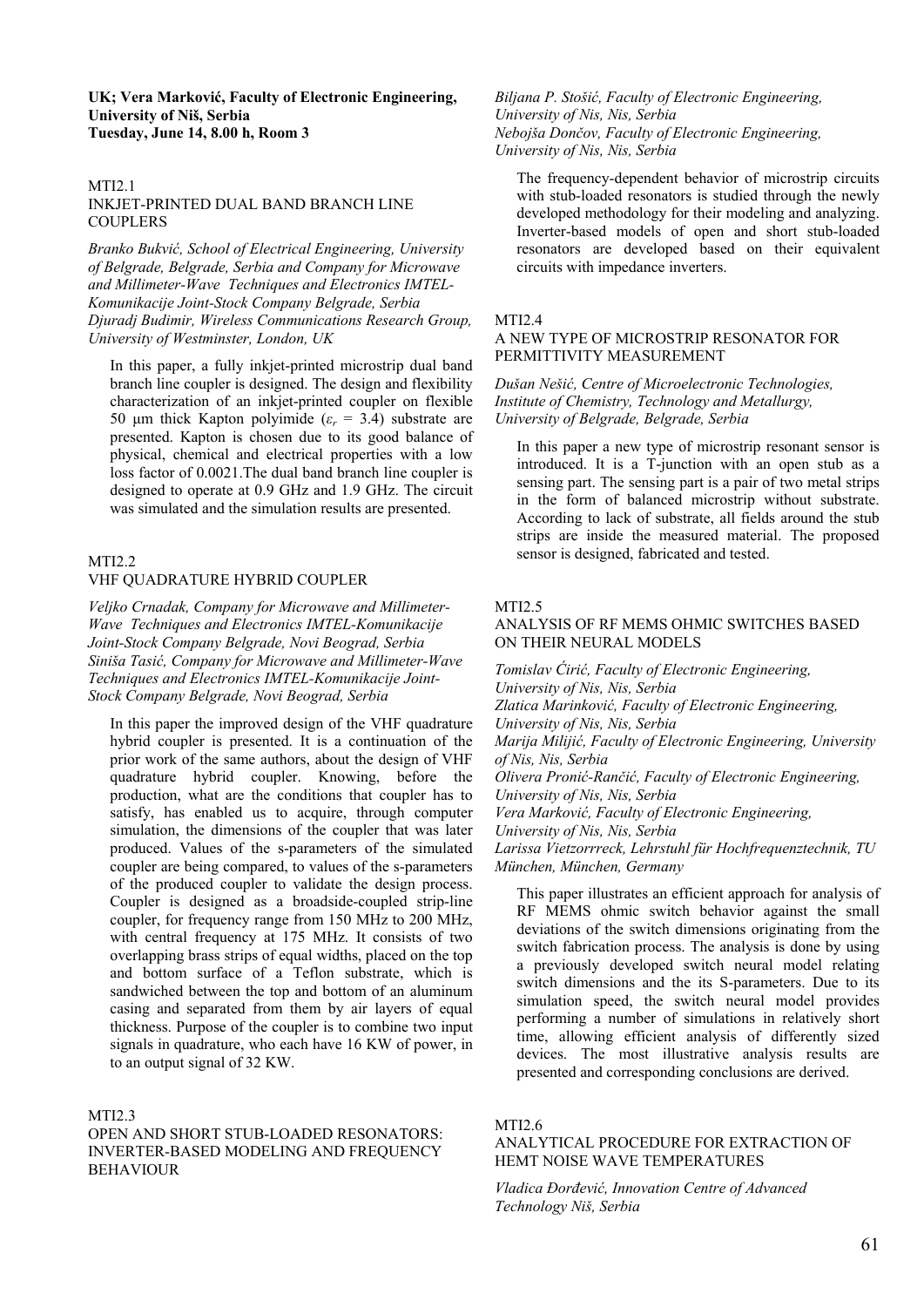*Zlatica Marinković, Faculty of Electronic Engineering, University of Nis, Nis, Serbia Olivera Pronić-Rančić, Faculty of Electronic Engineering, University of Nis, Nis, Serbia Vera Marković, Faculty of Electronic Engineering, University of Nis, Nis, Serbia* 

This paper presents a complete analytical procedure for extraction of the noise wave temperatures of a HEMT device working under different ambient temperature and frequency. The first step in the presented procedure is deembedding of the noise parameters of transistor intrinsic circuit from the noise parameters of entire transistor. The second step is determination of the noise wave temperatures based on the de-embedded intrinsic noise parameters. The accuracy of the presented approach is validated by comparison of the transistor noise parameters obtained using the extracted noise wave temperatures with the measured noise parameters.

# MTI2.7

# MODELING OF METAMATERIAL BASED ON EFFECTIVE PARAMETERS USING THE Z-TLM METHOD

*Miloš Kostić, Faculty of Electronic Engineering, University of Niš, Niš, Serbia Nebojša Dončov, Faculty of Electronic Engineering, University of Niš, Niš, Serbia Zoran Stanković, Faculty of Electronic Engineering, University of Niš, Niš, Serbia* 

Previously developed approach, based on onedimensional (1-D) TLM method with Z-transforms, for an efficient effective parameters-based representation of dispersive lossy metamaterial structure described by its scattering matrix, is extended in this paper for the threedimensional (3-D) case. One-cell split ring resonator (SRR) rod slab, exhibiting double negative metamaterial (MM) properties in THz frequency range, is used here to verify the accuracy and stability of the 3-D approach. The effective permittivity and permeability of single cell SSRrod MM slab, extracted from **S** parameters, show different frequency dependencies, such as negative real parts at different frequencies and different losses, therefore two discrete-time models are required to accurately capture slab behavior in the considered frequency range. Presented approach can be used for an efficient design of any MM-based device as it allows to numerically explore how changes in effective parameters can adjust its scattering parameters in the operating frequency band.

MTI2.8

# WIDEBAND BAND-STOP FILTER IN BALANCED MICROSTRIP TECHNIQUES FOR A HIGHER MILLIMETER FREQUENCY RANGE

*Siniša Jovanović, Company for Microwave and Millimeter-Wave Techniques and Electronics IMTEL-Komunikacije Joint-Stock Company Belgrade, Novi Beograd, Serbia Aleksandar Nešić, Company for Microwave and Millimeter-Wave Techniques and Electronics IMTEL-Komunikacije Joint-Stock Company Belgrade, Novi Beograd, Serbia* 

This paper features printed band-stop filters suitable for application in low cost transmitters and receivers operating in a higher millimeter-wave frequency range. The basic filter consists of a pair of slow-wave open-loop resonators coupled on both sides with a balanced microstrip transmission line. A higher band stop isolation can be achieved by cascading several basic filters, while the broader band-stop range can be achieved by the subsequent scaling of the resonators' size. Such a filter is suitable for integration with high gain printed antenna arrays for achieving a better transmitter to receiver isolation.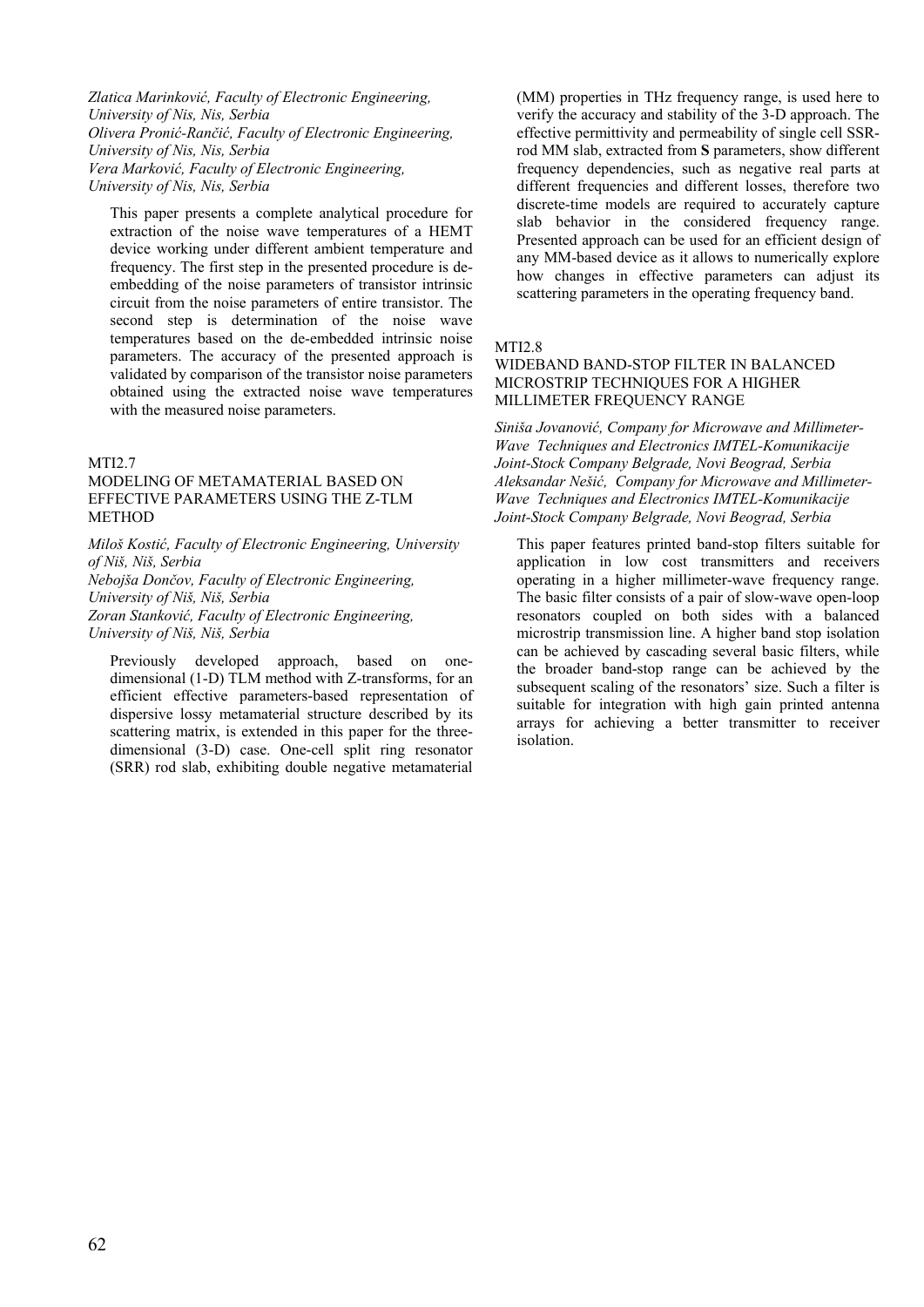# **NEW MATERIALS – NMI**

#### **NMI**

**Chair: Nebojša Mitrović, Faculty of Technical Sciences, Čačak, University of Kragujevac Monday, June 13, 11.00 h, Room 1**

# NMI 1.1

## *Invited talk*

### MECHANICALLY ACTIVATED FERROELECTRIC **MATERIALS**

*Vera Pavlović, Faculty of Mechanical Engineering, University of Belgrade, Serbia* 

*Branislav Vlahović, North Carolina Central University, Durham, NC, USA* 

*Darko Kosanović, Institute of Technical Sciences of SASA, Belgrade, Serbia* 

*Vladimir Djoković, Vinča Institute of Nuclear Sciences, University of Belgrade, Serbia* 

*Marwin Wu, North Carolina Central University, Durham, NC, USA* 

*Vladimir Pavlović, Institute of Technical Sciences of SASA, Belgrade, Serbia* 

In this article the influence of mechanical activation on synthesis, structure and properties of ferroelectric materials has been presented. Development of materials with defined properties has been primarily discussed from the viewpoint of the influence of mechanical activation of polydispersed systems on the reaction activity increasе due to powder particle diminution, the rise of the specific surface area, change of the particle and pore size distribution and morphology, decrease in total porosity, generation of the microstrains, formation, motion and interaction of the structural defects, surface amorphization, crystal lattice changes, phase transformations, etc. From that aspect, the impact of mechanical activation on the sintering process, the densification and microstructure evolution of the sintered samples, including the changes of the domain structure and appearance of the new phases have been further interpreted. The influence of structural changes in mechanically activated powders on the phase constitution of ferroelectric polymer composites with mechanically activated fillers has been analyzed as well. Finally, a correlation between structure changes and certain properties of ferroelectric materials has been also considered, mainly from the viewpoint of changes in dielectric properties, electrical impedance spectra, nonlinear ferroelectric behavior and some piezoelectric properties. It has been concluded that mechanical activation can be used as an important step in processing of the both ceramic and polymer composite ferroelectric materials, in order to optimize and improve their final properties.

#### NMI 1.2

# CFD SIMULATION OF THERMAL PERFORMANCES OF BUILDING STRUCTURE WITH EXPANDED POLYSTYRENE (EPS) AS THERMAL INSULATION

*Milica Mirković, Faculty of Civil Engineering, University of Belgrade, Serbia*

*Zorana Petojević, Faculty of Civil Engineering, University of Belgrade, Serbia*

*Radovan Gospavić, Faculty of Civil Engineering, University of Belgrade, Serbia*

*Goran Todorović, Faculty of Civil Engineering, University of Belgrade, Serbia*

In this paper a three dimensional (3D), Computational Fluid Dynamics (CFD) simulation for indoor air flow and heat transfer in a single room was developed. The multilayer structure building envelop, with expanded polystyrene (EPS) as thermal insulation inside, has been included into simulation and its influence on thermal performances were analysed. The indoor air flow and temperature distribution were analysed for different thicknesses of EPS insulations and were compared to the case without insulation. The commercial software FLUENT has been used in the simulation. The air flow due to natural convection is included into the model through a buoyancy driven flow. The realizable  $k$ - $\varepsilon$  model, based on Reynolds-Averaged Navier-Stokes (RANS) equations, is used for modelling of the turbulence in air flow. The radiator model with thermal flux as input parameter is used for simulation of heating of the room. In order to resolve flow in boundary layer high resolution grid near walls and low-Reynolds number has been used. According to the presented results the thickness of thermal insulation has significant influence on the indoor air flow and the temperature distribution inside the building.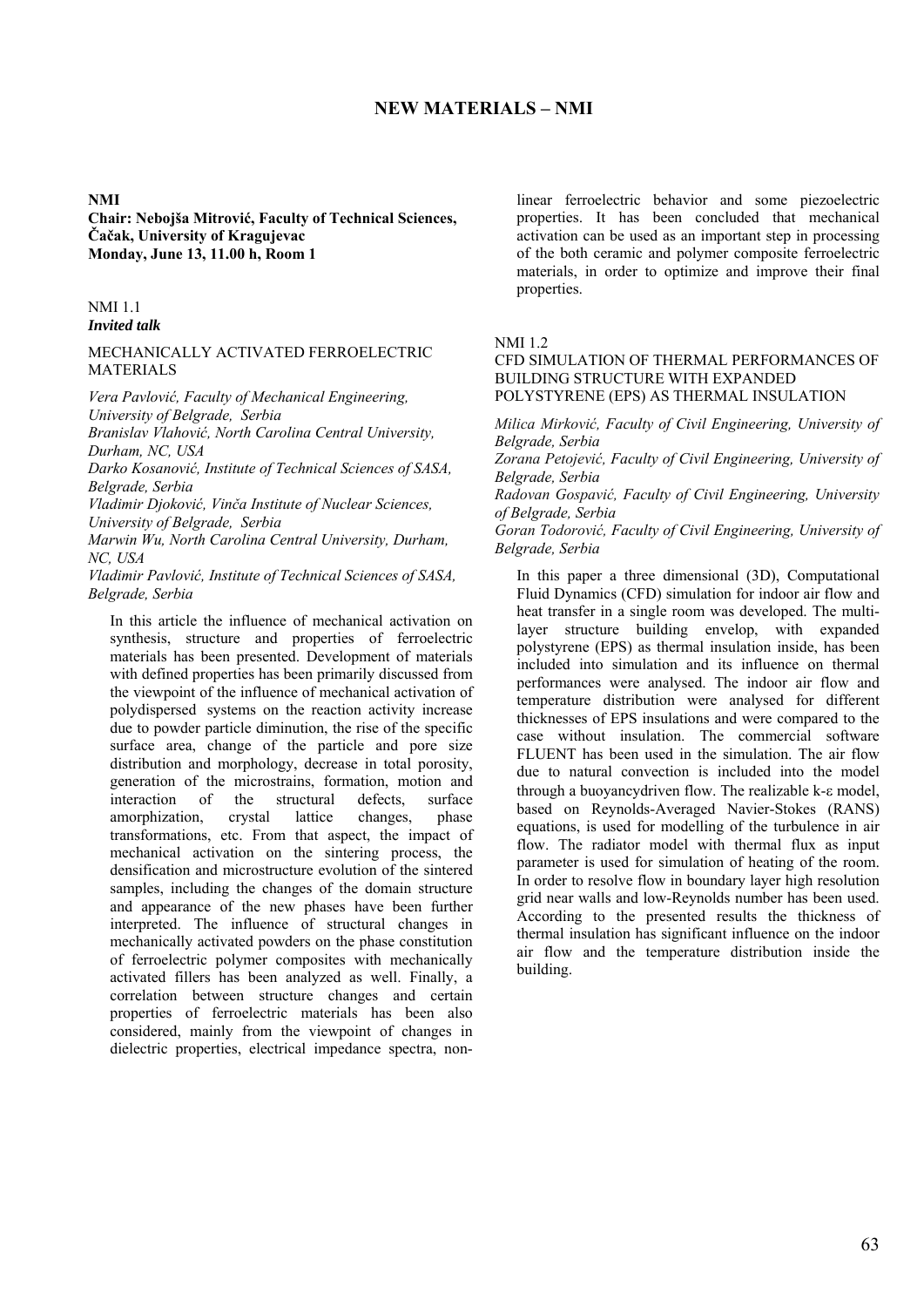# **NUCLEAR ENGINEERING – NTI**

**NT1. Using Nuclear Radiation Chair: Marko Ninković, Vinča Institute of Nuclear Sciences, Vinča, Belgrade, Serbia Monday, June 13, 13.00 h, Room 1**

#### **NTI11**

### CALCULATION OF INDUCED ACTIVITY IN THE GRAPHITE REFLECTOR OF THE RA NUCLEAR REACTOR

*Miodrag Milošević, Public Company Nuclear Facilities of Serbia, Belgrade, Serbia Ivana Maksimović, School of Electrical Engineering, University of Belgrade, Belgrade, Serbia; Public Company Nuclear Facilities of Serbia, Belgrade, Serbia Milan Petrović, Public Company Nuclear Facilities of Serbia, Belgrade, Serbia* 

A complete radiological characterisation has to be prepared in order to support the decommissioning planning effort of the RA shut down research reactor. In this paper the methods for assessment of neutron induced activity in the RA reactor material are presented. On the basis of fuel burnup determination and operational history of the RA nuclear reactor, the 25 effective configuration (e.g., geometry, fuel enrichment and fuel burnup) were prepared to represent the spatial and energy distribution of the neutron flux throughout the neutron irradiated components. The RA nuclear reactor irradiated components were divided into large number of volume zones (about one hundred in each component), and the average energy distributions of neutron flux were calculated. Two procedures were used for these calculations. In the first procedure, the neutron sources were prepared using keff-eigenvalue functions obtained with the KENO-V.a code or MCNP-5 code, and in the second one, based on the MCNP-5 code, the reaction rates in each of 25 represent cores were calculated. Finally, the results of induced activity calculations in the RA nuclear reactor vessels, graphite reflector and concrete shielding are summarised.

#### NTI1.2

### ASSESSING OF THE RADIOLOGICAL CONSEQUENCES OF RADIONUCLIDES RELEASE TO THE ENVIRONMENT FOR POTENTIAL ACCIDENT IN THE RA NUCLEAR REACTOR BUILDING

*Milan Petrović, Public Company Nuclear Facilities of Serbia, Belgrade, Serbia*

*Ivana Maksimović, School of Electrical Engineering, University of Belgrade, Belgrade, Serbia; Public Company Nuclear Facilities of Serbia, Belgrade, Serbia Miodrag Milošević, Public Company Nuclear Facilities of Serbia, Belgrade, Serbia*

Current obligations related to preparation of the Safety report for planned activities in the building of the RA shut down nuclear reactor have raised the necessity for analysis of the potential impacts of radionuclides released under normal and accident conditions. Radiological measurement and numerical characterisations, completed so far, confirmed that the highest activity in the building of the RA nuclear reactor is induced activity located in a steel reactor vessel and graphite reflector in a form of hard-to-detect radionuclides. This paper demonstrates that the graphite near the core of a nuclear reactor RA accumulated high amount of Wigner's hidden energy during its exploitation. In the case of fire in the building of this nuclear reactor, the presence of Wigner's energy could contribute to the release of radionuclides into the environment. Methodology standardised by regulatory body of the United States (NRC) for the purposes of assessing the impact of radionuclides released over short distances (up to 10000m) is briefly overviewed and analysis of the two potentially most dangerous scenarios during a fire in the RA nuclear reactor building is given. The first scenario analyses the consequences of the release of radionuclides from the graphite reflector of the RA nuclear reactor, and in the second scenario the release of <sup>241</sup>Am from the fire affected room number 208, which contains strips used in smoke detectors, is analysed.

### NTI1.3

#### SURFACE ACTIVITY MEASUREMENT OF ALPHA AND BETA EMITERS IN THE RA NUCLEAR REACTOR HALL

#### *Miodrag Milošević, Public Company Nuclear Facilities of Serbia, Belgrade, Serbia*

*Ivana Maksimović, School of Electrical Engineering, University of Belgrade, Belgrade, Serbia; Public Company Nuclear Facilities of Serbia, Belgrade, Serbia Dragana Cekerevac-Mirković, School of Electrical Engineering, University of Belgrade, Belgrade, Serbia, Public Company Nuclear Facilities of Serbia, Belgrade, Serbia*

Current worldwide efforts to develop the non-destructive methods for determining the activity of alpha emitters accumulated on the paper filters of air monitors, and our need for a reliable determination of surface activity of the contaminated and controlled zones, stimulated the development of domestic non-destructive methods for these needs. This paper summarises the results of the development of methods for determining the activity of pure beta emitters and low activity alpha emitters of dry paper smears by using numerically calibrated beta and alpha spectrometers. Demonstrated methodology for determination of the density of particles removed with dry paper filters is based on the matching of energy spectra of beta and alpha particles obtained from measurements and numerical simulations with verified models for used alpha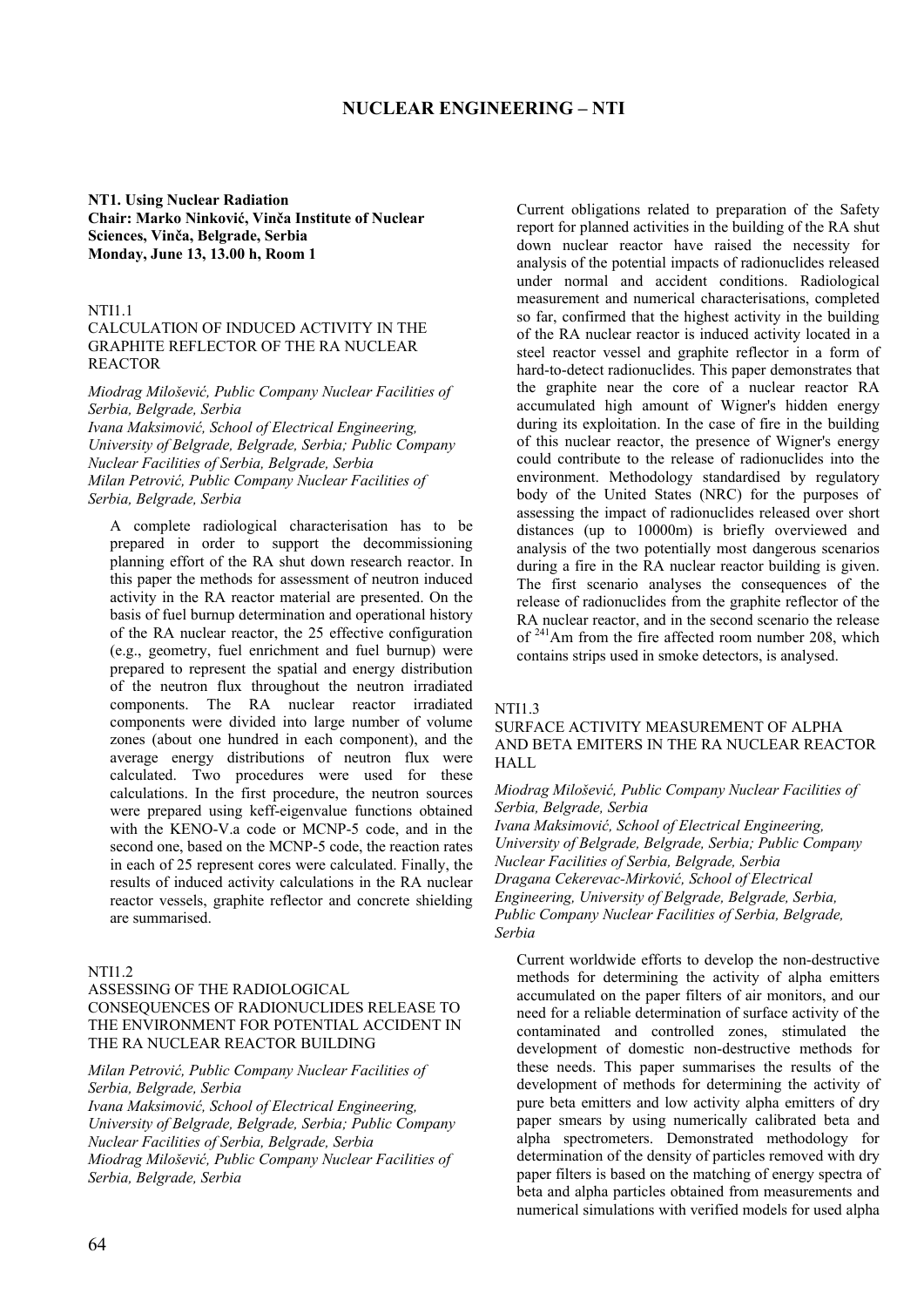and beta spectrometers. Densities of particles from dry paper filters (obtained either by sweeping the test area or gathered on the air monitor), determined in this manner, are used for the direct determination of beta emitter activities and for determining the efficiency of sources of alpha particles. Final activities of alpha emitters were determined on the basis of the measured detector efficiency and calculated source efficiency. Introduced methodology is applied for the determination of alpha and beta activity of dry paper smear taken in the contaminated zone of the RA nuclear reactor hall.

### NTI1.4

### COMPARISON OF THE ENERGY AND ANGULAR RESPONSES OF THERMOLUMINESCENT AND ELECTRONIC PERSONAL DOSIMETERS

*Filip Haralambos Apostolakopoulos, School of Electrical Engineering, University of Belgrade, Belgrade, Serbia Nikola Kržanović, School of Electrical Engineering, University of Belgrade, Belgrade, Serbia; Vinča Institute of Nuclear Sciences, Vinča, Belgrade, Serbia Luka Perazić, School of Electrical Engineering, University of Belgrade, Belgrade, Serbia; Public company Nuclear Facilities of Serbia, Vinča, Belgrade, Serbia Miloš Živanović, Vinča Institute of Nuclear Sciences, Vinča Institute of Nuclear Sciences, Vinča, Belgrade, Serbia Koviljka Stanković, School of Electrical Engineering, University of Belgrade, Belgrade, Serbia.*

Determination of the response of thermoluminescent and electronic personal dosimeters as a function of photon energy and angle of incidence has a crucial impact on their application in poly-energetic multidirectional photon radiation fields. In the experimental part of this paper, in order to determine the energy dependence of the dosimeter responses, the dosimeters were mounted on an ISO slab phantom, irradiated in X and gamma ray fields, defined in the IAEA SRS 16, within the energy range of 33 keV - 1,25 MeV. Tested dosimeters have not shown an adequate response in the low photon energies relative to their Cs-137 responses, while in the middle and high energy photon ranges they performed well and have shown a deviation relative to their Cs-137 responses up to  $\pm 20\%$ . In order to determine the angular dependence of the dosimeters the N-200 narrow beam radiation quality has been used. The angles of incidence for which the dosimeters were tested range from 0° to 80°, with an increment of 20°. Most of the dosimeters have behaved as expected, except for certain dosimeters due to their significant increase in response caused by the influence of the scattered radiation.

#### NTI1.5

## NON-DESTRUCTIVE METHOD FOR MEASUREMENT OF IRRADIATION OF LEU FUEL ELEMENT OF THE RB ZERO POWER CRITICAL ASSEMBLY

*Miodrag Milošević, Public Company Nuclear Facilities of Serbia, Belgrade, Serbia*

*Dragana Nikolić, Vinča Institute of Nuclear Sciences, Vinča, Belgrade, Serbia* 

*Dragana Žarković, School of Electrical Engineering, University of Belgrade, Belgrade, Serbia; Public Company Nuclear Facilities of Serbia, Belgrade, Serbia*

Determination of  $137Cs$  activity in the fuel elements of critical systems running on low powers (zero power), or in irradiated uranium samples, can provide reliable insight into the level of irradiation of the examined fuel elements or samples. The methodology based on a geometry model developed for the numerical determination of efficiency of Ge detectors, dedicated for in situ measurements for samples with high densities, such as samples with metal uranium and uranium dioxide, is presented in this paper. Its specificity is the inclusion of the spatial distribution of  $137Cs$  in the irradiated uranium samples in the process of efficiency calculation. The relationship between the measured activity of <sup>137</sup>Cs and irradiation (fuel burnup) in the irradiated samples with uranium is achieved by using the MWO2 coupled computer tool. This tool uses the MCNP-5 Monte Carlo code to determine the spatial distribution of neutron flux and the modified ORIGEN 2.2 code with problem-independent three groups library. The presented methodology is applied for the determination of irradiation of the fuel elements used during exploitation of the RB heavy water critical assembly.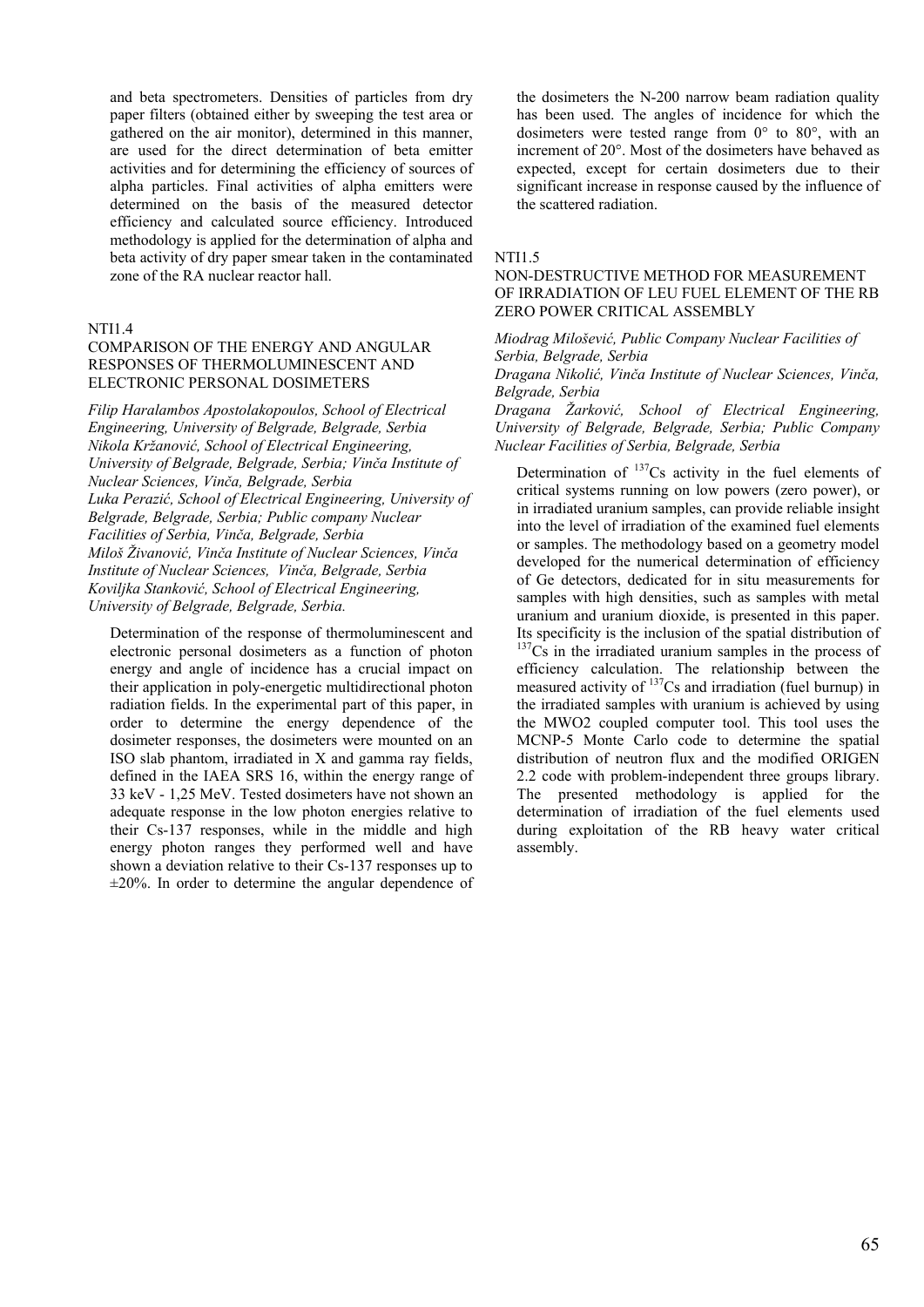# **ROBOTICS AND FLEXIBLE AUTOMATION – ROI**

### **RO1. ROBOT DESIGN, DYNAMICS, MODELING AND CONTROL Chair: Aleksandar Rodić, Institute Mihajlo Pupin,**

**Belgrade, Serbia Thursday, June 16, 8.00 h, Room 4**

## RO1.1

## REALIZATION AND COMPARATIVE ANALYSIS OF COUPLED AND DECOUPLED CONTROL METHODS FOR BIDIRECTIONAL ANTAGONISTIC DRIVES: QBmove maker pro

*Branko Lukić, University of Belgrade, School of Electrical Engineering, Serbia* 

*Kosta Jovanović, University of Belgrade, School of Electrical Engineering, Serbia*

*Aleksandar Rakić, University of Belgrade, School of Electrical Engineering, Serbia*

In this paper, several control approaches to simultaneous position and stiffness control of antagonistic joint with bidirectional springs – QBmove maker pro are elaborated. Control methods are validated both in simulations and on the laboratory setup. Two basic control concepts are distinguished. The first is indirect (decoupled) control of output shaft position and stiffness by controlling prime movers positions in accordance to the mathematical model. Second concept is direct (coupled) control of position and stiffness, where stiffness estimation is based on mathematical relations given in manufacturer's specifications. In this paper we present control strategies, their implementation and comparative analysis.

### RO1.2

## ENHANCED PULLER-FOLLOWER APPROACH FOR STIFFNESS CONTROL OF ANTAGONISTIC DRIVES

*Kosta Jovanović, University of Belgrade, School of Electrical Engineering, Serbia* 

*Branko Lukić, University of Belgrade, School of Electrical Engineering, Serbia*

*Veljko Potkonjak, University of Belgrade, School of Electrical Engineering, Serbia*

The paper presents extension of feedback-linearization based puller-follower control towards simultaneous position and stiffness control of antagonistic drives in robotics. Initially introduced puller-follower control concept enables simultaneous control of stiffness and antagonistic tendon force of antagonistic actuators. In this work, we present more user-oriented goal in variable stiffness actuators - command of desired joint stiffness instead of desired antagonistic tendon force. We show that introduced upgrade in the puller-follower control scheme preserves stability and controllability. The concept is validated through simulations.

 $RO13$ 

# COMPARATIVE ANALYSIS OF THE SHRUG MECHANISMS FOR HUMANOID ROBOTS

*Marko Penčić, University of Novi Sad, Faculty of Technical Sciences, Serbia Maja Čavić, University of Novi Sad, Faculty of Technical Sciences, Serbia Srđan Savić, University of Novi Sad, Faculty of Technical Sciences, Serbia Branislav Borovac, University of Novi Sad, Faculty of* 

*Technical Sciences, Serbia*

In this paper comparative analysis of shrug mechanism for humanoid robots is presented. The research is performed within the project based on development of socially acceptable robot named "SARA", that presents a mobile anthropomorphic platform for research of socially acceptable robot behavior. Based on the required demands two lever mechanisms are proposed for shrug of humanoids. The first one consists of four links and requires small space for integration and the second has six links, larger transmission ratio, but requires larger space for integration. Mechanisms have 1 DOF each and allow shrug of one or both shoulders in the same time, depending on the configuration. Comparative analysis is performed from the aspects of stroke of shrug, pressure angles and driving forces. Large stroke of shrug is opposite to the request for smaller driving force, so the final solution must be a compromise of kinematical parameters. This problem is solved with optimal synthesis.

#### RO1.4

DESIGN OF AN UNDERACTUATED ADAPTIVE ROBOTIC HAND WITH FORCE SENSING

*Srđan Savić, University of Novi Sad, Faculty of Technical Sciences, Serbia Mirko Raković, University of Novi Sad, Faculty of Technical Sciences, Serbia Marko Penčić, University of Novi Sad, Faculty of Technical Sciences, Serbia Milutin Nikolić, University of Novi Sad, Faculty of Technical Sciences, Serbia Slobodan Dudić, University of Novi Sad, Faculty of Technical Sciences, Serbia Branislav Borovac, University of Novi Sad, Faculty of Technical Sciences, Serbia*

In this paper the design of an underactuated anthropomorphic robotic hand is presented. The hand is highly-underactuated and passively adaptive to the shape of an object, due to a tendon-driven mechanism and torsional spring in each finger joint. Each of five fingers has three DOFs (Degrees Of Freedom), except the thumb which has an additional DOF, for the rotation in its base. The fingers are tendon-driven, actuated with five DC motors, embedded in the palm. Flexion and extension of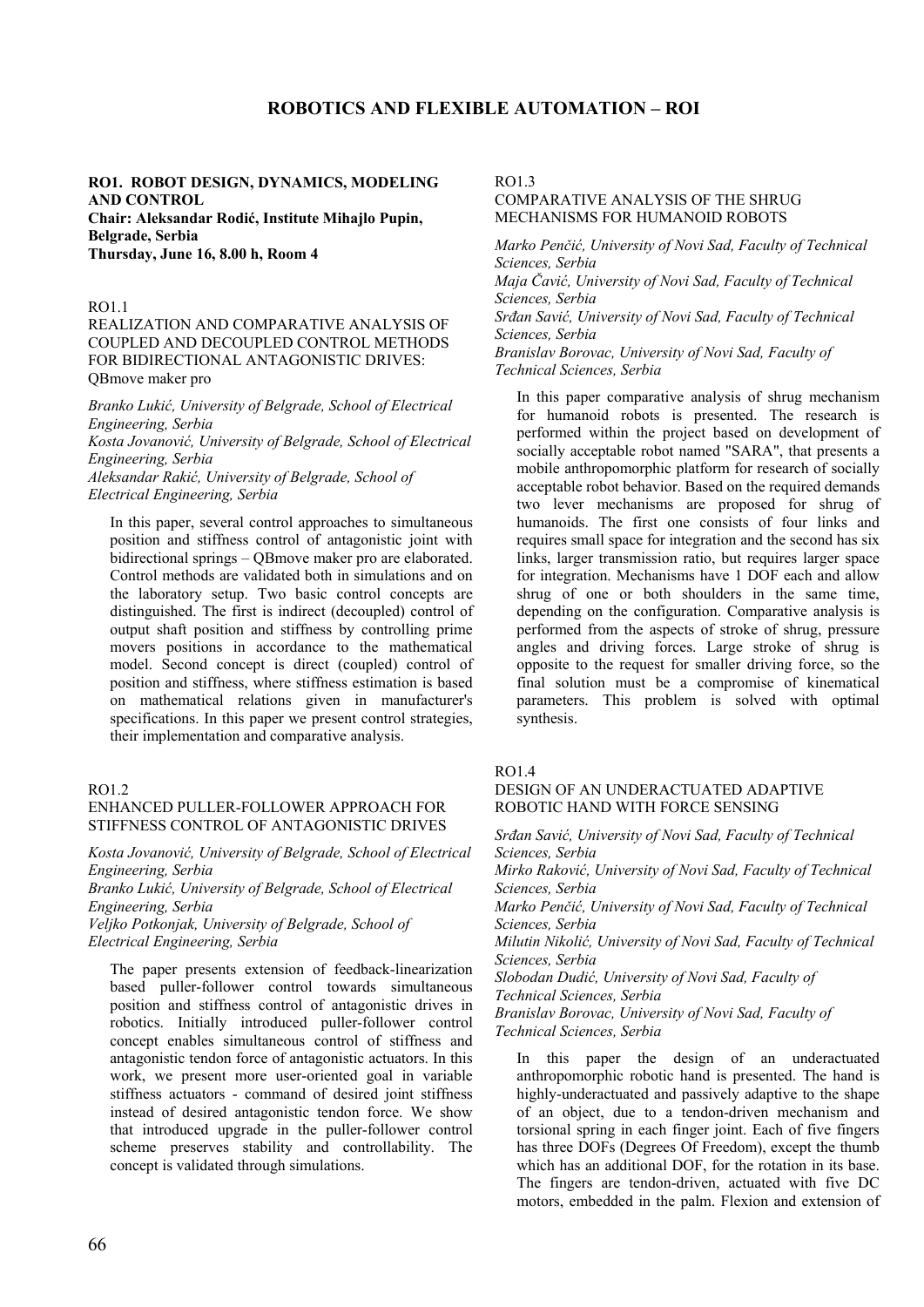the little and ring finger are coupled, since they are actuated with a single motor. The middle and index finger are actuated with one motor each, while the thumb has one motor for flexion/extension and another for the rotation in its base. Custom made 3-axis force sensors are integrated at the tip and in the base link of each finger. Force sensors consist of four Hall sensors and a small permanent magnet in the middle, sealed in a silicon base. The design of the robotic hand is highly anthropomorphic and biologically inspired by the human hand.

### RO1.5

# ANALYSIS OF DYNAMICS BASED SOFTWARE SIMULATORS FOR ROBOTICS RESEARCH

*Vladimir Petrović, University of Belgrade, School of Electrical Engineering, Serbia Veljko Potkonjak, University of Belgrade, School of Electrical Engineering, Serbia*

Computer simulation represent one of the most important parts of the research process in robotics. In order to fully exploit the possibilities of simulating some system, its virtual behavior should be as similar as possible to the real world behavior. Thus, including system dynamics can be considered as a precondition for successful simulation. In this paper, several dynamics based software simulators that can be used for various robotics applications, will be analyzed and compared. Final goal of the study is to provide necessary information and analysis of potential advantages and drawbacks, in that way helping researchers to choose the most adequate software simulator for their research.

# RO1.6

# MODELING AND SIMULATION OF THE CLOUD-ROBOTS IN THE SMART MULTI-TASKING **SCENARIOS**

*Aleksandar Rodić, University of Belgrade, Mihajlo Pupin Institute, Serbia* 

*Miloš Jovanović, University of Belgrade, Mihajlo Pupin Institute, Serbia*

*Milica Vujović, University of Belgrade, Mihajlo Pupin Institute, Serbia*

*Djordje Urukalo, University of Belgrade, Mihajlo Pupin Institute, Serbia*

Paper concerns with structure and management of application-driven, cloud-based, smart, multi-robot scenario to be implemented in a typical megastore environment where people (consumers and staff) intertwine with goods flow and service robots operating in the store. Heterogeneous models of human actors, things and robots making a unique dynamic system, were developed. The system operates as a distributed, wireless, robot-sensor network configured in the information structured environment of megastore. The smart store is modeled and simulated at several networked PC computers connected to the cloud architecture. The aim of cloud system configuration is to control collaborative strategies of multi-robotic system in the considered application – high automated megastore. Research results are verified by simulation experiments instead furnishing and configuring expensive real experimental system. Particular models of physical environment (megastore infrastructure), different-purpose service robots, consumers, staff and goods (things) together with wireless sensorial and communication system are developed and simulated in parallel at several cloud computers.

## **RO2. ROBOT APPLICATIONS Chair: Veljko Potkonjak, University of Belgrade, School of Electrical Engineering, Belgrade, Serbia Thursday, June 16, 10.00 h, Room 4**

RO2.1

SIMULATION AND CONTROL OF FLIGHT SIMULATOR

*Nataša Kablar, Lola Institute - Belgrade, Serbia Vladimir Kvrgić, Lola Institute - Belgrade, Serbia*

In this paper we present basic challenges when designing flight simulator – designing a 6DOF robotic system whether as Stewart platform or Robot arm, choosing control as PID, and ability to follow supermanuvarable flight trajectories, and pilot tests under the inputs and forces while performing these supermanuvers.

#### RO2.2

#### AN APPROACH TO MODELING AND CONTROL OF UNDERWATER REMOTELY OPERATED VEHICLE FOR RIVER MANIPULATION TASKS

#### *Aleksandar Ćosić, University of Belgrade, Mihajlo Pupin Institute, Serbia*

*Ilija Stevanović, University of Belgrade, Mihajlo Pupin Institute, Serbia*

*Aleksandar Rodić, University of Belgrade, Mihajlo Pupin Institute, Serbia*

Remotely operated vehicles (ROVs) are widely used in broad variety of applications, from space exploration and mapping, surveillance and supervision, inspection of hazardous environments to service tasks in healthcare facilities. Up to now, many different ROVs for various underwater tasks have been proposed and they are mostly designed for maritime environments. However, when it comes to river applications, tasks become more challenging, due to strong currents. In this paper, two different design approaches to underwater ROVs for manipulation tasks in rivers have been proposed. The mathematical models based on Lagrange formulation have been derived and simple PID controller for trajectory tracking is designed. Simulations for both robots have been carried out and the results are compared. Lastly, obtained results suggest necessity of full actuation of underwater ROV, due to strong disturbances which heavily affects the motion of the robot during operation.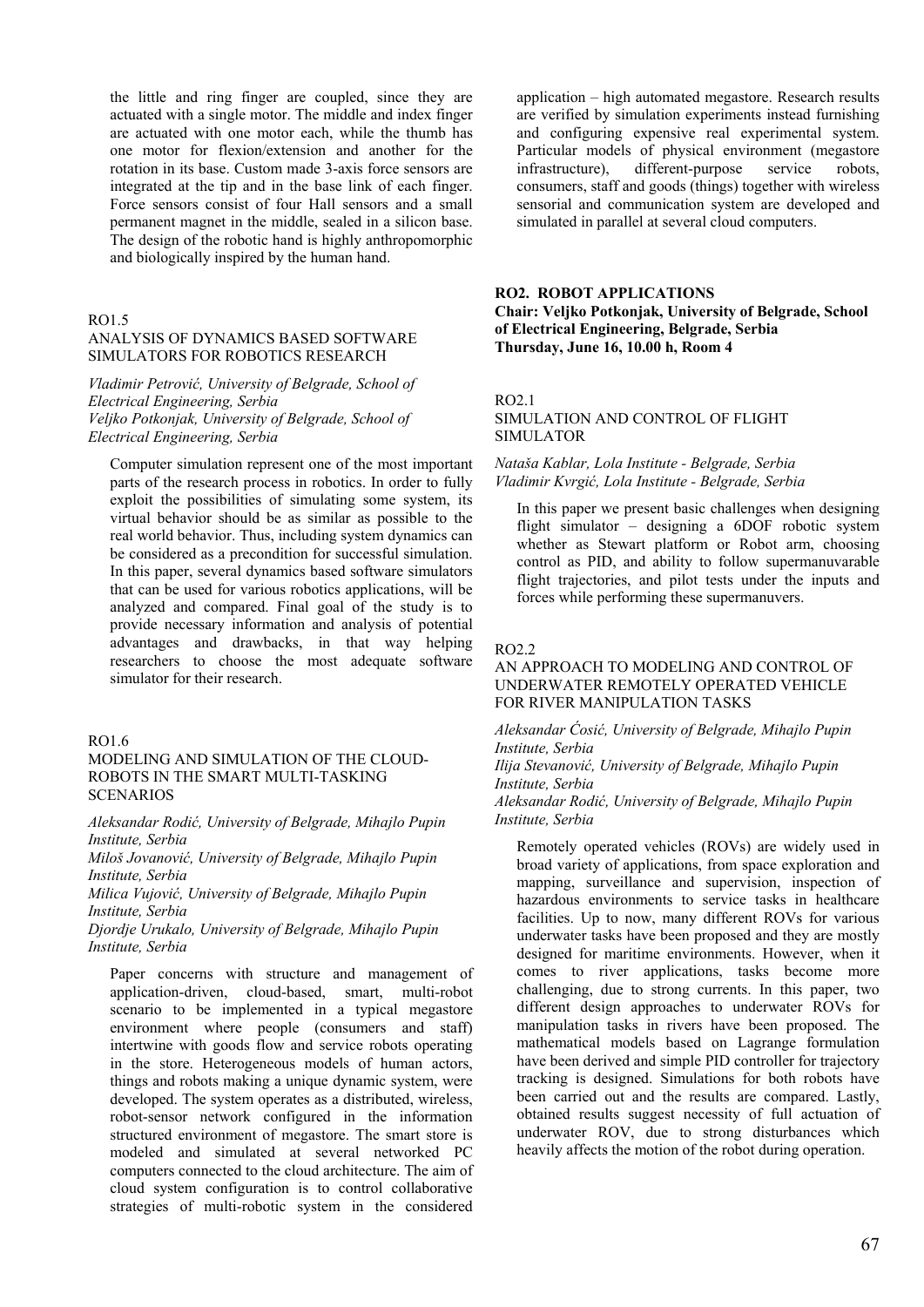# RO2.3

# A COMPARATIVE ANALYSIS BETWEEN THE RSCPR AND CPR-A SYSTEMS

*Mirjana Filipović, University of Belgrade, Mihajlo Pupin Institute, Serbia* 

*Ljubinko Kevac, University of Belgrade, School of Electrical Engineering, Innovation center, Serbia Ana Djurić, Wayne State University, Detroit, US*

In this paper, we present the comparative analysis between the two different constructions of cable suspended parallel robots (CPR systems). We compare these two systems: RSCPR system and CPR – A systems. These two systems have a same shape of end effector's workspace, but they have completely different configuration. We present these two systems and then we analyze their behavior in completely identical conditions: same type of actuators (DC motors), same shape of trajectory, same maximal value of composite velocity, same radii of all winches which wind (unwind) the cable and same mass of end effector. All the analysis are performed with adequate simulation experiments which are discussed in the end of the paper.

### RO2.4

## ROBOT INTEGRATED CONSTRUCTION – AUTOMATED MASONRY

*Milica Vujović, University of Belgrade, Mihajlo Pupin Institute, Serbia* 

*Aleksandar Rodić, University of Belgrade, Mihajlo Pupin Institute, Serbia*

*Ilija Stevanović, University of Belgrade, Mihajlo Pupin Institute, Serbia*

This paper presents the design of an innovative robotic system for building constructions. The proposed robotic system has a modular structure and reconfigurability so that it can adapt to different construction requirements. The robotic system developed in this paper is applied in residential low-rise buildings (ground floor plus three floors and attic). Reconfigurable system presented in this paper implies the possibility of applying three different types of robots: the parallel SCARA, construction Delta robots and redundant, hyper articular robot for infrastructure inspection. The modular structure ensures rapid assembly and disassembly, functionality of the system even in the event of failure of one component of the module The robotic system design is conceived on the model of 3D printers with the possibility of easy replacement of various end effectors to manipulate the material in construction, assembly installation and final processing of the facade and walls. In conclusion, of the paper it will be given a brief comparative analysis of conventional ways of constructing and innovative approach for the use of robots for design and high automation of the process of building construction.

### RO2.5

# ROBOTIZED 3D LARGE SPACE SCANNER REALISATION

*Ilija Stevanović, University of Belgrade, Mihajlo Pupin Institute, Serbia* 

*Miloš Jovanović, University of Belgrade, Mihajlo Pupin Institute, Serbia*

*Aleksandar Rodić, University of Belgrade, Mihajlo Pupin Institute, Serbia*

3D scanner is useful hardware device platform especially for unstandardized mechanical developments. Precision and working space is the most important for the 3D scanners. Because of this, such devices are extremely expensive in the market. To realize reliable and inexpensive 3D scanner with high scan precision and capable to accept large pieces of scanned elements is a challengeable task. One such device with relatively large scanner space (up to 2m) capable to realize high scan precision is presented in the paper. Realized 3D scanner is partially robotized in term to control time and scan speed. Scanner is expandable and it is possible to be networked.

#### RO2.6

### OVERVIEW OF METHODS FOR ROBOTIC MANIPULATORS CALIBRATION

### *Zaviša Gordić, University of Belgrade, School of Electrical Engineering, Serbia Veljko Potkonjak, University of Belgrade, School of Electrical Engineering, Serbia*

This paper presents an overview of methods for calibration of robotic manipulator parameterss. The main goal of the paper is to present calibration techniques developed to acquire Denavit–Hartenberg parameters using partial or full pose measurements. Algorithms, as well as theoretical background of currently available approaches are explained, and their performances are analyzed. Potential for industrial and practical application is considered for each of the presented methods, pointing out their advantages and disadvantages.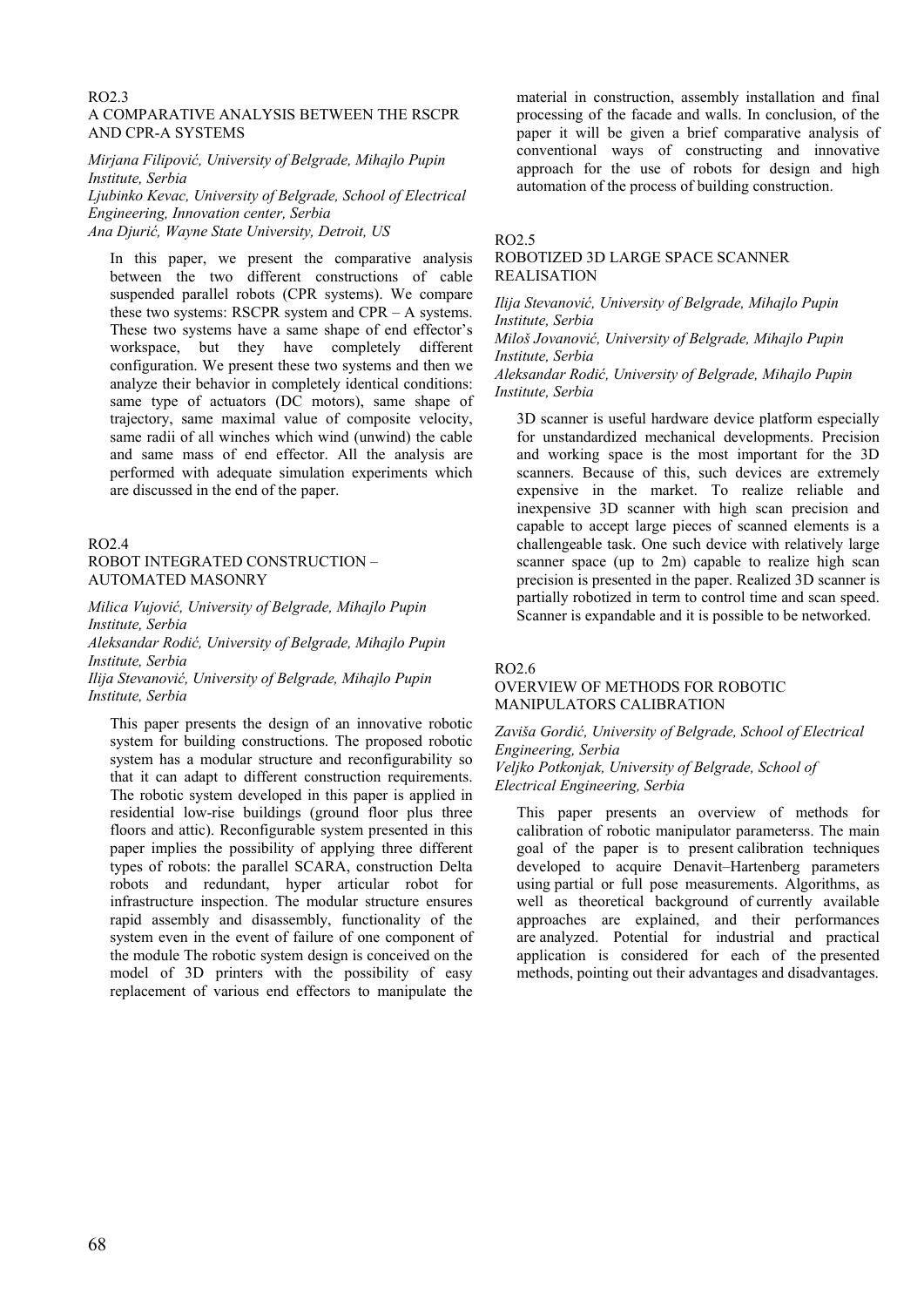# **COMPUTING – RTI**

**RTI1. Systems Software, Tools, and Applications Chairs: Miroslav Popović, Faculty of Technical Sciences, University of Novi Sad, Serbia Ivan Milentijević, Faculty of Electronic Engineering , University of Niš, Serbia Monday, June 13, 11.00 h, Room C, CC Toledo**

#### RTI1.1

COMPUTATION OF FAST SPECTRAL TRANSFORMS OF LOGIC FUNCTIONS ON MULTI-CORE CPU PLATFORM WITH DIFFERENT PARALLEL PROGRAMMING FRAMEWORKS AND OPERATING SYSTEM SERVICES

#### *Miloš Radmanović, Faculty of Electronic Engineering, University of Nis, Serbia*

Spectral transform is a useful mathematical tool for the analysis, synthesis, and optimization of logic functions. The fast spectral transform algorithms have been one of the most popular numerical computational methods which are applied for efficient practical application. These algorithms can be executed much faster using parallel processing, especially nowadays, as many multi-core CPU personal computers offer the capability of parallel processing. For that reason, various parallel programming frameworks offer different possibilities for programming of these algorithms. In this paper, we investigate computation performance of spectral transform of logic functions on multi-core Central Processing Units (CPUs) using different parallel programming frameworks running on different operating system services. For computation of spectral transform algorithms, it is used MPICH, Open-MPI, Intel-MPI, and Microsoft-MPI programming frameworks on Linux and Windows. Experimental results present a comparison of time efficiency of implementations of the fast Reed-Muller and the fast Walsh spectral transform in the specific framework, tested on an Intel's Core i7 processor. The experiments performed on randomly-generated logic functions show that the computation performance may vary by up to  $+/-$ 5% from the average computation time values.

#### $RTI1.2$

## IMPLEMENTATION OF INDUCTION VARIABLE STRENGTH REDUCTION OPTIMIZATION IN AN EMBEDDED PROCESSOR ORIENTED COMPILER INFRASTRUCTURE

*Marko Krnjetin, RT-RK Institute for Computer Based Systems, Novi Sad, Serbia* 

*Ivan Považan, RT-RK Institute for Computer Based Systems, Novi Sad, Serbia* 

*Miodrag Đukić, RT-RK Institute for Computer Based Systems, Novi Sad, Serbia* 

*Jelena Kovačević, RT-RK Institute for Computer Based Systems, Novi Sad, Serbia* 

Induction variables are variables whose value is increased or decreased by the same amount in every iteration of the

loop. Replacing calculation of these variables with increment or decrement is a common compiler optimization technique. This optimization is especially valuable for DSP class of processors as it enables utilization of their address generation unit. In this paper we implement an induction variable strength reduction optimization using RTCC, an embedded processor oriented compiler infrastructure. Using this infrastructure simplifies implementation of the optimization and allows us to automatically exploit processors address generator. We measure performance gains of this optimization using existing implementation of this compiler for a custom DSP processor.

### RTI1.3

# BENCHMARKING PERFORMANCE OF EXT4, XFS, AND BTRFS AS GUEST FILE SYSTEMS UNDER LINUX ENVIRONMENT

*Dejan Vujičič, Faculty of Technical Sciences in Čačak, University of Kragujevac, Serbia Dušan Marković, Faculty of Agronomy in Čačak, University of Kragujevac, Serbia Borislav Đorđević, Mihajlo Pupin Institute, University of Belgrade, Serbia Siniša Ranđić, Faculty of Technical Sciences in Čačak, University of Kragujevac, Serbia* 

The benchmark results of three most common file systems under Linux environment were given in this paper. Btrfs is one of the most popular newly created file systems, and was benchmarked against ext4 and xfs. These file systems were benchmarked in the Filebench tool measuring I/O throughput and I/O latency in emulated file server, web server, and mail server environment. The results showed in general better performance of ext4 file system, mainly because of using the same file system as a guest.

### RTI1.4

# PERFORMANCE ANALYSIS OF EXT4, XFS AND BTRFS FILESYSTEMS MOUNTED ON MAGNETIC DISK

*Nikola Davidović, Faculty of Electrical Engineering at University of East Sarajevo, BiH* 

*Borislav Đorđević, Institute Mihajlo Pupin, University of Belgrade, Serbia* 

*Valentina Timčenko, School of Electrical Engineering, University of Belgrade, Institute Mihajlo Pupin, University of Belgrade, Serbia* 

*Slobodan Obradović, Faculty of Electrical Engineering at University of East Sarajevo, BiH* 

This paper considers different types of file systems in Linux environment and analysis of the efficiency of data storage when using magnetic disks in Linux environment. Magnetic disks represent the dominant technology for data storage and preservation, while a large number of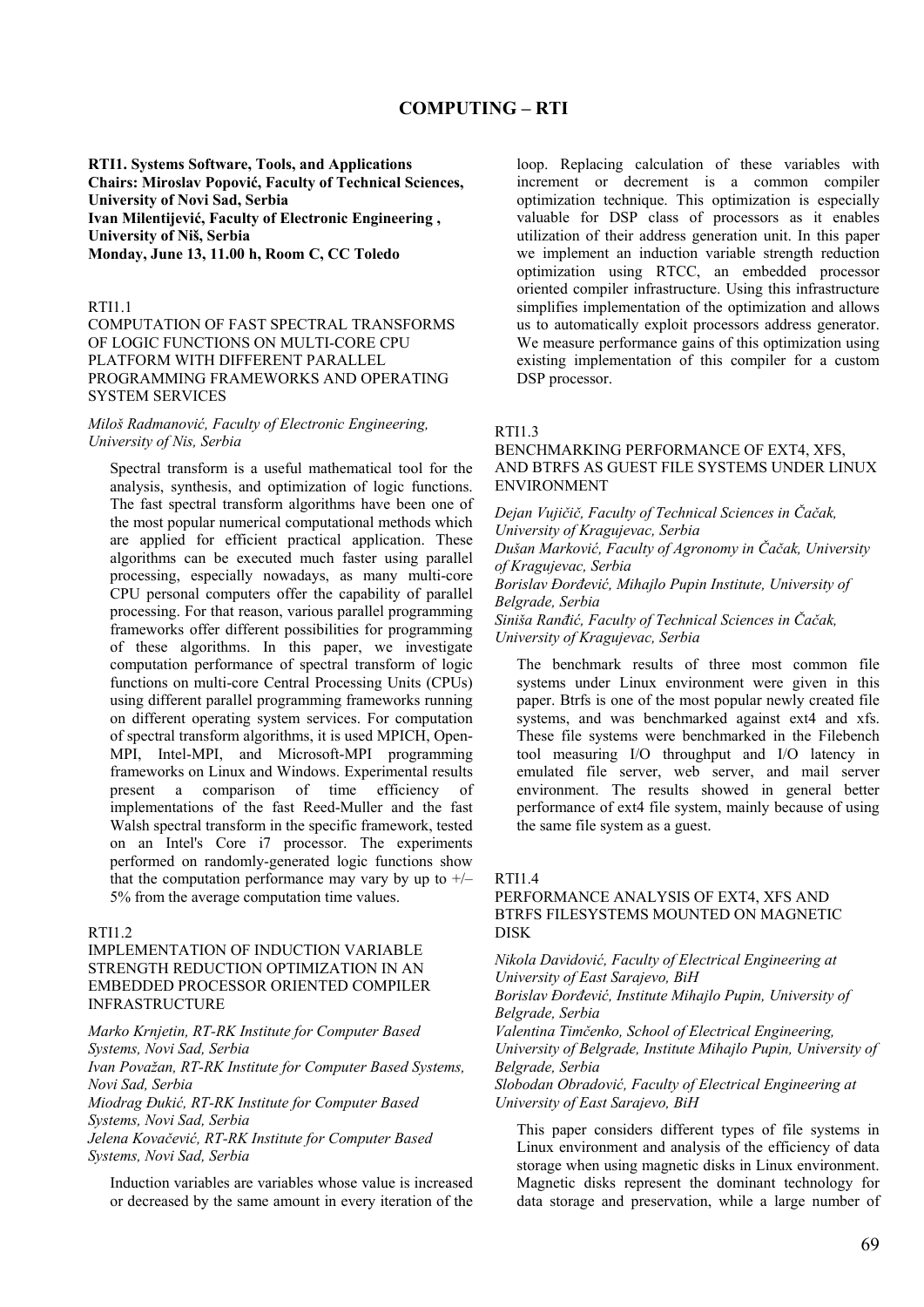Linux distributions are actually free for use. The performance analysis results are obtained by testing the performance of EXT4, XFS and BTRFS file system under Linux CentOS, on Toshiba magnetic disk. All the measurements were performed by two benchmark applications, Postmark and Bonnie ++.

### RTI1.5

## A FRAMEWORK FOR CONSUMER DEVICES RELIABILITY METRICS ESTIMATION

*Branislav Kordić, Faculty of Technical Sciences, University of Novi Sad, Serbia* 

*Ivan Kaštelan, Faculty of Technical Sciences, University of Novi Sad, Serbia* 

*Miloš Pilipović, RT-RK Institute for Computer Based Systems, Novi Sad, Serbia* 

*Darko Lulić, Faculty of Electronic Engineering, University of Nis, Serbia* 

This paper presents a framework for consumer devices reliability metrics estimation utilizing tools and systems based on statistical usage testing and black box testing methodology. The framework aims to provide modularity and adaptability due to fact that most often a testing system is composed of different tools and subsystems. The proposed solution is evaluated by means of particular case study using commercially available and industry proven statistical usage testing tools and black-box testing system. Finally, brief overview of available test systems and tools, and lessons learned are given.

#### RTI1.6

#### IMPLEMENTATION OF TV METADATA CACHING FOR ENHANCED USER EXPERIENCE

*Darko Vidaković, RT-RK Institute for Computer Based Systems, Novi Sad, Serbia Nenad Jovanović, Faculty of Technical Sciences, University of Novi Sad, Serbia Jaroslav Hlavač, RT-RK Institute for Computer Based Systems, Novi Sad, Serbia Darko Dejanović, RT-RK Institute for Computer Based Systems, Novi Sad, Serbia* 

User experience is one of the main selling points in modern TV devices as much as responsiveness is one of the main factors for high quality user experience. One of the elementary ways of tackling the problem of responsiveness is by using a local cache when fetching metadata from the service backend. Depending on the capabilities of the server, we have described two different ways that can be undertaken. The solution described in the paper bases itself on the capabilities typical for a certain class of metadata servers. As such, it is applicable to a range of backend solutions. Based on this class of servers, a cache management algorithm has been implemented with special care for metadata validity. The algorithm has been tested and results prove that it provides a viable solution for reducing request response time. The software developed was implemented using a commercially available metadata service backend.

**RTI2. Computer Networks and Applications Chairs: Ivan Milentijević, Faculty of Electronic Engineering , University of Niš, Serbia Ilija Bašičević, Faculty of Technical Sciences, University of Novi Sad, Serbia Monday, June 13, 13.00 h, Room C, CC Toledo**

#### RTI2.1

A PRIVATE IOT CLOUD PLATFORM FOR PRECISION AGRICULTURE AND ECOLOGICAL MONITORING

*Milija Bajčeta, Faculty of Electrical Engineering, University of Montenegro, Montenegro* 

*Petar Sekulić, Faculty of Electrical Engineering, University of Montenegro, Montenegro Božo Krstajić, Faculty of Electrical Engineering, University of Montenegro, Montenegro Slobodan Djukanović, Faculty of Electrical Engineering,* 

*University of Montenegro, Montenegro* 

*Tomo Popović, Faculty of Electrical Engineering, University of Montenegro, Montenegro* 

This paper describes an implementation of a private Internet of Things (IoT) cloud platform for the use in precision agriculture and ecological monitoring. The paper discusses functional requirements for the project using use cases. The primary goal is to collect the IoT data for research purposes, but also for the use by end users. The solution has been implemented using open source tools: Linux, LAMP stack, PHP programming language, and Laravel framework. The data integration has been tested using sensor nodes based on Arduino, Raspberry Pi, Libelium Plug and Sense, and PC. IoT nodes have been deployed in the field at the end user facilities and the platform is being evaluated by the researchers on the project. The solutionis open for further development with respect to additional IoT protocols, data types, and interfacing to analytics tools.

#### RTI<sub>22</sub>

ADVANCED SCENE IMPLEMENTATION IN HOME AUTOMATION SYSTEM

*Ivan Lazarević, RT-RK Institute for Computer Based Systems, Novi Sad, Serbia Milan Pandurov, RT-RK Institute for Computer Based Systems, Novi Sad, Serbia Boris Radin, RT-RK Institute for Computer Based Systems, Novi Sad, Serbia Istvan Papp, RT-RK Institute for Computer Based Systems, Novi Sad, Serbia* 

This paper presents idea and implementation for advanced scene mechanism. Because standard scene mechanism, existing in many home automation solutions on market, is too simple, new one is proposed. It is intended to provide possibility of fully automated smart home environment, while keeping simplicity necessary for user interaction.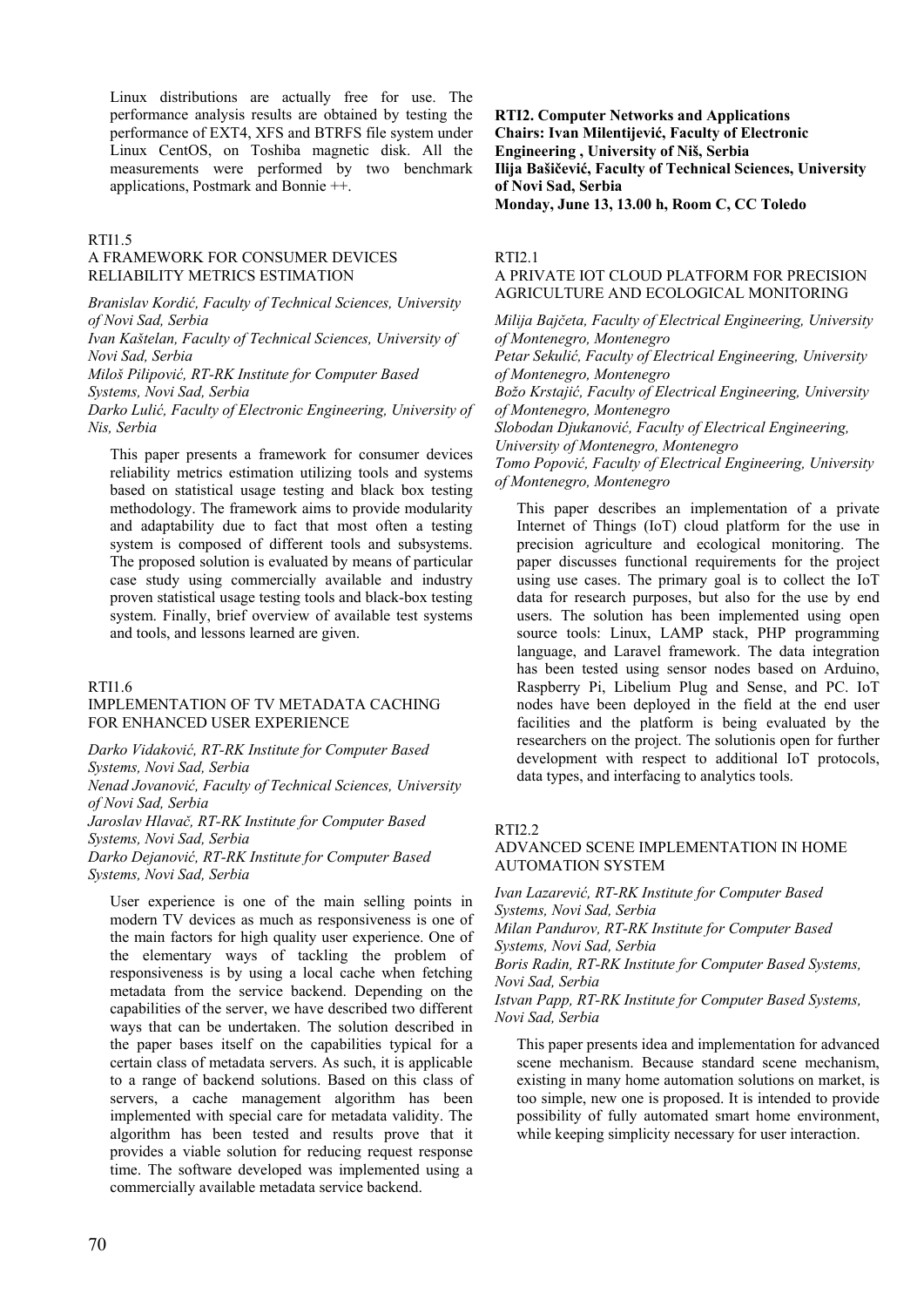# RTI2.3

#### MULTI-STREAMING SOFTWARE UPGRADE OF CI PLUS V1.4

*Marina Vučković, RT-RK Institute for Computer Based Systems, Novi Sad, Serbia* 

*Nenad Šoškić, RT-RK Institute for Computer Based Systems, Novi Sad, Serbia* 

*Miroslav Dimitrašković, RT-RK Institute for Computer Based Systems, Novi Sad, Serbia* 

*Ilija Bašičević, RT-RK Institute for Computer Based Systems, Novi Sad, Serbia* 

The paper specifies multi-streaming upgrade of the CI Plus V1.4 [1], an extension to the CI Plus V1.3 specification [4], which is the industry standard for access to protected TV channels in set-top-box devices. The purpose of this paper is to introduce software upgrade of the resources in previous version of CI Plus V1.3 with the multi-streaming functionality of some resources in the new version of CI Plus V1.4, in a simple manner in order to enhance capabilities of the previous version of CI Plus.

#### RTI2.4

### GRAPHICAL USER INTERFACE FOR DATA DISPLAY ON THE VEHICLE DASHBOARD BASED ON ANDROID PLATFORM

*Mihajlo Marinković, Faculty of Technical Sciences,* 

*University of Novi Sad, Serbia* 

*Marko Kovačević, Faculty of Technical Sciences, University of Novi Sad, Serbia* 

*Tomislav Maruna, RT-RK Institute for Computer Based Systems, Novi Sad, Serbia* 

*Gordana Velikić, RT-RK Institute for Computer Based Systems, Novi Sad, Serbia* 

This paper describes an approach of realization of graphical user interface for data display on the vehicle dashboard based on Android. Solution covers displaying vehicle speed, engine revolutions (rpm), fuel level, oil level, engine temperature and the position of the throttle pedal using the standard Android user interface framework. 3D (eng. Three dimensional) UI effects are realized upon the user's interaction with a specific (speed, fuel etc.) indicator. In order to improve the user experience, optimization of graphic components rendering is done.

## RTI2.5 AN ECLIPSE PLUGIN FOR MEMORY MAP VISUALIZATION

*Stefan Stanivuk, RT-RK Institute for Computer Based Systems, Novi Sad, Serbia* 

*Momčilo Krunić, RT-RK Institute for Computer Based Systems, Novi Sad, Serbia* 

*Jelena Kovačević, Faculty of Tech. Sciences, University of Novi Sad, Serbia* 

This paper describes one solution of Eclipse Plugin used for embedded platform memory map visualization and editing. The solution solves the problem of inefficient representation of used memory in firmware applications during debugging session. This plugin obtains information from memory map, a file generated after process of application building, and graphically displays it in a clear manner where each symbol defined in firmware application is graphically outlined by its name, processor core, memory name, section name, address and size. Also, values of presented symbols can be easily edited. This software tool is implemented using Java programming language with SWT (Standard Widget Toolkit) and JFace toolkit used for GUI (Graphical User Interface) widgets implementation.

RTI2.6

#### COMBINATION OF TRANSPOSITION TABLES FOR COMPUTER CHESS GAME TREE REDUCTION

#### *Vladan Vučković, Faculty of Electronic Engineering, University of Niš, Serbia*

In this paper, the basic heuristic methods on game tree cutting with transposition table are presented. In modern PCs,operating memory is no longer a critical factor, making it possible to use large segments of memory to remember positions that have already been analyzed in the game tree, along with their attributes. This will be done with greatly accelerating of the search maximizing the number of sub-tree cutting in every new iteration. The paper also presents the methods and algorithms to the original combination of several transposition techniques significantly improving the process of the tree game. The tests and tournament games against grandmasters experimentally prove the value of implemented ideas.

### **RTI3. Education, Knowledge Management and New Software Packages**

**Chairs: Dragan Janković, Faculty of Electronic Engineering , University of Niš, Serbia Jelica Protić, School of Electrical Engineering, University of Belgrade, Serbia Monday, June 13, 16.30 h, Room C, CC Toledo**

#### RTI3.1

#### A NEW CUDA WEB-BASED LEARNING ENVIRONMENT

*Dejan Dundjerski, School of Electrical Engineering, University of Belgrade, Serbia Boško Nikolić, School of Electrical Engineering, University of Belgrade, Serbia Milo Tomašević, School of Electrical Engineering, University of Belgrade, Serbia* 

In this paper the idea of CUDA web-based learning environment is elaborated first. One of the main concerns is to alleviate the initial setup which is usually complex for a new student. After a survey of existing solutions, the architecture and key implementation details are described. The architecture of the system is based on modern cloud service platforms like Windows Azure, Compose and BitBucket. Distribution of responsibilities between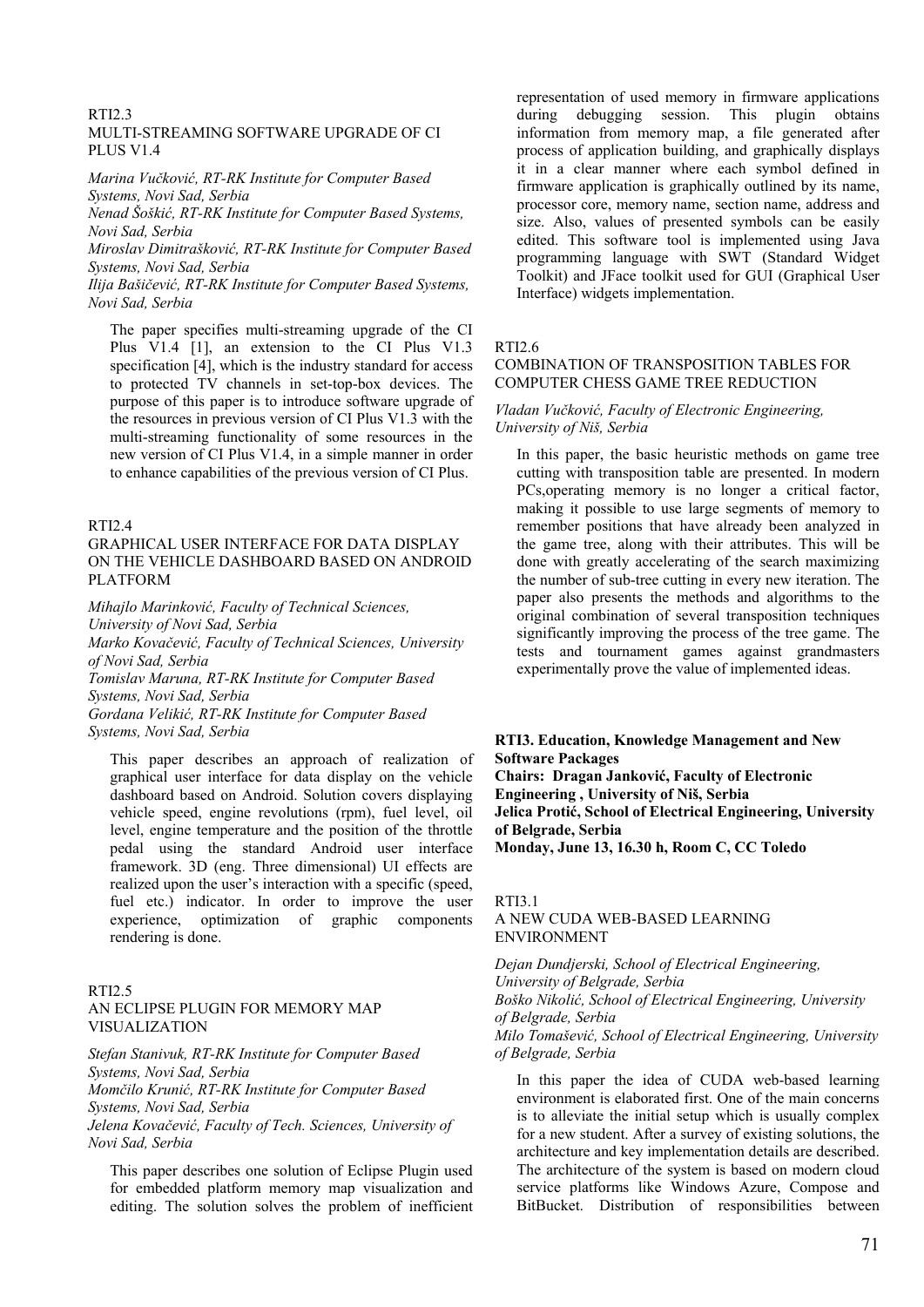different components relies on Docker container technology which makes the overall deployment and maintenance of the cloud service system easy to develop and use.

# RTI3.2

# ROLE OF THE UNIVERSITY'S LIBRARY INFORMATION SYSTEM MODEL IN KNOWLEDGE MANAGEMENT

*Natasa Blazeska-Tabakovska, Faculty of Information and Communication Technologies, University St.Kliment Ohridski-Bitola, Macedonia* 

*Elena Vlahu-Gjorgievska, Faculty of Information and Communication Technologies, University St.Kliment Ohridski-Bitola, Macedonia* 

*Ilija Jolevski, Faculty of Information and Communication Technologies, University St.Kliment Ohridski-Bitola, Macedonia* 

*Mimoza Bogdanovska-Jovanovska, Faculty of Information and Communication Technologies, University St.Kliment Ohridski-Bitola, Macedonia* 

Universities as complex institutions composed of multiple units (faculties and associate members) need information systems to easily share information, coordination and decision making. The implementation of information systems in university libraries, improves communication between all stakeholders and the speed with which users come to certain data. One type of information system that can be used by the university's library is the information system ULIS presented in this paper. The proposed model for University's Library Information System (ULIS) integrates information in a simple way, and allows quick access to books, teaching materials (lectures, scripts, presentations, exercises), articles or research results from each member (unit) of the university. The added social element of the proposed ULIS expands over the traditional library use-case and increases the overall impact and usefulness of the system.

#### RTI3.3

# GENERATING THEMATIC PEDOLOGIC MAPS BY USING DATA MINING AND INTERPOLATIONS

*Elma Hot, Faculty of Electrical Engineering Podgorica, University of Montenegro, Montenegro* 

*Vesna Popović-Bugarin, Faculty of Electrical Engineering Podgorica, University of Montenegro, Montenegro* 

*Ana Topalović, Biotechnical Faculty Podgorica, University of Montenegro, Montenegro* 

*Mirko Knežević, Biotechnical Faculty Podgorica, University of Montenegro, Montenegro* 

A problem of soil clustering and visualisation of the obtained results is analysed in the paper. K-means is adapted for the soil data clustering. Clustering is done based on chemical parameters of soil. Soil database of Montenegro, which contains values of physical and chemical parameters of soil, is used. Clusterized soil data has been presented on dynamic map and compared with existing pedologic map made by human experts. In addition, by using spatial interpolation distance weighting and results of K-means clustering, different types of thematic pedologic maps were made and integrated into WEB application.

#### RTI3.4

### KNOWLEDGE SOURCES INNOVATION AT THE STANDARDIZATION PLATFORM: INFORMATION TECHNOLOGY AND ENGINEERING FIELDS

*Marija Blagojević, Faculty of Technical Sciences Čačak, University of Kragujevac, Serbia Živadin Micić, Faculty of Technical Sciences Čačak, University of Kragujevac, Serbia* 

The paper presents the multicriteria research and statistical analysis of knowledge trends in standardizes Engineering fields and Information Technology. The focus is on innovating sources of knowledge, at the beginning of the second decade of the XXI century. The goal is to provide resources and improving the quality of knowledge, on the platform of the international level (ISO) and local (national SRPS) standardization. The paper presents the significant details (results and analysis) comparing trends of knowledge sources, according to the analyzed fields / subfields classified according to the International Classification Standard (ICS) ICS1 = 35 (Information Technology - IT), where  $\text{ICS1} = 01$  to 99. Also, paper presents plans for further development of access to knowledge sources in the form of standards (as obligations), as well as comparisons of the index of innovation in IT with other standardized fields of creativity, especially the fields of engineering (eg =  $29$ ) Electrical Engineering, = 31 Electronics, = 33 Telecommunications, etc.).

# RTI3.5

### PYPMU – PYTHON SOFTWARE PACKAGE FOR **SYNCHROPHASORS**

*Stevan Šandi, Faculty of Electrical Engineering, University of Montenegro, Montenegro* 

*Božo Krstajić, Faculty of Electrical Engineering, University of Montenegro, Montenegro* 

*Tomo Popović, Faculty of Electrical Engineering, University of Montenegro, Montenegro* 

pyPMU is an open-source Python software package that implements IEEE C37.118 standard protocol for synchrophasor data transfer. The pyPMU library offers various functions for supporting synchrophasor applications and it can be very useful in synchrophasor research and test bed implementations. The paper provides detailed overview of the pyPMU package, its installation, and usage examples. The most interesting use scenarios include PMU simulator and PMU data stream splitter, which have been described in the paper. The discussion illustrates initial benchmarking results and current issues. Finally, the paper outlines future work on the improvements and practical applications. The pyPMU project is published under 3-clause BSD license and made available at GitHub.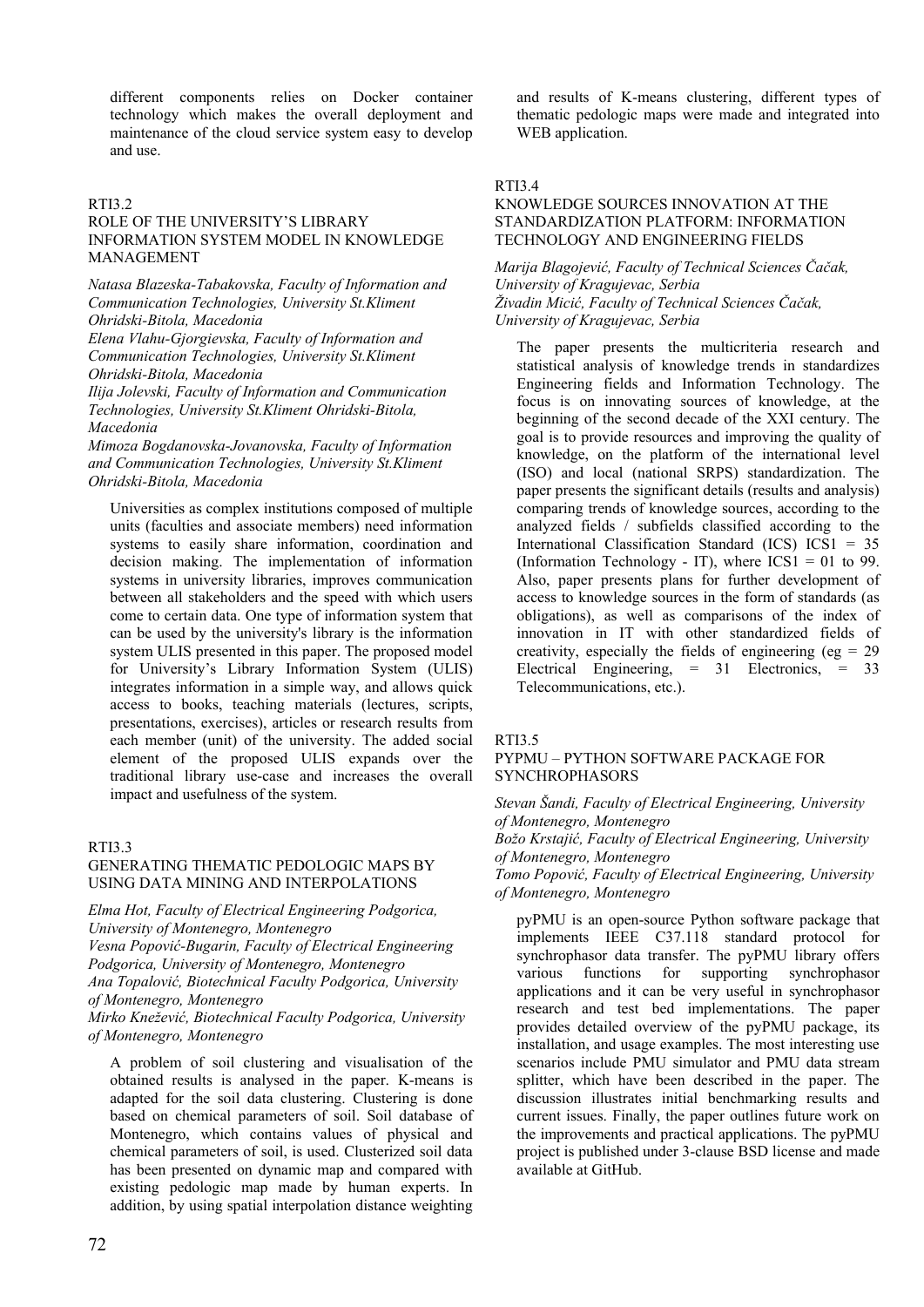## RTI3.6 SPARKLE – A FRAMEWORK FOR SPATIAL ANALYSIS ON APACHE SPARK PLATFORM

*Aleksandra Stojnev, Faculty of Electronic Engineering, University of Nis, Serbia Dragan Stojanović, Faculty of Electronic Engineering, University of Nis, Serbia* 

Due to the increasing volume and varying format of collected geospatial data, the growing need for specialized systems to handle spatial data exceeded the capability on the local level. As a result, different platforms for distributed processing, like Hadoop or Apache Spark are being used for this purpose. Although they support big data processing, they are internally unaware of spatial components of the data. This paper introduces Sparkle – a framework for spatial analysis based on Apache Spark platform that provides spatial functionalities to developers with aim to reduce development time and efforts for big spatial data analysis application. The main purpose of Sparkle framework is to inject spatial data awareness in Apache Spark platform on different abstraction levels: spatial data types (geospatial RDDs), big spatial datasets and spatial operations and queries. Sparkle also provides spatial index structures to form a two-level spatial index. Sparkle is tested with simulated data, and preliminary experiments show that, besides reducing development time, Sparkle based applications achieve better performances than applications that are not based on any spatial extension.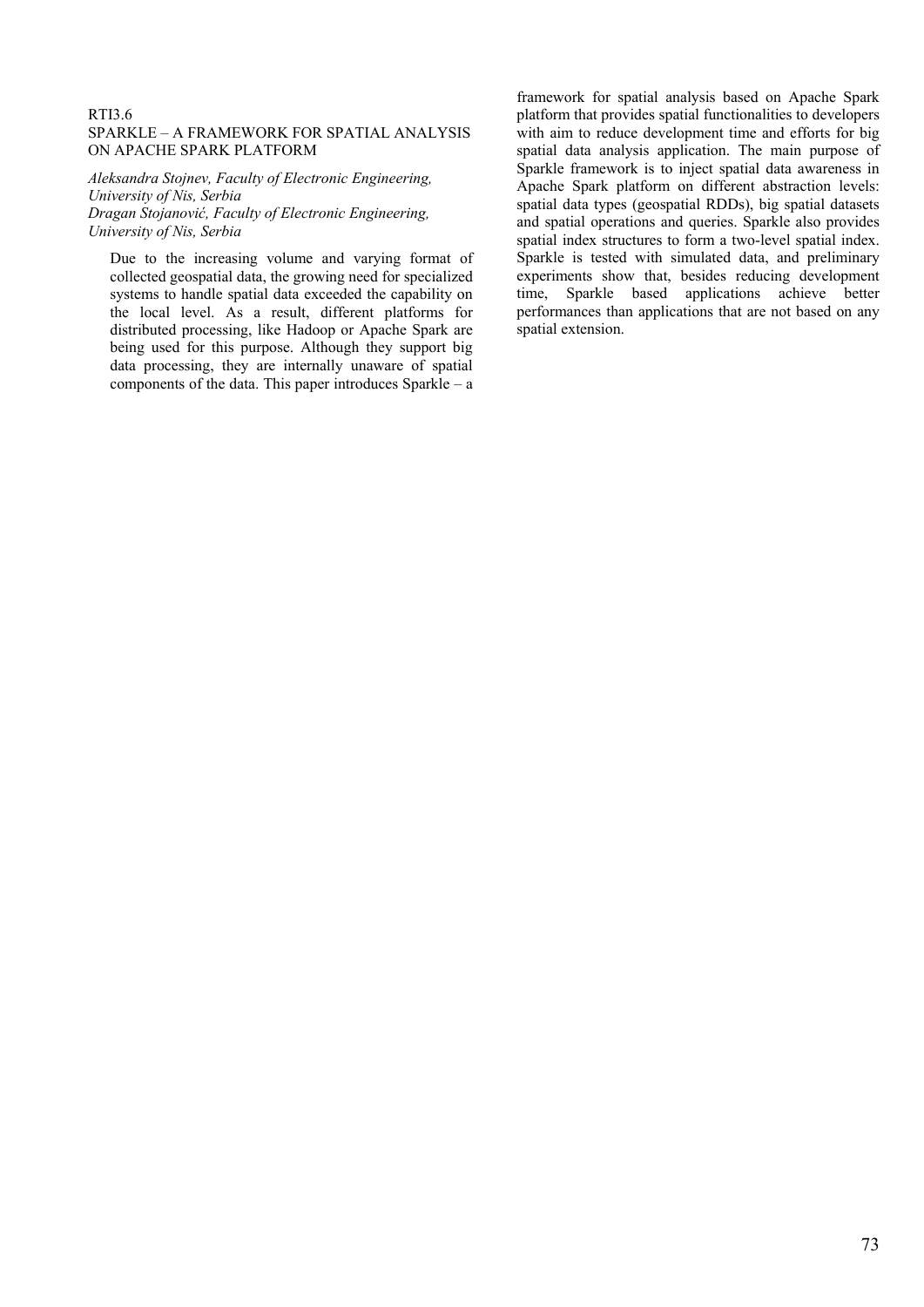#### **TEI1. Telecommunications**

**Chairs: Miroslav Popović, Faculty of Technical Sciences, University of Novi Sad, Milan Bjelica, School of Electrical Engineering, University of Belgrade Tuesday, June 14, 8.00 h, Room 2**

#### TEI1.1

#### *Invited talk*

SCRUTINIZING IXPS: INSIGHTS INTO THE WORLD'S LARGEST IXP

## *Sascha Bleidner, DE-CIX Management GmbH, Frankfurt, Germany*

Over the past 20 years, Internet Exchange Points (IXPs) have become a essential part within the Internet interconnection system. While growing in both numbers and size, the largest IXPs carry over 5 Tbps of peak traffic. This enormous amount of traffic is backed by the popularity of *peering* relationships between two or more Autonomous Systems (ASes). IXPs ease the setup of multilateral peering sessions across their distributed switching fabrics. With just one physical connection a member AS is able to establish peering relationships to a rich number of other ASes connected to the same IXP.

While the business model for IXPs has been proven to be successful for the past years, IXP operators are thrilled to push the interconnection business even further with innovation at the core of the Internet. This presentation will give a brief history of the rise of IXPs while focusing on the technical challenges and solutions for successfully establishing an IXP. DE-CIX has experience in building and operating successful IXPs for more than 20 years.

Since IXPs are also an important building block for tomorrows Internet architecture, the presentation will highlight some innovative projects pursuit by DE-CIX to develop the next generation IXP based on Software Defined Networking (SDN). With its software centric design and increased programmability, the SDN paradigm introduces novel technologies to further drive innovation in the IXP market.

#### TF<sub>I1.2</sub>

## EVALUATION OF NETMAP FRAMEWORK FOR MPLS PROTOCOL IMPLEMENTATION

*Mihailo Vesović, School of Electrical Engineering, University of Belgrade* 

*Hasan Redžović, Innovation Center, University of Belgrade - School of Electrical Engineering*

*Aleksandra Smiljanić, School of Electrical Engineering, University of Belgrade*

*Slavko Gajin, School of Electrical Engineering, University of Belgrade*

Network protocol stack in Linux kernel is not optimized for fast I/O packet processing. Multiple packet replications are required, which degrade packet forwarding rates. Additionally, kernel is not suitable for network protocol development, and the implementation is not flexible. For these reasons, fast I/O packet processing frameworks, such as netmap, are becoming popular. These frameworks offer high I/O speed, which is able to saturate link with 10Gbit/s traffic. However, efficient network protocol implementation is required in user space. This additional layer may impose significant performance loss. In this work, we implement MPLS forwarding in user space, based on the netmap, and determine whether the implementation will affect forwarding rates significantly.

#### TEI1.3

## AKOMUNIKATOR: A MOBILE APPLICATION FOR AUGMENTED COMMUNICATION OF AUTISTIC CHILDREN

*Verica Milanović, Innovation Center, University of Belgrade - School of Electrical Engineering Stanko Nikolić, Innovation Center, University of Belgrade - School of Electrical Engineering Filip Rajičić, Innovation Center, University of Belgrade - School of Electrical Engineering Vladislava Bobić, School of Electrical Engineering, University of Belgrade Milica Djurić-Jovičić, Innovation Center, University of Belgrade - School of Electrical Engineering Mirjana Đorđević, School for Special Education and Rehabilitation, University of Belgrade Nataša Dragašević, School of Medicine, University of Belgrade Miloš Cvetanović, School of Electrical Engineering, University of Belgrade* 

*Boško Nikolić, School of Electrical Engineering, University of Belgrade* 

Autistic spectrum disorder is characterized with impaired human social behavior. Because of that, it is very important to create system that can help in communication establishment and development. In this paper we describe application in Serbian that can be used for such purpose, named "aKomunikator". Application is implemented on three platforms: Windows, Android, and iOS. The system represents interactive communicator which can be used to facilitate communication between autistic children and their parents/therapists. It initially contains 292 terms, which can be expanded or narrowed, according to child's needs. The designed application is simple to use, with great potential in therapy. All collected data is protected and saved, providing statistics of child's interests and progress. It is already implemented in 10 schools in Serbia, but also in some institutions that work with autistic children.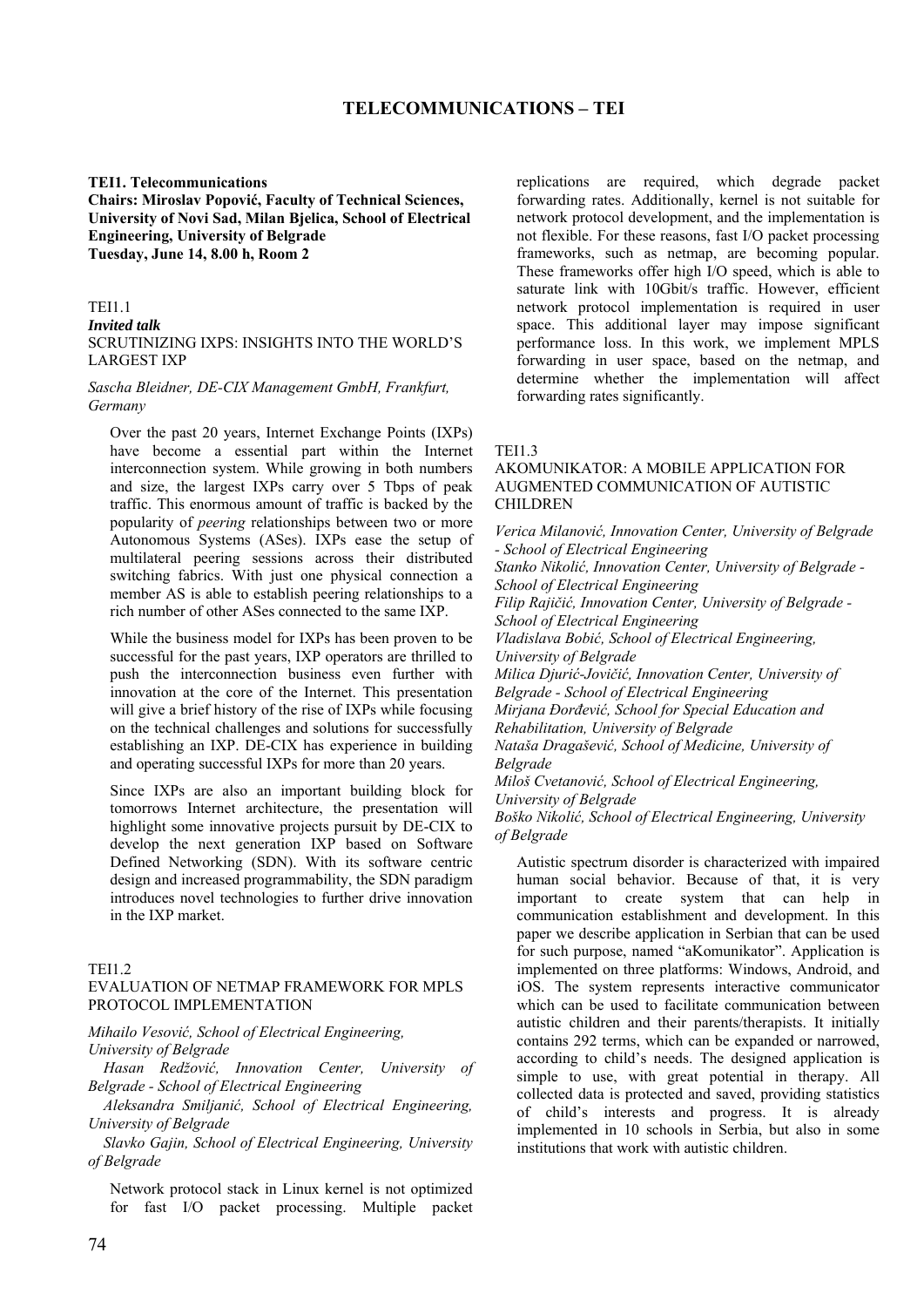## TEI1.4

## ANALYSIS OF LINK UTILIZATIONS IN DATA CENTER NETWORKS WITH LOAD-BALANCED ROUTING

## *Nataša Maksić, School of Electrical Engineering, University of Belgrade*

Data center networks are densely interconnected and provide multiple paths between endpoints. This paper analyzes the ability of two phase load balancing to improve the utilization of data center networks. We measure the flow density on data center links for worstcase and randomized traffic patterns to show that loadbalanced routing can provide an advantage over the classical equal-cost multipath routing in terms of utilization of network resources.

#### TEI1.5 CHARACTERISTICS OF THE TRAFFIC ON SERBIAN OPEN EXCHANGE

## *Nenad Krajnović, School of Electrical Engineering, University of Belgrade*

Internet is constantly changing and the same is true for its traffic. Because of that, it is important to constantly measure and analyses Internet traffic. The results of Internet traffic analysis is valuable source of information for network traffic modeling and defining network design strategies. This paper presents characteristics of Internet traffic measured at Serbian Open Exchange, which is the only Internet exchange in Serbia. Presented results shows change in Internet traffic structure, comparing with the Internet traffic in the past.

#### TEI1.6

## PERFORMANCE EVALUATION OF OPEN-SOURCE VPN SOFTWARE IMPLEMENTATIONS

*Hasan Redžović, Innovation Center, University of Belgrade - School of Electrical Engineering* 

*Aleksandra Smiljanić, School of Electrical Engineering, University of Belgrade* 

*Slavko Gajin, School of Electrical Engineering, University of Belgrade* 

VPN software implementations provide high flexibility and low cost of development. There are different approaches for VPN software implementations. One type of VPN software solution utilizes built-in kernel implementation of AH and ESP protocols. The second approach are software VPN solutions that use full userspace IPsec implementation. In this paper, we analyze these two approaches and compare their performances on 10Gbps links.

#### TEI1.7

## SPEED OF ROUTING ALGORITHMS IN DIFFERENT PROCESSING ENVIRONMENTS

*Mihailo Vesović, School of Electrical Engineering, University of Belgrade* 

## *Aleksandra Smiljanić, School of Electrical Engineering, University of Belgrade*

As the Internet traffic is growing, path computation algorithms are becoming more critical. Path optimization is more effective if applied to larger domains. Data centers, for example, are flat networks with thousands of nodes. Also, path calculations should be performed more often to utilize network efficiently for varying traffic patterns. For these reasons, it is important to execute routing algorithms as fast as possible. In this paper, we compare speeds of promising shortest path algorithms on different computing platforms with varying system parameters.

#### **TEI2. Telecommunications**

**Chair: Zorica Nikolić, School of Electronics, University of Niš**

**Monday, June 13, 16.30 h, Room 1**

#### TEI2.1

## INTEGRATION OF AIS DATA AND HF-OTHR TRACKS IN UNFAVORABLE ENVIRONMENT AT OTH DISTANCES

*Dejan Nikolić, VLATACOM Institute, Belgrade, Serbia Nikola Stojković, VLATACOM Institute, Belgrade, Serbia Nikola Lekić, VLATACOM Institute, Belgrade, Serbia Vladimir Orlić, VLATACOM Institute, Belgrade, Serbia Branislav M. Todorović, VLATACOM Institute, Belgrade, Serbia* 

The complete picture of maritime situation at over the horizon (OTH) distances requires data fusion from following sensors: high frequency over-the-horizon-radar (HF OTHR), satellite automatic identification system (SatAIS) and land automatic identification system (LAIS). The proposed algorithm utilizes radar tracks obtained from network of HF OTHRs, which are already processed by multi-radar multi-target tracking algorithm. After the processing of OTHR data is done, SatAIS and LAIS data are associated to the corresponding radar tracks. During association process all OTHR targets in the vicinity of AIS data are evaluated and one which has highest matching factor is used for data association. During design and testing special attention is given to the latency of AIS data, which could be very high in some parts of the World. The software is designed, implemented, and tested in an environment consisting of a simulated network of six HF OTHRs (with significantly overlapping surveillance areas) and AIS data which are modeled according to data obtained from real vessels.

#### TEI2.2

## OPTIMAL SOURCE LOCALIZATION PROBLEM BASED ON TOA MEASUREMENTS

*Maja Rosić, School of Electrical Engineering, University of Belgrade*

*Mirjana Simić, School of Electrical Engineering, University of Belgrade*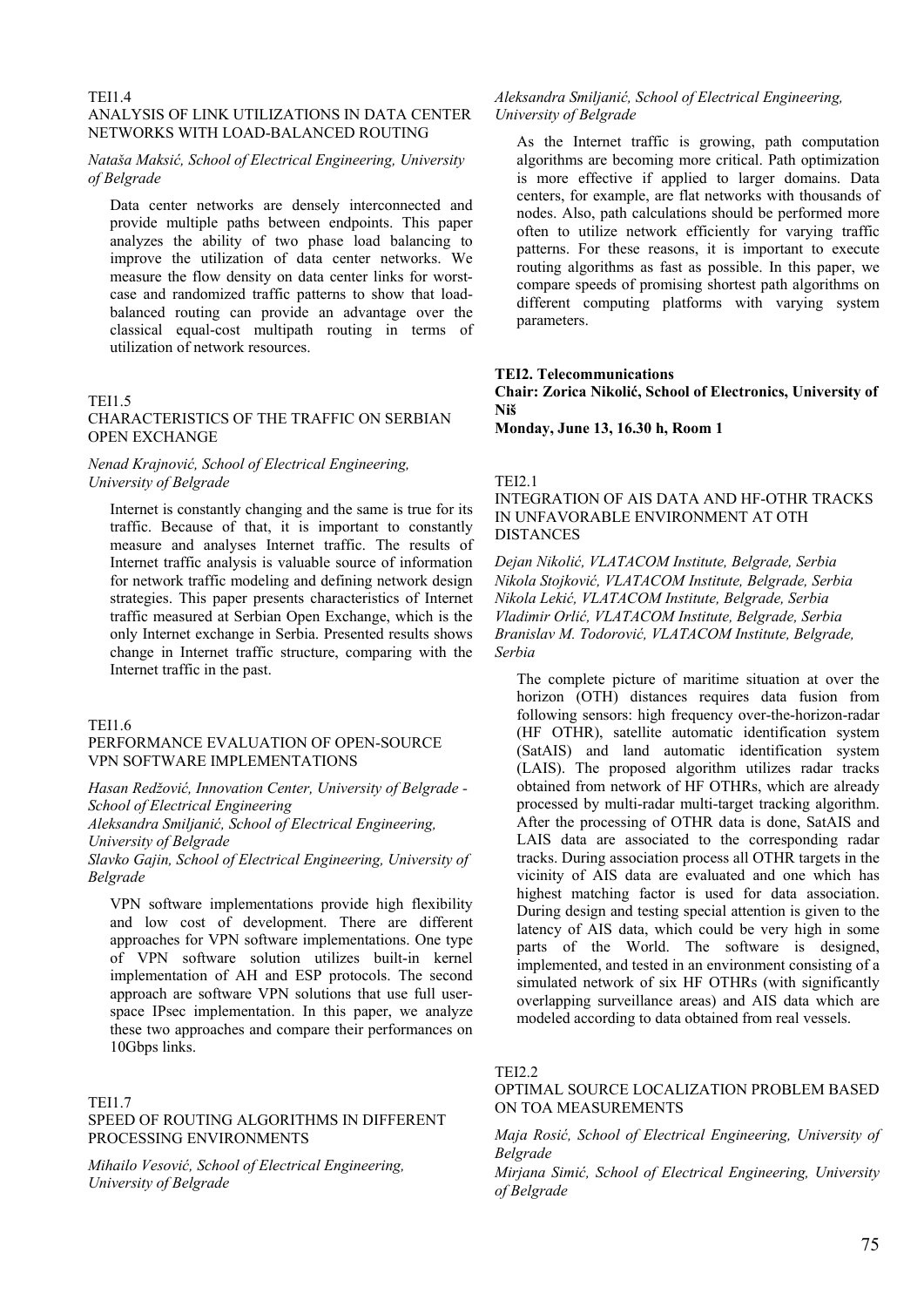*Predrag Pejović, School of Electrical Engineering, University of Belgrade*

*Milan Bjelica, School of Electrical Engineering, University of Belgrade*

 Finding of an optimal source location based on the time of arrival (TOA) measurements is an important problem in Wireless Sensor Networks (WSN). In determining the location of the source from TOA parameters, linear leastsquares (LLS) and nonlinear least-squares (LS) estimation techniques can be employed. TOA source localization problem is formulated as an optimization problem with the sum of squared residuals as the objective function. Computer numerical simulation results illustrate the performance comparison of these different proposed optimization methods with different initial values and signal-to-noise ratio (SNR). The corresponding Cramer– Rao Lower Bound (CRLB) on the localization errors is derived, which gives a lower bound on the variance of any unbiased estimator. Finally, the performance of the proposed gradient-based optimization methods are evaluated and compared with the CRLB and the closedform LLS method.

## TEI2.3

## ANALYSIS OF BASE STATION OUTPUT POWER IN GSM SYSTEMS

*Mladen Mileusnić, IRITEL A.D, Belgrade Dragan Mitić, IRITEL A.D, Belgrade Aleksandar Lebl, IRITEL A.D, Belgrade Žarko Markov, IRITEL A.D, Belgrade* 

This paper is the survey of different factors, which have influence on the base station output (emission) power in GSM systems. The survey is based on several already published papers in international journals and PhD thesis of the paper authors. The origin of factors, which influence base station output power, is manifold: the first one is connected with environmental conditions (signal propagation attenuation), the second one is connected with users' distance from the base station (users' distribution around the base station in the area of base station cell) and the third one is connected with users' behaviour (activity of users, i.e. traffic intensity, and part of calls realized between the users from the same cell – intra-cell traffic). The influences of all these factors can't be completely mutually separated, i.e. they have to be analyzed together. At the end common influence of mentioned factors is presented for real mobile systems with implemented power control.

## TFI<sub>2</sub>4

## HYBRID POWER SUPPLY SYSTEM FOR TELECOMMUNICATION SITES

## *Radica Todorović, VLATACOM Institute, Belgrade, Serbia Dejan Dašić, VLATACOM Institute, Belgrade, Serbia Mirko Obradović, VLATACOM Institute, Belgrade, Serbia*

A hybrid power supply system implemented on telecommunication sites in Angola is presented. Since many telecommunication sites in Angola have no access to power supply distribution grid, a solution based on renewable energy sources has been selected. The implemented hybrid power supply system consists of solar power supply subsystem and fossil fuel power supply subsystem. Primary power supply source is solar energy, while the generator using fossil fuel operates as auxiliary power supply. Generator is used only in the case when solar or stored energy is insufficient to supply the equipment on site after the planned 24 hours of battery backup. In this paper, the implemented technical solution is described, parameters for power supply design are calculated, and obtained results and savings are discussed.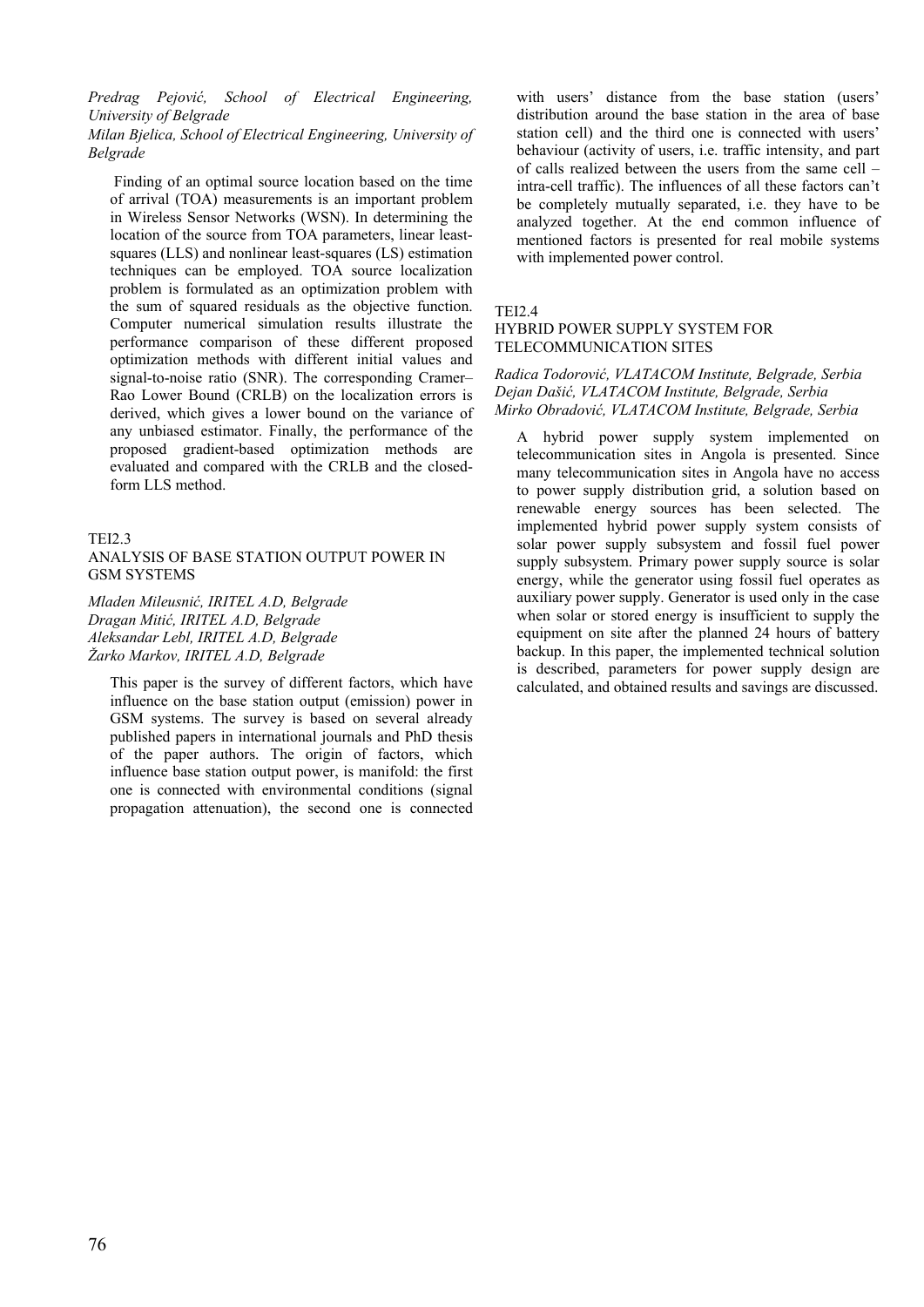# **ARTIFICIAL INTELLIGENCE – VII**

## **VII1. Intelligent signal processing Chair: Milan Milosavljevi, Faculty of Electrical Engineering, Belgrade University and also Faculty of Technical Science, Singidunum University, Belgrade, Serbia**

**Tuesday, June 14, 8.00 h, Room 4**

#### VII1.1

#### ON THE RELATIONSHEEP BETWEEN RADICALY NEW AND ARTIFICIAL INTELLIGENCE

*Milan Milosavljević, Faculty of Electrical Engineering, Belgrade University and also Faculty of Technical Science, Singidunum University, Belgrade, Serbia*

Traditional knowledge as repetitive and transferable no longer make stable strategy that guarantees competitiveness and economic efficiency on the global market. Most valuable products and services belongs to category of so called radically new. Phenomenological deconstruction of radically new leads us in the vicinity of entirely new disciplines - Hermeticists, and new methodological approach near impossible as a starting point of the so-called con-creativity processes. In this paper we establish relationship between radical new and eventual goals of Human Level Artificial Intelligence (HLAI).

#### **VII1.2**

## HSI BASED COLOUR IMAGE EQUALIZATION USING ITERATIVE NTH ROOT AND NTH POWER

*Gholamreza Anbarjafari, iCV Research Group, Institute of Technology, University of Tartu, Tartu, Estonia Marina Marjanović-Jakovljević, Faculty of Technical Science, Singidunum University, Belgrade, Serbia* 

In this paper, we present a new equalization technique for color images. The proposed method is based on nth root and nth power equalization, but with optimization of the mean of the image in different color channels such as RGB and HSI. In order to preserve the color information of image equalization in HIS, the color space is used. It is shown that proposed method has better performance in terms of Peak Signal-to-Noise Ratio (PSNR), comparing with a classical method, i.e. histogram equalization.

#### VII1.3

## PERFORMANCE ANALYSIS OF VOCAL EMOTION RECOGNITION USING SELECTIVE SPEECH FEATURES

*Angelina Njeguš, Faculty for Informatics and Computing, Singidunum University, Belgrade, Serbia Marina Marjanović-Jakovljević, Faculty of Technical Science, Singidunum University, Belgrade, Serbia*

#### *Gholamreza Anbarjafari, iCV Research Group, Institute of Technology, University of Tartu, Tartu, Estonia*

Performance optimization in vocal emotion recognition has been a challenging task for many researchers. In this paper, we apply three different classifiers for automatic vocal recognition such as: Naïve Bayes, Support Vector Machine and Multilayer Perceptron. In order to show the influence of feature selection on the performance and computational complexity of the classification algorithms, different hybrid feature selection strategies are applied. With this approach, from 84 extracted state-of-the-art voice quality features, we come up with only 19 features resulting in better recognition rate performance. We use Serbian corpora as a case-study of this analysis.

#### VII1.4

## ONE SOLUTION FOR MOBILE PHONE SCREEN UNLOCKING BY VOICE

*Ivan Jokić, Faculty of Technical Sciences, University of Novi Sad, Novi Sad, Serbia*

*Stevan Jokić, Faculty of Technical Sciences, University of Novi Sad, Novi Sad, Serbia*

*Vlado Delić, Faculty of Technical Sciences, University of Novi Sad, Novi Sad, Serbia*

*Zoran Perić, Faculty of Electronic Engineering, University of Niš, Niš, Serbia*

This paper gives one possible application of automatic speaker recognition in form of automatic speaker verification for mobile phone screen unlocking. Application has two working modes: training and listening. In the training mode mobile phone user forms one or more reference models. In the listening mode application is in active state, periodically records speech from the mobile phone microphone, estimates models for each recording and determines distinction between models estimated using speech recording from microphone and reference models. One of the main parameters for application of this type is allowed difference between reference model and current model formed in the listening phase. This allowed difference is a threshold value for which value application unlock mobile phone screen. Described application allows forming multiple reference models. On that way application has information about speaker speech in different acoustical environments and enable small threshold during speaker verification.

#### VII1.5

## CLASSIFICATION PROBLEMS AND EVALUATION OF CLASSIFICATION MODELS

*Jasmina Novaković, Belgrade Business School, Belgrade, Serbia*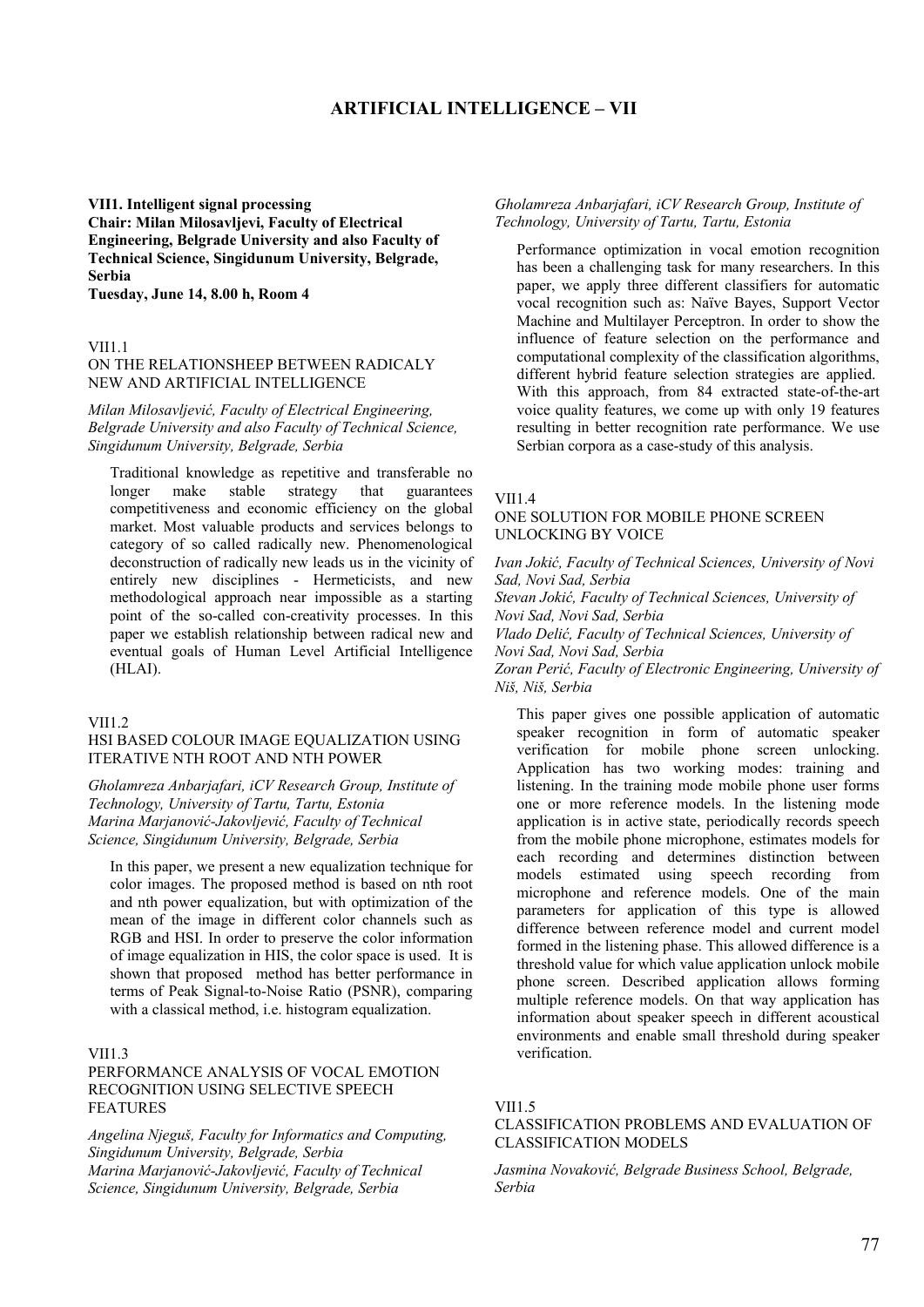*Alimpije Veljović, Techical Faculty Čačak, University of Kragujevac, Čačak, Serbia Lidija Paunović, Techical Faculty Čačak, University of Kragujevac, Čačak, Serbia Duško Tešanović, High Railway School, Belgrade, Serbia*

In this paper we explore evaluation of classification models that are used in classification problems. Different theoretical and practical research in machine learning studied which classification model used in a specific situation. Assessment discovered knowledge is one of the essential components in the process of intelligent data analysis. Depending on the method of observing, there are different measures for evaluation the performance of the model. We discussed selection of the most appropriate measures depends on the characteristics of the problem and ways of its implementation.

#### VII1.6

## SINGLE HOUSEHOLD ELECTRICITY POWER CONSUMPTION PREDICTION BASED ON KNN REGRESSION

*Naser Farag Abed, Singidunum University, Belgrade, Serbia Milan Milosavljević, Faculty of Electrical Engineering, Belgrade University and also Faculty of Technical Science, Singidunum University, Belgrade, Serbia*

This work analyzes an electricity power consumption forecast for a single home using KNN regression. The performance of the predictor was evaluated using real data which represents power consumption per minute measured over almost 4 years for a single home near Paris, France (approximately 2 million data points). Experiments show that proposed system for predicting electricity power consumption one day ahead gave mean absolute value of relative percentage error (MARPE) lower more than 41% comparing to ordinary persistent prediction, without significant computational cost.

## **VI2. Algorithms and applications**

**Chair: Saša Adamović, Faculty for Informatics and Computing, Singidunum University, Belgrade, Serbia Tuesday, June 14, 10.00 h, Room 4**

#### $VII21$ MATHEMATICAL MODEL AND SIMULATION OF JAK-STAT SIGNALING PATHWAY

#### *Nataša Kablar, Lola Institute, Belgrade, Serbia*

In this paper we give main biological mechanism of JAK STAT signaling pathway. We give set of biochemical reactions and mathematical model of JAK STAT signaling pathway. We look for the control elements and recognize SOCS1, SHP 2, and phosphatases PNP and PNX to be the main control elements. For the chosen parameter data from the literature we run simulations, and we give qualitative conclusions.

# VII<sub>2</sub>.2

## VIRTUALIZATION OF WORKSPACE AND ITS APPLICATION IN EDUCATION

*Dušan Marković, Faculty for Informatics and Computing, Singidunum University, Belgrade, Serbia Marko Šarac, Faculty for Informatics and Computing, Singidunum University, Belgrade, Serbia Saša Adamović, Faculty for Informatics and Computing, Singidunum University, Belgrade, Serbia Dušan Stamenković, Faculty for Informatics and Computing, Singidunum University, Belgrade, Serbia Nikola Savanović, Faculty for Informatics and Computing, Singidunum University, Belgrade, Serbia*

From its beginning, virtualization of the physical space provided a way to present interactive content. Over time, the virtualization technology has advanced and its implementation in other areas began. The prospect of using virtualization technologies allows educational institutions to provide their students with a way to take a virtual walk through their halls and rooms from home or any other location with access to the Internet. When the student tours through the virtualized hallways, he or she can enter a virtual computer laboratory. There, the student can select any one of the computers that is currently available. This action creates a connection to the virtual machine with an operating system and application software installed. Via an integrated remote control and viewing interface, the student can use these applications to work on projects and to practice. These kinds of virtual systems allow for collecting processes information and students' behaviors and interests. Collected information can be analyzed and used for predicting behavior of students in physical spaces.

#### VII2.3

## COMPUTER NETWORK SECURITY ON PHYSICAL LAYER

*Nikola Savanović, Singidunum University, Belgrade, Serbia Marko Šarac, Faculty for Informatics and Computing, Singidunum University, Belgrade, Serbia Dušan Marković, Faculty for Informatics and Computing, Singidunum University, Belgrade, Serbia Dalibor Radovanović, Faculty for Informatics and Computing, Singidunum University, Belgrade, Serbia Aleksandar Jevremović, Faculty for Informatics and Computing, Singidunum University, Belgrade, Serbia*

For development of modern information systems and computer networks, it is important to have safe data transfer. In previous years the protection of data was mostly secured on higher layer - Application layer. In this paper the authors will discuss about computer network security at the lowest layer - at the physical layer (PHY) where the signals and binary arrays are sent to the physical medium. In wireless networks authors will analyze the vulnerability of the communication link, and the points at which it is possible to perform secure communication. Authors will discuss about attack with random instructions and intercepting binary code at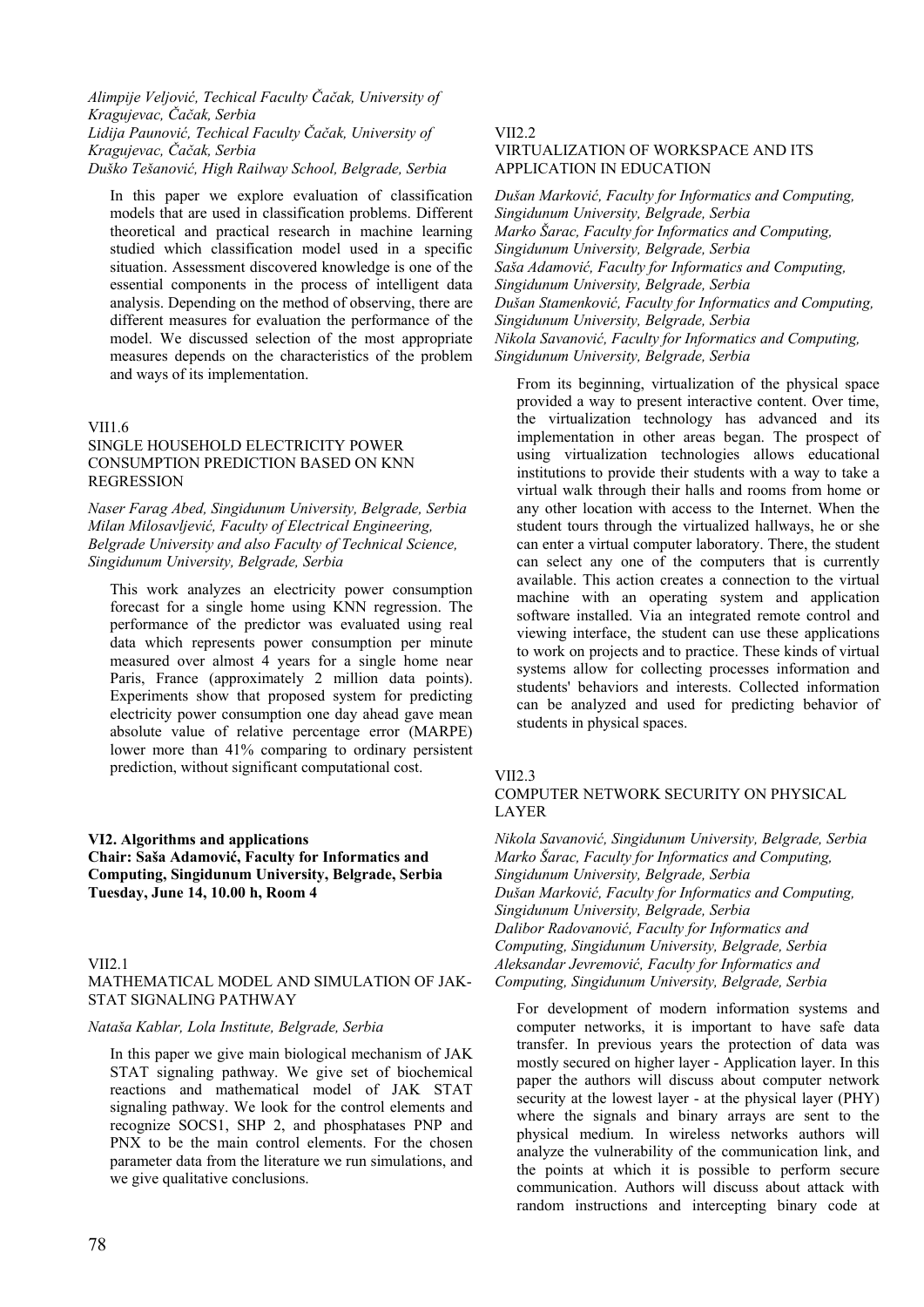physical medium. The aim of this paper is to show the potential improving of computer networks, as well as whether is possible to protect a communication link.

#### VII2.4

## CONTINUOUS AUTHENTICATION OF WEB ACCOUNTS VIA BEHAVIORAL BIOMETRICS

*Milomir Tatović, Singidunum University, Belgrade, Serbia Saša Adamović, Faculty for Informatics and Computing, Singidunum University, Belgrade, Serbia Milan Milosavljević, Faculty of Electrical Engineering, Belgrade University and also Faculty of Technical Science, Singidunum University, Belgrade, Serbia Vladisalav Miškovic, Faculty for Informatics and Computing, Singidunum University, Belgrade, Serbia*

This paper discusses the possibilities of behavioral biometrics in content authentication of web accounts. Starting from the well-known assumption that human movement could not be reproduced, by collecting data through the human-computer interface (mouse, keyboard or touch screen), we can reliably identify users. In this way, we have used unique user characteristics, "who you are", making it easier for today's needs for more web accounts. The advantage of this solution in comparison to other present solutions is its simple implementation and the fact that it does not require any additional software, it already works on all types of browsers.

#### VII2.5

## POSSIBILITY OF DEVELOPMENT BIOMETRIC DIGITAL SIGNATURE

*Saša Adamović, Faculty for Informatics and Computing, Singidunum University, Belgrade, Serbia Milan Milosavljević, Faculty of Electrical Engineering, Belgrade University and also Faculty of Technical Science, Singidunum University, Belgrade, Serbia Mladen Veinović, Faculty for Informatics and Computing, Singidunum University, Belgrade, Serbia Marko Šarac, Faculty for Informatics and Computing, Singidunum University, Belgrade, Serbia Milomir Tatović, Singidunum University, Belgrade, Serbia*

In this paper, we analysis possibility of development biometric digital signature based on iris biometrics. Fuzzy commitment scheme's for the generation of cryptographic keys based on iris biometrics in the field of biometric cryptography are based on the development of a new class of PKI system's. Starting from the theoretical-information frame biometric information sources, security of the private key cannot be violated in accordance with the principles and processes that are required. In this way, there would be a strong link between an individual and private key, in order to ensure the security of business information systems.

#### VII2.6

## COMPARISON OF METHODS FOR THE BACKGROUND EEG ASSESSMENT IN ASPHYXIATED INFANTS

*Vladimir Matic<sup>1,2,3,</sup> Perumpillichira J Cherian<sup>4</sup>*, Ninah Koolen<sup>2,3</sup>, Gunnar Naulaers<sup>5</sup>, Paul Govaert<sup>6</sup>, Sabine Van *Huffel<sup>2,3</sup> and Maarten De Vos<sup>7</sup> 1 Faculty of Technical Science, Singidunum University, Belgrade, Serbia 2 KU Leuven, Department of Electrical Engineering, STADIUS Centre for Dynamical Systems, Signal Processing and Data Analytics, Leuven, Belgium 3 iMinds Medical IT Department, Leuven, Belgium 4 Section of Clinical Neurophysiology, Department of Neurology, Erasmus MC, University Medical Center, Rotterdam, The Netherlands 5 Neonatal Intensive Care Unit, University Hospital Gasthuisberg, Leuven, Belgium. 6 Section of Neonatology, Department of Pediatrics, Erasmus MC-Sophia Children's Hospital, University Medical Center, Rotterdam, The Netherlands 7 Institute of Biomedical Engineering, Department of Engineering, University of Oxford, Oxford, UK* 

Perinatal asphyxia represents a lack of oxygen and/or blood supply into the infants' brain during the delivery. In the Neonatal Intensive Care Units (NICUs), there is a need for a prompt assessment of the neonatal brain functioning. In this work, we propose a set of novel features to assist in an automated EEG classification of the degree of hypoxic brain injury. Subsequently, we propose how this set of features can be structured as a tensor and demonstrate high classification accuracy using higher order linear discriminative analysis (HODA).